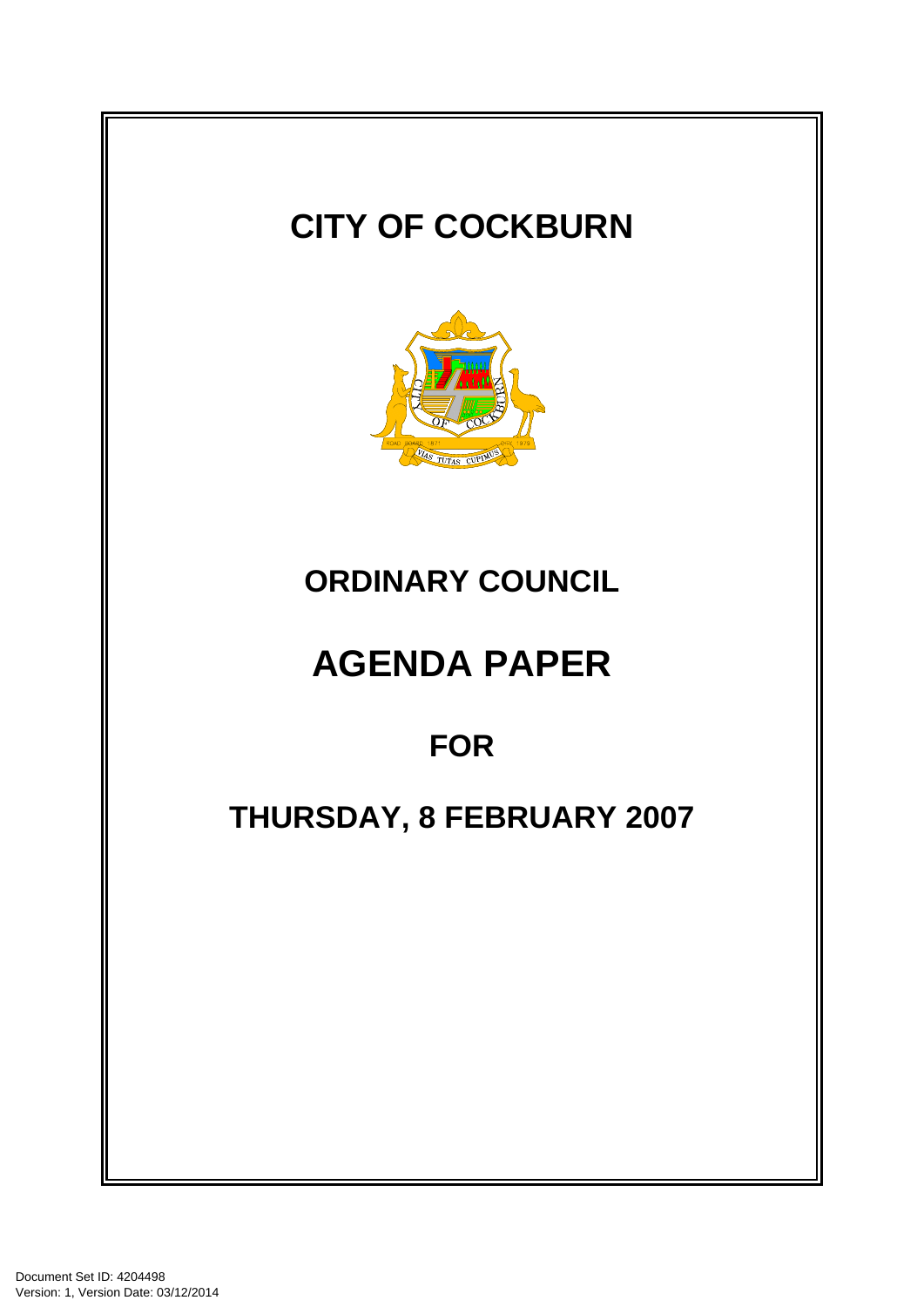# **CITY OF COCKBURN**

### **SUMMARY OF AGENDA TO BE PRESENTED TO THE ORDINARY COUNCIL MEETING TO BE HELD ON THURSDAY, 8 FEBRUARY 2007 AT 7:00 PM**

# **Page**

-

| $\mathbf{1}$ .   |                                                                                                                     |                                                                                                       |  |
|------------------|---------------------------------------------------------------------------------------------------------------------|-------------------------------------------------------------------------------------------------------|--|
| 2.               | APPOINTMENT OF PRESIDING MEMBER (IF REQUIRED)1                                                                      |                                                                                                       |  |
| 3.               | DISCLAIMER (TO BE READ ALOUD BY PRESIDING MEMBER) 1                                                                 |                                                                                                       |  |
| $\overline{4}$ . | ACKNOWLEDGEMENT OF RECEIPT OF WRITTEN DECLARATIONS OF<br>FINANCIAL INTERESTS AND CONFLICT OF INTEREST (BY PRESIDING |                                                                                                       |  |
| 5.               |                                                                                                                     |                                                                                                       |  |
| 6.               | ACTION TAKEN ON PREVIOUS PUBLIC QUESTIONS TAKEN ON                                                                  |                                                                                                       |  |
| 7.               |                                                                                                                     |                                                                                                       |  |
| 8.               |                                                                                                                     |                                                                                                       |  |
|                  | 8.1                                                                                                                 | (OCM 08/02/2007) - ORDINARY COUNCIL MEETING - 11/01/2007 2                                            |  |
| 9.               |                                                                                                                     |                                                                                                       |  |
|                  | 9.1                                                                                                                 | (OCM 08/02/2007) - APPLICATION FOR LEAVE OF ABSENCE -                                                 |  |
| 10.              |                                                                                                                     |                                                                                                       |  |
| 11.              | BUSINESS LEFT OVER FROM THE PREVIOUS MEETING (IF                                                                    |                                                                                                       |  |
| 12.              | DECLARATION OF COUNCILLORS WHO HAVE NOT GIVEN DUE<br>CONSIDERATION TO MATTERS IN THE BUSINESS PAPER3                |                                                                                                       |  |
| 13.              |                                                                                                                     |                                                                                                       |  |
|                  | 13.1                                                                                                                | (OCM 08/02/2007) - PERTH AIRPORTS MUNICIPALITIES GROUP                                                |  |
| 14.              |                                                                                                                     |                                                                                                       |  |
|                  | 14.1                                                                                                                | (OCM 08/02/2007) - CLOSURE OF PORTION OF STRATTON<br>STREET, HAMILTON HILL - APPLICANT: DEPARTMENT OF |  |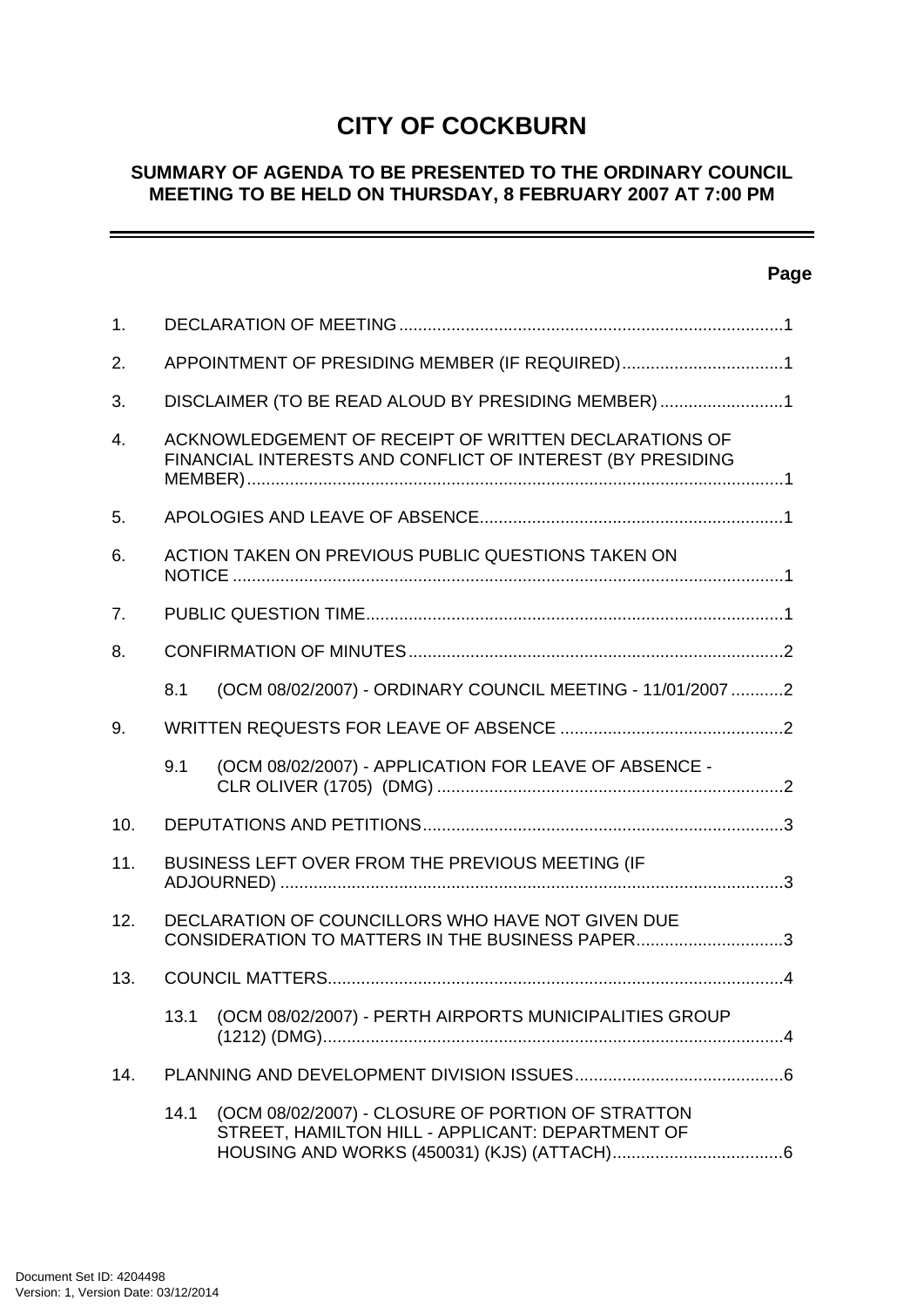| 14.2 | (OCM 08/02/2007) - SALE OF PORTION OF LOT 379 PHOENIX<br>ROAD, HAMILTON HILL - OWNER: CITY OF COCKBURN -<br>APPLICANT: DEPARTMENT OF HOUSING AND WORKS                                                                   |
|------|--------------------------------------------------------------------------------------------------------------------------------------------------------------------------------------------------------------------------|
| 14.3 | (OCM 08/02/2007) - PROPOSED COMMERCIAL/RESIDENTIAL<br>DEVELOPMENT - LOT 168 (NO. 81) QUILL WAY, HENDERSON -<br>OWNER: AMBERBEST PTY LTD - APPLICANT: ROSS MCDONALD                                                       |
| 14.4 | (OCM 08/02/2007) - FINAL ADOPTION OF AMENDMENT NO. 18<br>TO TOWN PLANNING SCHEME NO. 3 - RESERVE 39181<br>BARTRAM ROAD, SUCCESS - OWNER: DEPARTMENT OF<br>AGRICULTURE - APPLICANT: MGA TOWN PLANNERS (93018)             |
| 14.5 | (OCM 08/02/2007) - FINAL ADOPTION OF AMENDMENT NO. 13<br>TO TOWN PLANNING SCHEME NO. 3 - VARIOUS LOTS<br>FARRINGTON ROAD, NORTH LAKE - OWNER: VARIOUS -<br>APPLICANT: CITY OF COCKBURN (93013) (MD) (ATTACH)22           |
| 14.6 | (OCM 08/02/2007) - PROPOSED AMENDMENT NO. 54 TO TOWN<br>PLANNING SCHEME NO. 3 - LOT 232 CHESHAM WAY & LOT 237<br>DACRE COURT, HAMILTON HILL - OWNER: LOT 232 CITY OF<br>COCKBURN, LOT 237 WATER CORPORATION - APPLICANT: |
| 14.7 | (OCM 08/02/2007) - PROPOSED STRUCTURE PLAN - LOTS 802 &<br>9028 GIBBS ROAD AND LOT 803 LYON ROAD, AUBIN GROVE -<br>OWNER: LANDCORP - APPLICANT: ROBERTS DAY (9645F) (MD)                                                 |
| 14.8 | (OCM 08/02/2007) - SOUTH BEACH SUBDIVISION CLEARANCE<br>SOIL CLASSIFICATION - OWNER: STOCKLAND (121958) (SDS)<br>.34                                                                                                     |
|      | 14.9 (OCM 08/02/2007) - SINGLE HOUSE CODES APPROVAL - LOT 1<br>(NO.34B) MOTRIL AVENUE, COOGEE - OWNER: T AND C<br>YELAVICH - APPLICANT: LEN FARINOLA (3319092) (AJW)                                                     |
|      | 14.10 (OCM 08/02/2007) - SINGLE HOUSE CODES APPROVAL -<br>APPLICANT: DALE ALCOCK HOMES PTY LTD (6005382) (BA)                                                                                                            |
|      | 14.11 (OCM 08/02/2007) - SALE OF PORTION OF LOT 3 YANGEBUP<br>ROAD - OWNER: CITY OF COCKBURN (3318030; 3316149) (KJS)                                                                                                    |
|      | 14.12 (OCM 08/02/2007) - PROPOSED STRUCTURE PLAN - HARVEST<br>LAKES VILLAGE CENTRE- PORTIONS OF LOTS 9026 AND 9027<br>LYON ROAD, ATWELL - OWNER: LANDCORP - APPLICANT:                                                   |
|      | 14.13 (OCM 08/02/2007) - PROPOSED AMENDMENT NO. 50 TO TOWN                                                                                                                                                               |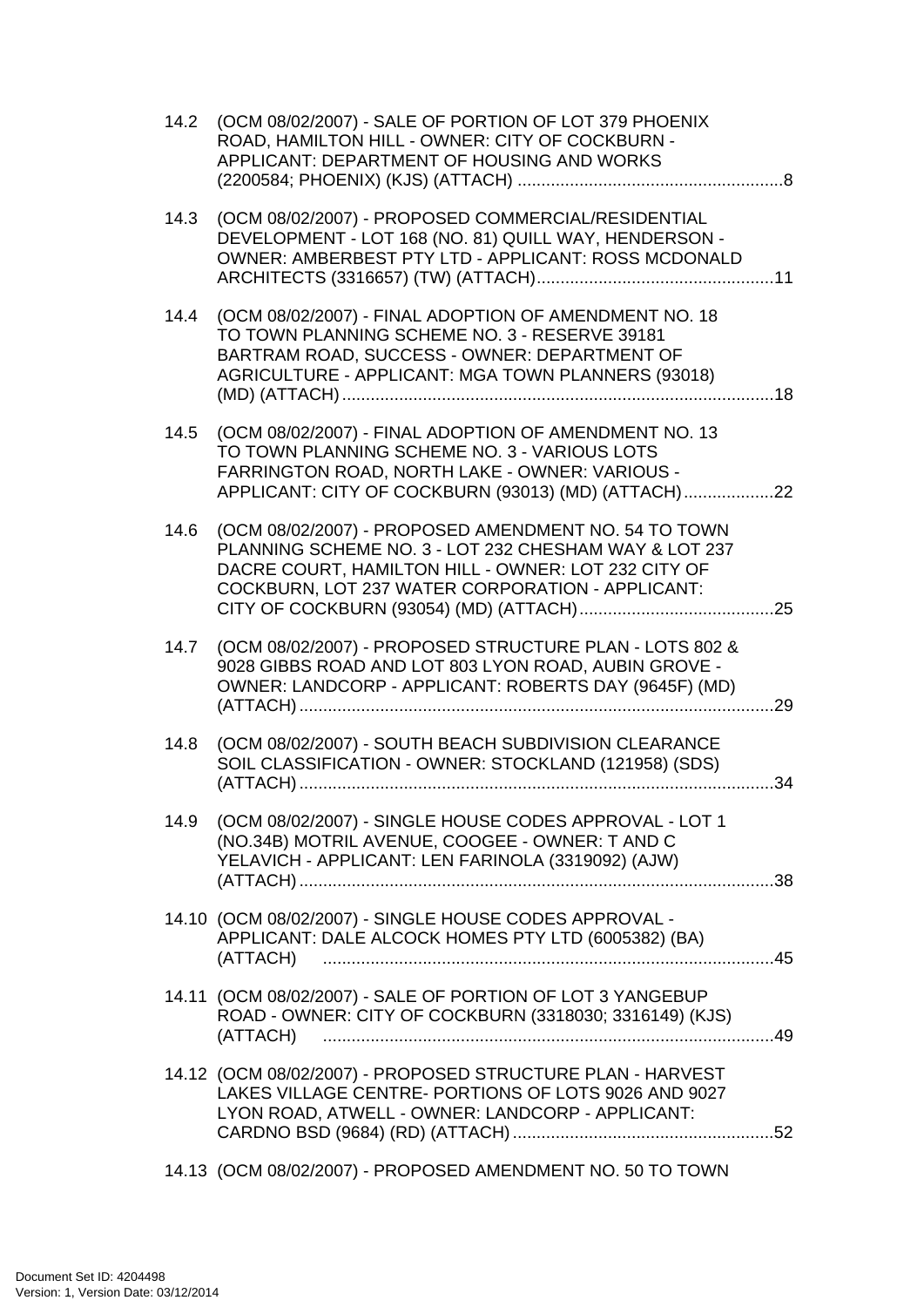|     |                                                               | PLANNING SCHEME NO. 3 - AUSTRALIAN MARINE COMPLEX<br>SUPPORT INDUSTRY PRECINCT, HENDERSON - OWNER:<br>LANDCORP - APPLICANT: LANDVISION (6004282; 93050) (RD)                                                      |  |
|-----|---------------------------------------------------------------|-------------------------------------------------------------------------------------------------------------------------------------------------------------------------------------------------------------------|--|
|     |                                                               | 14.14 (OCM 08/02/2007) - RENEWAL/MODIFICATION OF<br>DEVELOPMENT APPROVAL - RURAL LIVING ZONE - PROPOSED<br>SINGLE (R-CODE) HOUSE - DEMOLITION OF EXISTING<br>DWELLING - LOT 166 (NO.90) BRITANNIA AVENUE, BEELIAR |  |
| 15. |                                                               |                                                                                                                                                                                                                   |  |
|     | 15.1                                                          | (OCM 08/02/2007) - LIST OF CREDITORS PAID - DECEMBER 2006                                                                                                                                                         |  |
|     |                                                               | 15.2 (OCM 08/02/2007) - STATEMENT OF FINANCIAL ACTIVITY -                                                                                                                                                         |  |
| 16. |                                                               |                                                                                                                                                                                                                   |  |
| 17. |                                                               |                                                                                                                                                                                                                   |  |
|     | 17.1                                                          | (OCM 08/02/2007) - YOUTH ADVISORY COUNCIL - CANBERRA                                                                                                                                                              |  |
|     | 17.2                                                          | (OCM 08/02/2007) - COCKBURN YOUTH ADVISORY COUNCIL                                                                                                                                                                |  |
|     | 17.3                                                          | (OCM 08/02/2007) - TENDER NO.RFT39/2006 - HAMMOND ROAD<br>SPORTS/RECREATION FACILITIES (RFT 39/2006) (KW)                                                                                                         |  |
| 18. |                                                               |                                                                                                                                                                                                                   |  |
| 19. |                                                               | MOTIONS OF WHICH PREVIOUS NOTICE HAS BEEN GIVEN 87                                                                                                                                                                |  |
| 20. | NOTICES OF MOTION GIVEN AT THE MEETING FOR CONSIDERATION      |                                                                                                                                                                                                                   |  |
| 21. |                                                               | NEW BUSINESS OF AN URGENT NATURE INTRODUCED BY                                                                                                                                                                    |  |
| 22. |                                                               | MATTERS TO BE NOTED FOR INVESTIGATION, WITHOUT DEBATE88                                                                                                                                                           |  |
| 23. |                                                               |                                                                                                                                                                                                                   |  |
| 24. | (OCM 08/02/2007) - RESOLUTION OF COMPLIANCE (SECTION 3.18(3), |                                                                                                                                                                                                                   |  |
| 25. |                                                               |                                                                                                                                                                                                                   |  |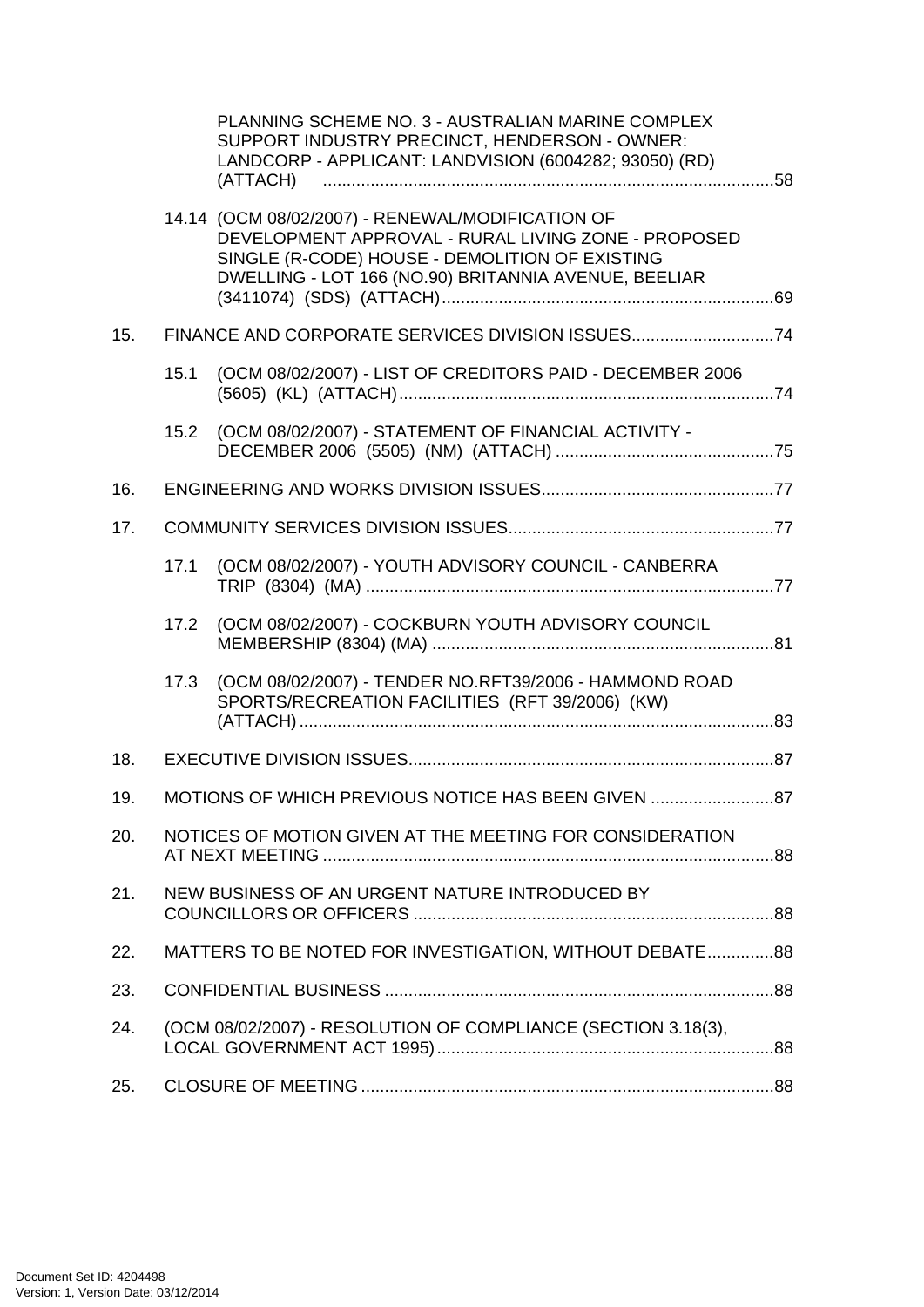# **CITY OF COCKBURN**

# <span id="page-4-0"></span>**AGENDA TO BE PRESENTED TO THE ORDINARY COUNCIL MEETING TO BE HELD ON THURSDAY, 8 FEBRUARY 2007 AT 7:00 PM**

## **1. DECLARATION OF MEETING**

## **2. APPOINTMENT OF PRESIDING MEMBER (If required)**

#### **3. DISCLAIMER (To be read aloud by Presiding Member)**

Members of the public, who attend Council Meetings, should not act immediately on anything they hear at the Meetings, without first seeking clarification of Council's position. Persons are advised to wait for written advice from the Council prior to taking action on any matter that they may have before Council.

**4. ACKNOWLEDGEMENT OF RECEIPT OF WRITTEN DECLARATIONS OF FINANCIAL INTERESTS AND CONFLICT OF INTEREST (by Presiding Member)** 

#### **5. APOLOGIES AND LEAVE OF ABSENCE**

# **6. ACTION TAKEN ON PREVIOUS PUBLIC QUESTIONS TAKEN ON NOTICE**

Nil

**7. PUBLIC QUESTION TIME**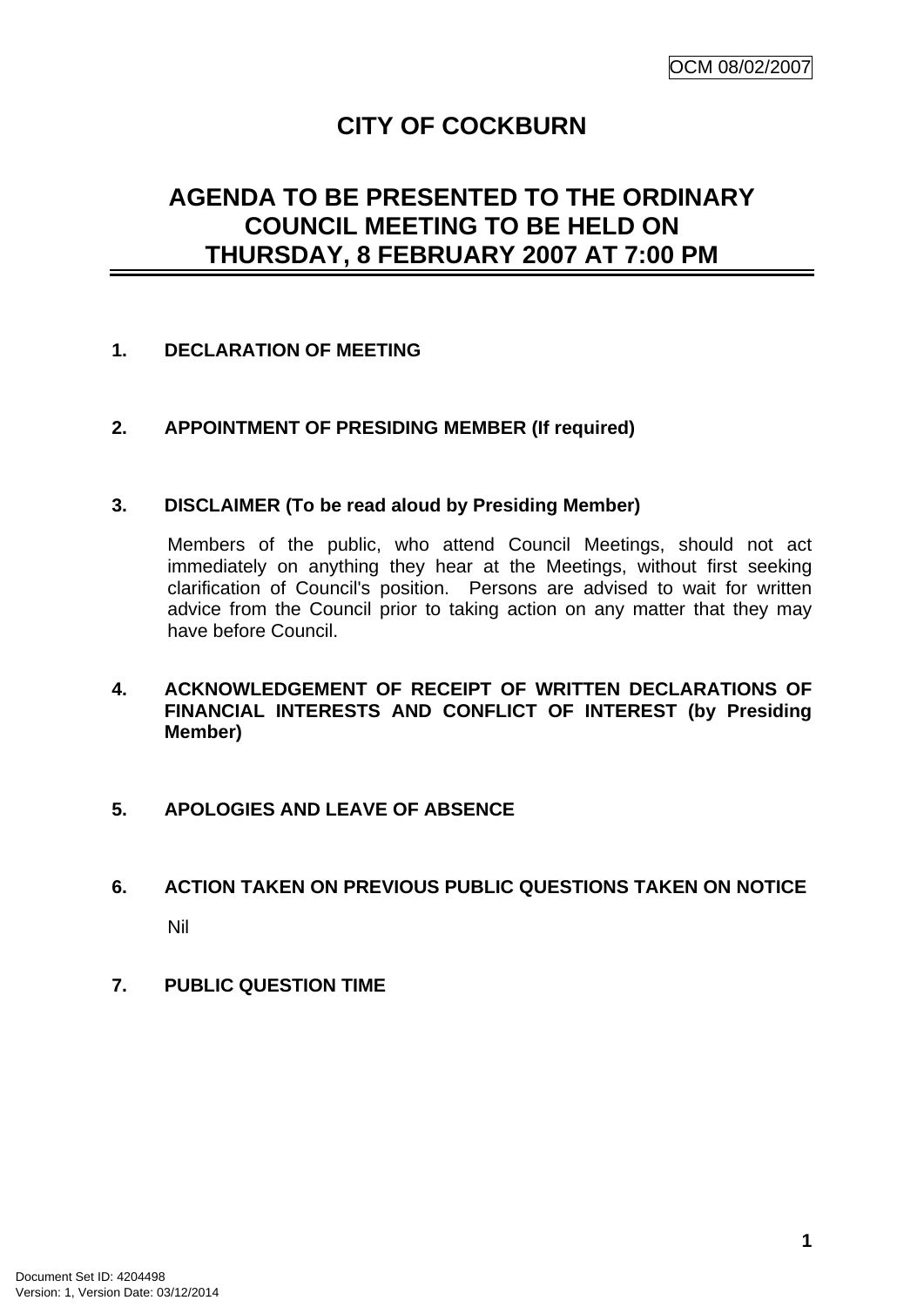## <span id="page-5-0"></span>**8. CONFIRMATION OF MINUTES**

#### **8.1 (OCM 08/02/2007) - ORDINARY COUNCIL MEETING - 11/01/2007**

#### **RECOMMENDATION**

That the Minutes of the Ordinary Council Meeting held on Thursday, 11 January 2007, be adopted as a true and accurate record.

**COUNCIL DECISION**

## **9. WRITTEN REQUESTS FOR LEAVE OF ABSENCE**

## **9.1 (OCM 08/02/2007) - APPLICATION FOR LEAVE OF ABSENCE - CLR OLIVER (1705) (DMG)**

#### **RECOMMENDATION**

That Council grants leave of absence to Clr Oliver from attending the Ordinary Council meetings scheduled for 8 March and 12 April 2007.

**COUNCIL DECISION**

#### **Background**

By advice received by the Chief Executive Officer on Monday, 15 January 2007 Clr Oliver has requested leave of absence from Council for the Council meetings to be held in March and April 2007.

#### **Submission**

To grant Clr Oliver leave of absence from attending Council meetings, as requested.

#### **Report**

Council may grant leave of absence to members, thus enabling them not to attend Council meetings for a period up to and including 6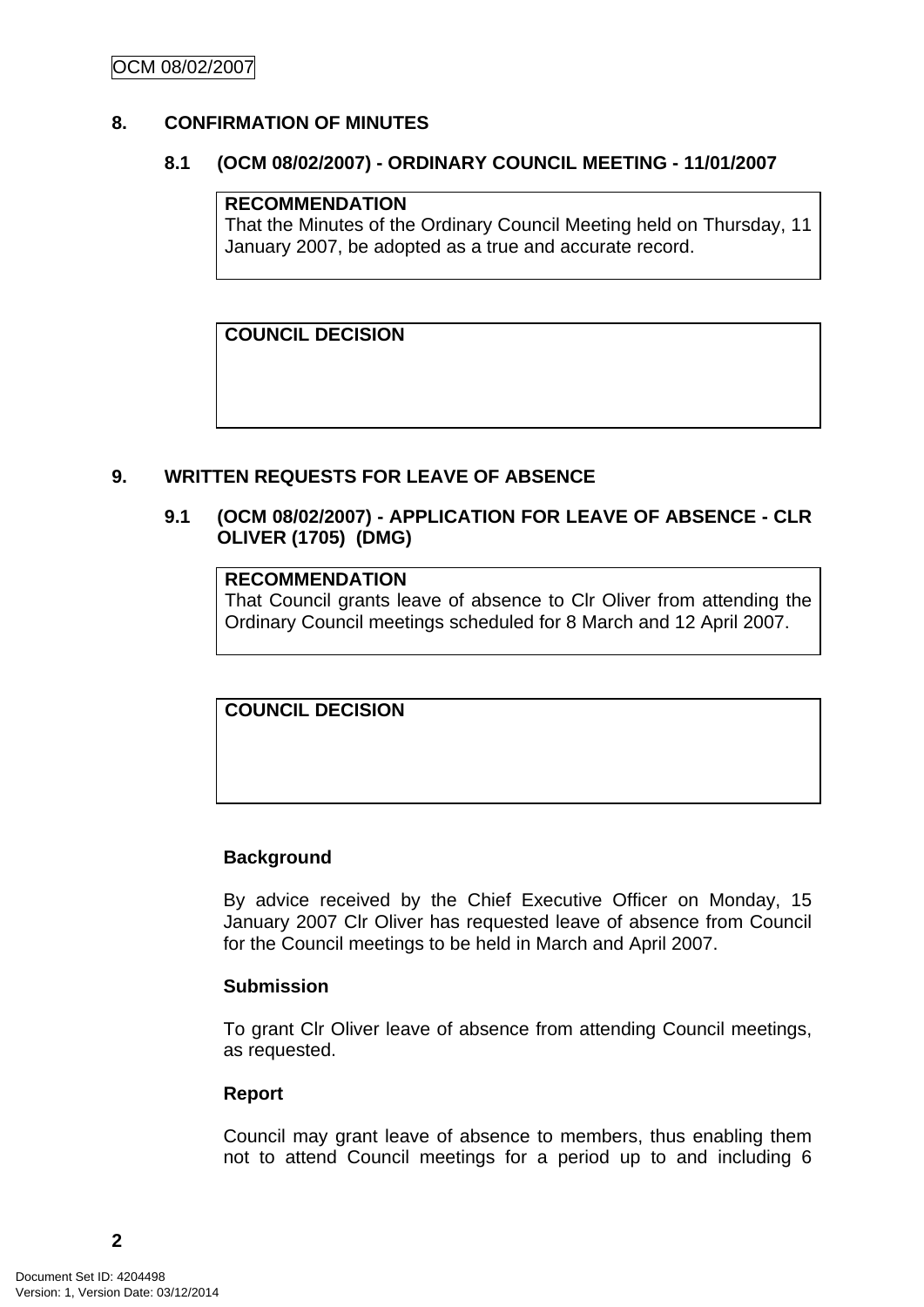<span id="page-6-0"></span>consecutive Ordinary Council meetings. Clr Oliver's application is to cover the next two meetings scheduled for 8 March and 12 April 2007.

## **Strategic Plan/Policy Implications**

#### *Governance Excellence*

*• To conduct Council business in open public forums and to manage Council affairs by employing publicly accountable practices.* 

#### **Budget/Financial Implications**

N/A

#### **Legal Implications**

Sec. 2.25 of the Local Government Act, 2005 refers.

#### **Community Consultation**

N/A

#### **Attachment(s)**

N/A

**Advice to Proponent(s)/Submissioners** 

N/A

**Implications of Section 3.18(3) Local Government Act, 1995**

Nil.

# **10. DEPUTATIONS AND PETITIONS**

# **11. BUSINESS LEFT OVER FROM THE PREVIOUS MEETING (If adjourned)**

Nil

#### **12. DECLARATION OF COUNCILLORS WHO HAVE NOT GIVEN DUE CONSIDERATION TO MATTERS IN THE BUSINESS PAPER**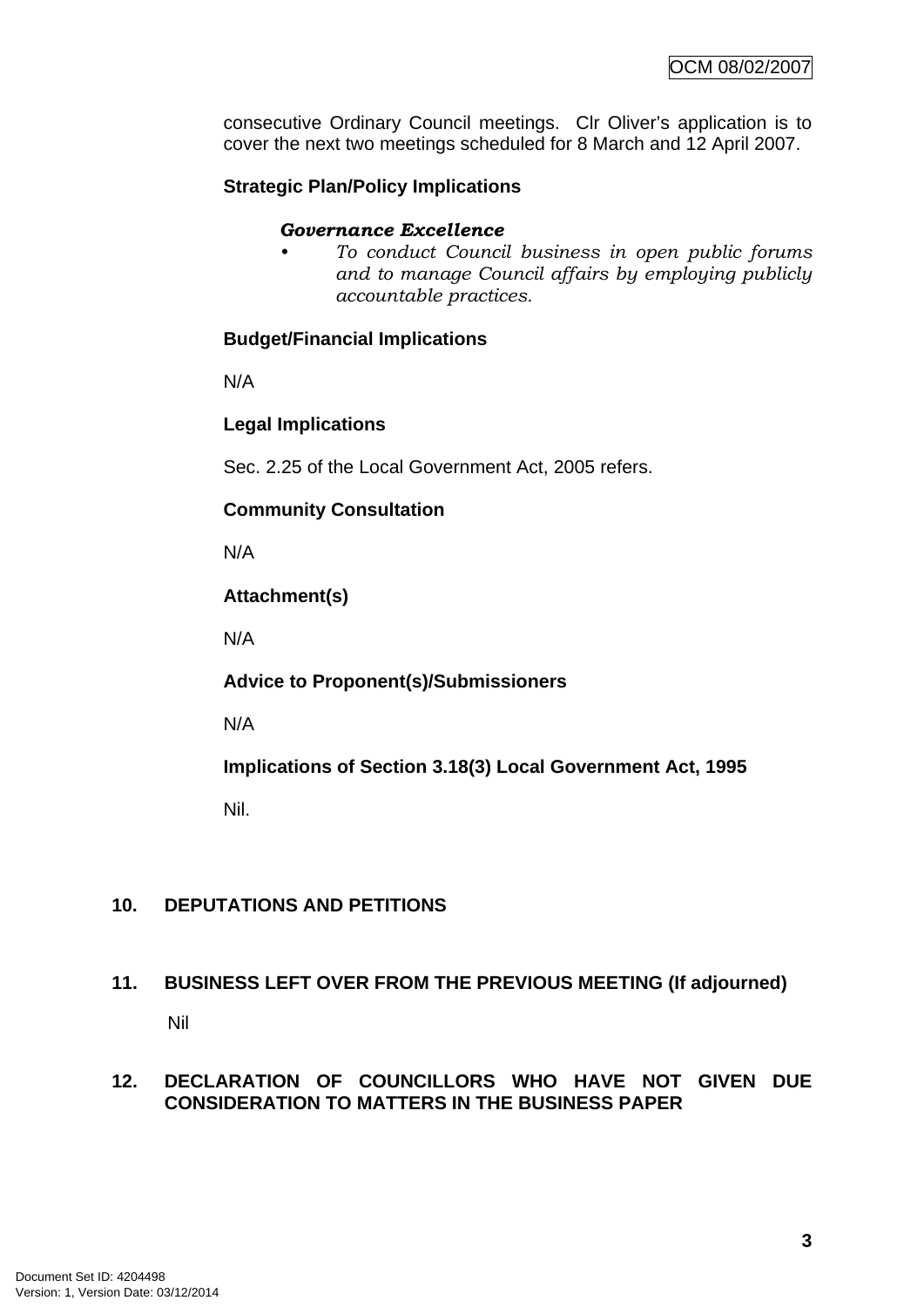#### <span id="page-7-0"></span>**13. COUNCIL MATTERS**

## **13.1 (OCM 08/02/2007) - PERTH AIRPORTS MUNICIPALITIES GROUP (1212) (DMG)**

#### **RECOMMENDATION**

That Council:

- (1) decline the invitation of the Perth Airports Municipalities Group Chairman to join the group; and
- (2) advise the Perth Airports Municipalities Group accordingly.

#### **COUNCIL DECISION**

#### **Background**

The Perth Airports Municipalities Group (PAMG) is constituted primarily

- *"(1) to provide a forum for meaningful discussion on issues which affect metropolitan airports and their environs;*
- *(2) to investigate, report and formulate recommendations in respect of matters affecting or likely to affect the development of these airports; and*
- *(3) to monitor their use and environmental impact on neighbouring communities."*

The City of Cockburn was a member of PAMG for at least 7 years.

At the Ordinary Meeting of Council held on 15 October 2002, Council resolved to:-

- "(1) *withdraw from membership of the Perth Airports Municipalities Group; and*
- *(2) advise the Perth Airports Municipalities Group accordingly".*

This decision was reaffirmed by Council at its meeting held on 18 March 2003.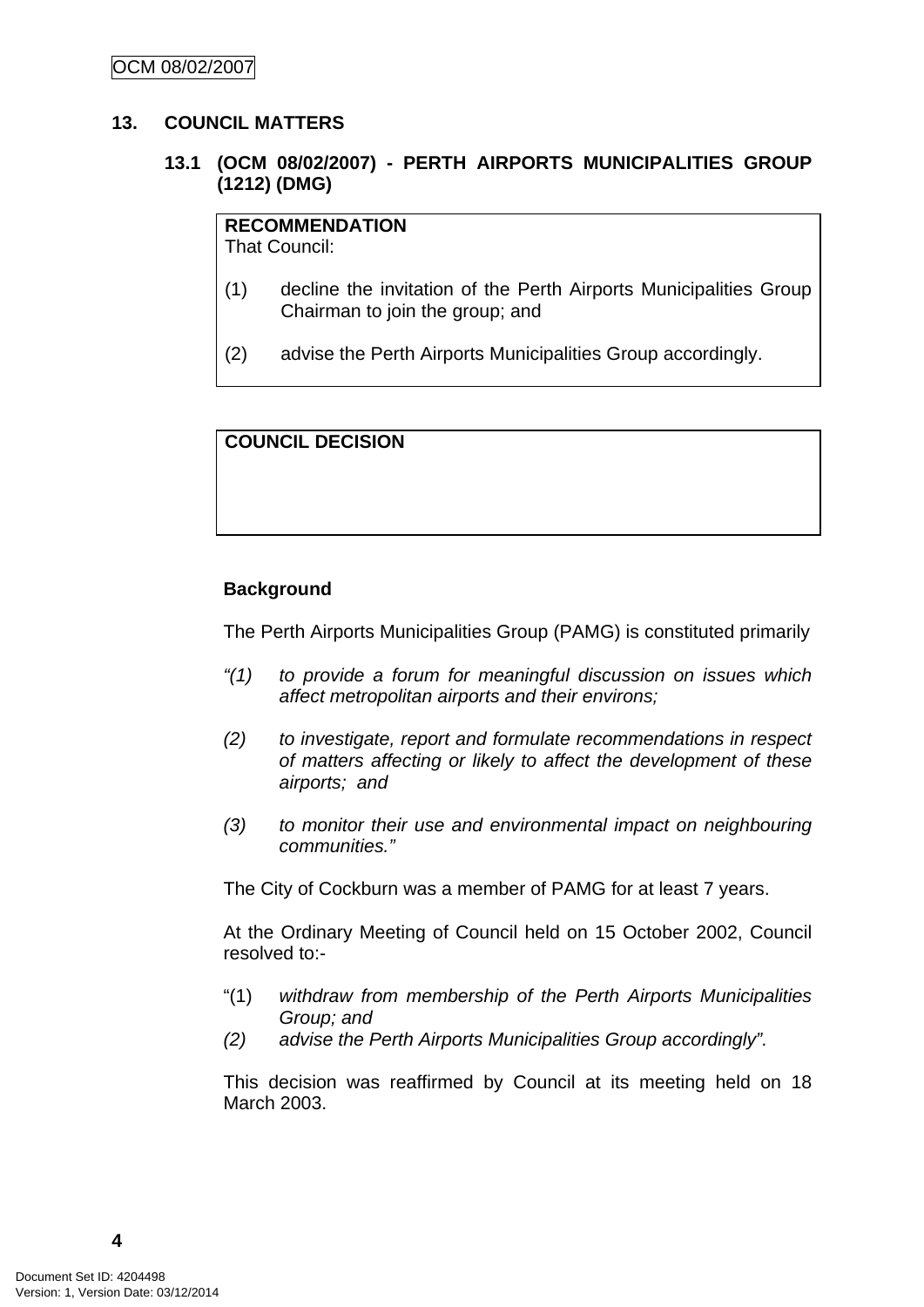#### **Submission**

On 2 January 2007, the Mayor of Belmont, Councillor Glenys Godfrey, wrote to Council requesting the City of Cockburn consider joining PAMG. Councillor Godfrey is also the chairperson of PAMG.

#### **Report**

The business dealt with by the PAMG is predominately Perth Airport related and not relevant to the City of Cockburn.

In recent years, the Jandakot Airport Community Consultative Committee (JACC) has provided a more relevant forum for addressing matters related to Aircraft noise and airport related issues affecting the City of Cockburn.

It is therefore not recommended that Council seeks membership of the Perth Airports Municipalities Group.

Should Council prefer to rejoin PAMG, the following alternative recommendation may be useful for consideration:

#### *That Council:*

- *(1) renew its membership of the Perth Airports Municipalities Group;*
- *(2) nominate (Elected Member) \_\_\_\_\_\_\_\_\_\_\_, as delegate and (Elected Member) \_\_\_\_\_\_\_\_\_\_\_, as deputy delegate; and*
- *(3) advise the Perth Airports Municipalities Group accordingly.*

Meetings are held on a quarterly basis at the offices of member Councils on rotation, plus an Annual General Meeting.

#### **Strategic Plan/Policy Implications**

#### *Governance Excellence*

*• To conduct Council business in open public forums and to manage Council affairs by employing publicly accountable practices.* 

#### **Budget/Financial Implications**

Annual membership fees are \$500.

#### **Legal Implications**

N/A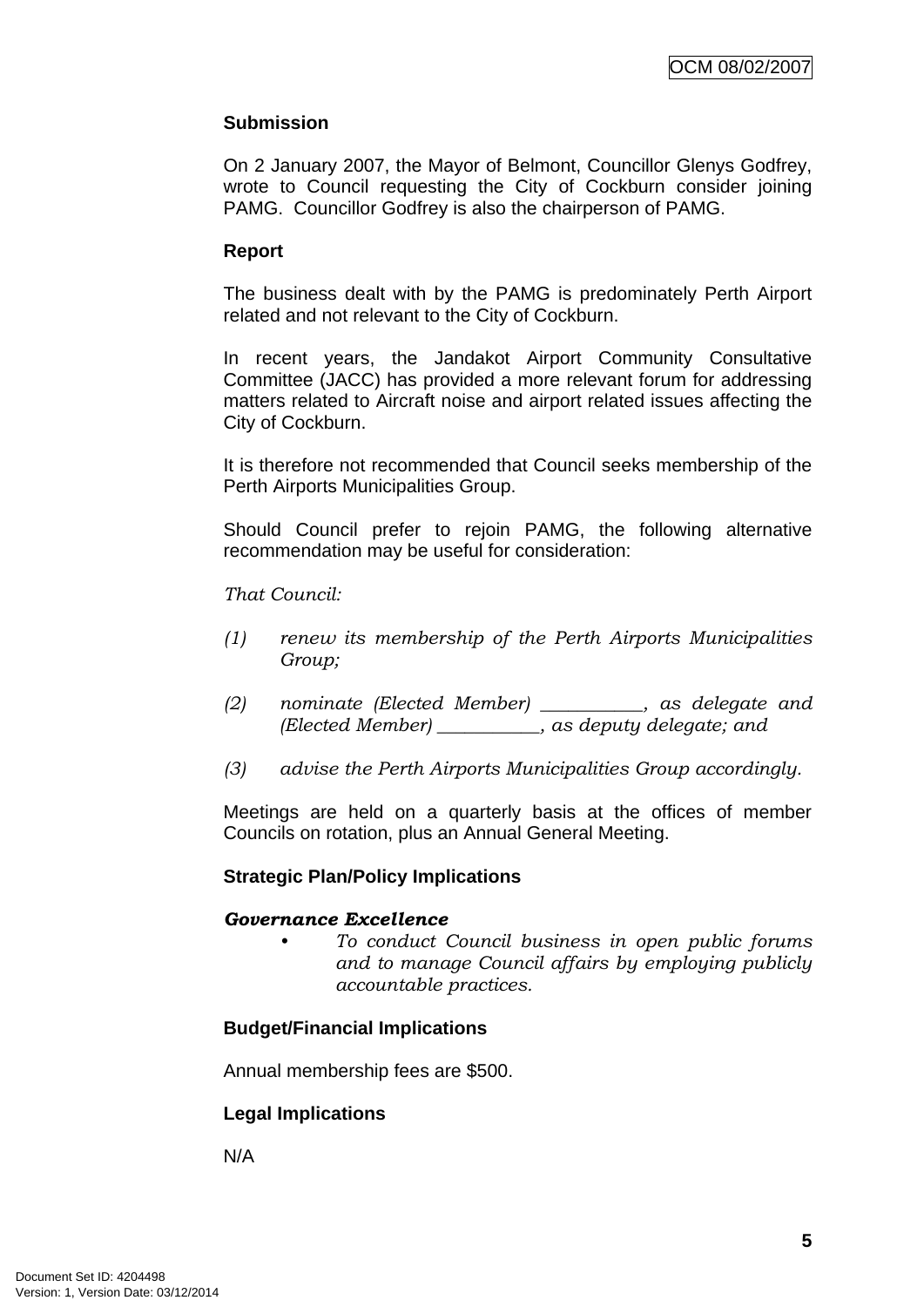## <span id="page-9-0"></span>**Community Consultation**

N/A

## **Attachment(s)**

N/A

## **Advice to Proponent(s)/Submissioners**

PAMG has been advised that the matter will be considered by Council at its meeting to be held on 8 February 2007.

## **Implications of Section 3.18(3) Local Government Act, 1995**

Nil.

## **14. PLANNING AND DEVELOPMENT DIVISION ISSUES**

**14.1 (OCM 08/02/2007) - CLOSURE OF PORTION OF STRATTON STREET, HAMILTON HILL - APPLICANT: DEPARTMENT OF HOUSING AND WORKS (450031) (KJS) (ATTACH)** 

# **RECOMMENDATION**

That Council:

- (1) request the Minister for Planning and Infrastructure close portion of Stratton Street, Hamilton Hill adjoining house numbers 29, 31 and 33, pursuant to Section 58 of the Land Administration Act 1997, subject to the Department of Housing and Works lodging a bond of \$5,000 to cover the cost of a replacement footpath; and
- (2) advise owners of the adjoining land, being the Department of Housing and Works, of Council's decision.

**COUNCIL DECISION**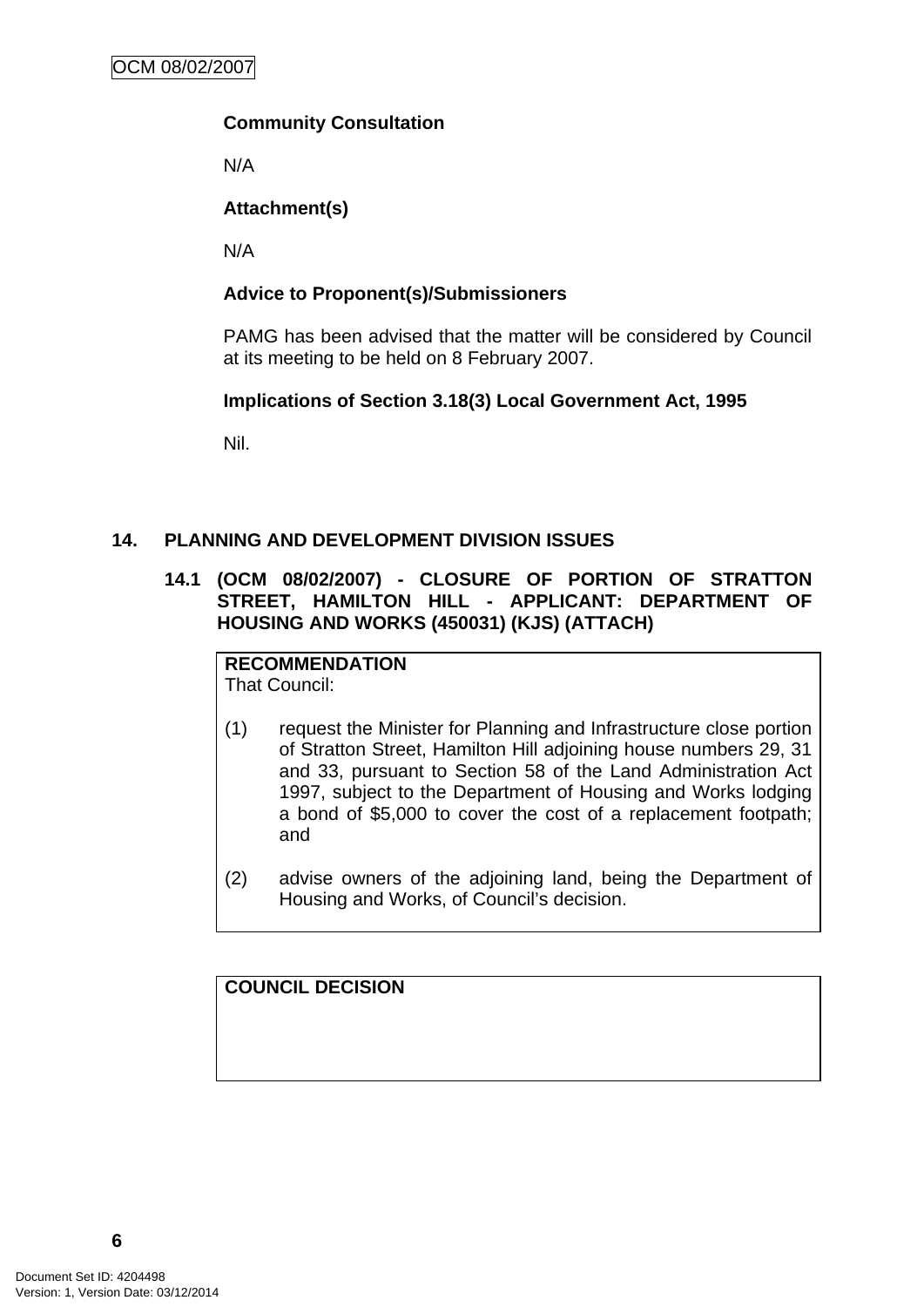# **Background**

The adjoining land to the proposed portion of road closure (house numbers 29, 31 and 33 Stratton Street, Lots 1, 2 and 3 on Diagram 21838) consist of 3 lots, each only 7.5 metres wide. These lots were created in 1956 and intended for attached local shops. The subdivision created a step of 3 metres in the street alignment presumably to facilitate vehicle parking at the front of these Lots.

#### **Submission**

The Department of Housing and Works has written to the City requesting that the (3) three metre wide portion of road reserve adjoining Lots 1, 2 and 3 be closed.

#### **Report**

Lots, 1, 2 and 3 are vacant lots and would appear to have been vacant since originally being created for shops in 1965. The (3) three metre wide step in the road frontage is therefore not required. The Department of Housing and Works intend amalgamating the three lots with the portion of road closure and redevelop the resultant land for residential purposes.

The Department of Housing and Works have undertaken to reestablish the footpath on the roadside of the new road frontage following the completion of any construction undertaken on the site. They are agreeable to lodging a bond for the estimated cost of replacement footpath, until it is constructed.

The proposal was advertised in the Herald newspaper and at the conclusion of the consultation period no submissions were received.

All of the Service Authorities have been contacted and their responses received. These responses do not include any objections to the closure.

Following Council's resolution the request will be forwarded to State Land Services. The closed road portion will be revested to freehold land and sold to the Department of Housing and Works, conditional on the land being amalgamated with Department of Housing and Works' land. It is anticipated that the Department of Housing and Works will have applied for and received Western Australian Planning Commission approval to amalgamate the adjoining 3 lots, to facilitate/incorporate the closure.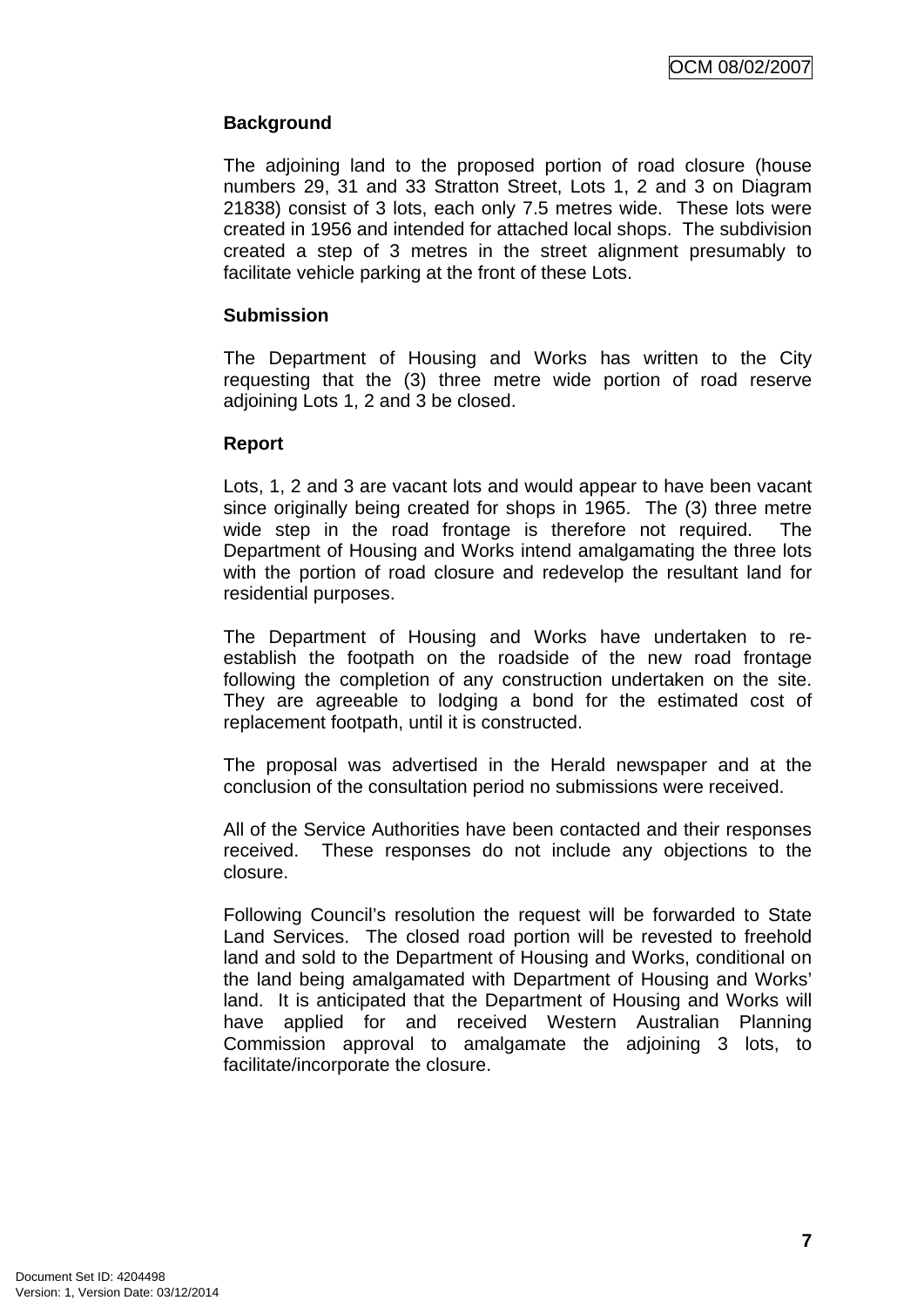# <span id="page-11-0"></span>**Strategic Plan/Policy Implications**

## *Demographic Planning*

*• To ensure development will enhance the levels of amenity currently enjoyed by the community.*

## **Budget/Financial Implications**

All costs will be covered by Department of Housing and Works

#### **Legal Implications**

Section 58 of the land Administration Act 1997 refers

#### **Community Consultation**

The proposal was advertised in the Herald newspaper. No objections were received.

## **Attachment(s)**

Site Map

# **Advice to Proponent(s)/Applicant**

The Proponent(s) has been advised that the matter is to be considered at the 8 February 2007 Council Meeting.

#### **Implications of Section 3.18(3) Local Government Act, 1995**

Nil.

#### **14.2 (OCM 08/02/2007) - SALE OF PORTION OF LOT 379 PHOENIX ROAD, HAMILTON HILL - OWNER: CITY OF COCKBURN - APPLICANT: DEPARTMENT OF HOUSING AND WORKS (2200584; PHOENIX) (KJS) (ATTACH)**

**RECOMMENDATION**  That Council:

- (1) accept the offer of \$1,800 exclusive of GST from B J Healy for the purchase of  $60m^2$  of Lot 379 Phoenix Road, Hamilton Hill;
- (2) accept the offer of \$1,800 exclusive of GST from M and S Galati for the purchase of 60m<sup>2</sup> of portion of Lot 379 Phoenix Road, Hamilton Hill;
- (3) accept the offers for the above, subject to portions of land in 1 and 2 above being amalgamated with the purchasers adjoining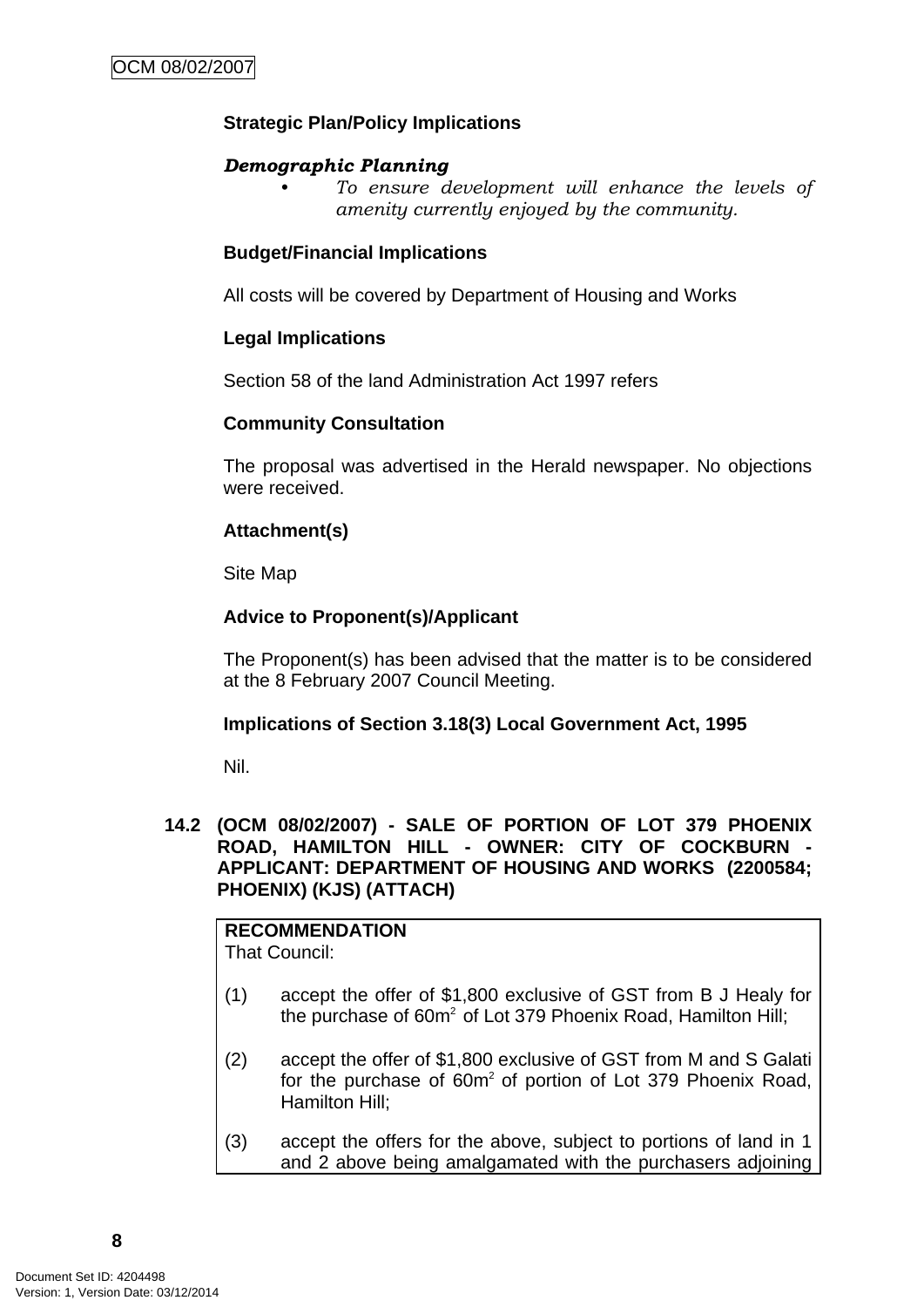land and all costs associated with the amalgamation plus legal costs being borne by the purchasers; and

(4) transfer the proceeds of the sales to the Land Development Reserve Account.

## **COUNCIL DECISION**

#### **Background**

Lot 379 was created in 1996 when the former pedestrian access way was purchased from the Crown and amalgamated with a City of Cockburn freehold lot. It was anticipated that closure and purchase of the former pedestrian access way would make it easier to dispose of sections of the redundant former pedestrian access way to adjoining landowners.

#### **Submission**

The owners of Lot 161 and 162 have made written offers to purchase the subject land for \$1,800 plus GST and have undertaken to meet all costs associated with the WAPC amalgamation, survey and transfer costs.

#### **Report**

A valuation report by Licensed Valuer Jeff Spencer determined the land portions to have values of \$1,800. Section 3.58 of the Local Government Act 1995 classifies as exempt a disposition where the land is disposed to an adjoining owner and its market value is less than \$5,000 and the local government does not consider that ownership of the land would be of significant benefit to anyone other than the transferee.

The subject land portions only have value to the adjoining owners. Owners in Jamy Place could have gained some value from the disposition land but due to the lesser lot widths of these lots, the usefulness of the additional land is of a lesser degree. It is not considered to be of significant benefit to the Jamy Place adjoining owners.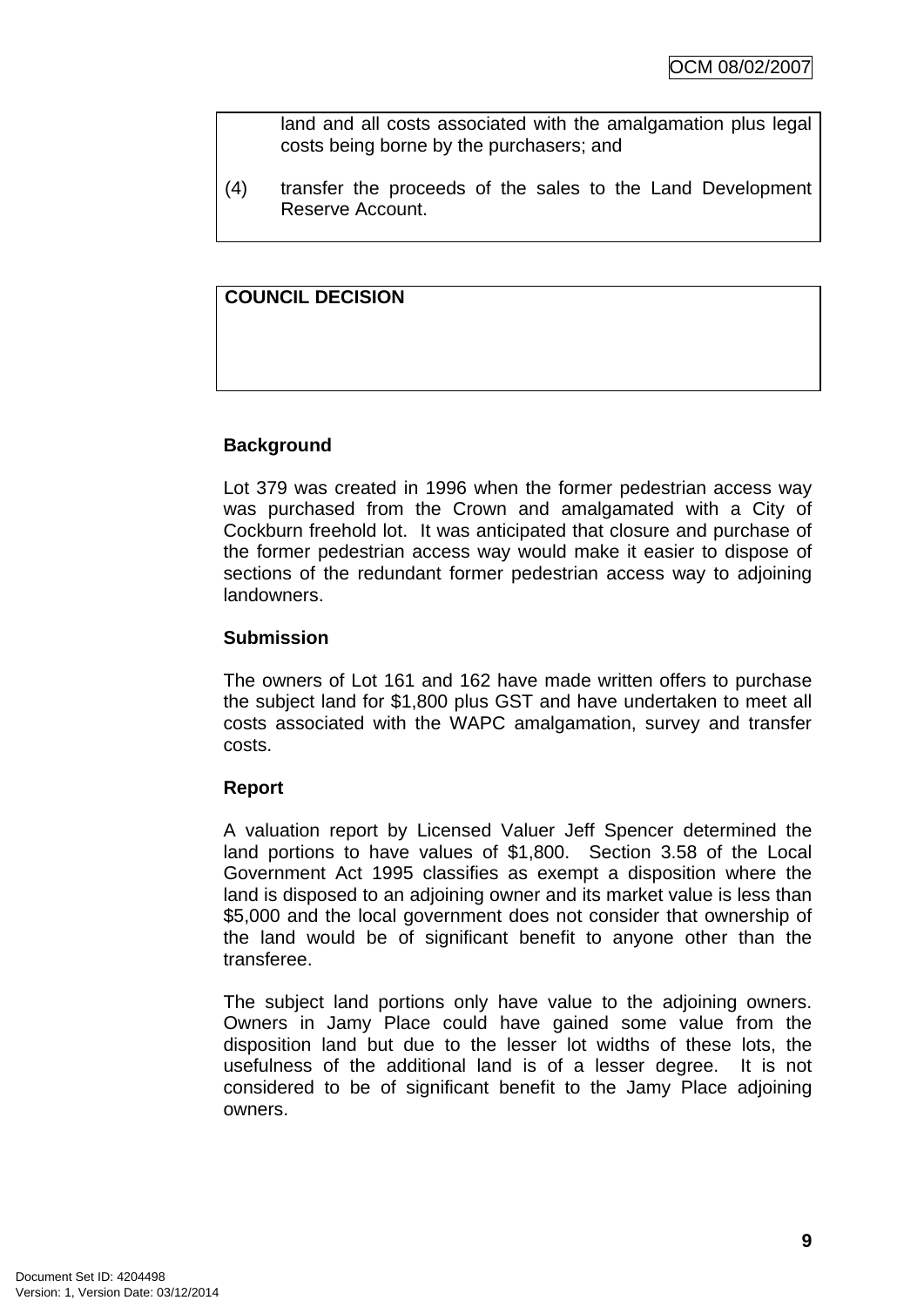The valuation report states in part that:

- The land upon acquisition will only enhance their lot sizes to a more spacious dimension and will not allow higher density development.
- The subject land is at the rear with a fall in contour, which would typically incur a level of discount.
- The closure of this former pedestrian accessway is consistent with the Southwell Master Plan adopted by Council at its meeting held on 10 November 2005.

Lots 161 and 162 are zoned 'Residential' with an R20 density coding. Both lots are only  $809m^2$  in area and even with the inclusion of the adjoining 60 $m^2$ , would still be insufficient in size to be redeveloped for anything greater than a single dwelling.

Following Council's resolution the owners will engage a Licensed Surveyor to complete Western Australian Planning Commission application and preparation of Survey Plans to facilitate the amalgamation of the purchase land portions with Lots 161 and 162.

## **Strategic Plan/Policy Implications**

## *Demographic Planning*

*• To ensure development will enhance the levels of amenity currently enjoyed by the community.*

#### **Budget/Financial Implications**

Funds will be transferred to the Land Development Reserve Fund.

#### **Legal Implications**

Section 3.58 of the Local Government Act 1995 refers.

#### **Community Consultation**

N/A

# **Attachment(s)**

Site Map

#### **Advice to Proponent(s)/Submissioners**

The Proponent(s) and those who lodged a submission on the proposal have been advised that this matter is to be considered at the 8 February 2007 Council Meeting.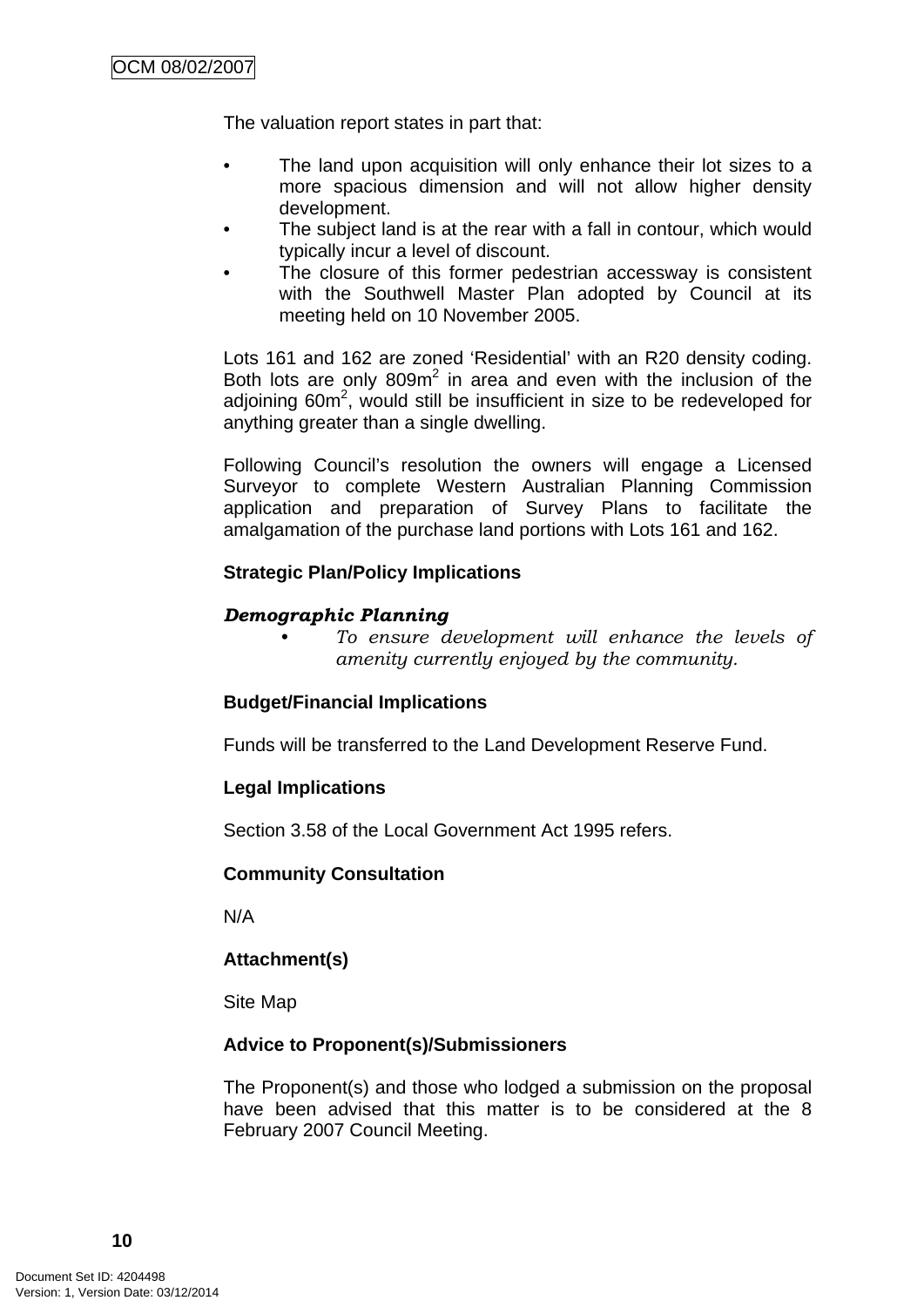# <span id="page-14-0"></span>**Implications of Section 3.18(3) Local Government Act, 1995**

Nil.

**14.3 (OCM 08/02/2007) - PROPOSED COMMERCIAL/RESIDENTIAL DEVELOPMENT - LOT 168 (NO. 81) QUILL WAY, HENDERSON - OWNER: AMBERBEST PTY LTD - APPLICANT: ROSS MCDONALD ARCHITECTS (3316657) (TW) (ATTACH)** 

#### **RECOMMENDATION** That Council:

- (1) refuse to grant its approval for Residential/Commercial development on Lot 168 (81) Quill Way, Henderson for the following reasons:-
	- 1. The proposed residential component of the development is in direct conflict with the objectives of the Industrial Zone stated in the City of Cockburn's Town Planning Scheme No.3, which surrounds the subject lot zoned "Local Centre". The objectives of the Industrial Zone are "to provide for manufacturing industry, the storage and distribution of goods and associated uses, which by their operations should be separated from residential areas." (Part 4.2.1. TPS No.3).
	- 2. The proposed residential component of the development is inconsistent with the objective of the Local Centre Zone in the City of Cockburn's Town Planning Scheme No.3 which is to provide for convenience retailing, local offices, health, welfare and community activities which serve the local community.
	- 3. The proposed residential component of the development is centrally located within the Australian Marine Complex (AMC), which is reflected as a Special Use Zone in the City of Cockburn's Town Planning Scheme No.3, and is therefore in direct conflict with existing and future marine engineering, shipbuilding and the manufacture, fabrication and assembly of components for use by the offshore petroleum industry and marine engineering.
	- 4. The proposed residential component of the development is within the Woodman Point Waste Water Treatment Plant (WPWWTP) Buffer. The proposal may be affected by odour impacts from the Waste Water Treatment Plant, which would also impact on the amenity of future residents.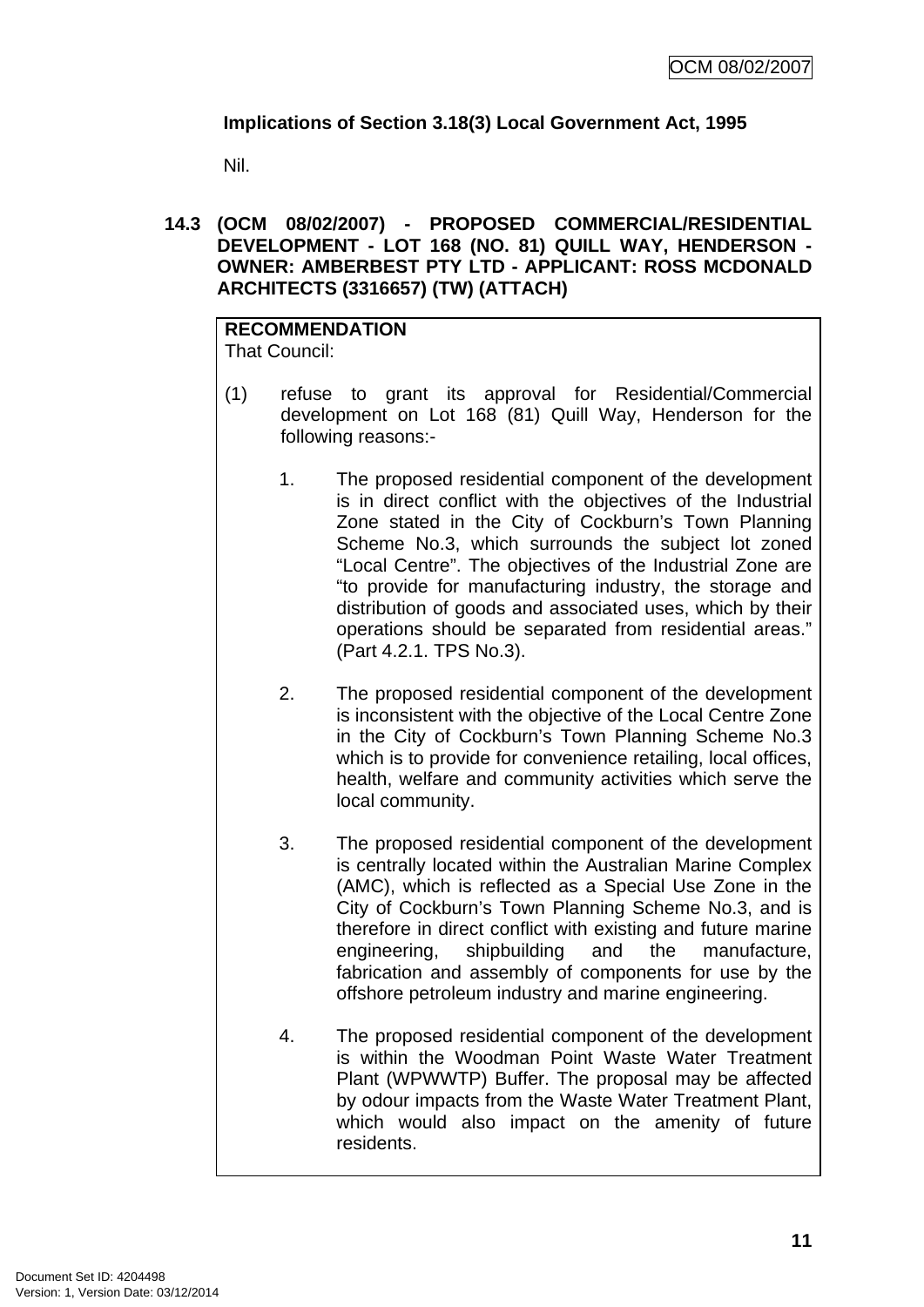- 5. The proposed residential component of the development is within the Environmental Protection (Kwinana) (Atmospheric Wastes) Policy area, which identifies the potential degraded air quality. According to the Department of Environment, the air quality in this area is managed to levels appropriate to an industrial zone and it is not suitable for residential development.
	- 6. The proposed residential component of the development is in conflict with the draft statement of planning policy, which precludes residential development within the Environmental Protection (Kwinana) (Atmospheric Wastes) Policy area.
	- 7. The proposed residential component of the development does not comply with the Environmental Protection Authorities Guidance for the Assessment of Environmental Factors: Separation Distances between Industrial and Sensitive Land Uses.
	- 8. The proposed residential component of the development is in the vicinity of at least one major hazard facility of the Australian Marine Complex (Air Liquide's acetylene plant) and would significantly affect their risk planning for the area by the Fremantle Ports Authority.
	- 9. The introduction of residential landuse has the potential to limit future industrial activities in the area due to the potential for industrial offsite impacts on the amenity of future residents associated with light, fumes, dust, noise, odour and public safety.
- (2) issue a Schedule 9 Notice of Determination on Application for Planning Approval – Refusal and an MRS Form 2 Notice of Refusal but not issue a decision pursuant to the Metropolitan Region Scheme;
- (3) refer the application to Commence Development to the Western Australian Planning Commission for a decision pursuant to the Metropolitan Region Scheme advising of the Councils refusal under City of Cockburn's Town Planning Scheme No.3 and that it is of the opinion under the notice of delegation that the application should be determined by the Commission on the grounds that the proposal is within an area of State Significance and is in the public interest due to the impact of the proposal on the Australian Marine Complex;
- (4) advise the applicant and those departments whom made a submission of Council's decision accordingly; and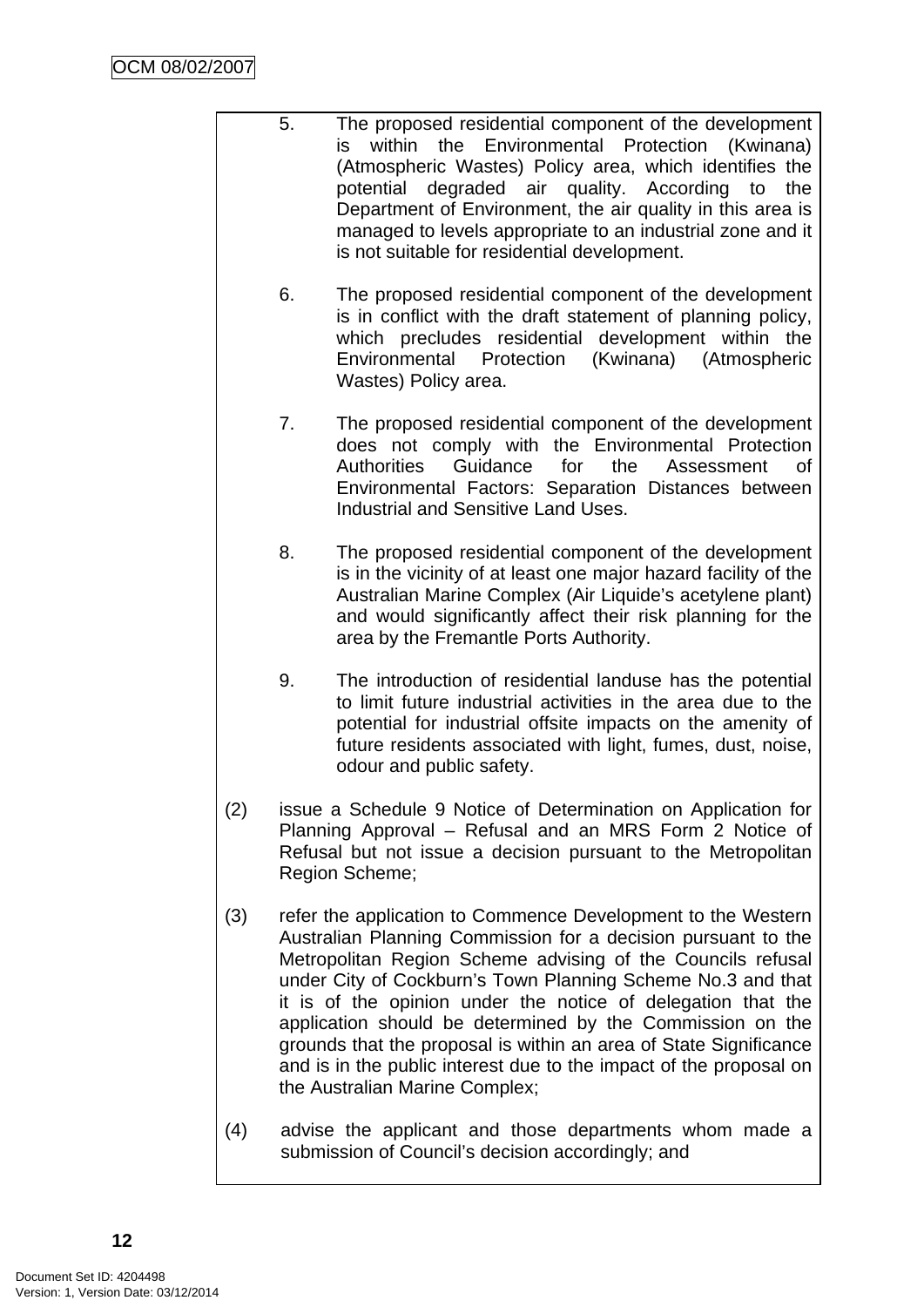(5) instruct the Director of Planning and Development to prepare a report for the next Council meeting to amend the City of Cockburn's Town Planning Scheme No.3 to preclude residential development and residential accommodation on the subject property.

# **COUNCIL DECISION**

#### **Background**

| ZONING:           | MRS:         | Industry                            |
|-------------------|--------------|-------------------------------------|
|                   |              | TPS3   Local Centre (Special Use 2) |
| <b>LAND USE:</b>  |              | <b>Hotel/Tavern and Commercial</b>  |
| LOT SIZE:         | 18,472 $m2$  |                                     |
| <b>USE CLASS:</b> |              | Multiple Dwellings - P              |
|                   | $Hotel - A$  |                                     |
|                   | Shop - P     |                                     |
|                   | Office $- D$ |                                     |

#### **21 May 2003 – Approval granted for a proposed Hotel and Commercial Offices – Determined under delegated authority.**

• The proposal incorporated a hotel/tavern as well as commercial and retail facilities within lot 168 Quill Way. The proposal was intended to service the surrounding industrial development and provide a entertainment and commercial focal point for the Henderson Industrial Area.

#### **23 February 2005 – Renewal of approval granted for a Hotel and Commercial Offices – Determined under delegated authority.**

- This proposal was the same as the approval granted on the  $21<sup>st</sup>$  of May 2003. The applicant renewed the approval as the two-year expiry period was approaching.
- Two special conditions were added to this approval. The first limited guests and employees of the proposed hotel to short-term stay. The second instructed the applicant to place a notification on the Titles notifying future residents and customers that the proposed development is within the *Woodman Point Waste Water Treatment Plant Buffer* and the *Kwinana Environmental Protection (Air Quality Buffer*) and the proposed development may be affected by odour emissions.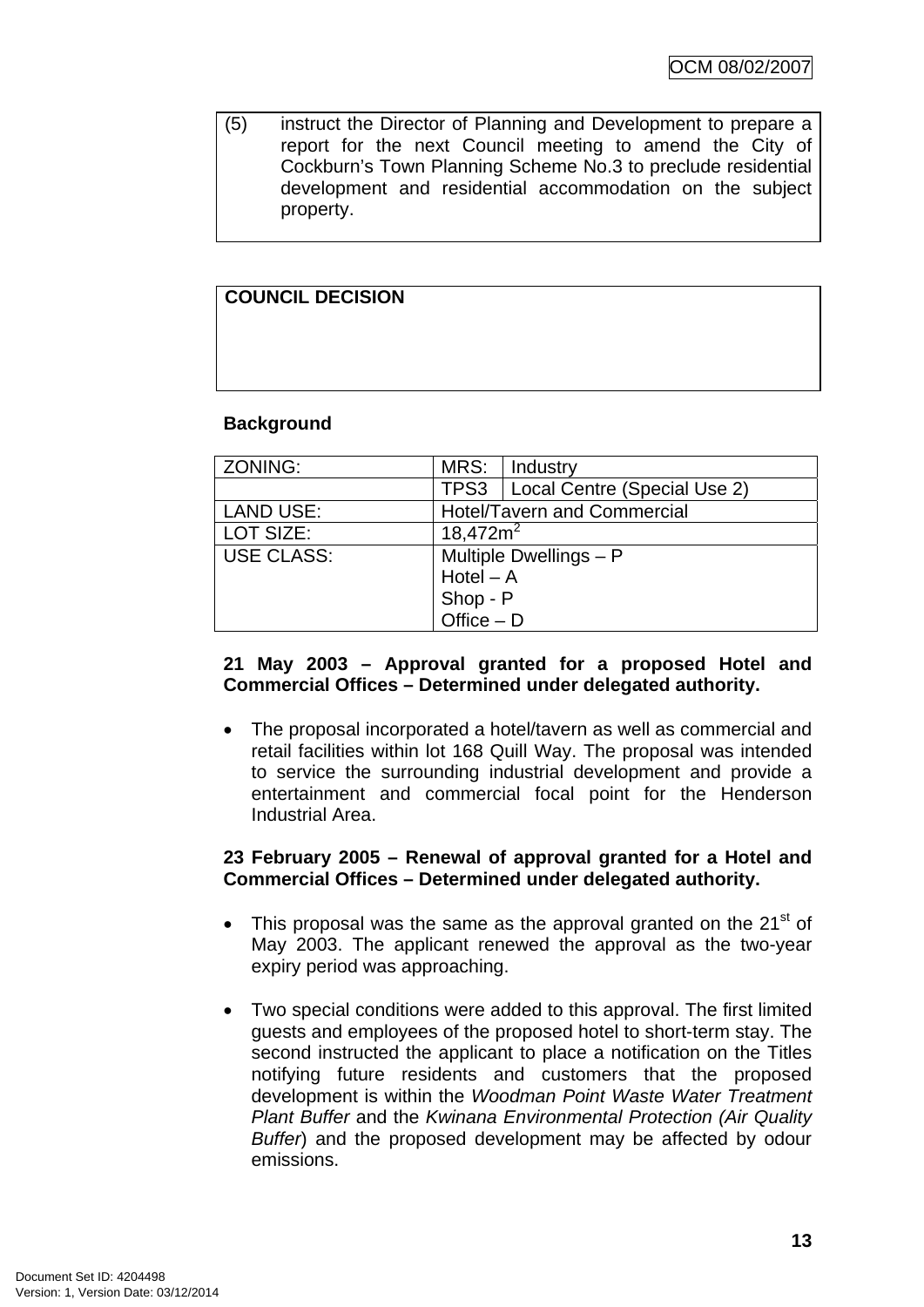# **Submission**

The applicant has provided the following justification in support of the proposal which has been summarised accordingly:-

#### *Features of the proposal*

- The existing tavern and motel buildings are proposed to be demolished. The existing single story commercial building will be relocated, and the existing two-storey office building will be upgraded.
- The proposed new development includes two apartment buildings, comprising 108 apartments in total. One building will be five storeys in height, the other four. Both buildings will have a pool, gym and entertaining area.
- The proposed development also includes new shopping buildings and a new two-storey office building.

#### Justification for the proposal by the applicant

- The proposed buildings will be designed to protect residents from the impacts of noise from the surrounding industrial area. The residential buildings will be designed to the recommendations of an acoustic report commissioned by the applicant.
- Dingle & Bird Environmental prepared a report in relation to possible air quality and odour issues from the sewerage works and other surrounding industrial activities. The report found that no adverse conditions exist on the subject site and that conditions will only improve in the future.
- Existing businesses in the Henderson Industrial Area have expressed interest in the proposed development to accommodate and serve persons associated with the surrounding industrial area.
- Potential residents will be notified of the possible impacts of noise and odour.
- Air conditioning will be installed in the residential and commercial buildings to further protect against odour.
- A nearby business involved in the open air servicing of submarines is relocating to a new indoor facility, which will further improve air quality.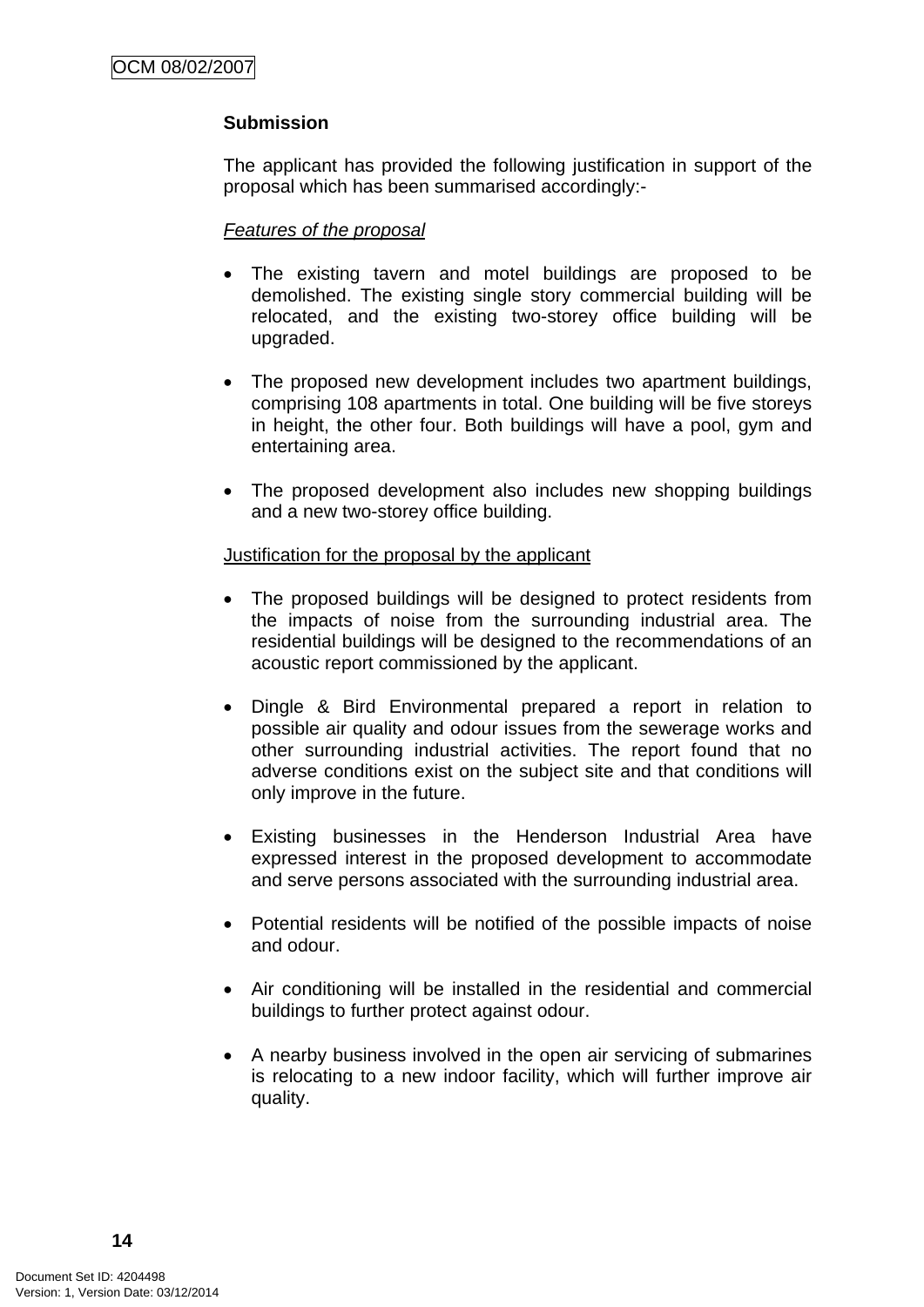• The proposed development will be marketed towards local workers. The proposal will be less attractive to families and tourists, due to the location being within an industrial area.

A copy of the applicant's full submission should be read in conjunction with this report and is contained in the agenda attachments.

#### Responses from Government Agencies

The application was referred externally to the Water Corporation, Department of Environment, Fremantle Ports Authority, and the Department of Industry and Resources. The following summarises the responses received from the Departments.

#### Water Corporation

- The Water Corporation were initially opposed to the proposal, as the development is within the Water Corporation's Waste Water Treatment Plant (WWTP) Buffer. In the Water Corporation's view, residential development is not a compatible land use within this buffer area.
- A second response, however, conditionally supported the proposal. The conditions entailed: offering temporary accommodation only, providing no opportunity for the strata subdivision of individual units, and placing a notification on the Titles drawing attention to any possible odour impacts from the Waste Water Treatment Plant.
- The Corporation sited a technical discrepancy in relation to the odour buffer contour lines in the report prepared by Dingle & Bird Environmental.
- The conditions recommended by the Corporation are intended to address long-term residency, and to remove the responsibility from the Council and the Corporation against possible future complaints in regard to odour. The reasoning being, that if people only stay short-term, they are more likely to endure with any affects from odour.

#### Department of Environment

- The Department of Environment were strongly opposed to the proposal for the following reasons:
- The proposed development is within the Woodman Point Waste Water Treatment Plant (WPWWTP) Buffer. The proposal may be affected by possible odour impacts from the Waste Water Treatment Plant.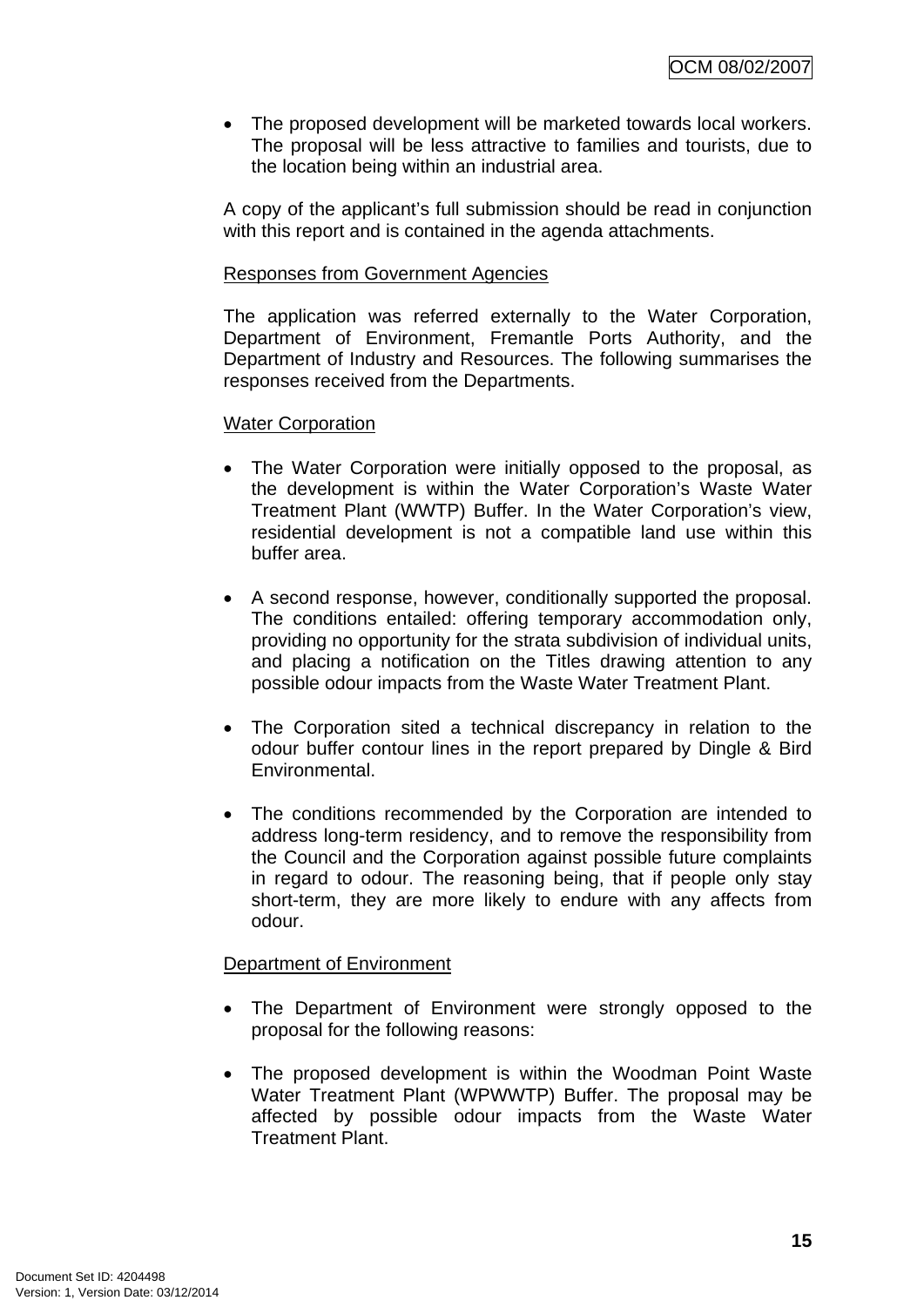- The proposed development is within the Environmental Protection (Kwinana) (Atmospheric Wastes) Policy (Kwinana EPP) area, which has the potential to degrade air quality.
- Residential amenity may be affected by 24-hour noise created by surrounding heavy marine industry.
- The Department of Environment also sited various technical discrepancies in relation to the odour buffer contour lines and the odour monitoring testing periods in the report prepared by Dingle & Bird Environmental.

#### Fremantle Ports Authority

- Introducing residential uses has the potential to affect risk planning in the industrial area.
- Introducing residential uses has the potential to limit future industrial activities in the area.

#### Department of Industry and Resources

- Introducing residential uses has the potential to limit future industrial activities and compromise existing activities in the area on public safety grounds.
- The proposed development would be in the vicinity of at least one major hazard facility of the Australian Marine Complex (Air Liquide's acetylene plant).

#### **Report**

The subject land is zoned Local Centre (Special Use 2) under the City of Cockburn Town Planning Scheme No 3. Council has the discretion to either approve (with or without conditions) or to refuse the application, with the exception that Multiple Dwellings are permitted in the City of Cockburn Town Planning Scheme No 3. Normally, residential use would be acceptable on this basis, but the following report outlines significant concerns with the proposal.

#### **Setting**

The subject land is centrally located within the Henderson Industrial Area, providing easy access to services, and to service the surrounding heavy industrial uses. The industrial uses within the area are associated with the marine industry and by their nature, generally comprise large-scale industrial activities.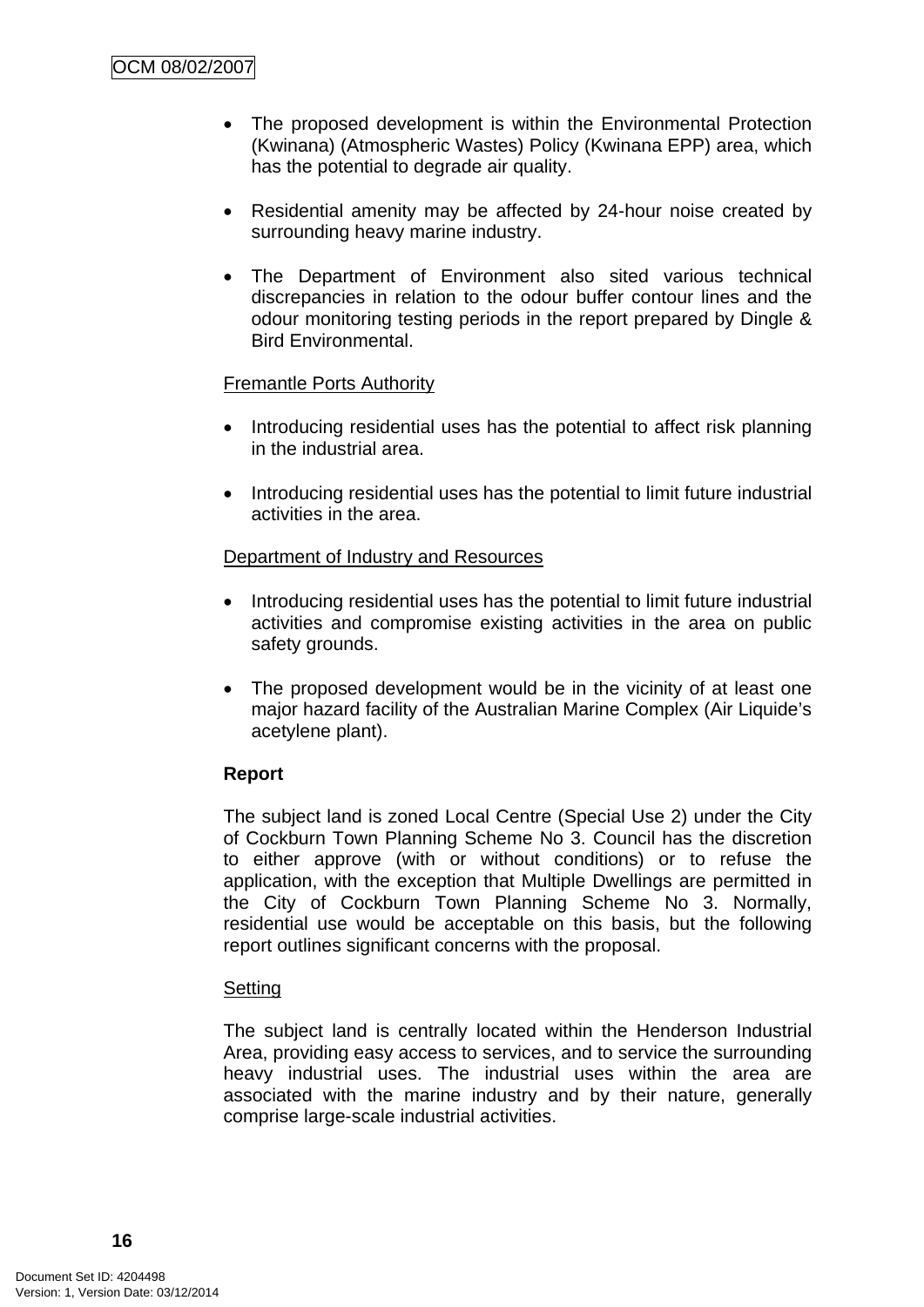#### Responses from Government Agencies

The proposed development comprises mixture of residential and commercial uses to predominantly service the surrounding industrial area.

Similar approvals have been granted in the past for Hotel and Commercial development. The issues of odour and amenity were to be controlled by notifications on titles and limiting stay periods. However, the Council should attempt to avoid land use conflicts rather than be satisfied with merely warning potential residents and by doing so removing responsibility away from the Council.

The majority of Departments consulted with the exception of the Water Corporation, were in strong opposition to the proposed development.

The proposed development is within two buffer areas. Residential development within these buffer areas is considered an unsuitable use. Both the Department of Environment and the Water Corporation are not convinced with the noise and odour testing carried out by the applicant. There is reason to doubt whether the applicant can address the issues of noise and odour affectively.

The proposed development conflicts with surrounding land uses in the area. Not only will the proposed residential amenity be affected by the surrounding industrial activity, the potential exists for industrial activities to be affected by proposed residential development. The primary role of the industrial area is to provide for marine related industrial activities. The proposed residential development is considered to, and is likely to compromise existing and future industrial activities.

#### Recommendation

It is recommended that Council refuse the application for Residential/Commercial development on Lot 168 (81) Quill Way, Henderson

# **Strategic Plan/Policy Implications**

#### *Demographic Planning*

- *To ensure the planning of the City is based on an approach that has the potential to achieve high levels of convenience and prosperity for its citizens.*
- *To ensure development will enhance the levels of amenity currently enjoyed by the community.*

The Planning Policies which apply to this item are:-

APD17 Standard Development Conditions and Footnotes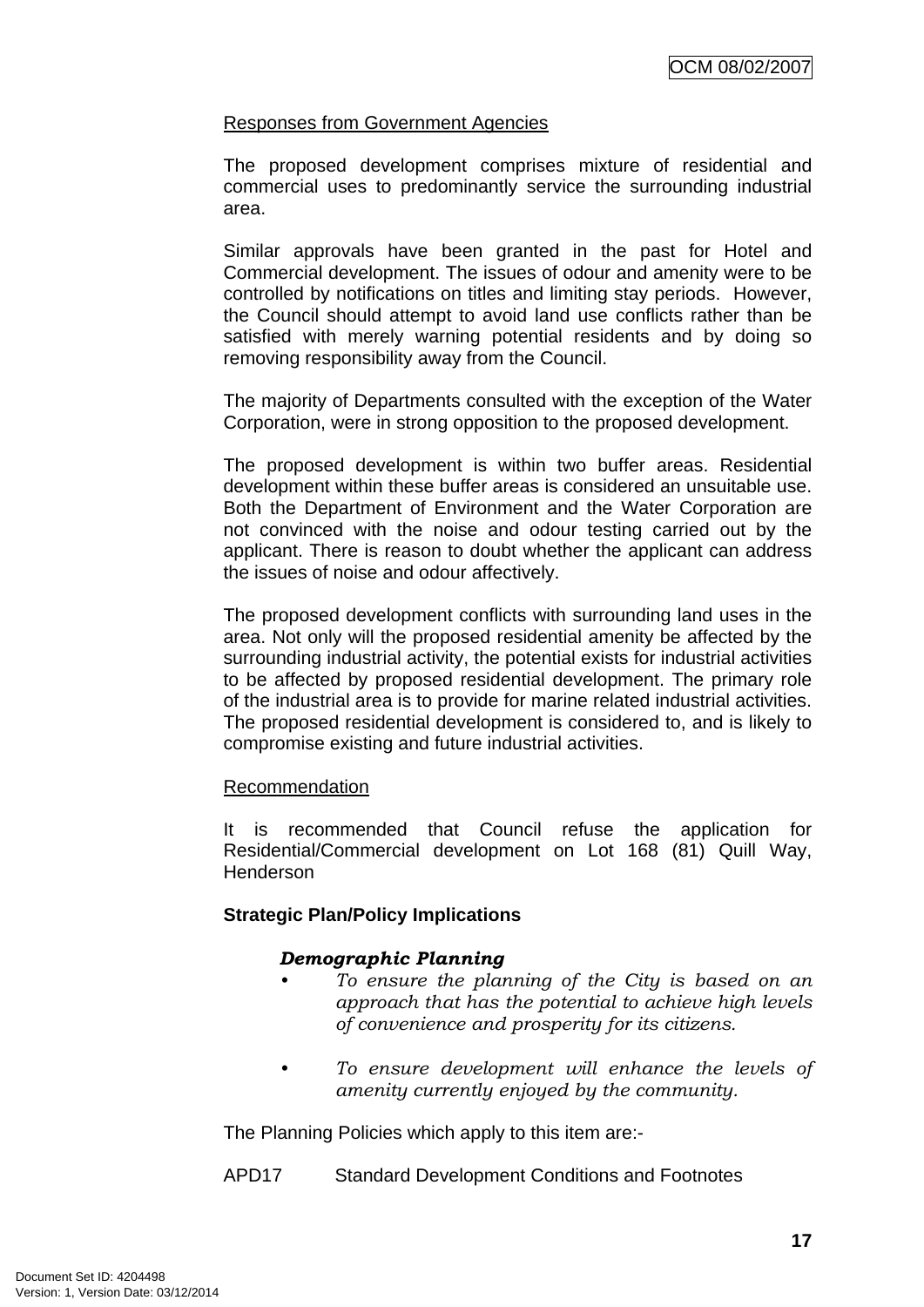<span id="page-21-0"></span>APD33 Town Planning Scheme No. 3 Provisions

#### **Budget/Financial Implications**

N/A

## **Legal Implications**

Town Planning Scheme No 3 Planning and Development Act 2005 State Administrative Tribunal Regulations

## **Community Consultation**

The application was referred externally to the Water Corporation, Department of Environment, Fremantle Ports Authority, and the Department of Industry and Resources.

## **Attachment(s)**

- (1) Location
- (2) Site Plan and Elevations
- (3) Applicant's justification
- (4) Responses from Government Agencies

#### **Advice to Proponent(s)/Submissioners**

The proponent and submissioners(s) have been advised that this matter is to be considered at the 8 February 2007 Council Meeting.

#### **Implications of Section 3.18(3) Local Government Act, 1995**

Nil.

#### **14.4 (OCM 08/02/2007) - FINAL ADOPTION OF AMENDMENT NO. 18 TO TOWN PLANNING SCHEME NO. 3 - RESERVE 39181 BARTRAM ROAD, SUCCESS - OWNER: DEPARTMENT OF AGRICULTURE - APPLICANT: MGA TOWN PLANNERS (93018) (MD) (ATTACH)**

#### **RECOMMENDATION** That Council:

(1) adopt Amendment No. 18 to Town Planning Scheme No. 3 subject to the scheme amendment report being modified to include the text amendments recommended by the Water Corporation as contained in the Schedule of Submissions and in anticipation of the Hon. Minister's advice that final approval will be granted, the documents be signed, sealed and forwarded to the Western Australian Planning Commission;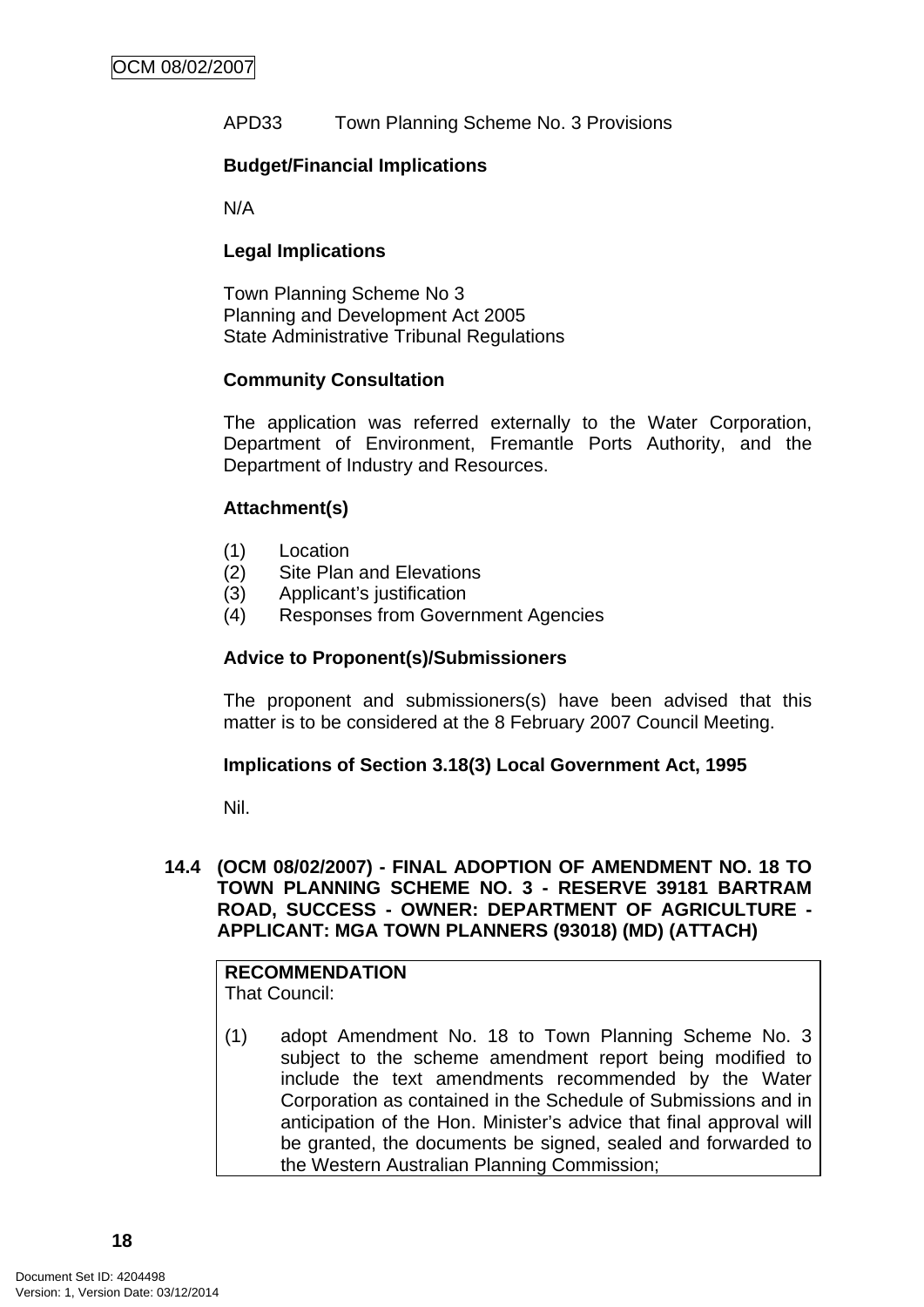- (2) adopt the structure plan subject to the following modifications:-
	- 1. Include the whole portion of the proposed road within a road reserve (to be shown as "white" on the structure plan); and
	- 2. Include the portion of land marked "Landscaped Drainage" within a Local Reserve – Lakes and Drainage.
- (3) advise the submissioners of Council's decision accordingly.

# **COUNCIL DECISION**

## **Background**

| ZONING:           |                             | MRS: Urban Deferred                                 |  |
|-------------------|-----------------------------|-----------------------------------------------------|--|
|                   |                             | Region Reserve - Other Regional Roads               |  |
|                   |                             | TPS3:   Public Purposes – Department of Agriculture |  |
|                   |                             | Development Area 8                                  |  |
|                   |                             | Development Contribution Area 2                     |  |
| LAND USE:         | <b>Previous Apiary Site</b> |                                                     |  |
| <b>I OT SIZE:</b> | 5.6471 ha                   |                                                     |  |

Council at its meeting held 13 July 2006 initiated Amendment No. 18 to Town Planning Scheme No. 3 and associated structure plan for the purpose of public consultation.

#### **Submission**

It is proposed to amend Town Planning Scheme No.3 by rezoning Reserve 39181 Bartram Road, Success from 'Public Purposes' to 'Development' Zone (Development Area 28) and Development Contribution Area 2 in order to facilitate appropriate residential, commercial and mixed business subdivision and development of the site.

A copy of the proposed amendment map and structure plan is included in the Agenda attachments.

#### **Report**

The Scheme Amendment was referred to the Environmental Protection Authority ("EPA") in accordance with Section 7A(1) of the Act.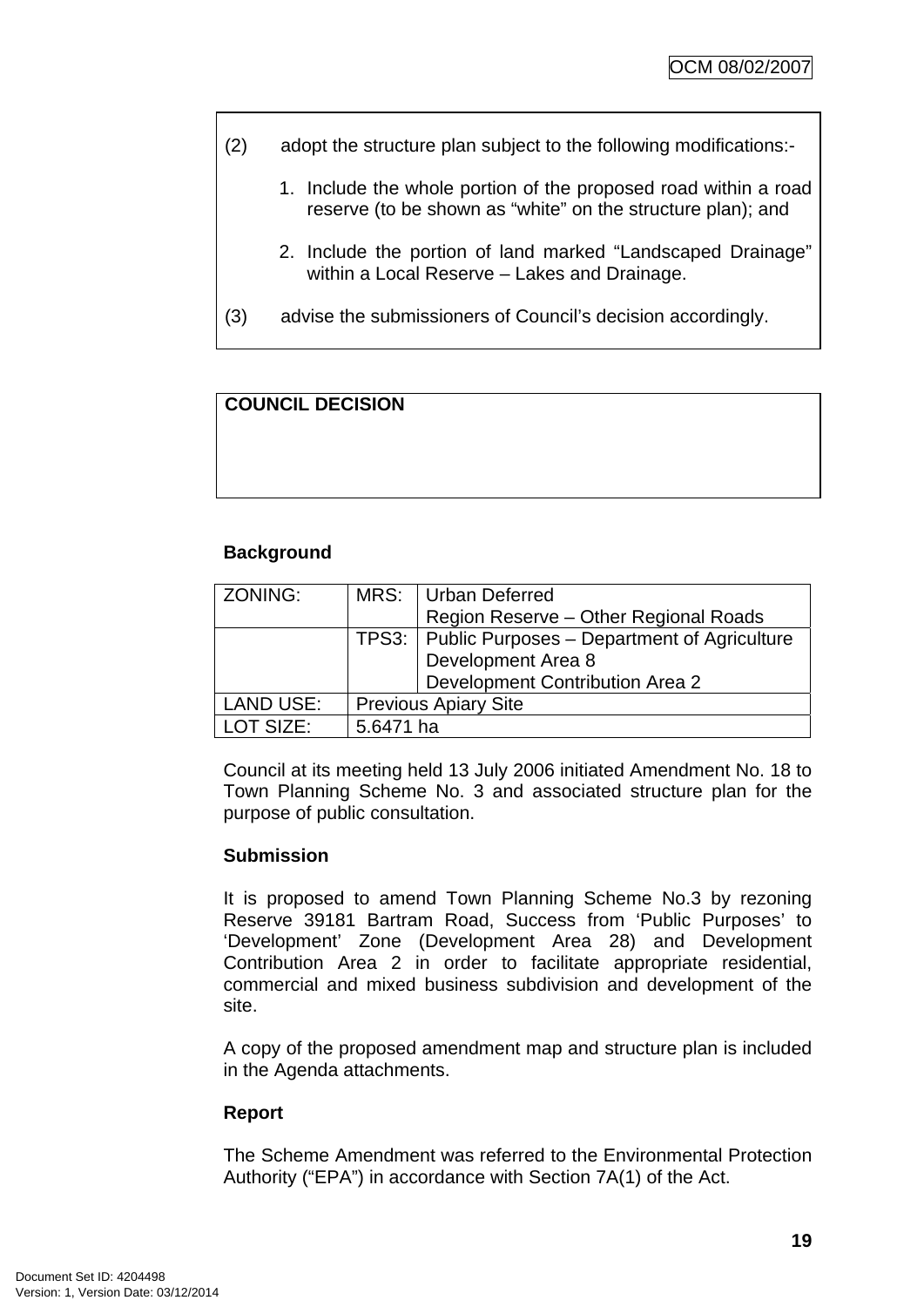The EPA advised that the overall environmental impact of the amendment would not be severe enough to warrant formal assessment under the *Environmental Protection Act* but did provide advice and recommendations relating to acid sulfate soils, flora, fauna, stormwater and groundwater. Refer to schedule of submissions contained with the Agenda attachments.

The amendment was subsequently advertised seeking public comment in accordance with the Regulations for not less than 42 days.

#### Community Consultation

The City received 3 submissions in respect to Amendment No. 18, with submissions from Water Corporation, Western Power and Development Planning Strategies on behalf of Gold Estates of Australia Pty Ltd.

The submission from Gold Estates made comments regarding the responsibility of the developer of Reserve 39181 to construct the round-a-bout at the intersection of Bartram Road and the proposed subdivisional road. This comment is acceptable to the City, as the proposed development of Reserve 39181 will generate the need for a controlled 4-way intersection at Bartram Road and the proposed subdivisional road and as such the subdivider/developer of Reserve 39181 should be wholly responsible for the cost and construction of this round-a-bout.

Gold Estates also made comment with respect to the impact the commercial uses may have on surrounding residential land. The use of the Local Centre and Mixed Business sites will be subject to the Environmental Protection (Noise) Regulations 1997, with respect to noise emissions and operating hours. Controlling vehicular access points, landscaping, building orientation etc at the development approval stage could further reduce the impacts of commercial activities on the site.

It is considered that the submissions do not require explanation over and above that outlined in the Schedule of Submissions.

#### **Conclusion**

It is recommended that the Council proceed with the final adoption of Amendment No. 18 subject to the scheme amendment report being modified in accordance with the recommendations contained within the Schedule of Submissions and the adoption of the associated structure plan and refer it to the Western Australian Planning Commission for final consideration.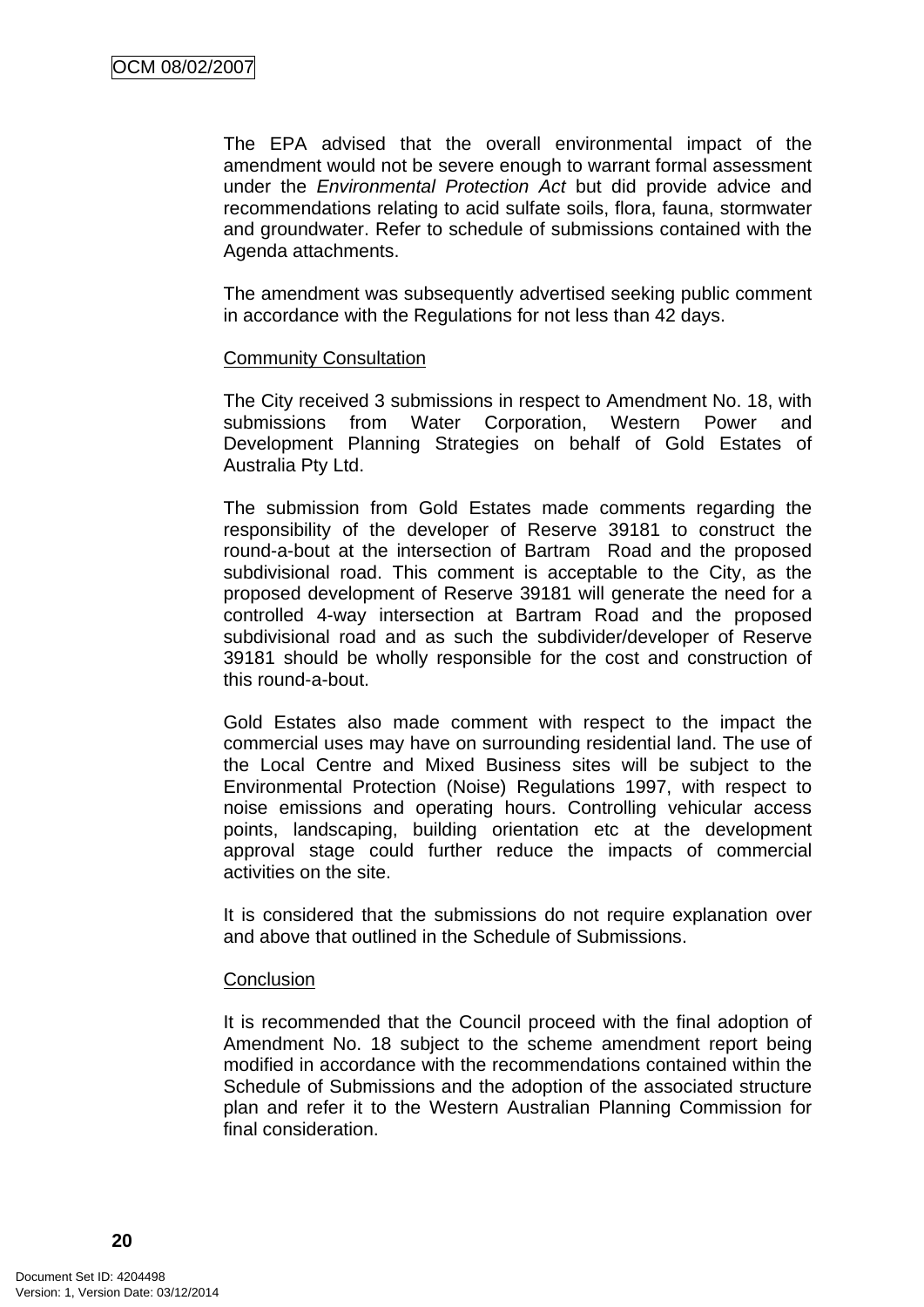#### **Strategic Plan/Policy Implications**

#### *Demographic Planning*

*• To ensure the planning of the City is based on an approach that has the potential to achieve high levels of convenience and prosperity for its citizens.* 

#### *Governance Excellence*

*• To conduct Council business in open public forums and to manage Council affairs by employing publicly accountable practices.* 

#### *Natural Environmental Management*

*• To ensure development of the district is undertaken in such a way that the balance between the natural and human environment is maintained.* 

The Planning Policies which apply to this item are:

APD4 Public Open Space

#### **Budget/Financial Implications**

N/A

#### **Legal Implications**

Planning and Development Act 2005 Town Planning Regulations Town Planning Scheme No. 3

#### **Community Consultation**

Following receipt of advice from the EPA, the amendment was advertised for a 42 day period. The 42 day public consultation period for Amendment 18 concluded on  $8<sup>th</sup>$  December 2006. At the close of advertising, 3 submissions were received.

Refer to the Schedule of Submissions contained in the Agenda attachments.

#### **Attachment(s)**

- (1) Site Plan
- (2) Amendment Map
- (3) Structure Plan
- (4) Schedule of Submissions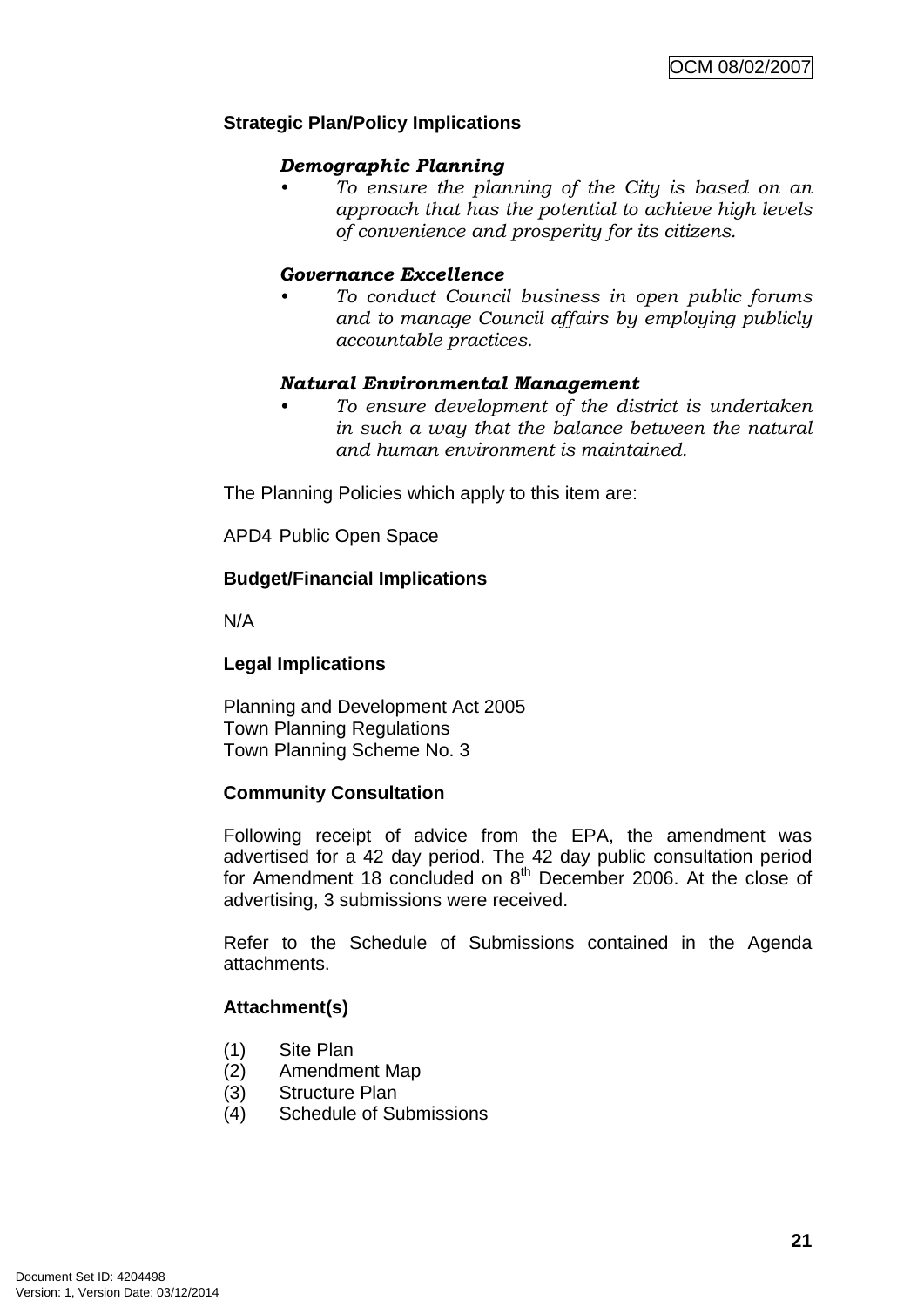# <span id="page-25-0"></span>**Advice to Proponent(s)/Submissioners**

The Proponent and those who lodged a submission on the proposal have been advised that this matter is to be considered at the 8 February 2007 Council Meeting.

#### **Implications of Section 3.18(3) Local Government Act, 1995**

Nil.

#### **14.5 (OCM 08/02/2007) - FINAL ADOPTION OF AMENDMENT NO. 13 TO TOWN PLANNING SCHEME NO. 3 - VARIOUS LOTS FARRINGTON ROAD, NORTH LAKE - OWNER: VARIOUS - APPLICANT: CITY OF COCKBURN (93013) (MD) (ATTACH)**

# **RECOMMENDATION**

That Council:

- (1) adopt Amendment No. 13 to Town Planning Scheme No. 3 without modifications and in anticipation of the Hon. Minister's advice that final approval will be granted, the documents be signed, sealed and forwarded to the Western Australian Planning Commission; and
- (2) advise the submissioners of Council's decision accordingly.

COUNCIL DECISION

#### **Background**

Council at its meeting held 9 November 2006 resolved to adopt modifications to Amendment No. 13 for the purpose of advertising.

#### **Submission**

The scheme amendment documentation has been revised in accordance with the WAPC requirements and proposes the following changes to the Scheme: -

1. Amend the Scheme boundary to reflect the new District boundary (refer to attached legal description).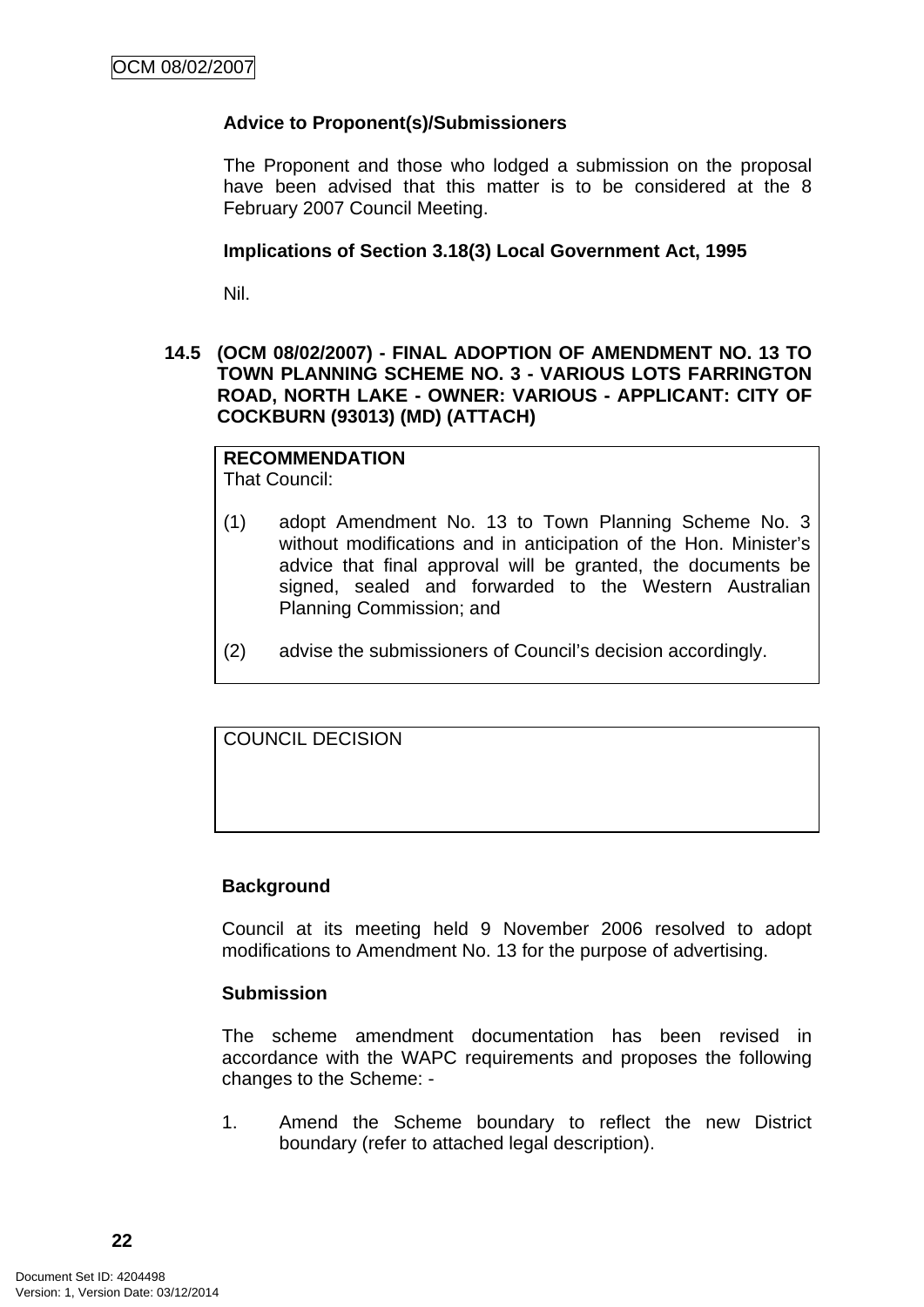- 2. Include a Special Use Zone ("SU3") over Lot 4065 Farrington Road on Plan 191259 and Lot 4066 Farrington Road on Plan 191260 and Lot 4557 Farrington Road on Plan 191259.
- 3. Include Lot 5 Allendale Entrance on Diagram 66412 and Lot 1 Allendale Entrance on Diagram 63519 and Pt Lot 50 on Diagram 78591 (Loc 630) Farrington Road within the Development Zone and within Development Area 30 ("DA 30").
- 4. Add a new portion of Farrington Road as a Local Road Reserve.
- 5. Include the Kwinana Freeway within a Primary Regional Road reserve.

This report seeks Council support to final adoption of Amendment 13.

#### **Report**

The Scheme Amendment was referred to the Environmental Protection Authority ("EPA") in accordance with Section 7A(1) of the Act.

The EPA advised that the scheme amendment did not require formal assessment, however advised that the native vegetation within the amendment area had not been assessed and would need to be investigated further at either the structure plan, subdivision and/or development stage. This is acceptable to the City.

The amendment was subsequently advertised seeking public comment in accordance with the Regulations for a reduced period of 21 days as agreed with the WA Planning Commission (WAPC).

#### Community Consultation

The City received 2 submissions in respect to Amendment No. 13 from the Water Corporation and Western Power. Neither submission objected to the amendment. The submissions do not require explanation over and above that contained in the schedule of submissions.

Refer schedule of submissions contained with the Agenda attachments.

#### **Conclusion**

It is recommended that the Council proceed to adopt Amendment No. 13 and refer it to the Western Australian Planning Commission for final consideration.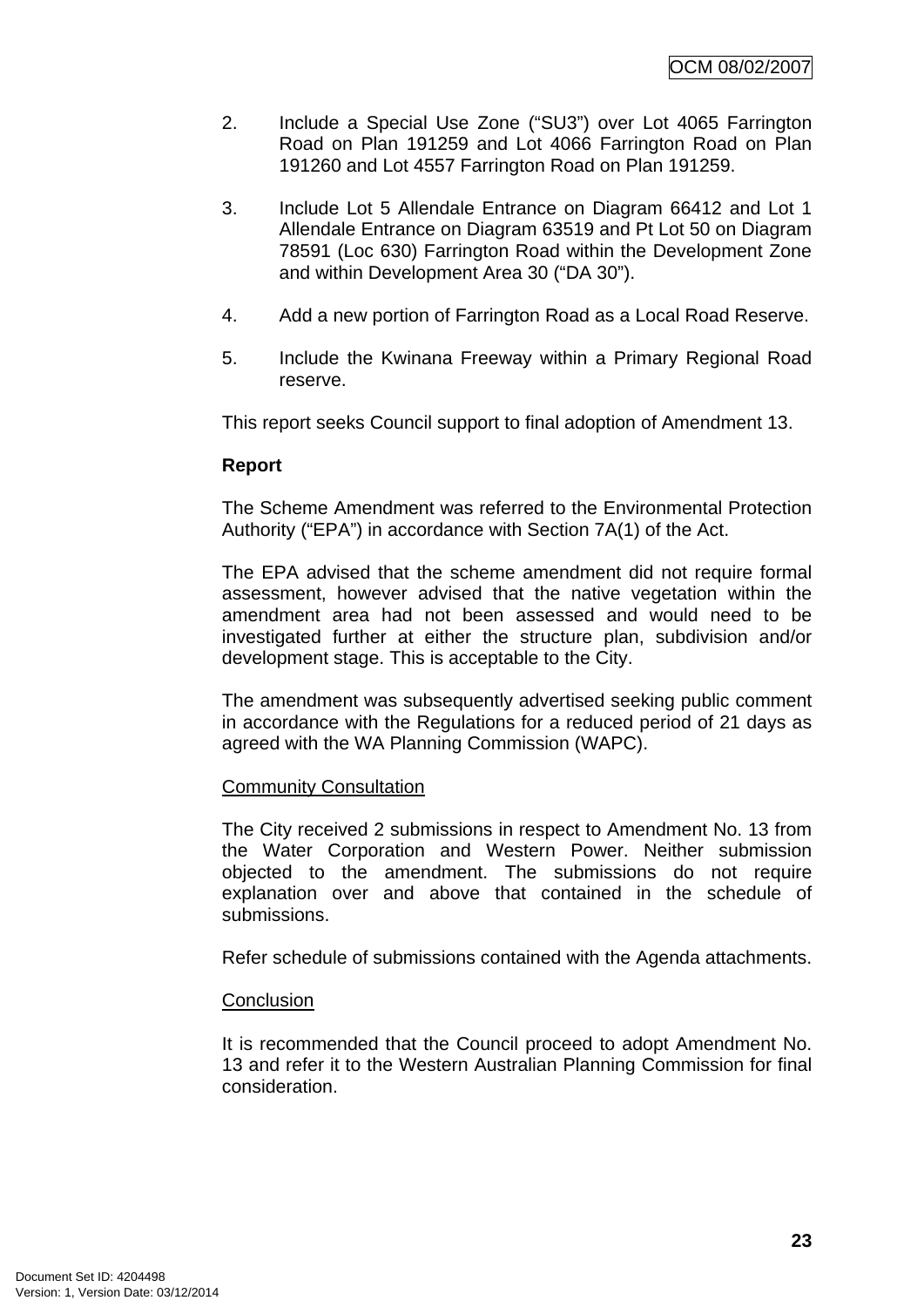## **Strategic Plan/Policy Implications**

#### *Demographic Planning*

*• To ensure the planning of the City is based on an approach that has the potential to achieve high levels of convenience and prosperity for its citizens.* 

#### *Employment and Economic Development*

*• To encourage development of educational institutions that provides a range of learning opportunities for the community.* 

#### **Budget/Financial Implications**

The Scheme Amendment documents are being prepared in-house where costs incurred relate to the administration, advertising of the documents and reporting to Council.

#### **Legal Implications**

Planning and Development Act 2005 Town Planning Regulations Town Planning Scheme No. 3

#### **Community Consultation**

The modified Scheme Amendment documentation was advertised to relevant service authorities and the community for a reduced period of 21-days.

#### **Attachment(s)**

- (1) Site Plan;
- (2) Scheme amendment map;
- (3) Scheme amendment document;
- (4) Schedule of submissions.

#### **Advice to Proponent(s)/Submissioners**

The Proponent(s) and those who lodged a submission on the proposal have been advised that this matter is to be considered at the 8 February 2007 Council Meeting.

#### **Implications of Section 3.18(3) Local Government Act, 1995**

Nil.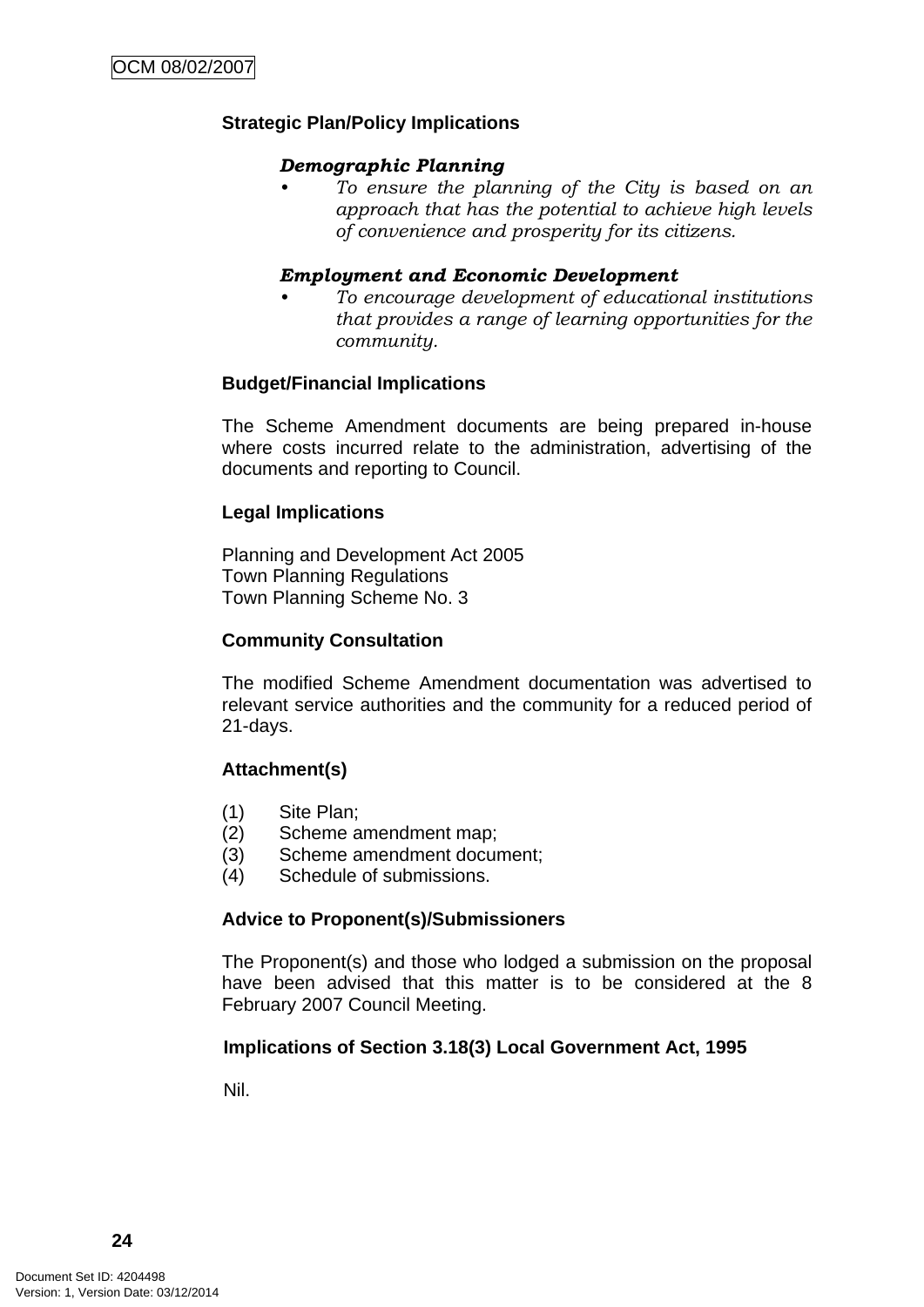<span id="page-28-0"></span>**14.6 (OCM 08/02/2007) - PROPOSED AMENDMENT NO. 54 TO TOWN PLANNING SCHEME NO. 3 - LOT 232 CHESHAM WAY & LOT 237 DACRE COURT, HAMILTON HILL - OWNER: LOT 232 CITY OF COCKBURN, LOT 237 WATER CORPORATION - APPLICANT: CITY OF COCKBURN (93054) (MD) (ATTACH)** 

**RECOMMENDATION** That Council:

(1) adopt the following amendment:

#### PLANNING AND DEVELOPMENT ACT 2005 RESOLUTION DECIDING TO AMEND CITY OF COCKBURN TOWN PLANNING SCHEME NO. 3

#### AMENDMENT NO. 54

Resolved that Council, in pursuance of Section 75 of the Planning and Development Act 2005, amend the above Town Planning Scheme by:

- 1. rezoning Lot 232 Chesham Way, Hamilton Hill from Local Reserve – "Lakes & Drainage" to "Residential" (R20);
- 2. rezoning Lot 237 Dacre Court, Hamilton Hill from "Public Purposes – Water Corporation" to "Residential" (R20); and
- 3. amending the Scheme Map accordingly.
- (2) sign the amending documents, and advise the WAPC of Council's decision;
- (3) forward a copy of the signed documents to the Environmental Protection Authority in accordance with Section 81 of the Planning and Development Act;
- (4) following the receipt of formal advice from the Environmental Protection Authority that the Scheme Amendment should not be assessed under Section 48A of the Environmental Protection Act, advertise the Amendment under Town Planning Regulation 25 without reference to the Western Australian Planning Commission;
- (5) notwithstanding (4) above, the Director of Planning and Development may refer a Scheme or Scheme Amendment to the Council for its consideration following formal advice from the Environmental Protection Authority that the Scheme Amendment should be assessed under Section 48A of the Environmental Protection Act, as to whether the Council should proceed or not proceed with the Amendment; and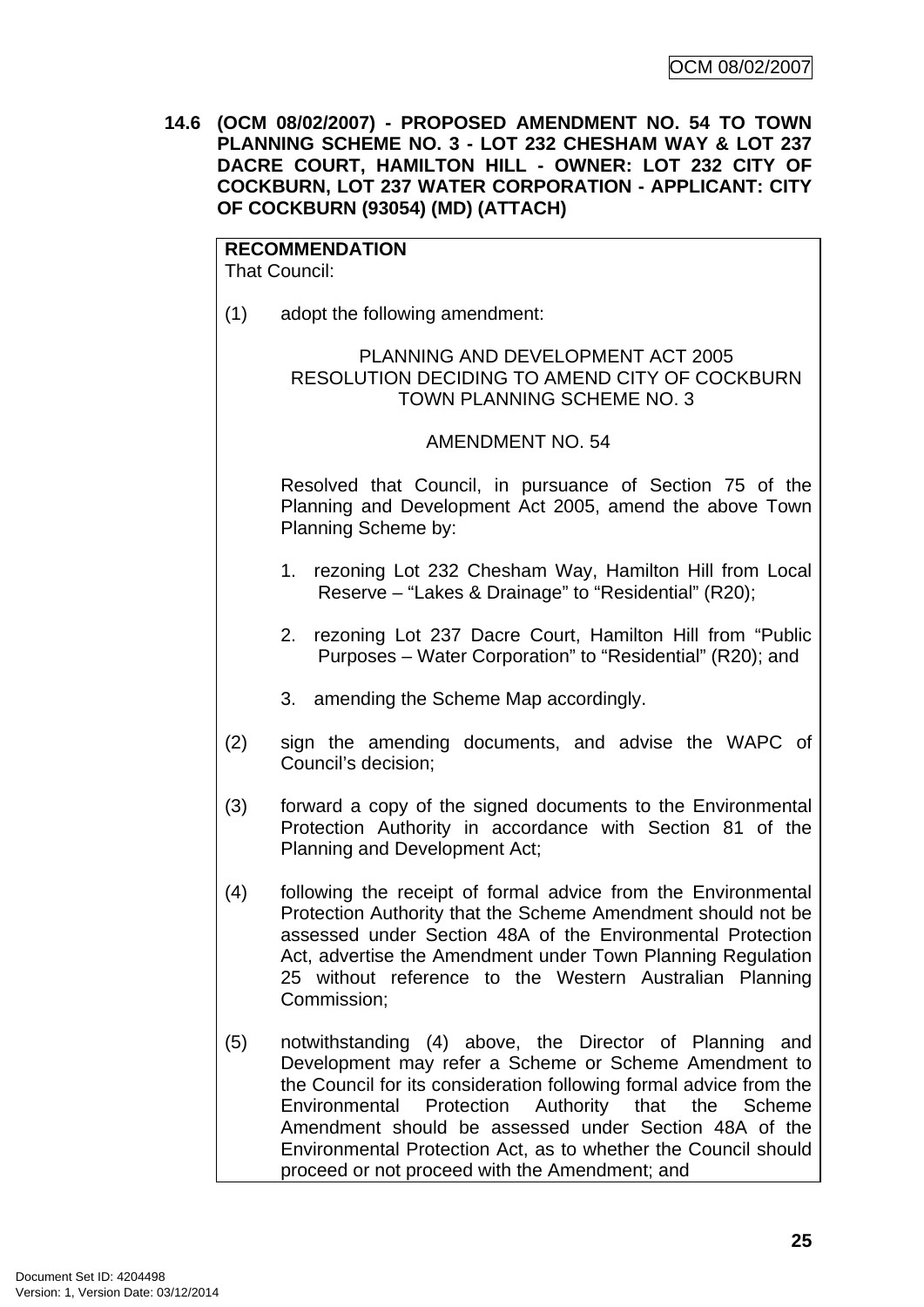(6) should formal advice be received from the Environmental Protection Authority that the Scheme Amendment should be assessed or is incapable of being environmentally acceptable under Section 48(A) of the Environmental Protection Act, the Amendment be referred to the Council for its determination as to whether to proceed or not proceed with the Amendment.

# **COUNCIL DECISION**

## **Background**

| ZONING:          | MRS:                   | Urban                                               |  |
|------------------|------------------------|-----------------------------------------------------|--|
|                  |                        | TPS3:   Lot 232: Local Reserve - 'Lakes & Drainage' |  |
|                  |                        | Lot 237: 'Public Purposes - Water Corporation'      |  |
| <b>LAND USE:</b> | Lot 232: Drainage sump |                                                     |  |
|                  |                        | Lot 237: Vacant                                     |  |
| LOT SIZE:        | Lot 232: 0.1715 ha     |                                                     |  |
|                  |                        | Lot 237: 0.0539 ha                                  |  |

Council's Land Management Strategy was adopted by Council at its meeting held 27 July 2005. Lot 232 Chesham Way, Hamilton Hill has been identified in the Land Management Strategy as land possibly available for sale subject to further investigation.

Lot 237 Dacre Court is a freehold lot now owned by the City of Cockburn. The Water Corporation formerly owned the vacant freehold lot, but the lot was surplus to the Water Corporation's requirements and the Water Corporation subsequently sold Lot 237 to the City of Cockburn.

Council's Strategic Finance and Investment Committee at its meeting held 19 July 2006 resolved to approve the purchase of Lot 237 Dacre Court, Hamilton Hill from the Water Corporation and initiate a rezoning of the subject lots to Residential (R20) to facilitate residential subdivision and development.

A proportion of the funds generated from the sale of the residential lots will be used towards the rationalisation and relocation of the sump located on Lot 232.

Refer site plan contained with the Agenda attachments.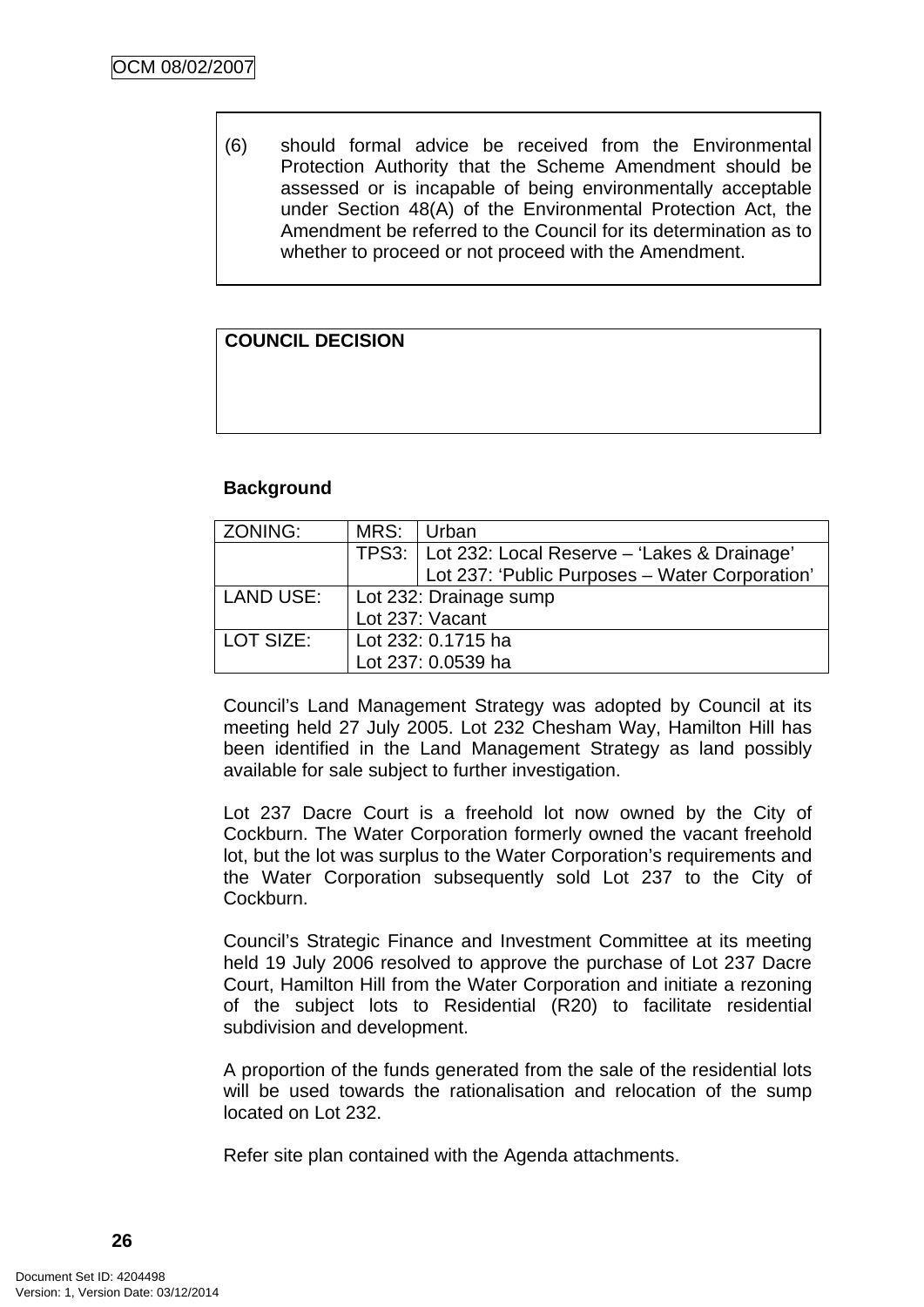## **Submission**

The purpose of this amendment is to rezone Lot 232 Chesham Way and Lot 237 Dacre Court, Hamilton Hill to 'Residential' (R20) to facilitate the rationalisation of a drainage sump located on Lot 232, in accordance with Council's Beautification Program for sumps.

Refer proposed Zoning Map contained within the Agenda attachments.

#### **Report**

Lot 232 Chesham Way, Hamilton Hill is a freehold lot owned by the City of Cockburn and is currently reserved for "Lakes & Drainage" under the Council's Town Planning Scheme No. 3 (the 'Scheme'). The lot currently contains a fenced drainage sump towards the centre of the lot.

Lot 237 Dacre Court, Hamilton Hill is a freehold lot now owned by the City of Cockburn. Lot 237 Dacre Court is currently reserved for 'Public Purposes – Water Corporation' under the City's Scheme.

Initial investigations show that the stormwater sump could be relocated to Lot 237 to safely cater for the drainage requirements of the local catchment. The preliminary budget of \$40, 000 would allow for all civil works including reconfigured pipe works, a new metal deck fence along the western boundary of the sump and the remediation of the current sump.

The proposed rezoning of the subject lots to 'Residential' (R20) will facilitate the creation of three (3) residential lots from the existing Council freehold lot.

Even though it is proposed to relocate the drainage sump from Lot 232 to Lot 237, it is proposed to rezone Lot 237 to 'Residential', as the final design and land area requirements for the drainage sump has not been determined yet. The 'Residential' zoning over Lot 237 will provide maximum flexibility to provide for a drainage sump as well as the potential to utilise any excess land on Lot 237 for residential purposes by amalgamating the excess land with Lot 232.

#### Public Open Space Implications

As the subject lots have previously been set aside for drainage purposes, the rationalisation of the reserves will not have an impact on previous public open space provision for the area, as drainage sumps traditionally do not attract a credit towards public open space.

The total combined land area of the two subject lots is 2244  $m^2$  and as such, it is not feasible to provide public open space as part of the future residential subdivision of the lots. Instead it is proposed to provide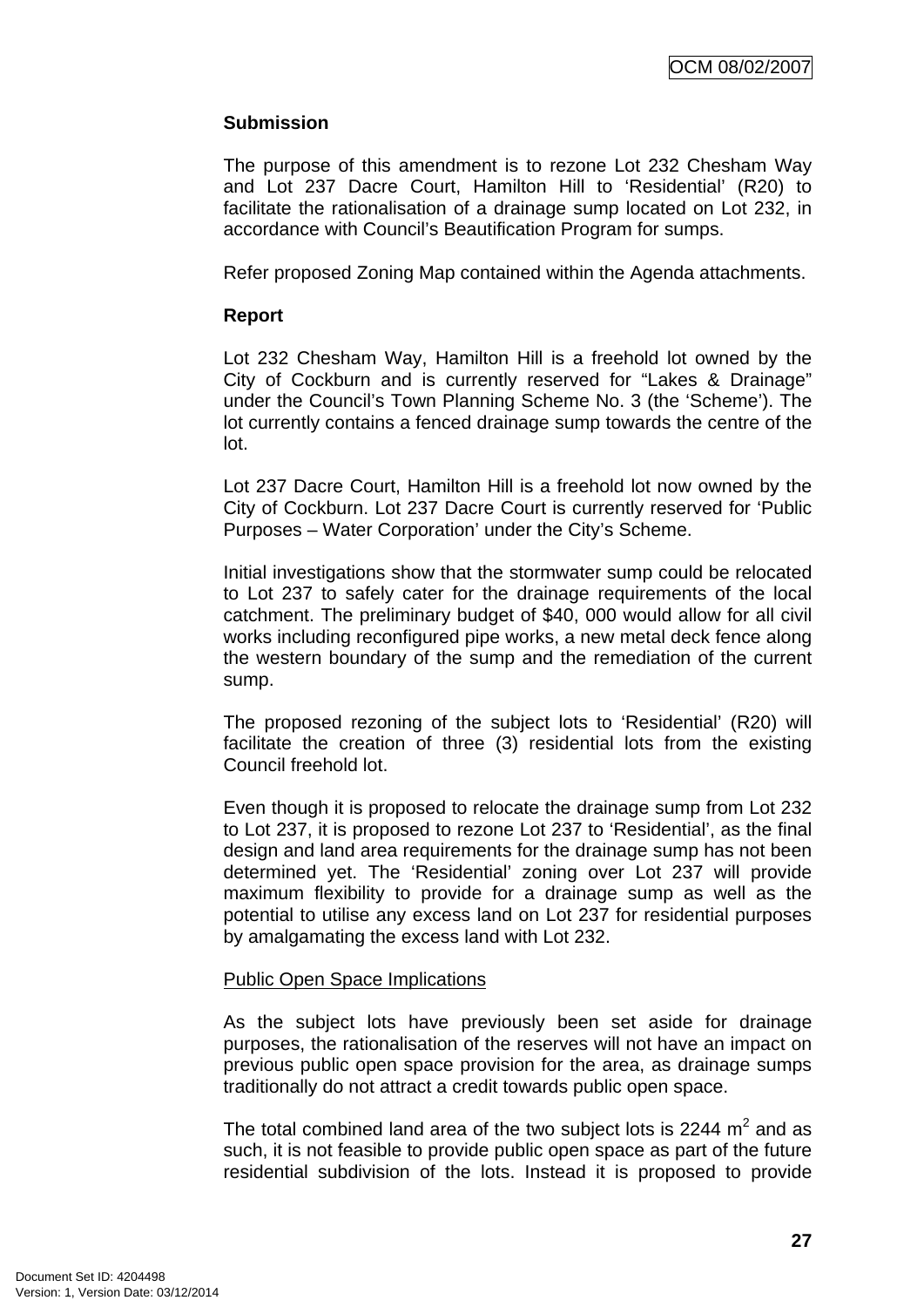cash-in-lieu of public open space in respect of that portion being subdivided into residential lots.

The drainage sump currently located on Lot 232, will be rationalised and relocated to a portion of Lot 237 as part of the residential subdivision of the site.

#### **Conclusion**

The rezoning of the subject lots to 'Residential' (R20) will facilitate the rationalisation and relocation of the drainage sump currently located on Lot 232 to Lot 237, and will facilitate a three (3) lot subdivision of Lot 232. Each residential lot created from the subdivision of Lot 232 would be above  $500m^2$  in area and would each have direct frontage to a gazetted road, in keeping with the surrounding residential land.

It is recommended that Council initiate proposed Scheme Amendment No. 54 for the purpose of advertising.

## **Strategic Plan/Policy Implications**

#### *Demographic Planning*

*• To ensure development will enhance the levels of amenity currently enjoyed by the community.*

#### **Budget/Financial Implications**

Costs associated with preparing the documents in-house.

The proposed zoning of the subject lots to 'Residential' will facilitate residential subdivision of the lots and the net proceeds generated from the sale of the created lots will be transferred to the Land Development Reserve Fund.

#### **Legal Implications**

Planning and Development Act 2005 Town Planning Scheme No. 3 Town Planning Regulations

#### **Community Consultation**

The proposed scheme amendment will be advertised for a period of 42 days to relevant government agencies and surrounding community upon initiation of the amendment.

#### **Attachment(s)**

- (1) Site Plan;
- (2) Proposed Zoning Map.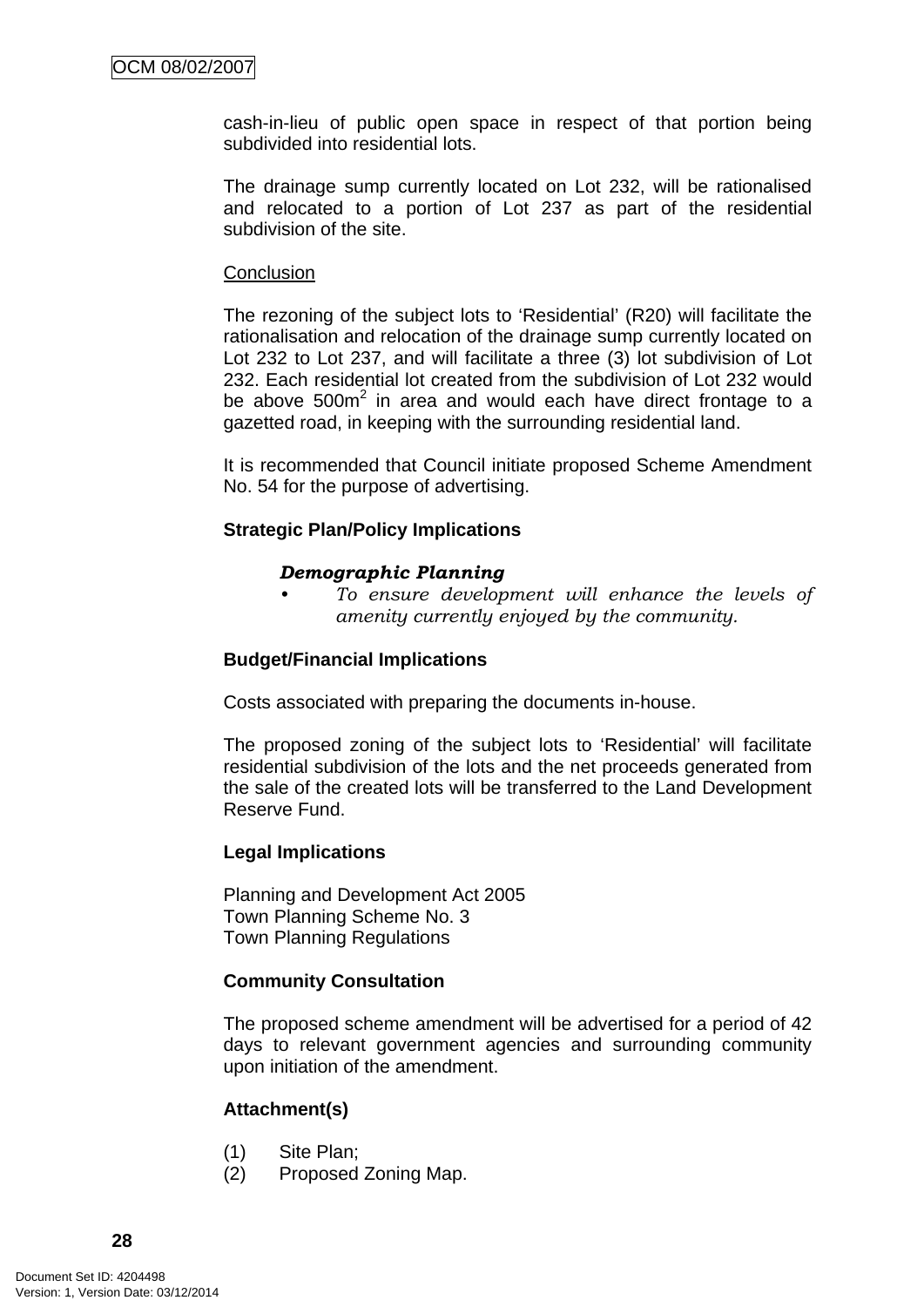# <span id="page-32-0"></span>**Advice to Proponent(s)/Submissioners**

N/A

**Implications of Section 3.18(3) Local Government Act, 1995**

Nil.

**14.7 (OCM 08/02/2007) - PROPOSED STRUCTURE PLAN - LOTS 802 & 9028 GIBBS ROAD AND LOT 803 LYON ROAD, AUBIN GROVE - OWNER: LANDCORP - APPLICANT: ROBERTS DAY (9645F) (MD) (ATTACH)** 

#### **RECOMMENDATION**  That Council:

- (1) adopt the structure plan for Lots 802 & 9028 Gibbs Road and Lot 803 Lyon Road (formerly Lot 204 Lyon Rd), Aubin Grove subject to the following modifications to the structure plan:
	- 1. Include on-street car parking bays for the northern R30 laneway lots located in the North-East development cell at a rate of 1 bay per two lots.
	- 2. Amend the 12 metre road reserve adjacent to the public open space within the north-east development cell to 13.5 metres in width.
- (2) upon receipt of a revised Structure Plan compliant with Clause (1) above, forward the Structure Plan documents and schedule of submissions to the Western Australian Planning Commission for its endorsement pursuant to Clause 6.2.10 of Town Planning Scheme No 3;
- (3) adopt the officer comments within the Schedule of Submissions contained in the Agenda attachments for Lots 802 & 9028 Gibbs Road and Lot 803 Lyon Road (formerly Lot 204 Lyon Rd), Aubin Grove and forward those comments requiring consideration to the applicant for information;
- (4) advise the proponent that a road reserve will be requested at the subdivision/development stage for the north western development cell to provide a hard edge interface to the public open space and Bush Forever site to the south; and
- (5) advise those persons who made a submission of Council's decision.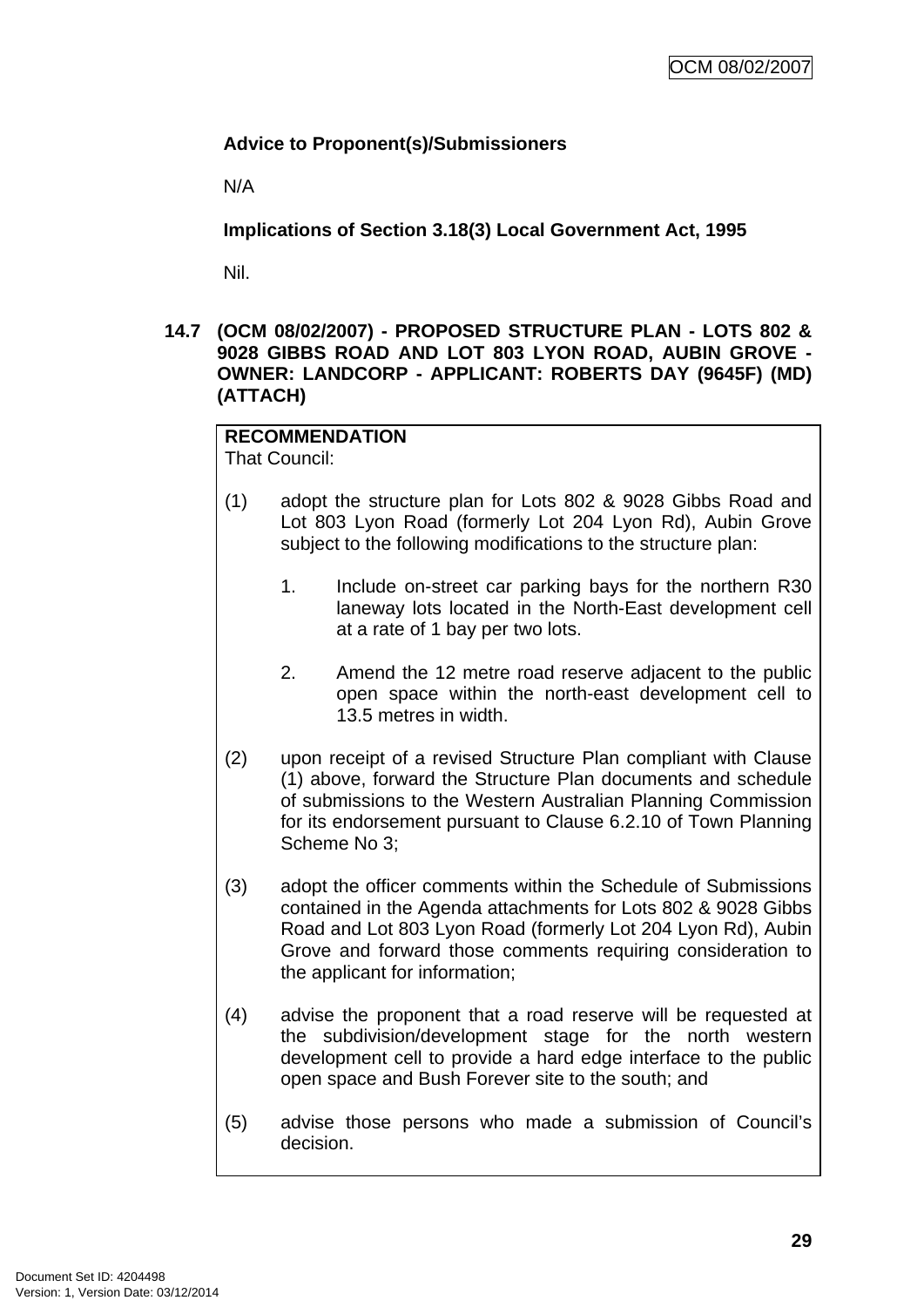#### **COUNCIL DECISION**

#### **Background**

| ZONING:   | MRS:                                    | Urban               |  |  |
|-----------|-----------------------------------------|---------------------|--|--|
|           |                                         | TPS3:   Development |  |  |
|           |                                         | Development Area 11 |  |  |
| LAND USE: | Vacant - bushland                       |                     |  |  |
| LOT SIZE: | SW Cell: 2.7275 ha                      |                     |  |  |
|           | NW Cell: 3.2494 ha                      |                     |  |  |
|           | NE Cell: 9.5058 ha                      |                     |  |  |
|           | Lot 800 (Bush Forever site): 26.7180 ha |                     |  |  |

The site was originally known as Lot 204 Lyon Road, Aubin Grove and partially contained Bush Forever Site No. 492. In 2006 the site was subdivided as a result of a Negotiated Planning Solution to protect the Bush Forever Site while allowing some residential development to occur. Bush Forever Site No. 492 (Lot 800 Lyon Road) was subsequently excised from the remaining land zoned for 'Development' and vested with the Western Australian Planning Commission. The subdivision created three separate and distinct 'Development' cells in the South West, North West and North East corners of the site.

#### **Submission**

Roberts Day has submitted a proposed structure plan for Lots 802 & 9028 Gibbs Road and Lot 803 Lyon Road (formerly Lot 204 Lyon Rd), Aubin Grove on behalf of the landowner, LandCorp.

The structure plan proposes the creation of approximately 135 residential lots ranging in area from  $339m^2$  to 14054 $m^2$  in three distinct development cells. The lot sizes reflect the residential densities (R20, R30 and R40) as depicted on the Structure Plan. The North Western cell proposes the creation of one 'super' lot that will be later subdivided when plans for the adjoining Harvest Lakes Neighbourhood Centre have been finalised.

As well as a Bush Forever site, the site also contains a Conservation Category Wetland (CCW), with buffers to the wetland being contained within the public open space and Bush Forever site.

Refer to site plan and proposed Structure Plan contained with the Agenda attachments.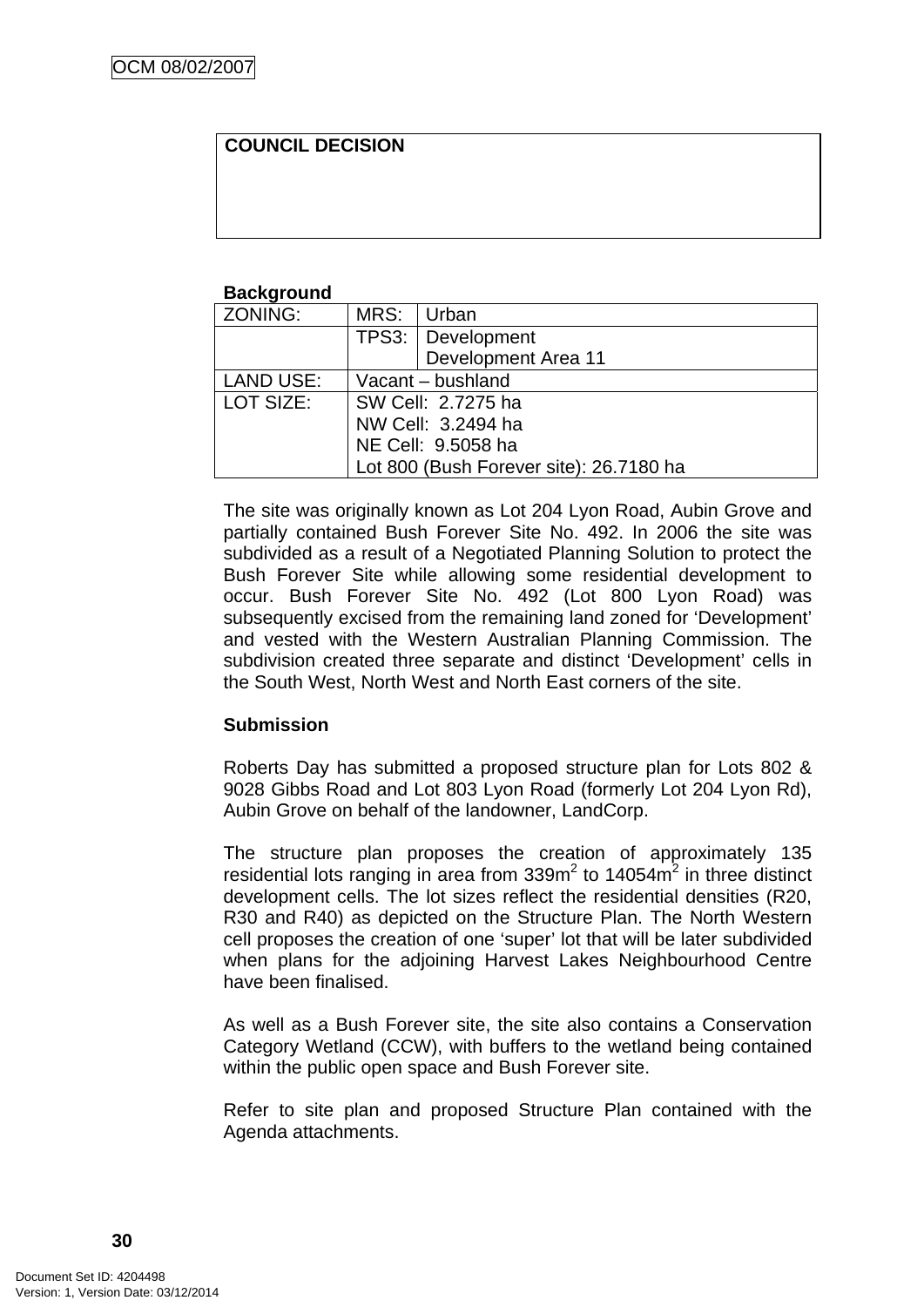#### **Report**

The proposed structure plan is generally in accordance with the Southern Suburbs District Structure Plan (stage 2) in that it proposes medium density (R40) in the north-west cell and generally residential R20 for the remaining areas.

#### Public Open Space

The net subdividable area of the site, once the deductions for the pump station, core wetland and drainage were removed, totalled 13.7633 ha.

The structure plan proposes 1.1614 ha (8.4%) creditable public open space (POS) and it is proposed to provide cash-in-lieu for the remaining 0.2149 ha (1.6%) shortfall of POS, which is consistent with the approach used on the Sanctuary Estate by Stocklands, which is located immediately to the south.

The public open space comprises a 50% credit towards areas within a 30 metre CCW buffer, totalling 0.7793 ha.

The City is supportive of the amount of POS provided for the site, given that the Bush Forever site (approximately 26.72 ha in area) and majority of the CCW has been excised from the developable land and will be protected within a Parks and Recreation reserve, to be managed by the City.

The cash-in-lieu could be used to fund playgrounds within the POS, dual use paths within the Bush Forever site etc.

#### Bush Fire Management Plan

The proponent has submitted a Bush Fire Management Plan to the City to demonstrate how bush fire protection can be provided to the development cells while still providing protection from clearing to the Bush Forever site.

The Bush Fire Management Plan demonstrates that a 20 metre low fuel zone can be achieved to buildings, with the low fuel zone comprising 7 metres within the backyard of properties, 10 metres within POS and road reserves and 3 metres within the existing fire breaks around the Bush Forever site.

The Bush Fire Management Plan has been referred to the City's FESA representative and is acceptable to the City.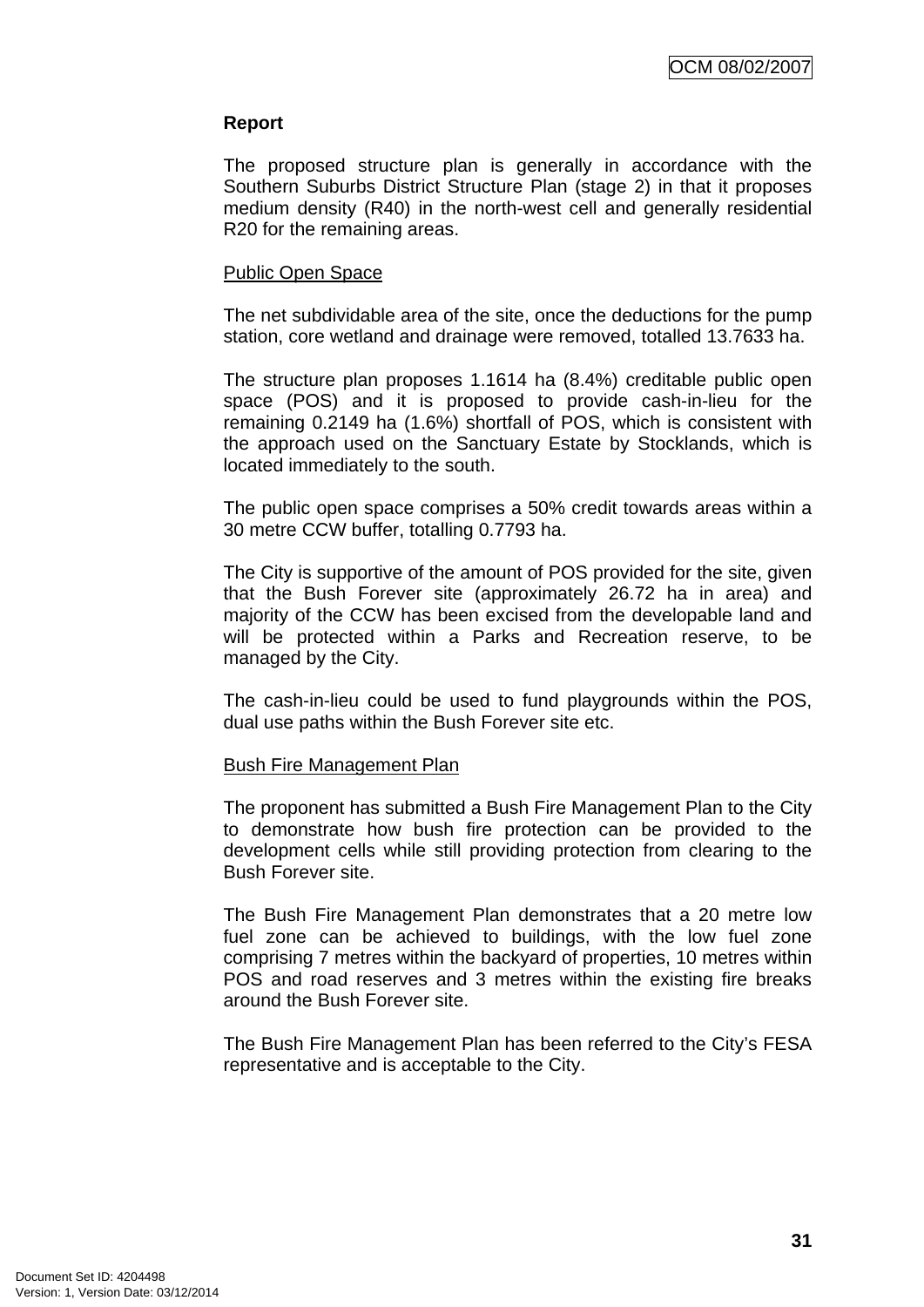#### Community Consultation

The City received eight (8) submissions in respect to the proposed structure plan, including submissions from Western Power, Water Corporation and the Department of Environment.

The Department of Environment (DoE) originally raised concern regarding the reduced buffers (less than 50 metres) to the Conservation Category Wetland (CCW). However, after receiving a submission from the applicant's environmental consultant on the proposal, the Department of Environment provided a second submission on the proposed structure plan, stating that the buffers proposed to the CCW are considered environmentally acceptable, for reasons outlined in the submission contained in the schedule of submissions. Given the DoE's acceptance of the proposed buffers to the CCW, the City supports the buffers proposed in the structure plan.

The City also received four (4) submissions from nearby landowners. One submission raised concerns with respect to the impact the development would have on their lifestyle, particularly during the subdivision/construction stage. In response to this submission, the site is zoned 'Development' for the purposes of residential development and it is inevitable that residential development will occur. Many of the concerns raised can be monitored and controlled through the Environmental Protection Act (i.e. with respect to noise) and a dust management plan will need to be prepared prior to subdivision and/or development. This will ensure that any emissions from the subdivision can be minimised.

Another resident objected to the number of lots proposed within the south-west development cell. In response to this submission it is advised that the development is proposed at an R20 density. This density is adopted as a base density throughout the City and is also consistent with the R-Coding applicable to the immediate surrounding locality. The Residential Design Codes have provisions relating to setbacks and maintaining privacy to adjoining dwellings.

The submissions do not require explanation over and above that outlined in the Schedule of Submissions. Refer Schedule of Submissions contained in the Agenda attachments.

#### **Conclusion**

It is recommended that the Council adopt the structure plan for Lots 802 and 9028 Gibbs Road and Lot 803 Lyon Road (formerly Lot 204 Lyon Rd), Aubin Grove and refer the structure plan to the WA Planning Commission for final consideration.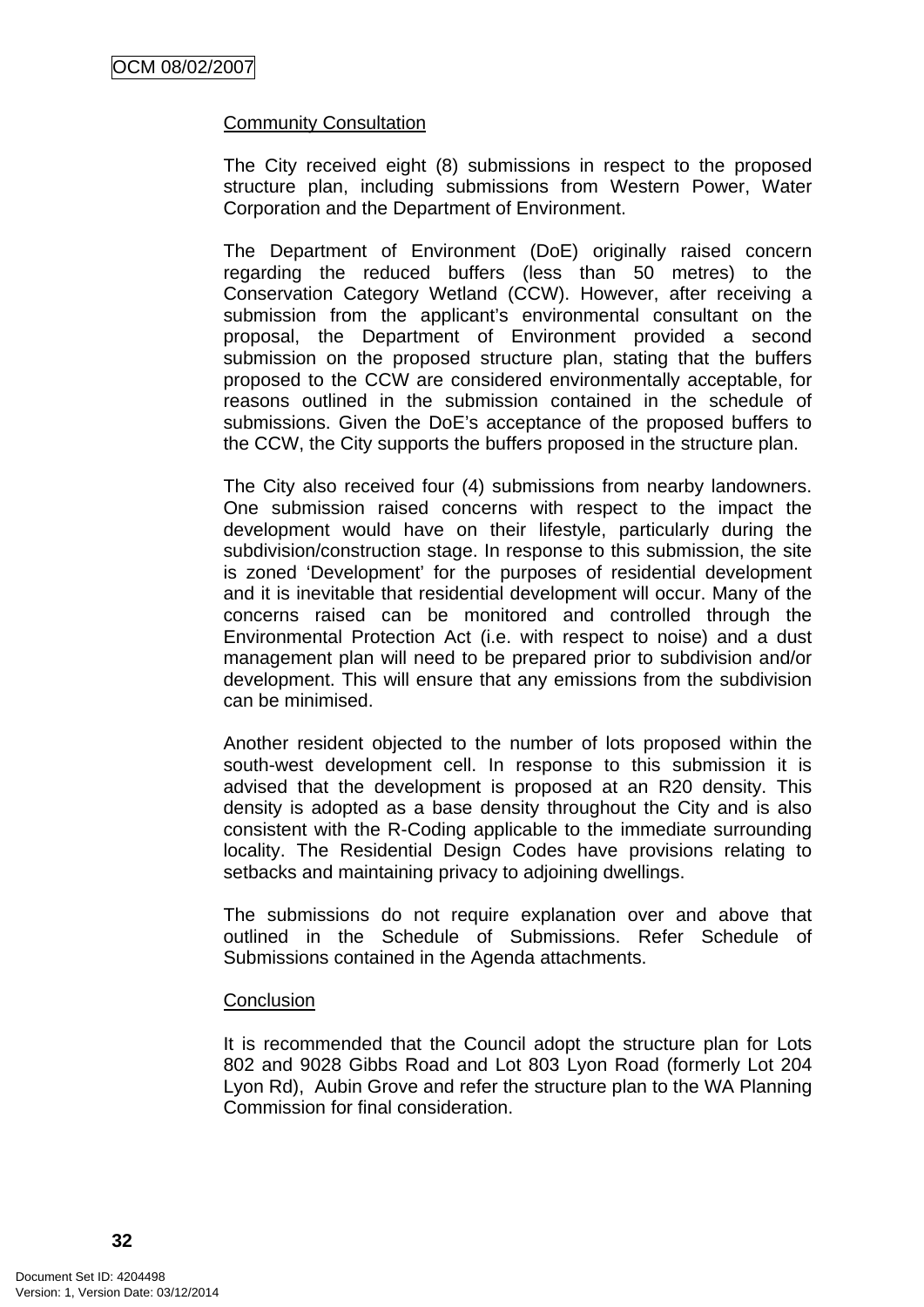# **Strategic Plan/Policy Implications**

#### *Infrastructure Development*

*• To construct and maintain parks and bushland reserves that are convenient and safe for public use, and do not compromise environmental management.* 

# *Natural Environmental Management*

- *To conserve, preserve and where required remediate the quality, extent and uniqueness of the natural environment that exists within the district.*
- *To ensure development of the district is undertaken in such a way that the balance between the natural and human environment is maintained.*

The Planning Policies which apply to this item are:

| SPD1  | <b>Bushland Conservation Policy</b>          |
|-------|----------------------------------------------|
| SPD5  | <b>Wetland Conservation Policy</b>           |
| APD4  | <b>Public Open Space</b>                     |
| APD28 | <b>Public Open Space Credit Calculations</b> |

# **Budget/Financial Implications**

The cost of maintaining the public open space at the expiry of the 2 year maintenance period.

# **Legal Implications**

Advertised in accordance with the provisions of section 6.2.8 of City of Cockburn Town Planning Scheme No 3.

# **Community Consultation**

The structure plan was advertised to the community for a period of 21 days. This included an advertisement in two local papers circulating in the District, letters to adjoining owners, letters to servicing and other government agencies, copies of the report and plans on Councils web site and a copy at the front counter.

# **Attachment(s)**

- (1) Site Plan,
- (2) Proposed Structure Plan,
- (3) Schedule of Submissions.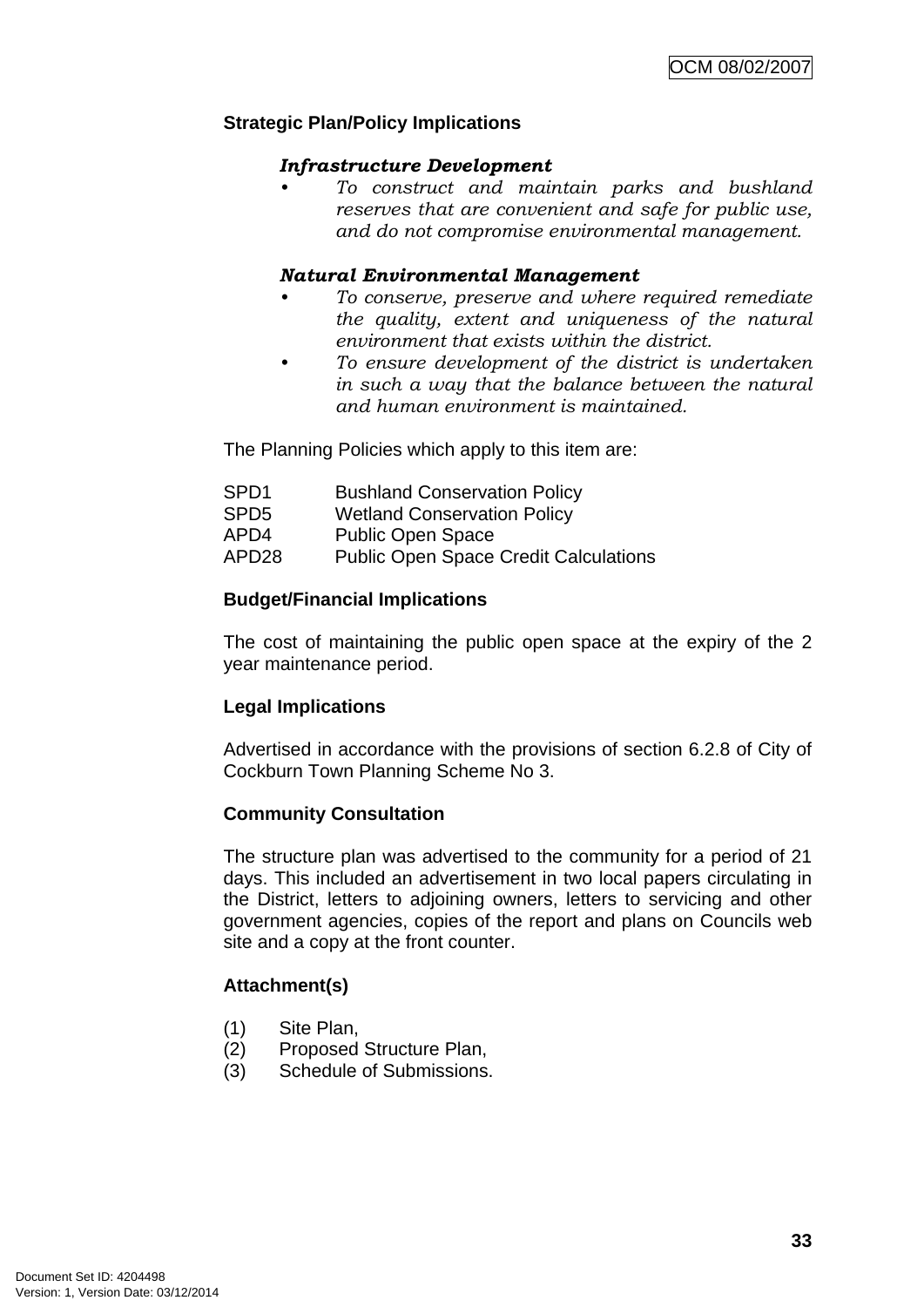# **Advice to Proponent(s)/Submissioners**

The Proponent(s) and those who lodged a submission on the proposal have been advised that this matter is to be considered at the 8 February 2007 Council Meeting.

#### **Implications of Section 3.18(3) Local Government Act, 1995**

Nil.

# **14.8 (OCM 08/02/2007) - SOUTH BEACH SUBDIVISION CLEARANCE SOIL CLASSIFICATION - OWNER: STOCKLAND (121958) (SDS) (ATTACH)**

#### **RECOMMENDATION**  That Council:

- (1) support the request to reclassify Lots 338 to 351 (inclusive) Breaksea Drive within the South Beach Estate with a partial soil classification of 'P' under AS2870-1996 on the basis of the Coffey Geotechnics Report titled *"South Beach Village Redevelopment – Stockland South Beach Pty Ltd, Lot 100 Rollinson Road, South Beach",* subject to:
	- 1. Satisfactory compliance with all other conditions of Western Australian Planning Commission Subdivision Approval for Lot 100 Rollinson Road, North Coogee dated 14 January 2004.
	- 2. A notification under Section 70A of the Transfer of Land Act being prepared in the form below and lodged with the Registrar of Titles Office on the Certificate of Title of all lots for endorsement of development works. This Notification affects 14 lots and is to be sufficient to alert prospective purchasers of the geotechnical investigation and site classification including building and site construction requirements. The Notification should (at the cost of the applicant) state as follows:

 *"A 4.0m wide portion of land along the full length of the rear (rear) boundary is classified 'P' under AS2870 – 1996, because of the presence of loose soils within the soil profile along the eastern boundary, which could lead to unacceptable settlement for a residential structure located in close proximity to these loose soils if not addressed by adequate engineering. Foundations for a 'P' classification must be designed by a suitably qualified Geotechnical Engineer taking into account the conditions that have resulted in this classification. These*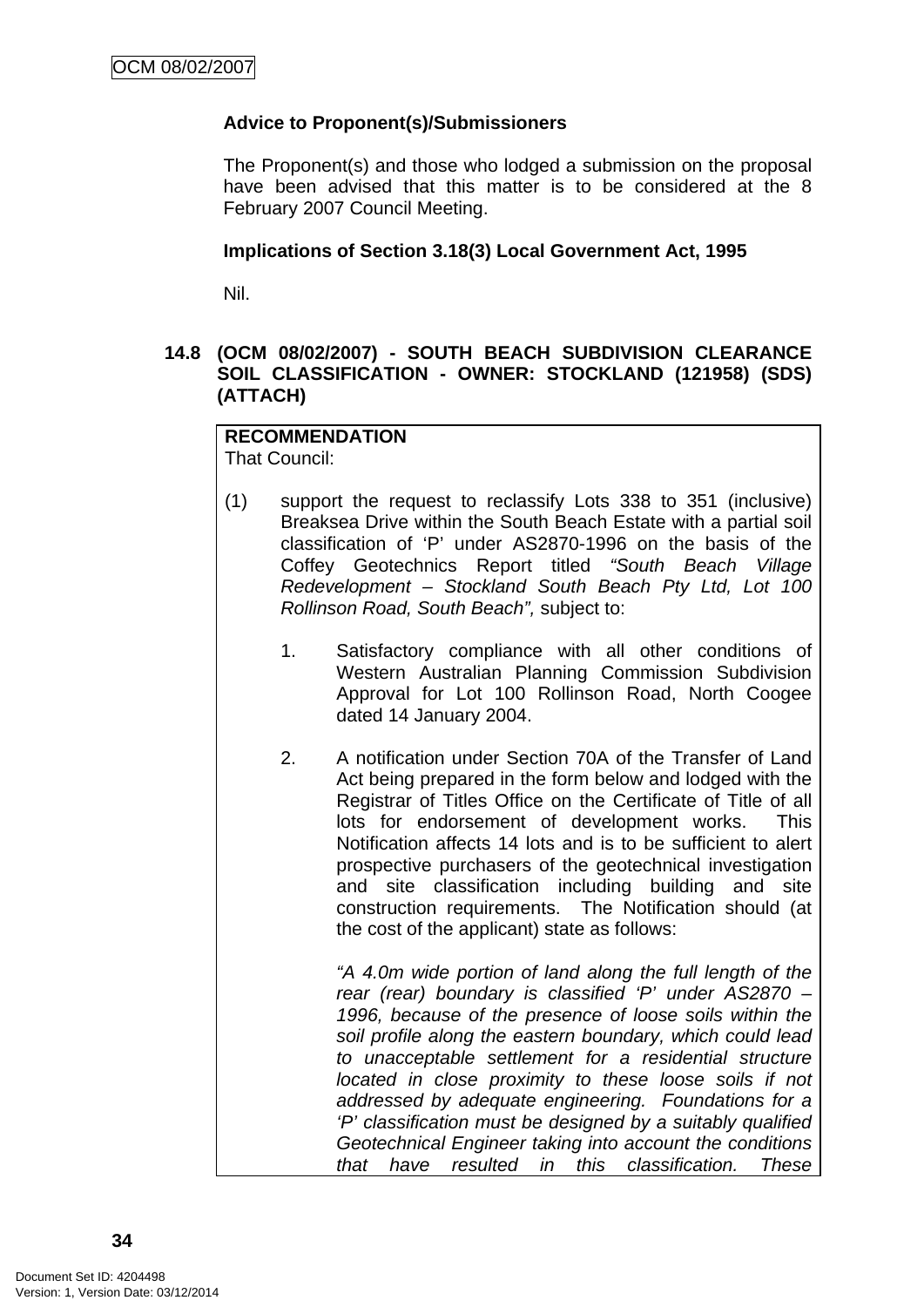*requirements can result in additional development costs. It is recommended that structures within the remainder of the Lot (the area not classified 'P') be designed with foundation systems and to allow structural movement of the magnitude equivalent to a residence constructed with an 'S' classification foundation under AS2870-1996."* 

- 3. A letter of support being provided by the City of Fremantle for the edge filling that has occurred beyond the subdivision into the former South Fremantle Tip site, or alternatively, the removal of the fill and an engineering solution being provided (also subject to the support and/or approval of the City of Fremantle).
- 4. The applicant obtaining certification from a suitably qualified structural engineer to certify the structural integrity of the existing estate wall/retaining wall.
- (2) advise Stockland of the Council's decision accordingly.

# **COUNCIL DECISION**

# **Background**

N/A

# **Submission**

Stockland seeks Council approval in a letter dated 15 January 2007 to classify the rear 4 metres of Lots 338 to 351 Breaksea Drive, which abuts the former South Fremantle Tip site, with a "S" classification.

A geotechnical report has been prepared which identifies the setback of residences from the eastern boundary of the lots to reduce the risk the presence of unsuitable material will have on proposed structures.

"As stated in Coffey Geotechnics report it is recommended that structures along this eastern boundary be designed with foundation systems and to allow structural movement of the magnitude equivalent to a residence constructed with an "S" classification foundation under AS2870-1996. A setback of 4m is proposed along the full length of this boundary. In selecting this set back distance, we have given consideration to the following: -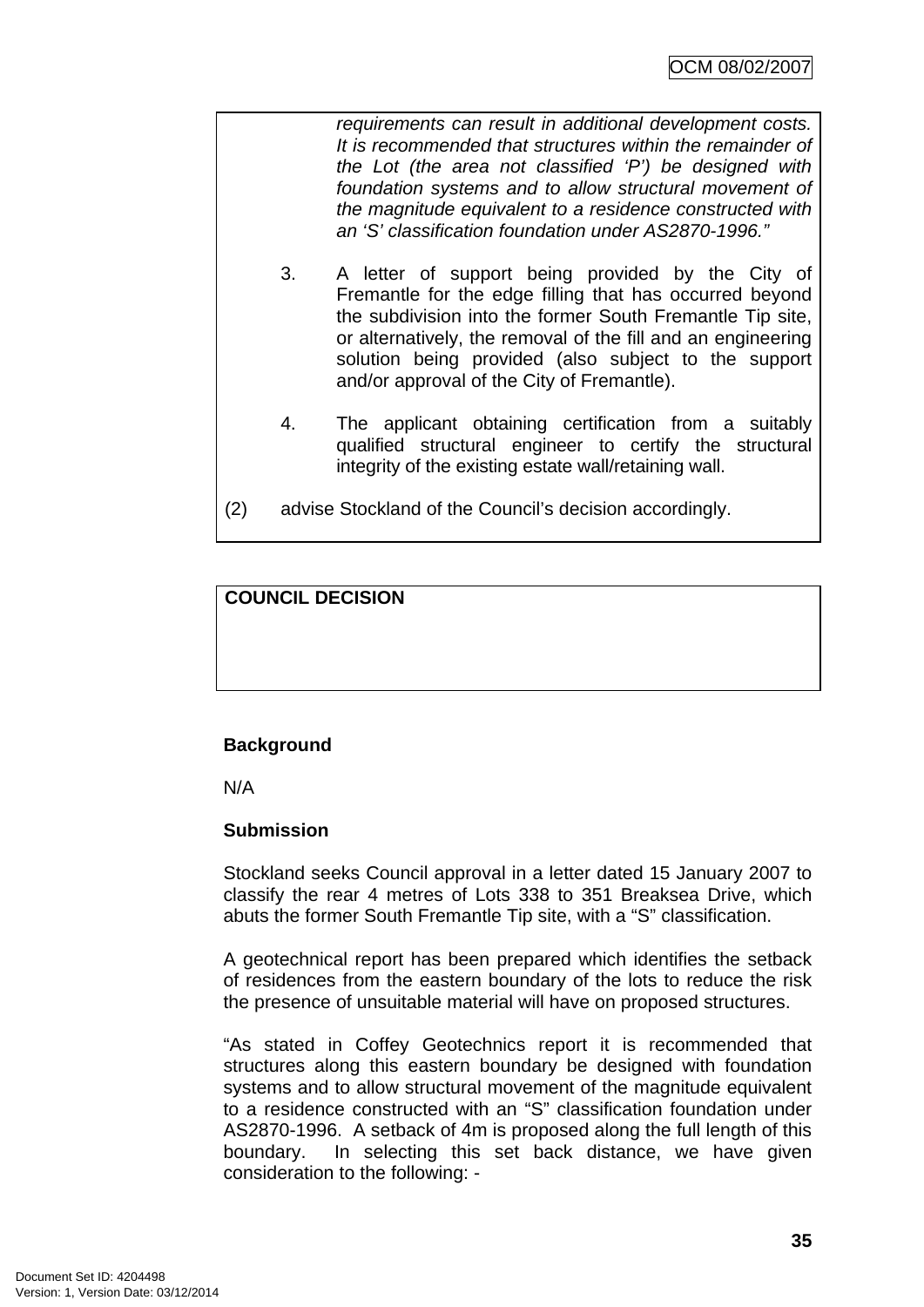- *…The base of the natural sand may therefore intersect the slope of the former tip site at nominally between 7m AHD (northern end of boundary line) and 9m AHD (middle of the boundary line). The pre-earthworks survey shows this intersection line would generally be along the alignment of the boundary line.*
- *The proposed building set back will be more than 6m west of the line of CPT testing etc…*

In order to provide a mechanism to regulate any proposed building access the 4m setback line, it is proposed the strip of land between this line and the building line be classified 'P' under AS2870-1996. A 'P' classification does not preclude construction. However foundations for structures built into an area classified 'P' would need to be designed by a competent geotechnical engineer."

The removal of uncontrolled fill within the former tip site that impacts on the zone of influence of building footings was ruled out as an option. This is due to the excavation required, which would encroach a significant distance into the former South Fremantle tip site. This option has also been dismissed as a result of environmental/health issues.

Other engineering options were considered but these would require the removal of the boundary wall. The cost of works and practicalities also meant that sheet piling is not an option.

The lot classifications proposed based on the above, are as follows:

• Lots 338 to 351 – Assigned a building setback, and "P" classification, to a 4m wide strip along the rear of all Lots (adjacent the development eastern boundary). Site classification for the balance of these lots is "S"

A copy of the applicant's full submission should be read in conjunction with this report and is contained in the agenda attachments.

# **Report**

# Geotechnical Investigations

Lots 338 to 351 includes 14 lots that share a common boundary with the former South Fremantle Tip site Geotechnical assess must indicated to the rear of the lots have a 'P' or "Poor" classification for residential development based on Australian Standard 2870 - 1996. Council's Filling of Land Policy APD35 does not accept class 'P', 'H' and 'E' classification, which are required to be fully remediated to enable building construction based upon Class 'A', Class 'S' or Class 'M' standards. Ordinarily the City would not favour a 'P' classification,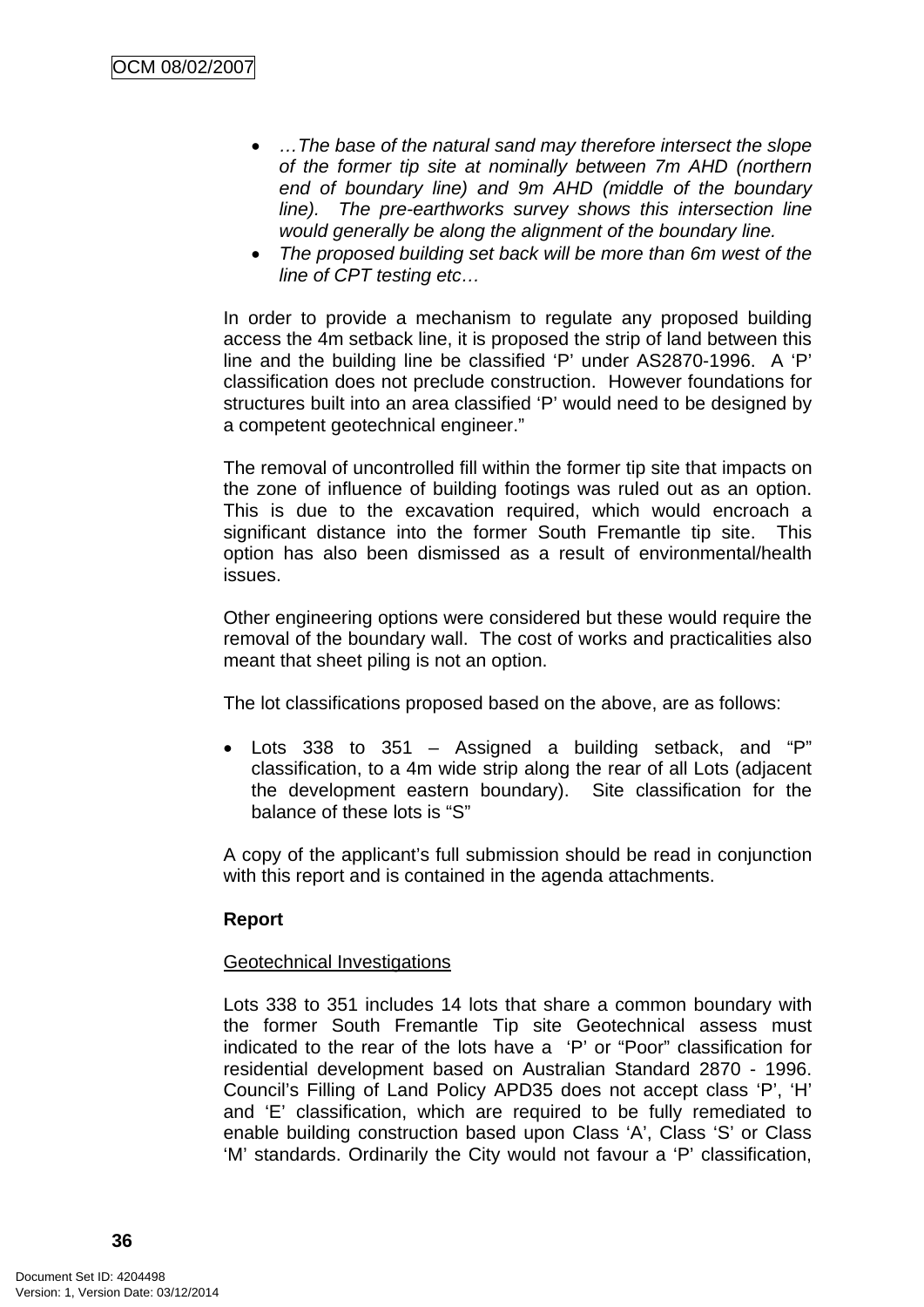as prospective purchasers are disadvantaged and forced to bear the costs associated with foundation design.

The applicant's Geotechnical Engineer in a report dated 15 December 2006 advised that development should be excluded from within 4.0 metres of the boundary to the former South Fremantle Tip site. The 'P' classification within this area still means that the majority of the land can still be developed.

Accordingly, full remediation of the site is not required given that other engineering solutions can be applied to ensure that the site is acceptable for residential development.

#### Recommendation

Based on the geotechnical advice that the applicant has obtained, which indicates the site can be developed for residential development based on an engineering design solution, it is recommended that the request to reclassify the subject lots be conditionally supported.

# **Strategic Plan/Policy Implications**

#### *Demographic Planning*

*• To ensure the planning of the City is based on an approach that has the potential to achieve high levels of convenience and prosperity for its citizens.* 

# *Lifestyle and Aspiration Achievement*

*• To conserve the character and historic value of the human and built environment.* 

The Planning Policies which apply to this item are:-

| APD <sub>17</sub> | <b>Standard Development Conditions and Footnotes</b> |
|-------------------|------------------------------------------------------|
| APD30             | Road Reserve and Pavement Standards                  |
| APD35             | Filling Of Land                                      |

# **Budget/Financial Implications**

N/A

# **Legal Implications**

Town Planning Scheme No 3 Residential Design Codes 2002 Planning and Development Act 2005 State Administrative Tribunal Regulations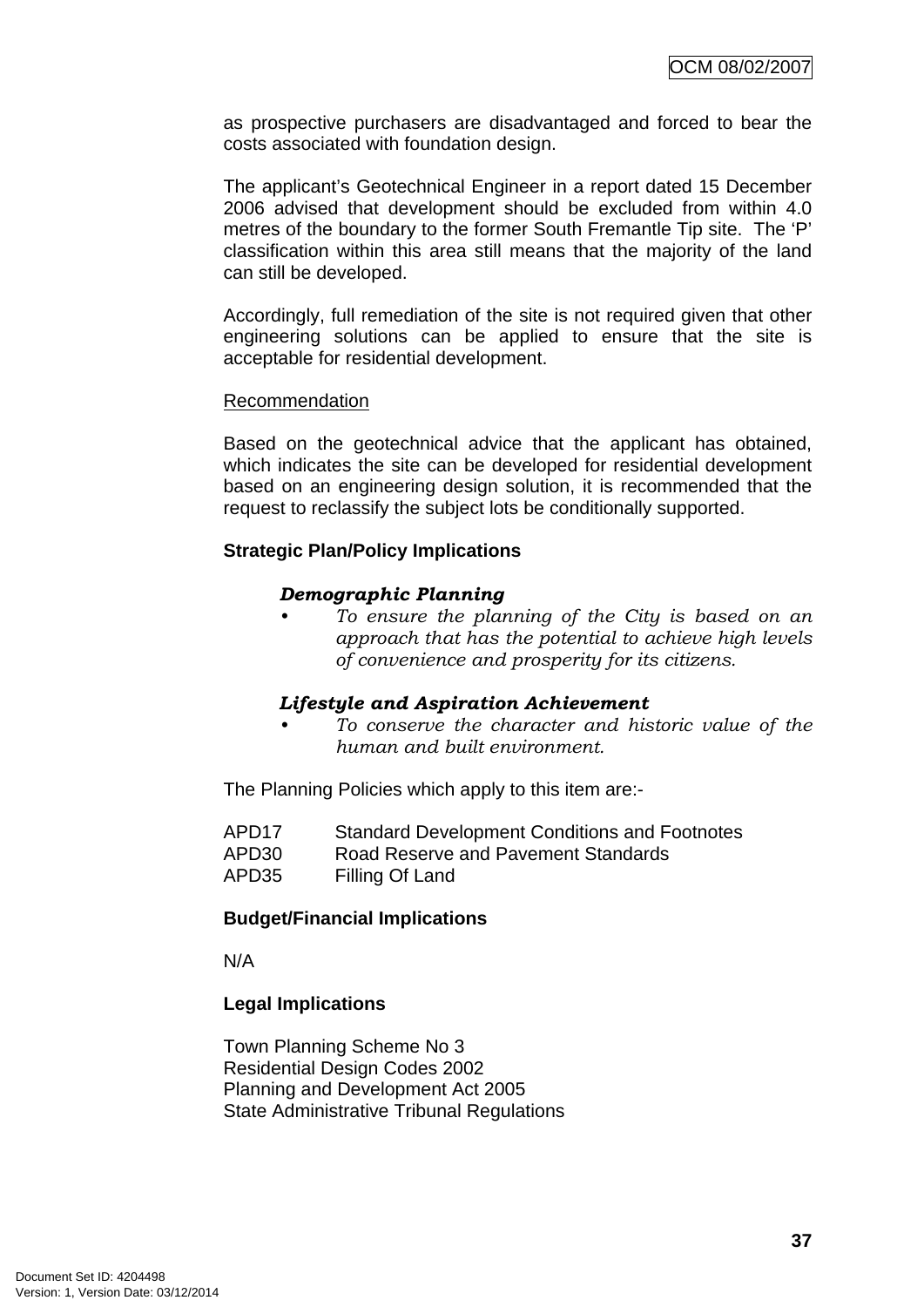# **Community Consultation**

N/A

# **Attachment(s)**

- (1) Location Plan
- (2) Applicant's letter of request
- (3) Site Plan

# **Advice to Proponent(s)/Submissioners**

The Proponent(s) has been advised that this matter is to be considered at the 8 February 2007 Council Meeting.

# **Implications of Section 3.18(3) Local Government Act, 1995**

Nil.

# **14.9 (OCM 08/02/2007) - SINGLE HOUSE CODES APPROVAL - LOT 1 (NO.34B) MOTRIL AVENUE, COOGEE - OWNER: T AND C YELAVICH - APPLICANT: LEN FARINOLA (3319092) (AJW) (ATTACH)**

#### **RECOMMENDATION**  That Council:

(1) grant its approval for the erection of single residential dwelling on Lot 1 (No.34b) Motril Avenue, Coogee, in accordance with the approved plans subject to the following conditions:

# STANDARD CONDITIONS

- 1. Development can only be undertaken in accordance with the details of the application as approved herein and any approved plans.
- 2. Nothing in the approval or these conditions shall excuse compliance with all other relevant written laws in the commencement and carrying out of the development.
- 3. All openings in the northern side elevation being glazed using either opaque/translucent glazing, or having sill heights 1.65 metres above the Finished Floor Level of the respective floor.
- 4. The submission of a landscaping plan to Council's satisfaction prior to the issue of a building licence.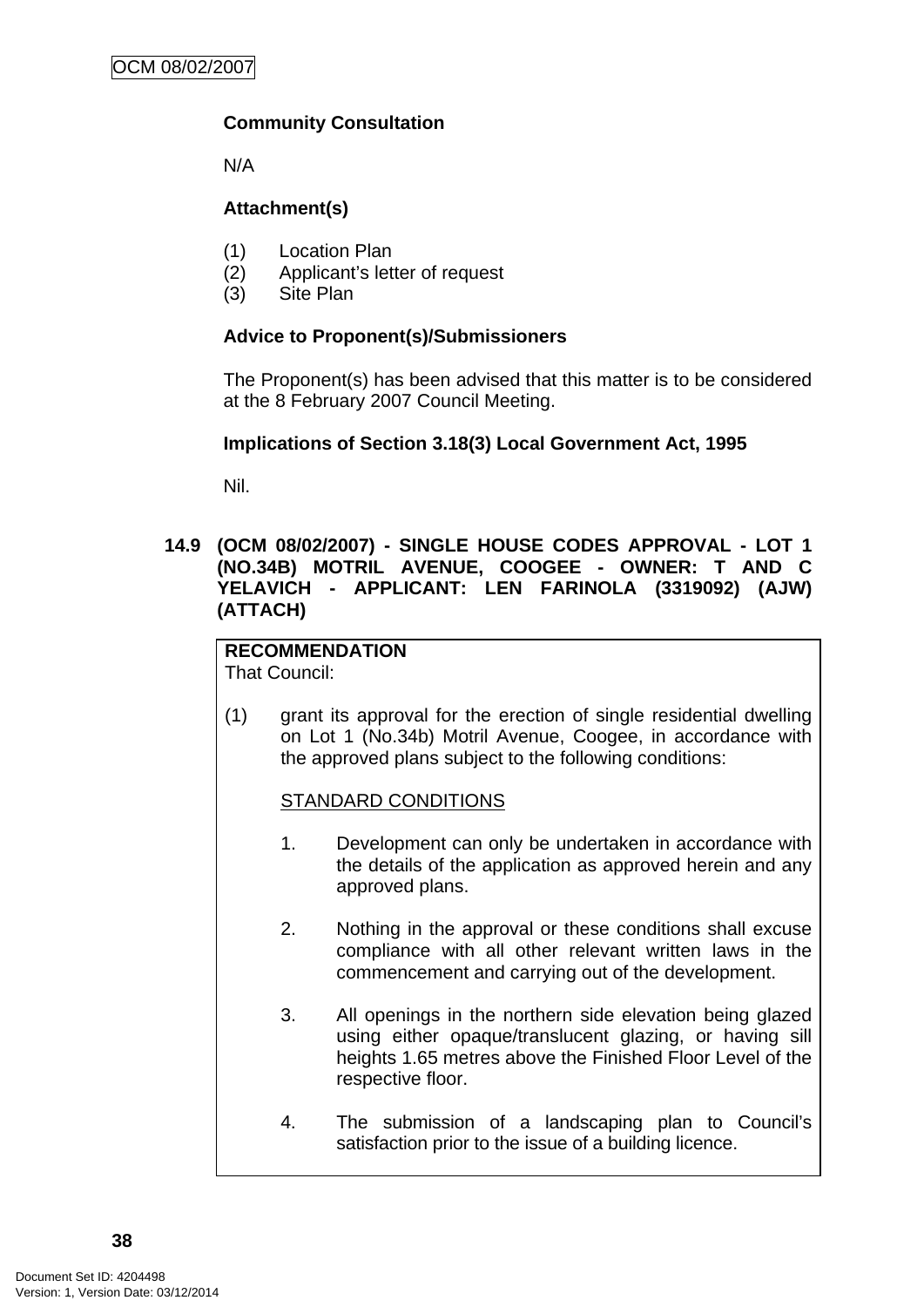- 5. Landscaping is to be undertaken, reticulated/irrigated and maintained in accordance with the approved plan prior to the occupation of the site.
	- 6. Walls, fences and landscape areas are to be truncated within 1.5 metres of where they adjoin vehicle access points where a driveway and/or parking bay meets a public street or limited in height to 0.75 metres.
	- 7. All stormwater is to be contained and disposed of on-site.
	- 8. Any retaining wall(s) are to be constructed in accordance with a qualified Structural Engineer's design.
	- 9. Earthworks over the site and batters must be stabilised to prevent sand or dust blowing, and appropriate measures shall be implemented within the time and in the manner directed by the Council in the event that sand or dust is blown from the site.
	- 10. No activities causing noise and/or inconvenience to neighbours being carried out after 7.00pm or before 7.00am, Monday to Saturday, and not at all on Sunday or Public Holidays.

# FOOTNOTES

- 1. The application has been determined on the basis of the amended plans provided for assessment by Council.
- 2. In the event there are any questions regarding the requirements of this approval, or the planning controls applicable to the land and/or location, Council's Planning Services should be consulted.
- 3. The development is to comply with the requirements of the Building Code of Australia.
- (2) issue a Schedule 9 Notice of Determination on Application for Planning Approval (inclusive of MRS Form 2 Notice of Approval); and
- (3) advise the applicant and submissioner of Council's decision accordingly.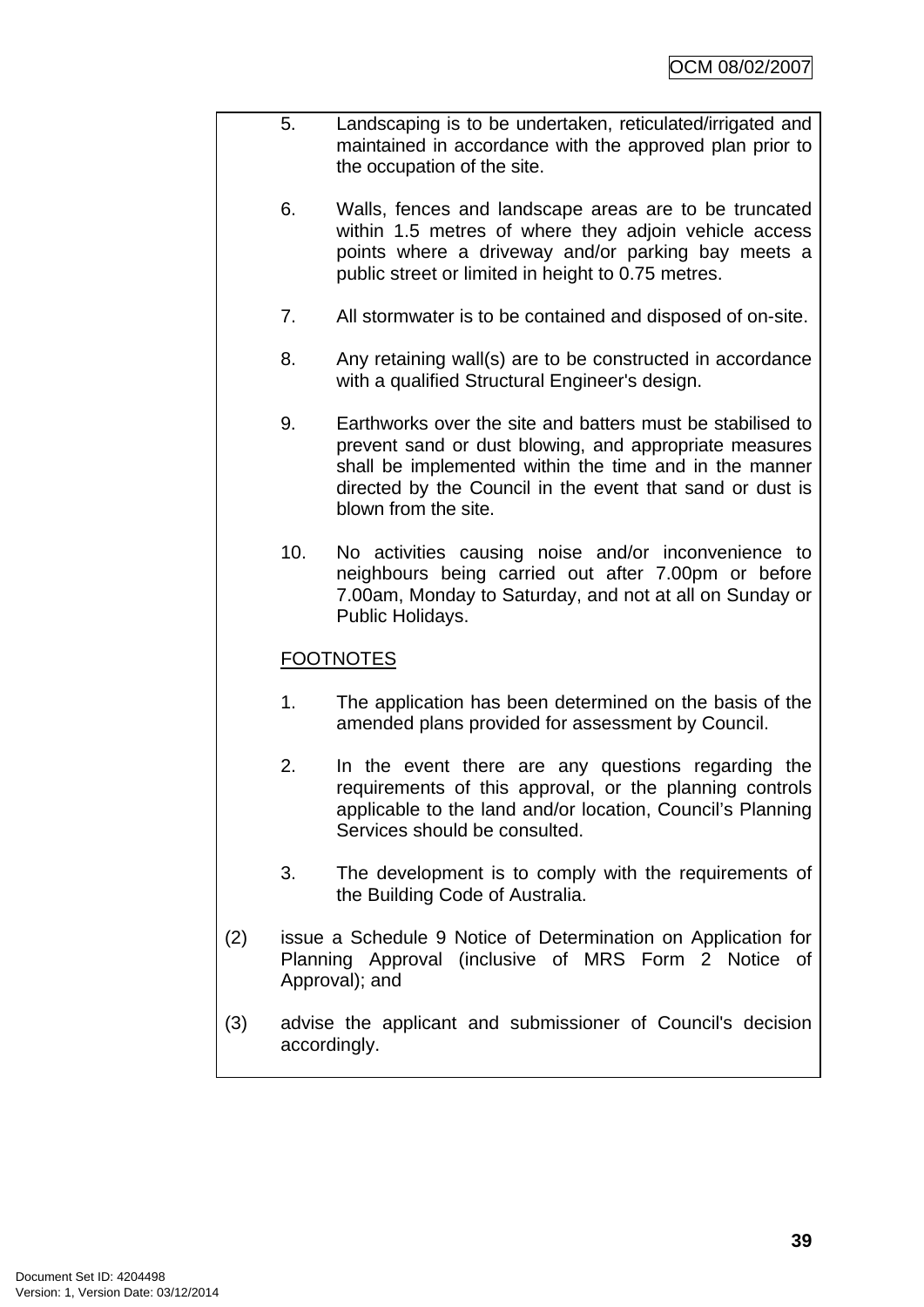# **COUNCIL DECISION**

# **Background**

| l ZONING:         | MRS: Urban        |                                         |  |
|-------------------|-------------------|-----------------------------------------|--|
|                   |                   | TPS3:   Residential R20                 |  |
| LAND USE:         | Residential       |                                         |  |
| l LOT SIZE:       | 557m <sup>2</sup> |                                         |  |
| <b>USE CLASS:</b> |                   | House – Single (R-Code) 'P' (Permitted) |  |

The subject site is located on the eastern side of Motril Avenue in Coogee. The following points describe the existing situation regarding the land and it's setting:

- The land is currently vacant;
- The site falls approximately five (5) metres in height from Motril Avenue to the rear boundary of the lot (from approximately 28 metres AHD – Australian Height Datum, to 23 metres AHD);
- The site is flanked to the south by a split level two (2) storey dwelling under construction;
- The site is flanked to the north by a single residence approved by Council in 1988; and
- The land adjoining to the rear (fronting Hamilton Road) is currently vacant.

# **Submission**

Application has been made to erect a single residence across three (3) levels on the land. As proposed, the dwelling will consist of the following:

- A lower living level, adjacent to a pool proposed within the rear yard;
- A middle living level, including a rear balcony orientated in an easterly direction (and a two (2) bay double garage at the front of the dwelling); and
- An upper level consisting of three (3) bedrooms and a family area.

A number of retaining walls are also proposed, including the following:

- A retaining wall at the rear of the land, retaining for part of its length, the swimming pool; and
- Retaining walls on the northern boundary of the lot.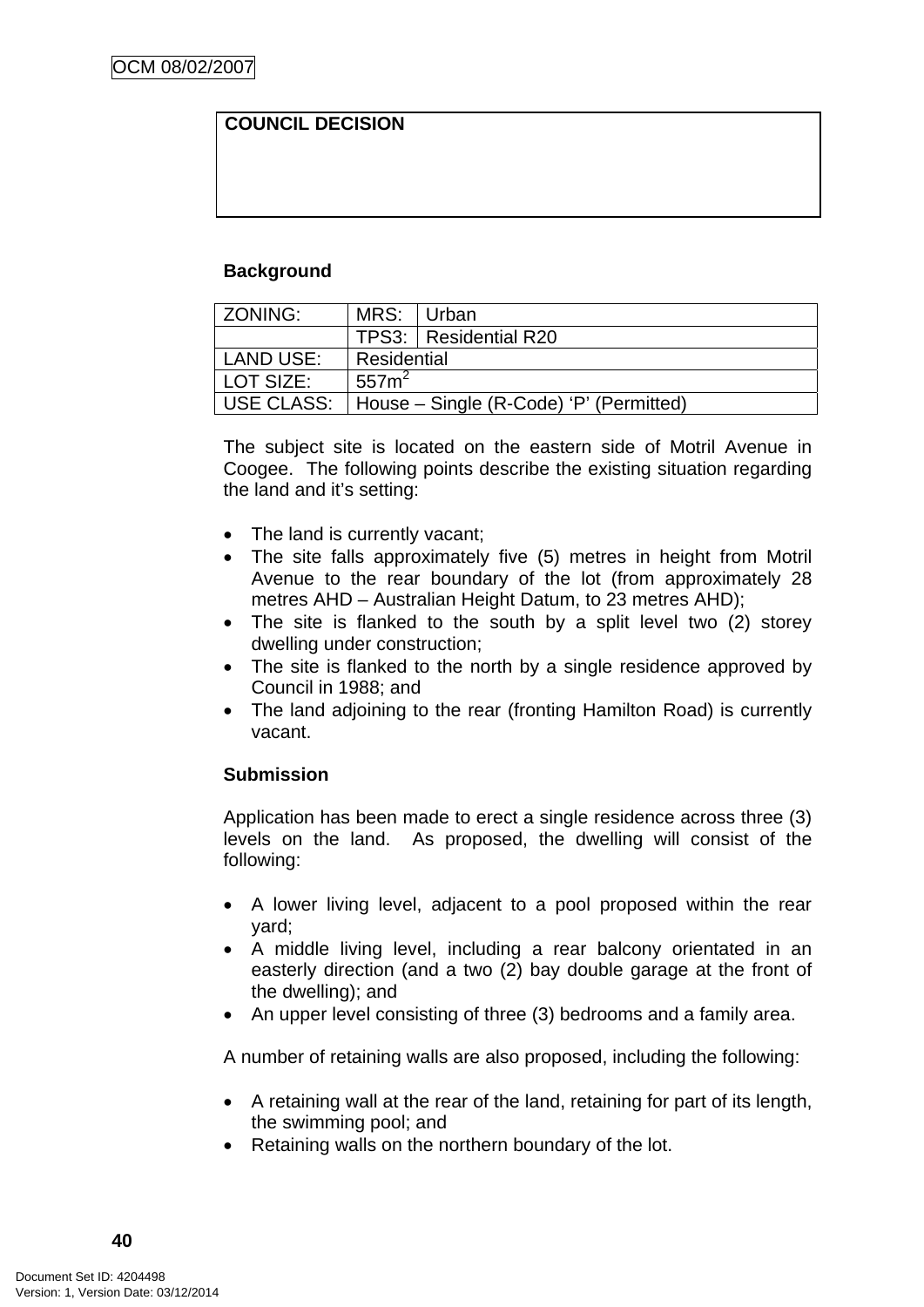It is noted that the plans now before Council supersede those submitted with the application. Several changes have been made to the original plans for the purpose of addressing concerns identified by Council's Statutory Planning Service, and those raised by the adjoining property owner to the north.

From a planning perspective, the revised plans are now considered acceptable and are generally supported. Bearing this in mind, and having regard for the support offered in respect of the application by the adjoining property owners to the south and east, the following report deals primarily with the following matters relating to the northern side of the proposed development:

- Boundary setbacks;
- Building height;
- Site works; and
- Privacy.

In essence, the matters covered by the report deal with concerns identified by Council's Planning Service and/or those raised by the adioining property owner to the north.

# **Report**

# Boundary Setbacks

With the exception of three (3) projections beyond the determined side setback area, two (2) of which are considered extremely minor, the majority of the proposed dwelling will be positioned beyond the side setback line adjacent to the north side boundary.

- Two (2) of the projections will be situated adjacent to the side setback area of the adjoining dwelling and will have minimal impact; whilst
- The rear of the proposed dwelling will be setback over 2.50 metres further (than required) from the rear yard of the adjoining dwelling (approximately 4.8 metres).

Bearing the above in mind, the proposed building setbacks are supported. With respect to the adjoining property owner's concern about the impact of the proposed building setbacks on the foundations of his property, it is noted that this is a construction related responsibility, addressed through the building licence approval process.

# Building Height

The maximum building heights for the dwelling based on the requirements of the Residential Design Codes (R-Codes) are six (6.0) metres for walls and nine (9.0) metres for the roof.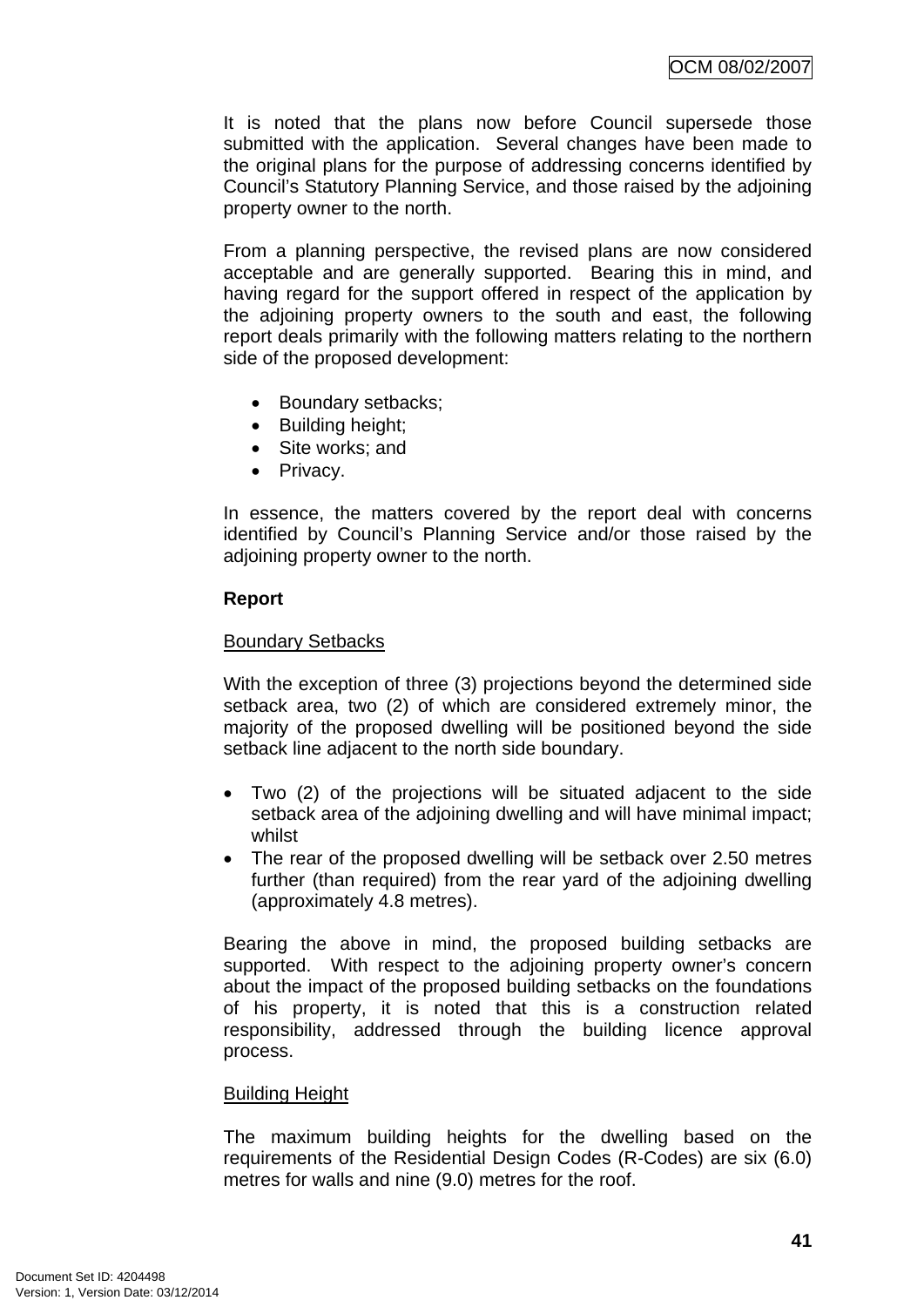With the exception of a small triangular section of wall toward the rear of the proposed dwelling, the proposal generally complies with the prescribed wall height requirement adjacent to the north side boundary, and is beneath the nine (9.0) metre roof requirement (particularly at the front and rear of the dwelling). The extent of the non-compliance ranges from approximately 0.4 metres to 1.0 metre, across a distance of 7.37 metres.

It is noted the non-compliance remains despite several amendments to the original plans. In response to concerns identified by Planning Services and the adjoining owner in respect of the proposed dwelling height, the applicant amended the plans to incorporate the following changes:

- A reduction in the Finished Floor Level (FFL) of the dwelling by 300mm;
- The removal of the upper level balcony at the rear of the proposed dwelling; and
- A reduction in the roof pitch across the majority of the dwelling from 25 degrees to 21 degrees.

The collective changes, notwithstanding the remaining noncompliance, have addressed what was previously an area of major non-compliance (and are considered to have addressed the concerns raised by both Council and the adjoining property owner).

The concerns of the adjoining owner relating to height are summarised as follows:

- The proposed building is out of character with the streetscape (by virtue of its height);
- The height of the walls make the building "*look intrusive*"; and
- The height of the building will contribute to a loss of privacy.

In response to the concerns, the following comments are made.

Motril Avenue is characterised by a mix of dwelling heights i.e. single and two storey dwellings. The proposed dwelling, therefore, is not considered to be out of character with the remainder of the street. In regard to the concern that the building will *look intrusive*, it should be noted that the disparity that will exist in building heights on the subject and adjoining land will in part reflect the generally higher level of 34b Motril Avenue, and to a large extent, the manner in which the respective lots are developed.

The approved Building Licence plans for the dwelling erected on 36 Motril Avenue adjoining to the north indicate the site was 'cut' to accommodate the dwelling; the site was cut by at least 1.5 metres to accommodate the south-western corner of the dwelling. In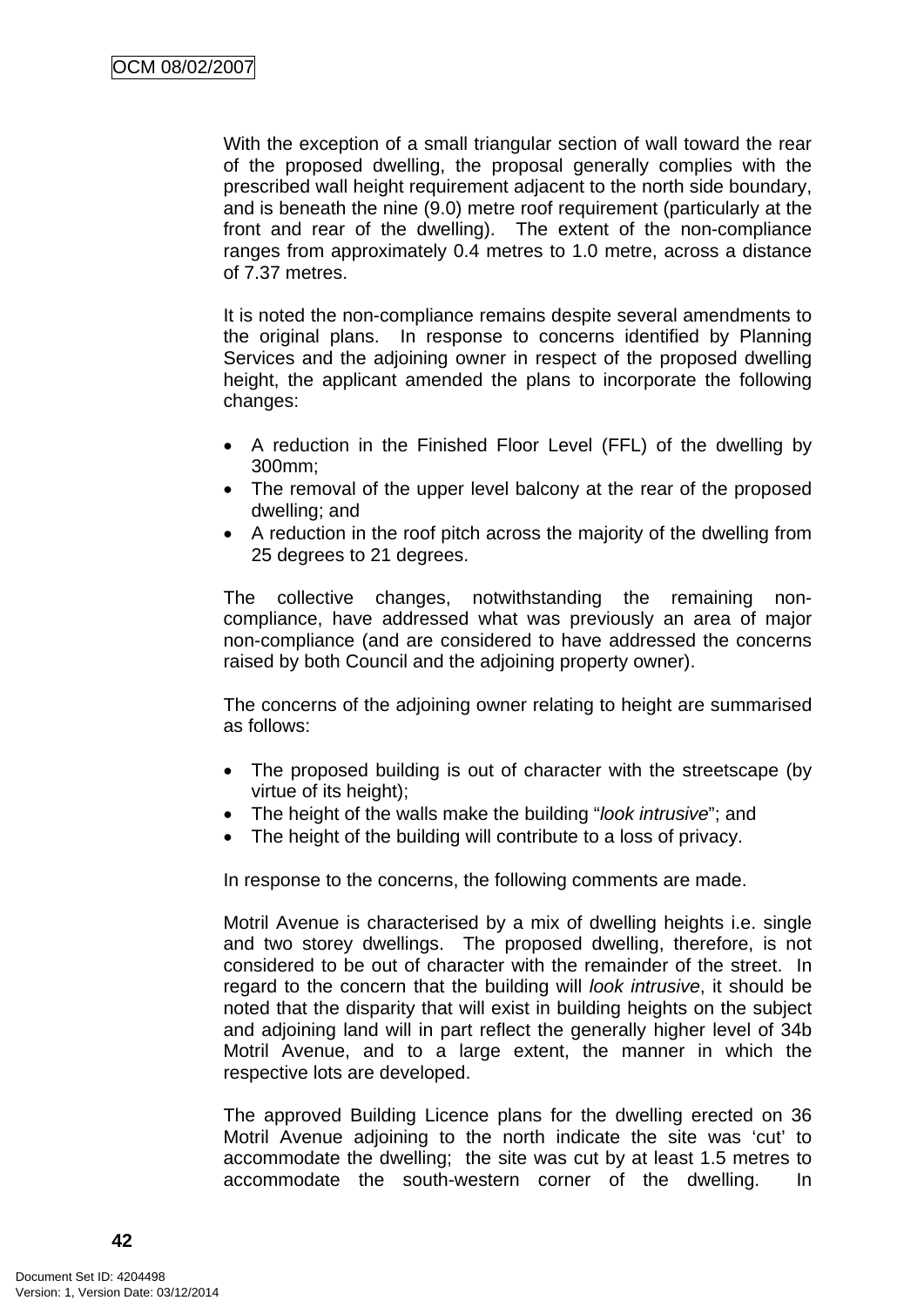comparison, the dwelling proposed for 34b Motril Avenue (the subject land) is proposed generally atop the existing ground level (with the exception the rear lower living level).

The matter of loss of privacy due to building height is covered below.

# Site Works

Several retaining walls are proposed for the north side boundary of the subject land, a number of concerns in respect of which have been raised by the adjoining owner. The concerns are as follows:

- The retaining walls appear higher than normally permitted;
- The retaining walls may impact on drainage in the vicinity of the boundary; and
- Erection of the retaining walls will impact on the foundations of, and the paving around the adjoining dwelling.

For the length of the front half of the building, a retaining wall 0.64 metres above the ground level surrounding the adjoining dwelling to the north is proposed (0.5 metres permitted by the R-Codes without approval; up to (one) 1.0 metre permitted by Council Policy). Beyond this (towards the rear of the site), the retaining proposed is either marginally above (approximately 100mm) or below (approximately 350mm) the ground level/s of the adjoining property.

It is noted the retaining details represent amendments to the original plans for the purpose of addressing the concerns raised. From a planning perspective, the retaining proposed is considered relative to the ground levels of the adjoining property, and is supported.

Similar to the adjoining owners concerns regarding building setbacks, issues regarding drainage and the construction of the retaining walls are building related matters, and are taken into account/form part of the building and construction process.

# **Privacy**

Concerns raised by the adjoining owner regarding privacy relate to windows in the north side wall, and the potential for overlooking from the open space/pool area at the rear of the dwelling. In response, the following comments are made:

- The openings in the north side elevation will be either glazed using translucent glazing, or will have sill heights of 1.65 metres. These measures are commonly used for the purpose of addressing issues of privacy; and
- The open space/pool area at the rear of the dwelling will sit approximately 350mm lower than the same area of the adjoining property to the north.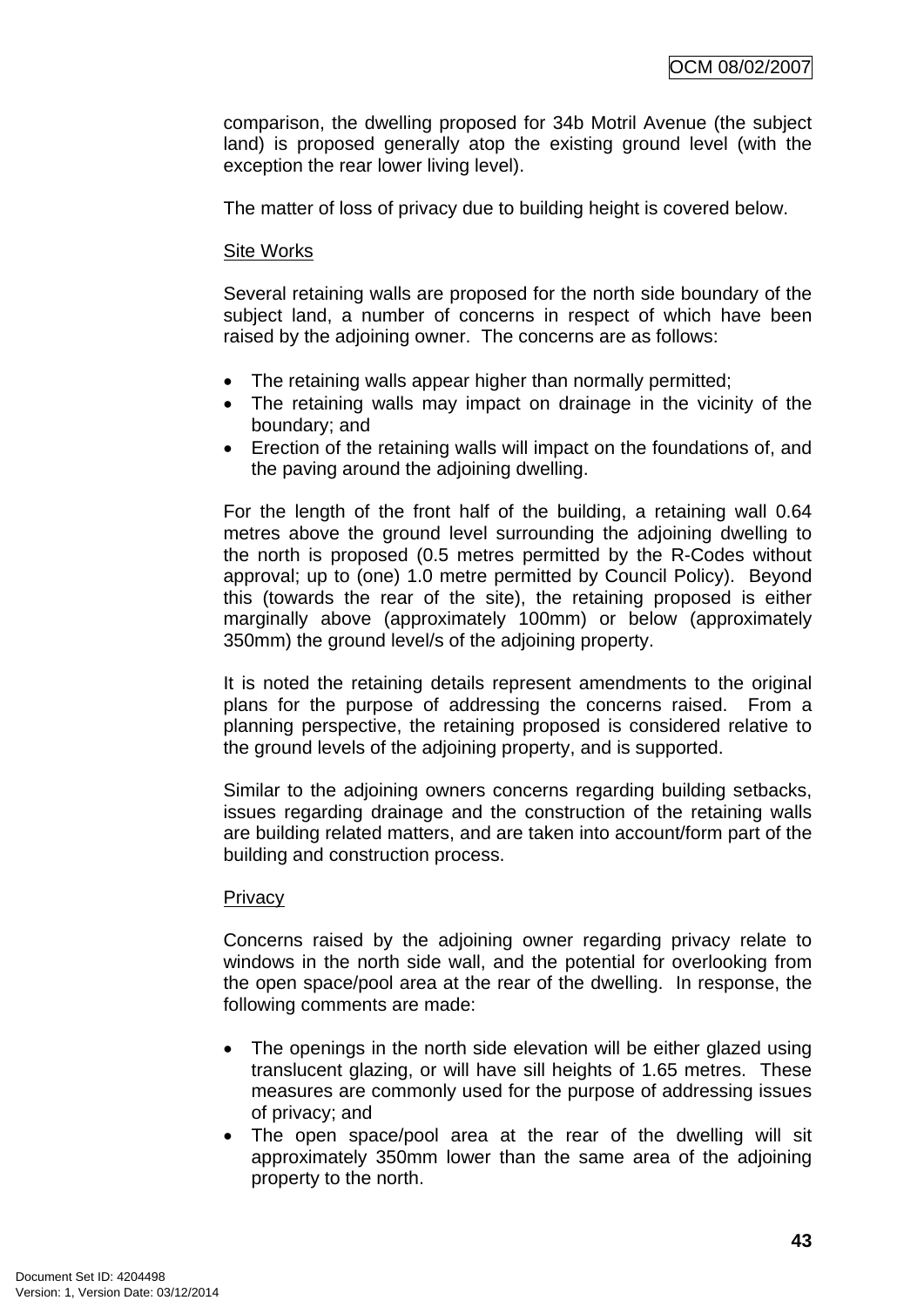Bearing the above points in mind, the loss of privacy due to overlooking is not considered an issue. It is also noted that the middle level balcony complies with the 'Cone of Vision' requirements of the R-Codes, whilst the rear of the proposed dwelling is orientated away from the yard of the adjoining dwelling to the north.

#### **Other**

In addition to the concerns covered above, the adjoining property owner has expressed a concern that the ground level of the subject land has been artificially increased in the past. In the event this has occurred, the increase in height is considered to have been minor.

Contour information considered in conjunction with the assessment of the application indicates a consistent fall across the subject and adjoining land prior to the site works associated with the erection of the dwelling on 36 Motril Avenue. The 'cutting' of 36 Motril Avenue, however, appears to have included part of 34 Motril Avenue, resulting in a sudden fall across the northern two (2) meters of this property towards 36 Motril Avenue.

# **Conclusion**

The assessment of the subject application has involved several sets of plans and the additional consultation of adjoining property owners. The plans now before Council are generally complaint with the planning controls applicable to the land with the exception of the minor variations mentioned. It is, therefore, recommended that the application be conditionally approved.

# Recommendation

That Council conditionally approve the application to erect a single residence across three (3) levels on Lot 1 (No.34b) Motril Avenue, Coogee.

# **Strategic Plan/Policy Implications**

#### *Demographic Planning*

*• To ensure development will enhance the levels of amenity currently enjoyed by the community.*

# **Budget/Financial Implications**

In the event an application for review to the State Administrative Tribunal arises in respect of any of the conditions proposed to be imposed on approval, there may be a cost to be borne by Council.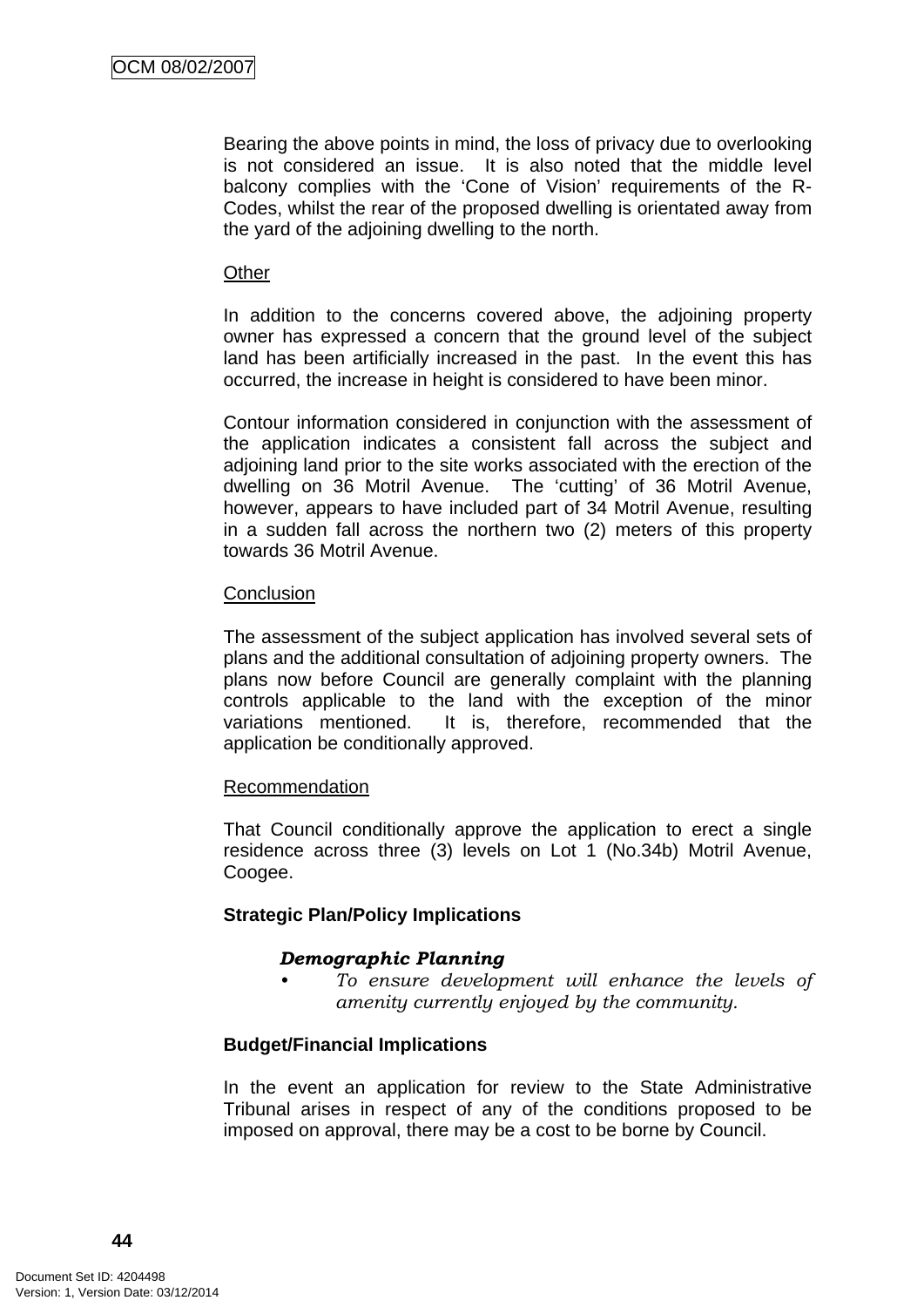# **Legal Implications**

Town Planning Scheme No.3 Residential Design Codes 2002 Planning and Development Act 2005

# **Community Consultation**

Adjoining owners were consulted regarding the proposal.

# **Attachment(s)**

- (1) Site plan, floor plans and elevations;
- (2) Objector submissions.
- (3) Site photographs.

# **Advice to Proponent(s)/Submissioners**

The Proponent(s) and those who lodged a submission on the proposal have been advised that this matter is to be considered at the 8 February 2007 Council Meeting.

# **Implications of Section 3.18(3) Local Government Act, 1995**

Nil

# 14.10 (OCM 08/02/2007) - SINGLE HOUSE CODES APPROVAL **APPLICANT: DALE ALCOCK HOMES PTY LTD (6005382) (BA) (ATTACH)**

# **RECOMMENDATION**

That Council:

(1) grant its approval to the proposed Single (R-Code) House Lot 617 (No. 16) Grampian Crescent, Aubin Grove in accordance with the approved plan subject to the following conditions:-

# STANDARD CONDITIONS

- 1. Development can only be undertaken in accordance with the terms of the application as approved herein and any approved plans.
- 2. Nothing in the approval or these conditions shall excuse compliance with all relevant written laws in the commencement and carrying out of the development.
- 3. No wall, fence or landscaping greater than 0.75 metres in height measured from the natural ground level at the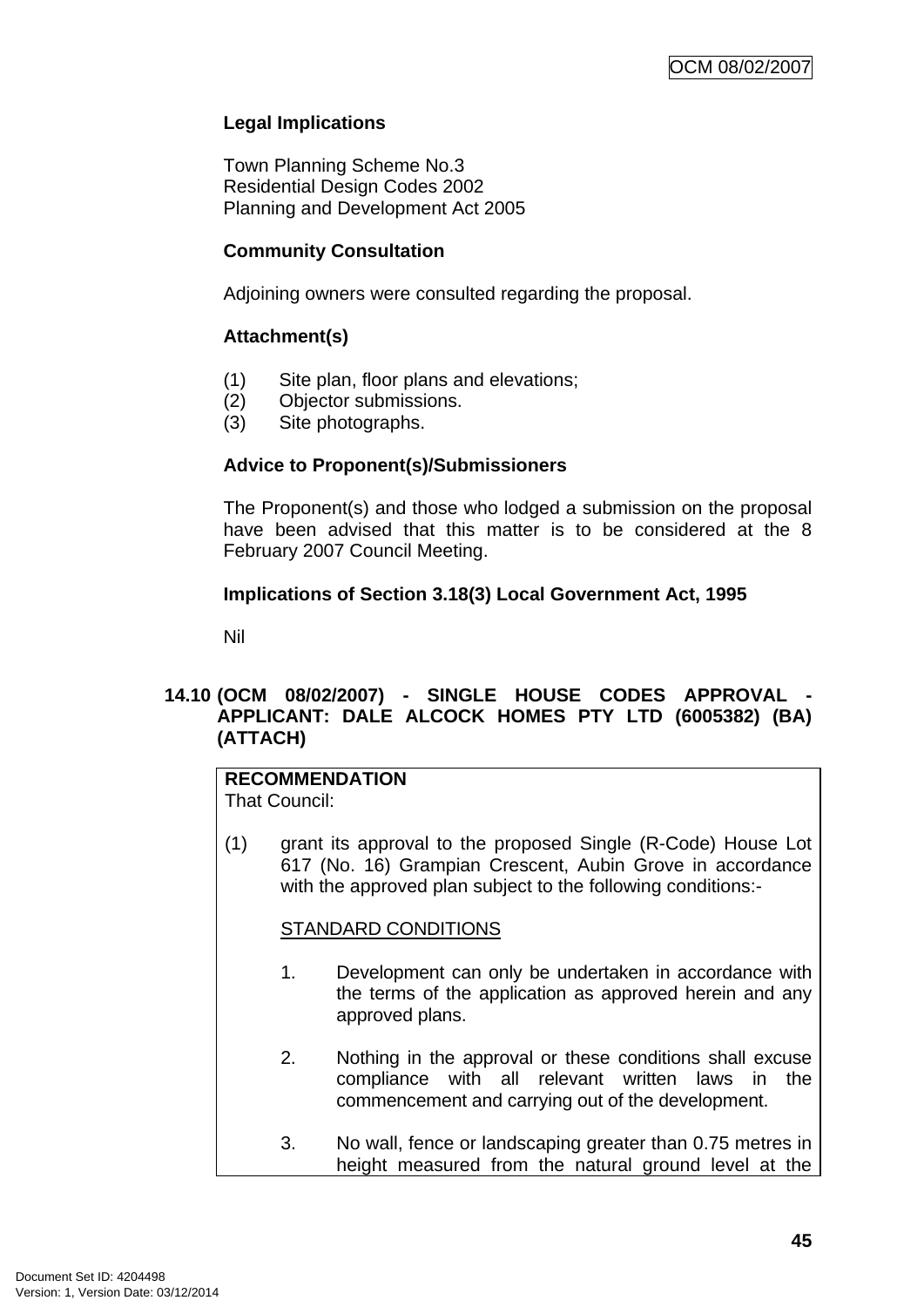boundary, shall be constructed within 1.5 metres of a vehicular accessway unless such wall or fence is constructed with a 2 metre truncation.

- 4. All stormwater being contained and disposed of on-site to the satisfaction of the Council.
- 5. No building activities causing noise and/or inconvenience to neighbours being carried out after 7.00pm or before 7.00am, Monday to Saturday, and not at all on Sunday or Public Holidays.

# SPECIAL CONDITION

6. The surface finish of the boundary wall abutting the adjoining lot to be constructed to Council satisfaction.

#### **FOOTNOTES**

- 1. The development is to comply with the requirements of the Building Code of Australia.
- 2 In regards to Condition No. 6, the surface finish of the boundary wall of the adjoining lot should be to the satisfaction of the adjoining landowner and to be completed as part of the building licence. In the event of a dispute the boundary wall must be constructed with a clean or rendered finish to the satisfaction of the Council.
- (2) issue a Schedule 9 Notice of Determination on Application for Planning Approval – Approval (inclusive of MRS Form 2 Notice of Approval); and
- (3) advise the submissioners of Council's decision accordingly.

# **COUNCIL DECISION**

# **Background**

| ZONING:   | MRS: Urban  |                        |
|-----------|-------------|------------------------|
|           |             | TPS3   Residential R20 |
| LAND USE: | Residential |                        |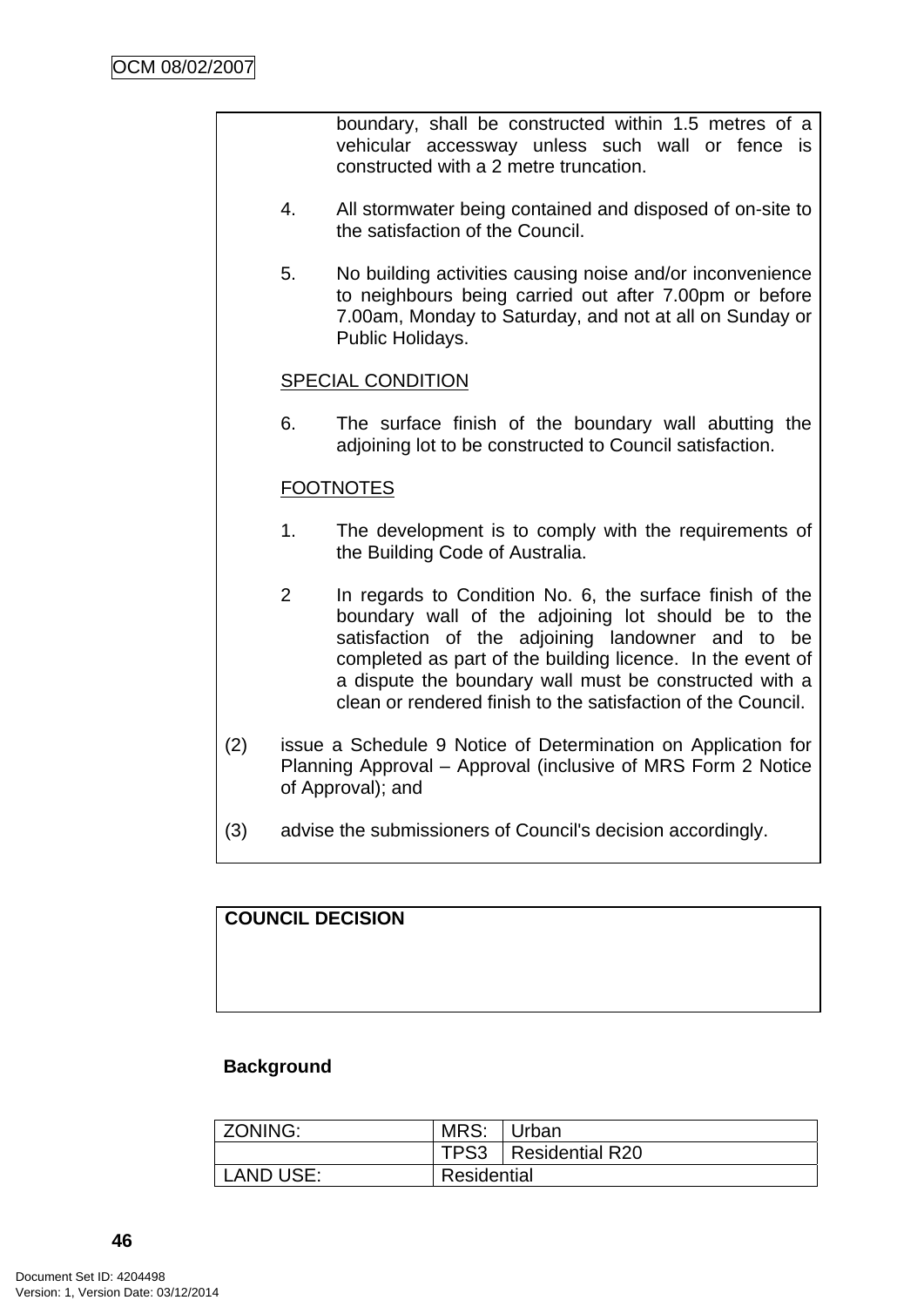| LOT SIZE:  | 836M <sup>2</sup> |
|------------|-------------------|
| USE CLASS: | "                 |

# **Submission**

Approval is sought for a Single (R-Code) House with two boundary walls, on the northern and southern boundaries. The applicant has provided the following justification in support of the proposal, which has been summarised accordingly:-

- Both boundary walls will not have any adverse impacts in regards to bulk, scale and setback on the streetscape.
- Neither wall will cause unreasonable overshadowing of the adjoining property

A copy of the applicant's full submission should be read in conjunction with this report and is contained in the agenda attachments.

# **Report**

The proposed development complies with the standards and provisions of the City's Town Planning Scheme No 3 and the Residential Design Codes with the exception of the following:-

• Clause 3.3.2 A2 ii. – "In areas coded R20 and R25, walls not higher than 3.0m with an average of 2.7m up to 9m in length up to one side of the boundary".

The applicant seeks a variation to the above clause by proposing two boundary walls. The southern boundary wall is comprised of a garage parapet. The northern boundary involves an alfresco parapet.

Two (2) landowners were advised of the development application. One (1) letter of objection was received. The objectors are concerned as the boundary wall on the northern side is proposed adjacent to their ensuite and study windows. They are concerned that the wall will impact on light entering these rooms. The objector was contacted by Council's Planning Services to see if they would support posts on the boundary instead of a solid wall. This suggestion was rejected on the grounds of noise concerns. One option the neighbour would consider was to set back the alfresco wall a distance of 0.75m. The applicant, however, rejected this as it represented a significant loss in their outdoor living area.

# Comment

The objection to the boundary wall is considered an unreasonable concern. According to Performance Criteria under the R-Codes, buildings on the boundary must ensure direct sun into habitable rooms of adjoining properties is not affected. An ensuite is not considered a habitable room and this is the main room affected. The study is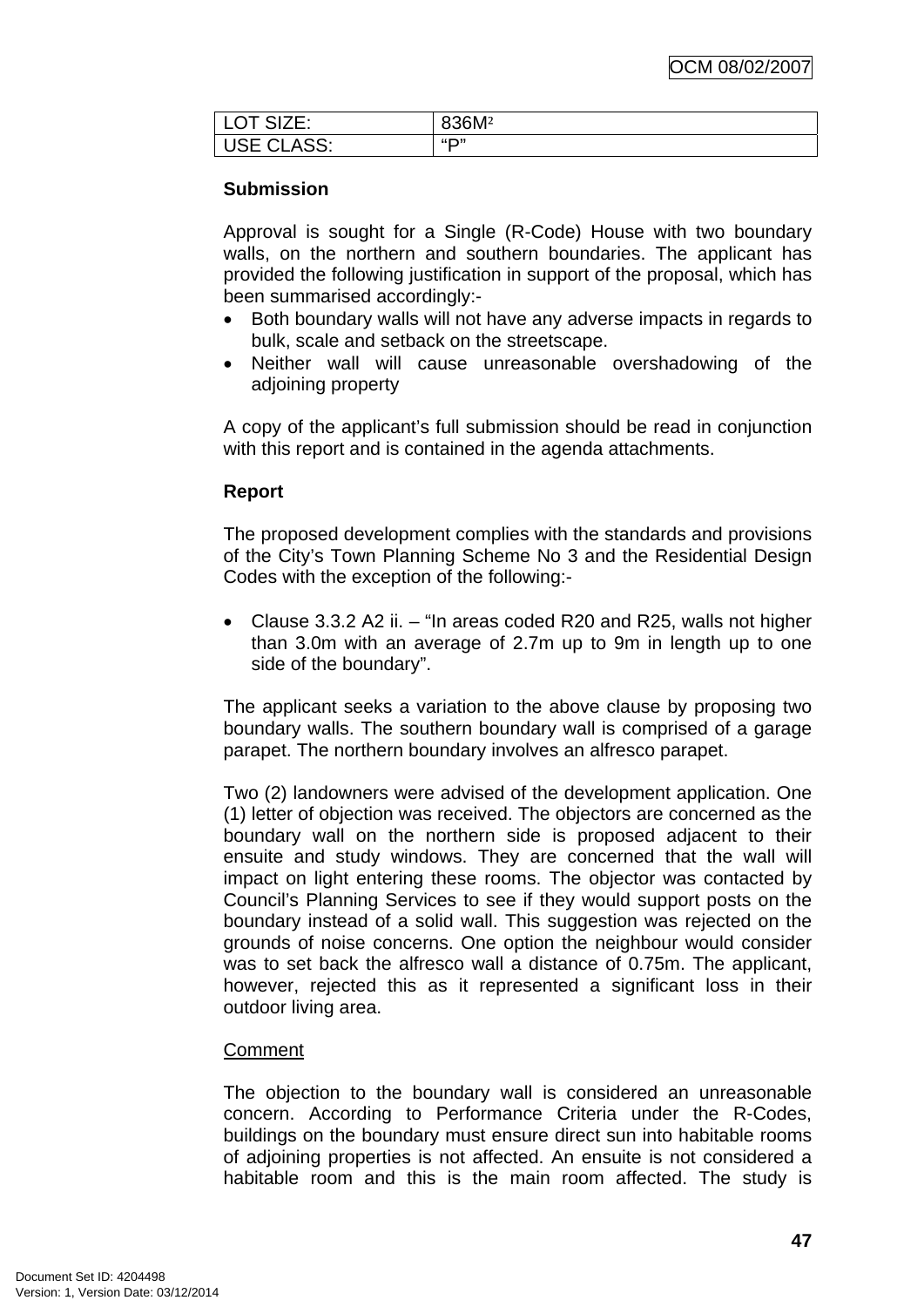considered a habitable room. However, given the orientation of adjoining dwelling and proposed parapet, the impact of future overshadowing is considered to be minimal.

In light of the above; it is recommended that Council support the application on the basis that the proposed Single (R-Code) House will not adversely affect the amenity of neighbouring properties.

# **Strategic Plan/Policy Implications**

# *Demographic Planning*

*• To ensure development will enhance the levels of amenity currently enjoyed by the community.*

The Planning Policies which apply to this item are:-

APD17 Standard Development Conditions and Footnotes

APD32 Residential Design Codes

# **Budget/Financial Implications**

N/A

# **Legal Implications**

Town Planning Scheme No 3 Residential Design Codes 2002 Planning and Development Act 2005 State Administrative Tribunal Regulations

# **Community Consultation**

The application was referred to adjoining property owners for comment for a period of 14 days in accordance with the City's Town Planning Scheme No. 3. At the close of the submission only two submissions had been received. One letter of objection was received.

# **Attachment(s)**

- (1) Location Plan
- (2) Site Plan and Elevations
- (3) Applicant's justification

# **Advice to Proponent(s)/Submissioners**

The proponent and submissioners(s) have been advised that this matter is to be considered at the February 2007 Council Meeting.

# **Implications of Section 3.18(3) Local Government Act, 1995**

Nil

**48**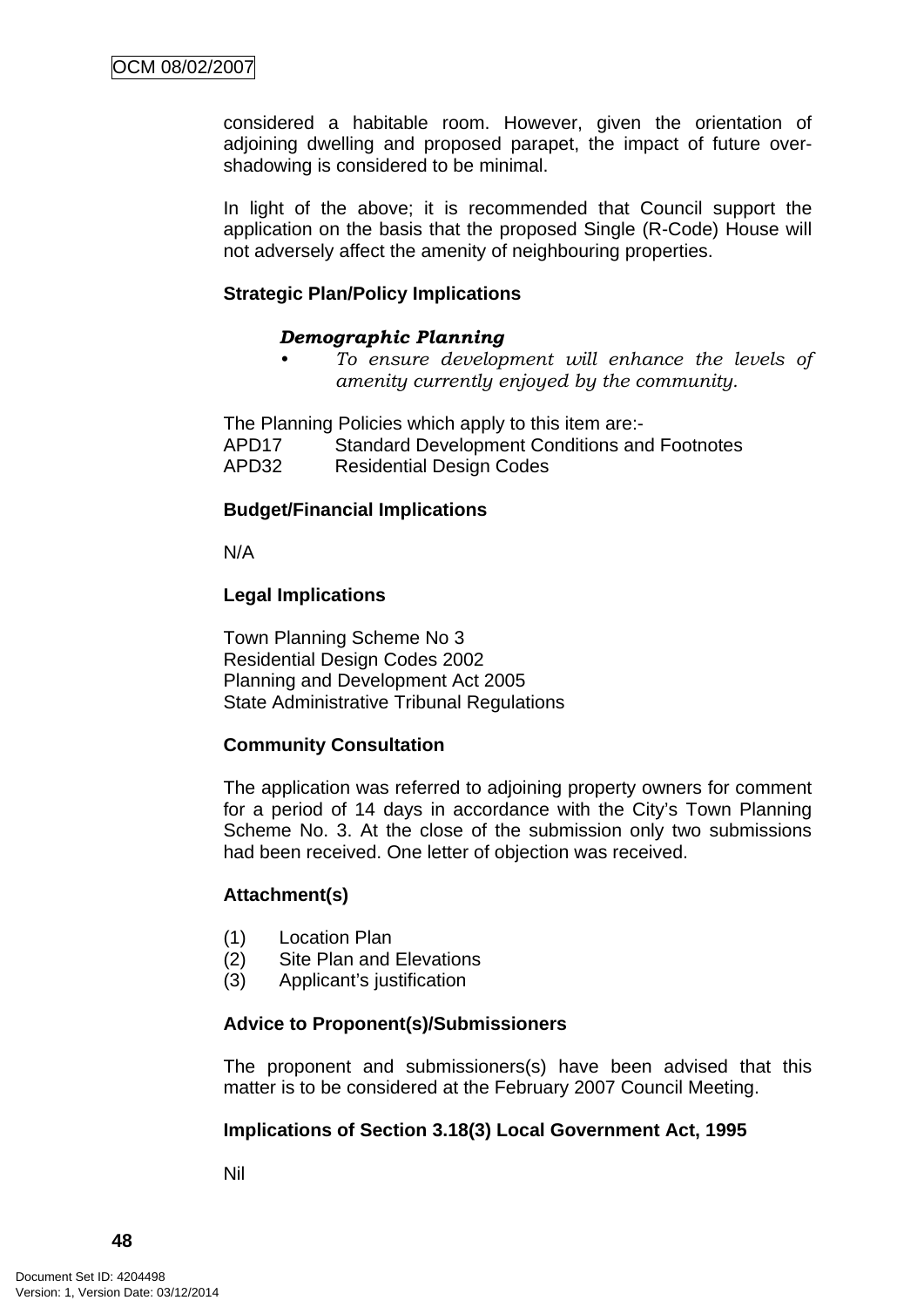# **14.11 (OCM 08/02/2007) - SALE OF PORTION OF LOT 3 YANGEBUP ROAD - OWNER: CITY OF COCKBURN (3318030; 3316149) (KJS) (ATTACH)**

# **RECOMMENDATION**

That Council:

- (1) notes the valuation of the subject land to be \$240,000 exclusive of GST, as at 9 November 2006;
- (2) in light of the valuation, the proposal to dispose of the subject land to LRC Pty Ltd for \$65,316 subject to s3.58 of the Local Government Act 1995 not proceed;
- (3) notes the proposal by Mr De Petra (LRC Pty Ltd) to pay \$240,000 plus GST for the subject land:
- (4) advise LRC Pty Ltd that it is proposed to dispose of the subject land to LRC Pty Ltd for \$240,000 plus GST;
- (5) if LRC Pty Ltd indicates it is prepared to purchase the subject land for \$240,000 plus GST, local public notice of the proposed disposition is to be given in accordance with s3.58 of the Local Government Act, 1995. Any submissions made on the proposed disposition are to be the subject of consideration in a further report to the Council after the conclusion of the advertising period and a final determination will then be made on whether to proceed with the disposition; and
- (6) transfer funds received from the Land Sale to the Land Development Reserve Fund.

# **COUNCIL DECISION**

# **Background**

Council at its meeting on 21 November 2003 resolved to:

- *"(1) purchase Lot 29 on Diagram 42435 area 3423 m2 for \$115,000 from the State of Western Australia;*
- *(2) at the completion of (1) above, sell 439 m2 of portion of Lot 29 plus 138 m2 of Pt Lot 621, being a total of 577 m2, to LRC Pty*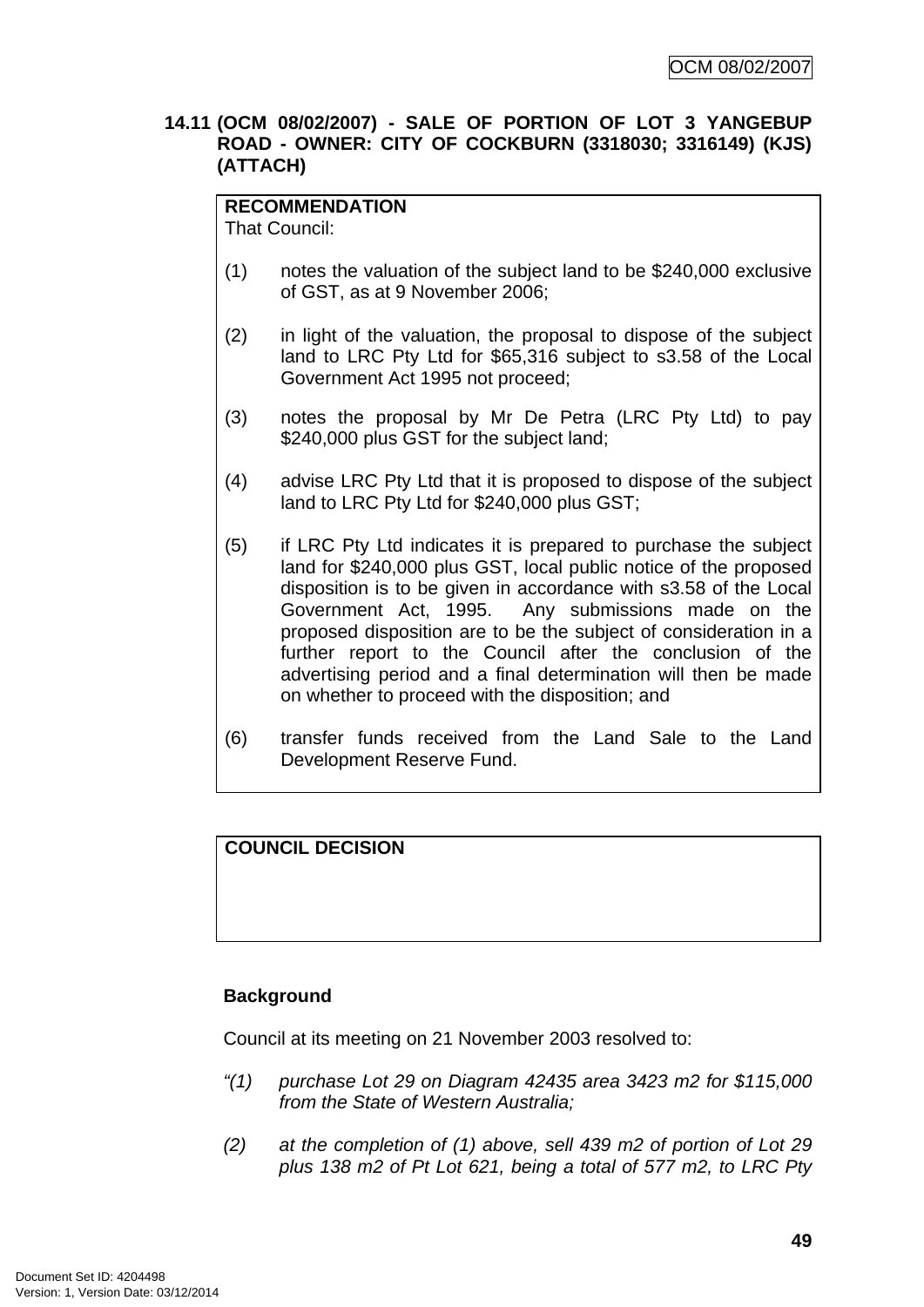*Ltd for \$65,316 pursuant to Section 3.58 of the Local Government Act, 1995;* 

*(3) draw funds to purchase the land in (1) above from the Land Development Reserve Fund and monies generated by the sale in (2) to be transferred to the Land Development Reserve Fund."* 

#### **Submission**

LRC Pty Ltd wrote to the City on 21 December 2006, advising that they are prepared to pay \$200,000 for the  $577m^2$  of Council's Lot 3 adjoining LRC's Lot 618 Lomax Court, Beeliar. In further correspondence on 29 January 2007, LRC Pty Ltd has now offered to pay \$240,000 for the subject land.

#### **Report**

Part 1 of the 2003 resolution, the purchase of Lot 29 Lomax Court was delayed and not completed until November 2005. The delay in completing the purchase of Lot 29 came about due to the protracted compulsory acquisition of another portion of Lot 621, now Lot 3, by the Department of Education and Training. Legal advice at the time was that the City's compensation claim against the Department of Education and Training could be compromised if it dealt on the land while the matter of compensation was still subject to resolution. The matter of compensation for the land compulsorily acquired by the Department of Education and Training was resolved and the acquisition of Lot 29 finalised in 2005

Part 2 of the 2003 resolution could not be initiated until Part 1 was completed and given the delay and escalation of land values, the amount offered by LRC (\$65,316) was considered to be subject to review.

A valuation report prepared by Licensed Valuer Wayne Srhoy of McGees determined the value of the subject land to be \$240,000 exclusive of GST.

LRC Pty Ltd have been informed of the valuation report and have acknowledged that the offer of \$65,316 in 2003 no longer represents the market value of the land.

LRC Pty Ltd, in a letter dated 21 December 2006 have offered to pay \$200,000 plus GST for the 577m<sup>2</sup> of Lot 3. In their letter they point out that "*the land will accommodate 6 Age Person Units not houses so the value cannot be taken as a house lot*". LRC Pty Ltd further considered the matter and in an email on 29 January 2007 stated that they will accept a purchase price of \$240,000 plus GST.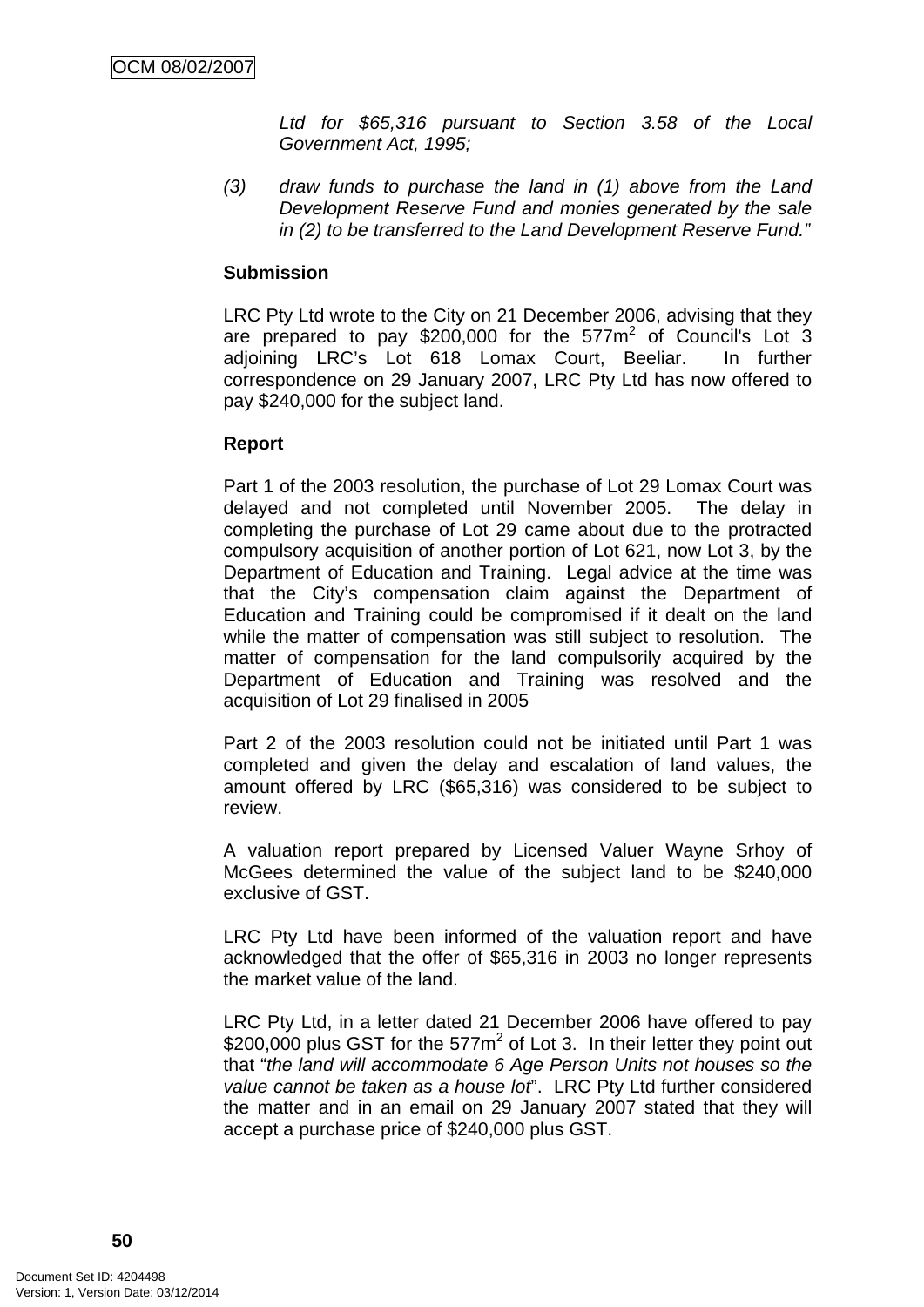The valuer has indicated that this contention does not have any bearing on his valuation. LRC Pty Ltd previously had planning approval to construct 15 units on the site, comprising of LRC's land Lot 618 plus the subject land. The previous approval has expired and an application for renewal has been made by LRC. The approval of the renewal of the Development Application is held up pending the resolution of the sale of the subject land.

The recommended offer of \$240,000 is consistent with the Licensed Valuers valuation report. In recommending this amount, consideration was given to the Licensed Valuers report and the desire of the purchaser to complete a project delayed by third party factors.

The sale of this land will enable an irregular portion of land to be fully utilized for housing. The impact of the proposed sale will have negligible affect on the balance of the City's Lot 3. The resultant boundary configuration in this corner of Lot 3 may well be of benefit to the future subdivision layout of Lot 3.

The rate per square metre if the 577m2 is sold for \$240,000 is \$416.00 per m<sup>2</sup>.

# **Strategic Plan/Policy Implications**

#### *Employment and Economic Development*

*• To plan and promote economic development that encourages business opportunities within the City.* 

# **Budget/Financial Implications**

Funds derived from the sale will be transferred to the Land Development Reserve

# **Legal Implications**

Section 3.58 of the Local Government Act 1995 refers.

# **Community Consultation**

N/A

# **Attachment(s)**

Site Map

# **Advice to Proponent(s)/Applicant**

The proponent has been advised that this matter is to be considered at the 8 February 2007 Council Meeting.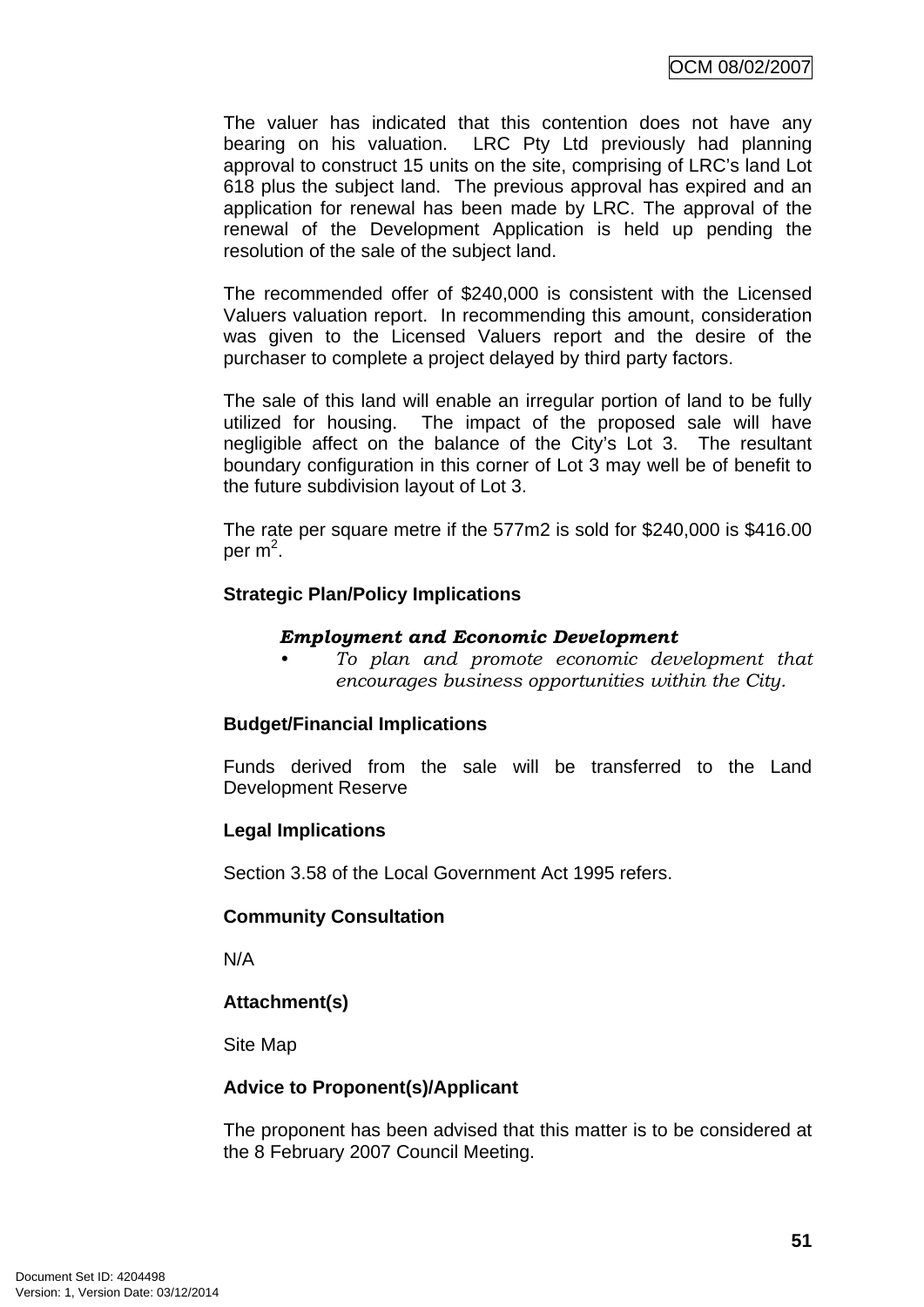# **Implications of Section 3.18(3) Local Government Act, 1995**

Nil.

**14.12 (OCM 08/02/2007) - PROPOSED STRUCTURE PLAN - HARVEST LAKES VILLAGE CENTRE- PORTIONS OF LOTS 9026 AND 9027 LYON ROAD, ATWELL - OWNER: LANDCORP - APPLICANT: CARDNO BSD (9684) (RD) (ATTACH)** 

#### **RECOMMENDATION** That Council:

- (1) adopt the Harvest Lakes Village Centre Structure Plan;
- (2) adopt the Schedule of Submissions contained in the Agenda attachment for Harvest Lakes Village Centre;
- (3) forward the Structure Plan documents and Schedule of Submissions to the Western Australian Planning Commission for its endorsement pursuant to Clause 6.2.10 of Town Planning Scheme No. 3;
- (4) advise those persons who made a submission of Council's decision;
- (5) advise the proponent of the requirement to prepare Detailed Area Plans (and associated Design Guidelines) for the development site pursuant to Clause 6.2.15 of the City of Cockburn Town Planning Scheme No. 3. The Detailed Area Plans (and associated Design Guidelines) must be able to control the builtform outcomes to the satisfaction of the City of Cockburn;
- (6) advise the proponent to liaise with the Water Corporation prior to the subdivision and development stages with regards to the bore relocation and sewer main proposal; and
- (7) advise the proponent to liaise with the Public Transport Authority with regard to the provision of a bus terminus/stop within the Harvest Lakes Village Centre area.

**COUNCIL DECISION**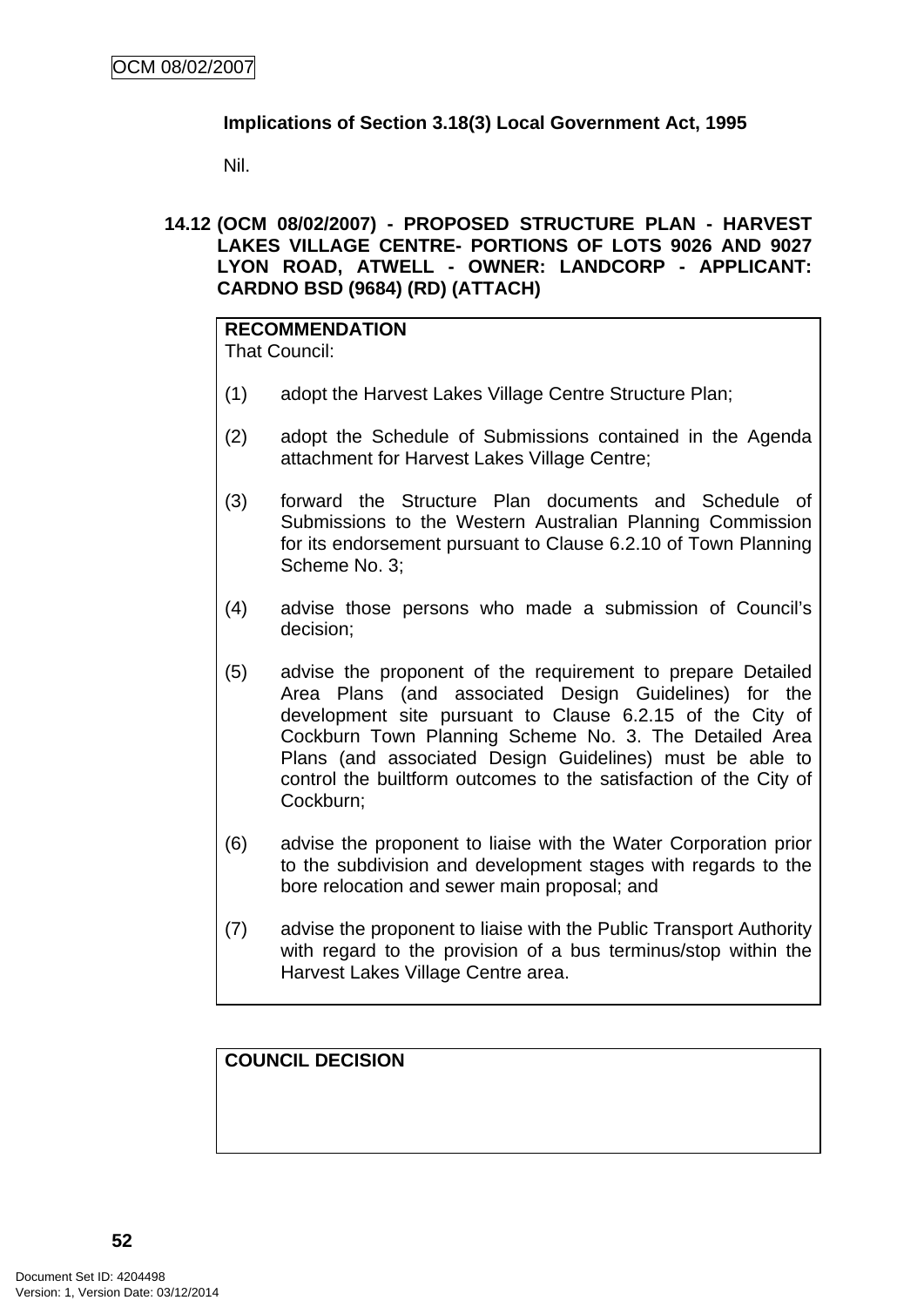# **Background**

| ZONING:          | MRS: Urban         |                                     |  |
|------------------|--------------------|-------------------------------------|--|
|                  |                    |                                     |  |
|                  |                    | TPS3: Development, Development Area |  |
|                  |                    | No. 10.                             |  |
| <b>LAND USE:</b> | Vacant land.       |                                     |  |
| LOT SIZE:        | 9 ha Approximately |                                     |  |
| AREA:            |                    |                                     |  |

The proposed Harvest Lakes Village Centre site (corner of Gibbs and Lyon roads, Attachment 1 refers) comprises a total of approximately nine hectares and is located within the south western corner of the Harvest Lakes Structure Plan (Attachment 2 refers). Council at its meeting held on 14 July 2005, resolved to adopt the Harvest Lakes Structure Plan which was also prepared by Roberts Day. Subsequently, the Western Australian Planning Commission (WAPC) endorsed the Structure Plan on 3 January 2006. The proposed Harvest Lakes Village Centre Structure Plan (the Village Centre Structure Plan) has been prepared as a requirement of the adopted Harvest Lakes Structure Plan (Attachment 2 refers), in order to refine the uses located within the Village Centre Precinct.

# **Submission**

Roberts Day (applicant) at request of LandCorp has submitted a structure plan for the Harvest Lakes Village Centre Precinct.

# **Report**

# Harvest Lakes Village Centre Structure Plan

The final version of the Village Centre Structure Plan was prepared by Roberts Day on behalf of LandCorp in October 2006 (Attachment 2 refers). The purpose of the Structure Plan was to provide a strategic framework and guidance for future subdivision and development of the land, ensuring the creation of a vibrant Village Centre that meets sound community design and environmental principles.

The main elements embodied in the Village Centre Structure Plan are:

- *A "main street" neighbourhood centre located at the intersection of Lyon Road and Gibbs Road containing a local shopping centre site of approximately 2.7 hectares (5000m2 NLA) and a range of mixed use sites. This area can be tailored to an array of future business uses which will, in combination with the neighbourhood shopping centre, comprise a vibrant local employment centre.*
- *Provide a mixture of medium and high density residential development to support Transit Orientated Development (TOD)*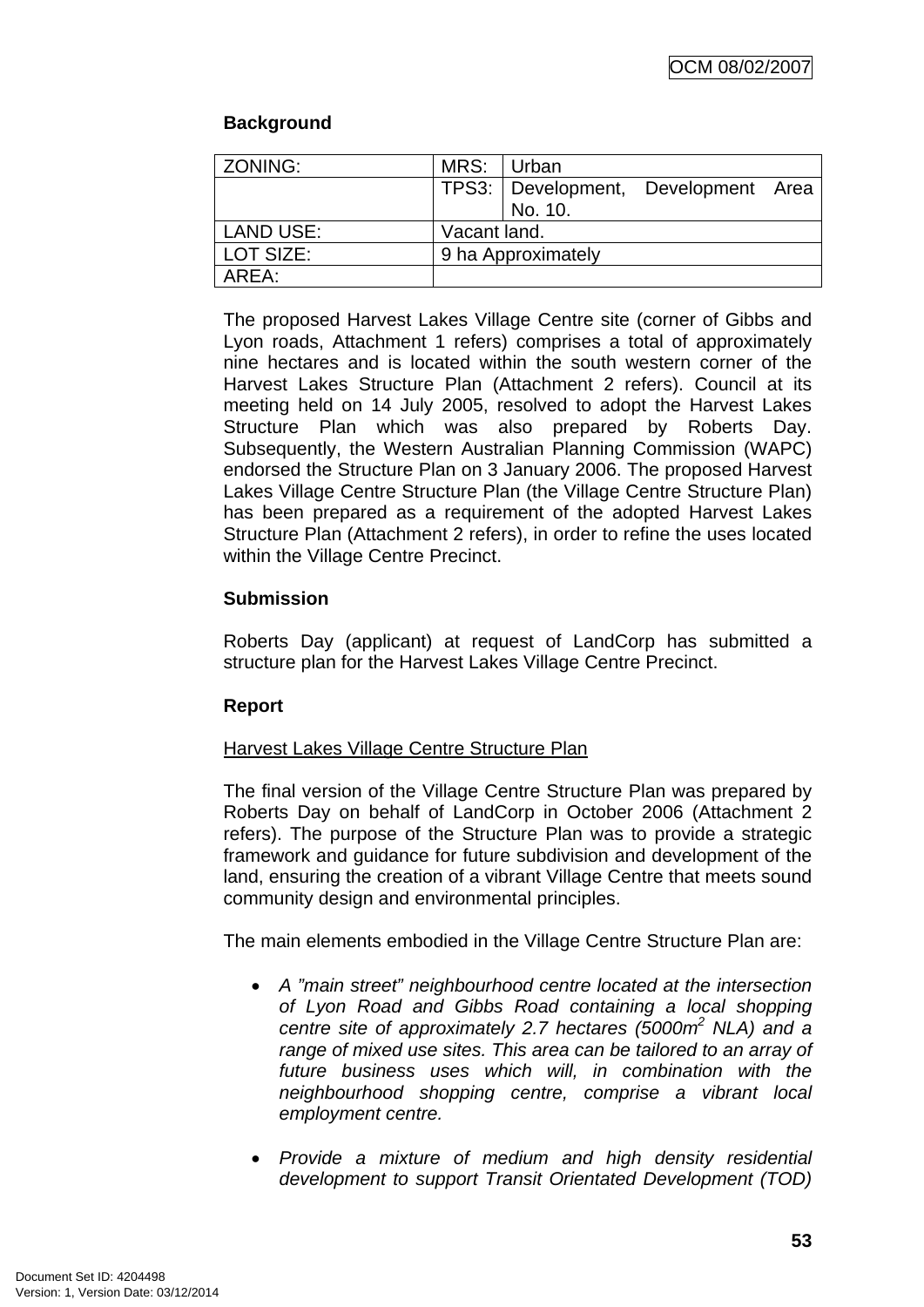*and provide a framework to facilitate a broad spectrum of socioeconomic and demographic groups; and* 

• *Provide civic spaces that create a sense of place within the Village Centre to support its function as the primary focus within the Harvest Lakes Estate.*

The Structure Plan document (Attachment 2 refers) also includes site analysis, community consultation and engineering traffic reports.

#### Consultation and Formal Advertising

To ensure the needs and aspirations of the Harvest Lakes community were considered during the planning process and reflected in the Village Centre Structure Plan, LandCorp implemented a five month consultation program during the preparation of the draft Structure Plan since 30 January 2006. Five avenues of consultation were undertaken with key stakeholders along with the ongoing provision of information and updates.

The Community Open Day which was the fifth phase of the consultation program, was carried out on 25 March 2006, with the Harvest Lakes community, relevant government and non-government agencies. Among 150 attendees, 68 people completed a questionnaire (Attachment 2 refers). Out of the 68 completed questionnaires, the results show that 78% participants support the Structure Plan (refer to Attachment 2 for detailed results).

Participants of the consultation program raised a variety of points of interest during the process, with a number of main themes emerging. These included:

- *A high demand for a wide range of local, accessible services and retail outlets.*
- *The desire for functional, safe and socially interactive POS, appealing to all members of the community.*
- *A degree of sensitivity regarding 3-4 storey development.*
- *Mixed support for a tavern in the Village Centre area, highlighting the need for careful planning and management.*
- *Design of the Village Centre to be aesthetically pleasing and to enhance and continue the distinctive character of the estate.*
- *The desire for a variety of family-friendly entertainment options, including a tavern, restaurants and cafes with adjoining play areas for children.*

The City conducted an internal Development Control Unit (DCU) to discuss and assess the proposed Village Centre Structure Plan soon after receiving the Structure Plan application. Several issues were raised by the DCU about the Structure Plan mainly relating to the layout of the street network (including footpath and dual-use path),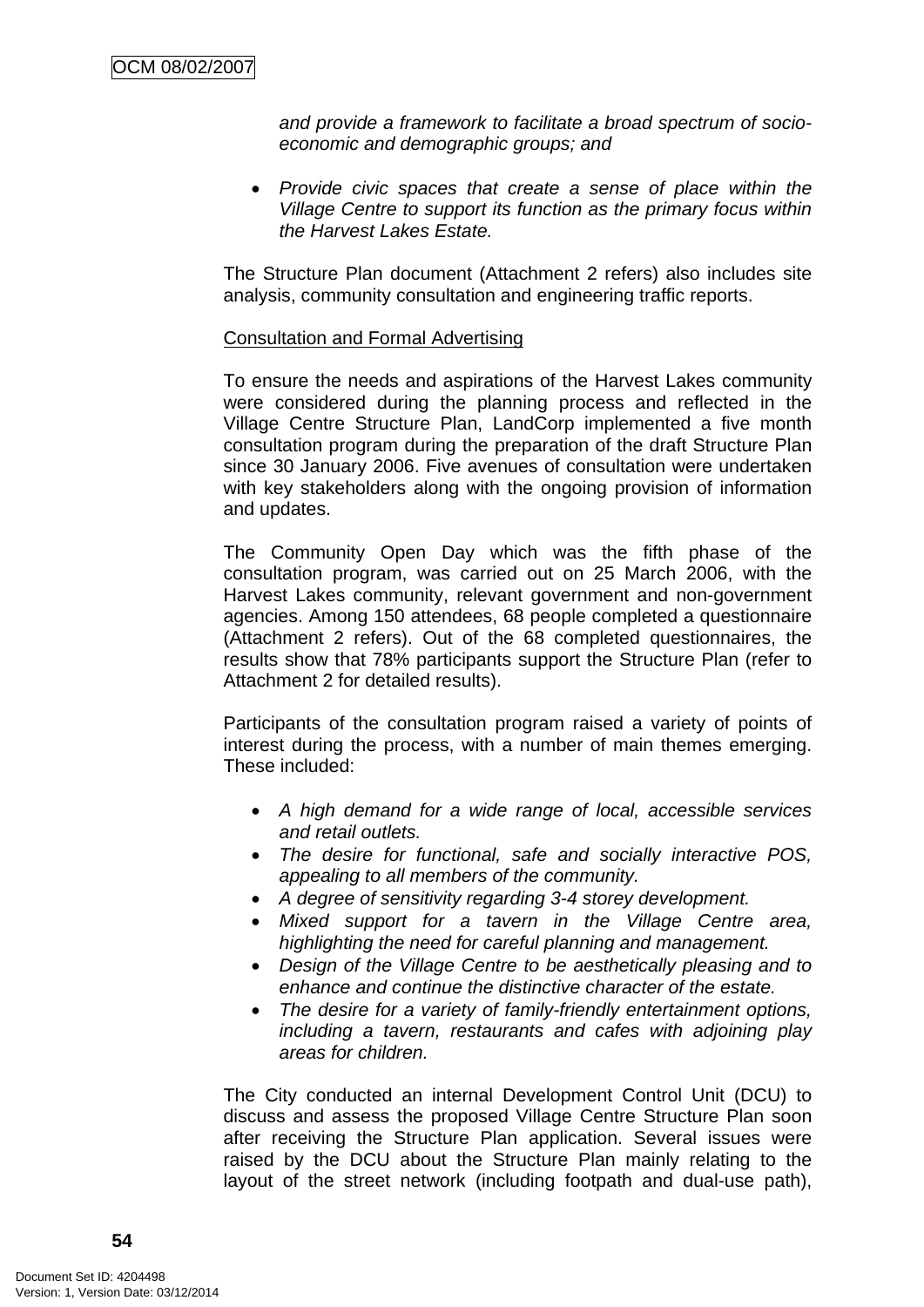design of Public Open Space (POS), urban water management, and public transport provision and linkage. Accordingly, the City requested the Structure Plan to be modified to address the issues raised from the DCU.

The City received the final version Structure Plan in October 2006 and subsequently commenced its formal advertising from 4 November 2006 to 1 December 2006, which included advertisements in Cockburn Herald (on 4 November 2006) and Cockburn Gazette (7 November 2006), letters to adjacent landowners, and letters to the government agencies seeking comment.

At the close of the advertising, eight submissions with no objection were received including seven from service authorities and one from a local resident. All the submission comments and officer's recommendations are included in the Schedule of Submission (Attachment 3 refers).

#### Main Issues Raised from Submissions

The Water Corporation has raised no objection to the proposal (Attachment 3 refers); however, it advises that the Structure Plan area contains an operational Water Corporation bore within the proposed Local Centre zone. It is understood that LandCorp intends to relocate the subject bore to the west of Lyon Road, and had discussions with the Water Corporation regarding a suitable site subject to detailed engineering design. Furthermore, in terms of sewerage, it is noted that the Water Corporation's proposed sewer main which runs along existing Lyon Road within the Structure Plan area is not in line with the proposed realignment of that section of Lyon road. These two issues however, can be dealt at subdivision stage. Accordingly, it is recommended that LandCorp to liaise with the Water Corporation prior to the subdivision and development stages with regards to the bore relation and sewer main proposal.

In respect of bus service within the Structure Plan area, the Public Transport Authority (PTA) advises that there is an existing bus stop which operates along Harvest Lakes Boulevard and Alliance Entrance to Gibbs Road, and the Village Centre will be within the 500m radius of the bus service. The PTA's submission has not made any comment on the bus terminus proposed in the Structure Plan apart from acknowledging that the subject site is within 500m of an existing bus service along Harvest Lakes Boulevard. From the City's point of view, however, it is believed that it would be desirable to have a bus terminus/stop within the Village Centre near the future train station and proposed supermarket, which will provide a better public transport link and more convenience to the future Village Centre. It is also one of the significant TOD principles which ensures sustainable development outcomes. Therefore, recommendation should be made to request LandCorp to further liaise with the PTA with regard to the provision of a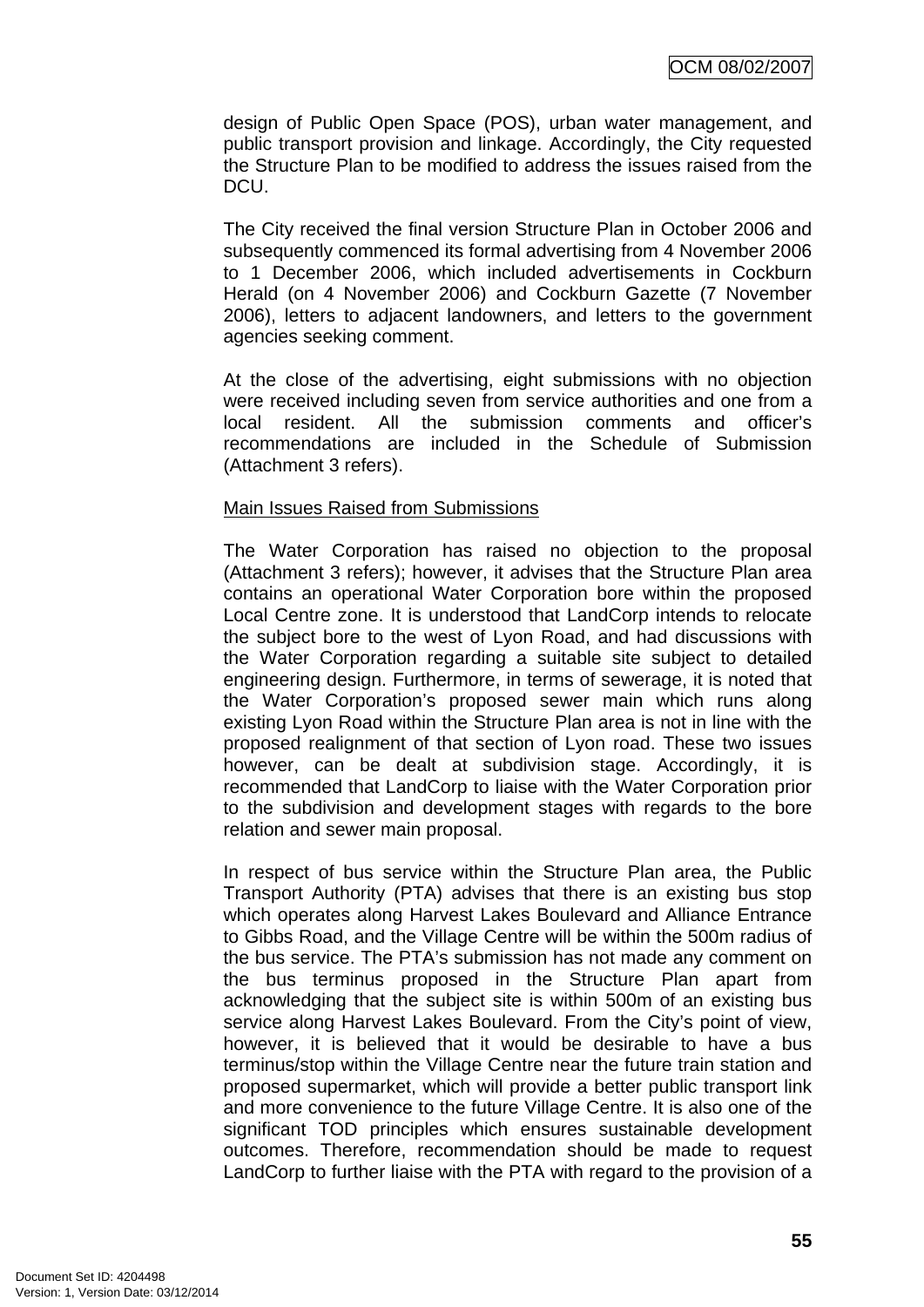bus terminus/stop. The City will need to join LandCorp to make a combined effort to negotiate the provision of a bus terminus/stop in the abovementioned locality.

# Detailed Area Plans and Design Guidelines

Detailed Area Plans and associated Design Guidelines are required to control the builtform of the Village Centre. The applicant has advised that it is LandCorp's intention to provide the Detailed Area Plans and associated Design Guidelines to ensure a high quality of development including streetscape amenity. The City's Strategic Planning Department will liaise with LandCorp regarding the Detailed Area Plans and associated Design Guidelines in due course.

#### Drainage Issues

Drainage issue will be dealt at the subdivision stage. LandCorp will be required to prepare an Integrated Urban Water Management Plan to address the drainage and nutrient issues. This Integrated Urban Water Management Plan is to include water sensitive urban design principles.

# Public Open Space (POS)

Table 1 of the Structure Plan document (refer to Attachment 2) includes a POS Schedule for the whole Harvest Lakes Structure Plan area. POS has generally been provided in accordance with the approved Harvest Lakes Structure Plan on the basis of an 8.5% contribution. An audit of the actual POS provided to date within the Harvest Lakes Estate demonstrated a slight shortfall in POS. This has been reduced through the provision of POS within the Village Centre. However, the total POS provided for the Harvest Lakes Estate including the Village Centre is 8.381ha which represents a shortfall of 590m<sup>2</sup> from the required 8.44 ha. A cash-in-lieu provision will be arranged by LandCorp at the subdivision stage to satisfy the Western Australian Planning Commission's POS requirement. It is recommended that these funds can be spent on the Bush Forever site to the south of Gibbs Road.

#### **Conclusion**

The proposed Village Centre Structure Plan generally reflects the local community interests given that the comprehensive community consultation has been implemented by LandCorp. The design of the Structure Plan is generally in line with the *Liveable Neighbourhoods*  and TOD principles. Furthermore, the final version of the Structure Plan has addressed the technical issues raised from the City's DCU. It is therefore recommended that the Council adopt the Structure Plan as the basis for future subdivision and development of the Harvest Lakes Village Centre area and refer the plan to the Western Australian Planning Commission for final endorsement.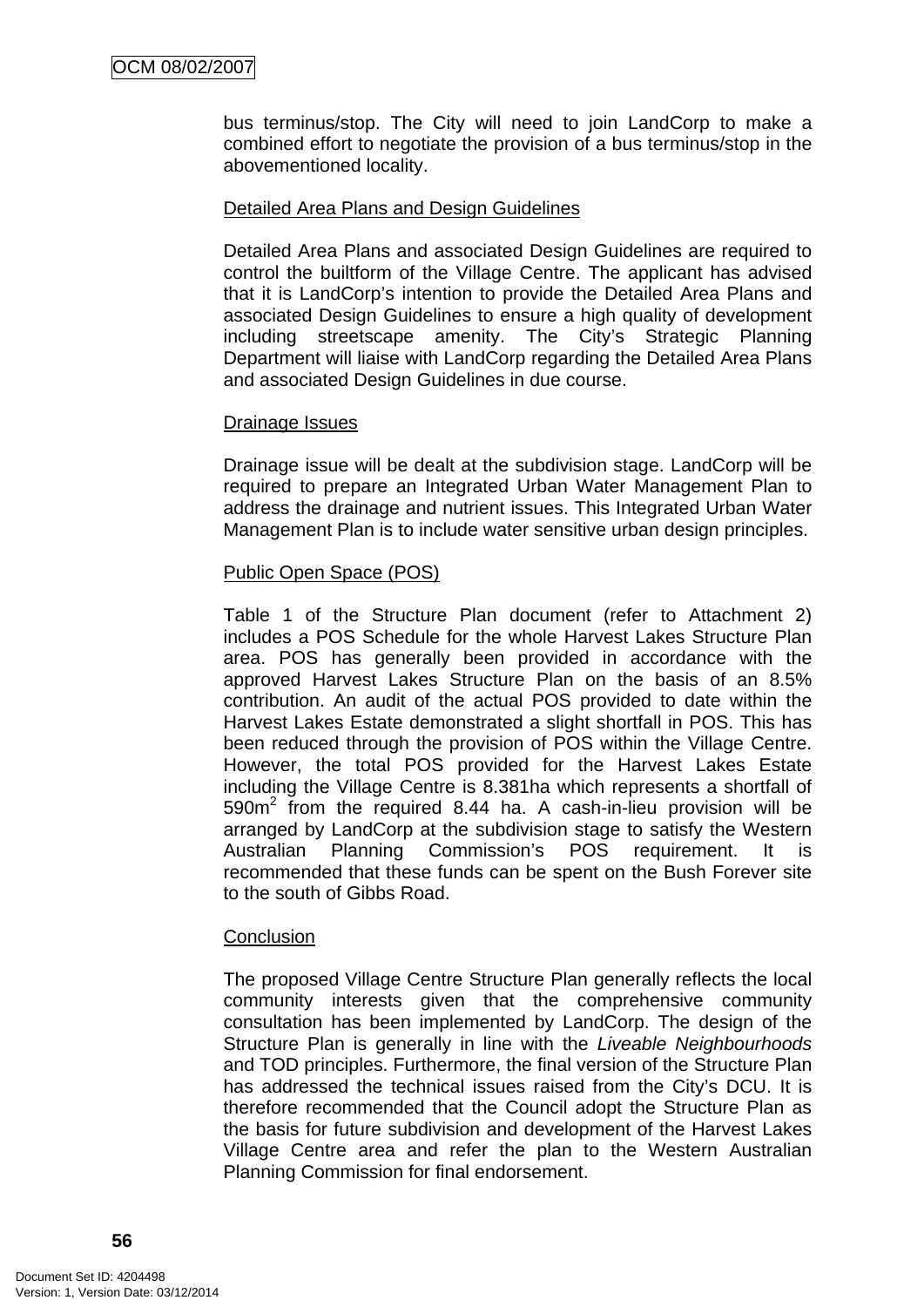Strategic Plan/Policy Implications

# *Demographic Planning*

*• To ensure the planning of the City is based on an approach that has the potential to achieve high levels of convenience and prosperity for its citizens.* 

#### *Employment and Economic Development*

*• To plan and promote economic development that encourages business opportunities within the City.* 

#### **Transport Optimisation**

• *To achieve provision of an effective public transport system that provides maximum amenity, connectivity and integration for the community.*

The Planning Policies which apply to this item are:-

| SPD4<br>APD4 | 'Liveable Neighbourhoods'<br><b>Public Open Space</b> |
|--------------|-------------------------------------------------------|
|              |                                                       |
| APD16A       | Standard Subdivision Conditions and Reasons<br>for    |
| Refusal      |                                                       |
| APD17        | <b>Standard Development Conditions and Footnotes</b>  |
| APD26        | Control Measures for Protecting Water Resources in    |
|              | <b>Receiving Environments</b>                         |
| APD28        | <b>Public Open Space Credit Calculations</b>          |
| APD30        | <b>Road Reserve and Pavement Standards</b>            |
| APD31        | <b>Detailed Area Plans</b>                            |
|              |                                                       |

# **Budget/Financial Implications**

N/A

# **Legal Implications**

N/A

# **Community Consultation**

The Structure Plan was advertised in accordance with the requirements of Town Planning Scheme No. 3. Eight submissions with no objections were received during the advertising period as mentioned previously.

A five month consultation program was carried out by LandCorp before the draft Village Centre Structure Plan was prepared. The consultation program included five key phases, as well as the provision of ongoing information and updates to the community. The Harvest Lakes Village Centre Residents Association (HLRA) was involved in the program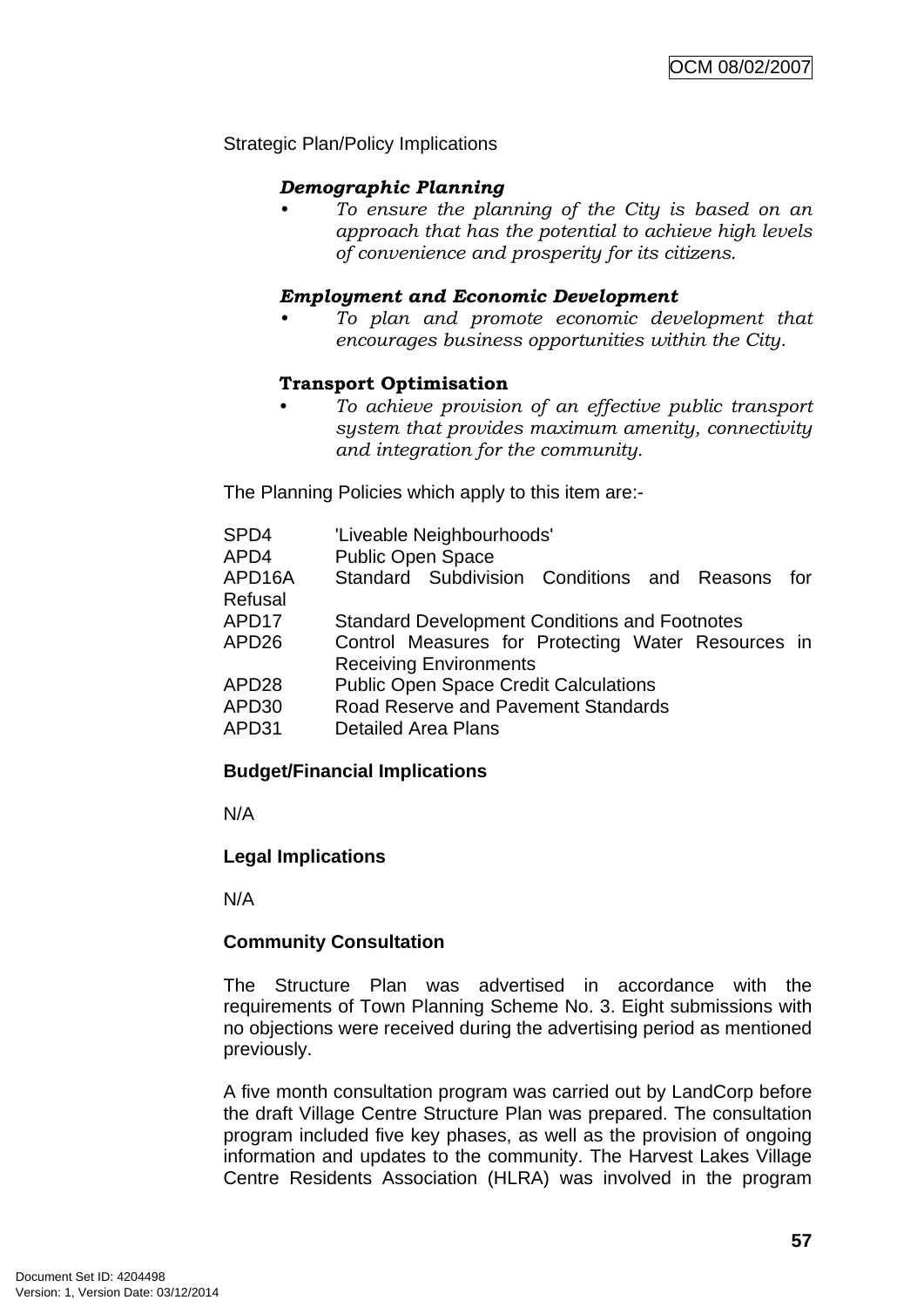from the outset and was involved in the process of planning how to encourage the involvement of key community groups. As a part of the consultation program, a planning workshop and follow-up planning meeting were held and attended by representatives of the Harmony Primary School, Harmony Primary School P and C and the HLRA. Furthermore, a community Open Day was also held to ensure opportunities were provided to all residents.

# **Attachments**

- (1) Locality Map
- (2) Structure Plan Document
- (3) Schedule of Submissions

# **Advice to Proponent(s) Submissioners**

The proponent(s) and those who lodged a submission on the proposal have been advised that this matter is to be considered at the 8 February 2007 Council Meeting.

# **Implications of Section 3.18(3) Local Government Act, 1995**

Nil.

# **14.13 (OCM 08/02/2007) - PROPOSED AMENDMENT NO. 50 TO TOWN PLANNING SCHEME NO. 3 - AUSTRALIAN MARINE COMPLEX SUPPORT INDUSTRY PRECINCT, HENDERSON - OWNER: LANDCORP - APPLICANT: LANDVISION (6004282; 93050) (RD) (ATTACH)**

# **RECOMMENDATION**

That Council:

- (1) receive the report;
- (2) initiate the following amendment:-

 PLANNING AND DEVELOPMENT ACT 2005 RESOLUTION DECIDING TO AMEND CITY OF COCKBURN TOWN PLANNING SCHEME NO. 3

AMENDMENT NO. 50

Resolved that Council, in pursuance of Section 75 of the Planning and Development Act 2005, amend the above Town Planning Scheme by:

1. Removing Pt Lots 2 – 5, 14, 21, and 101, Russell Road, Lots 22 – 26, 102,103, 301, 4291, 4895, 4896 and 4898, Jessie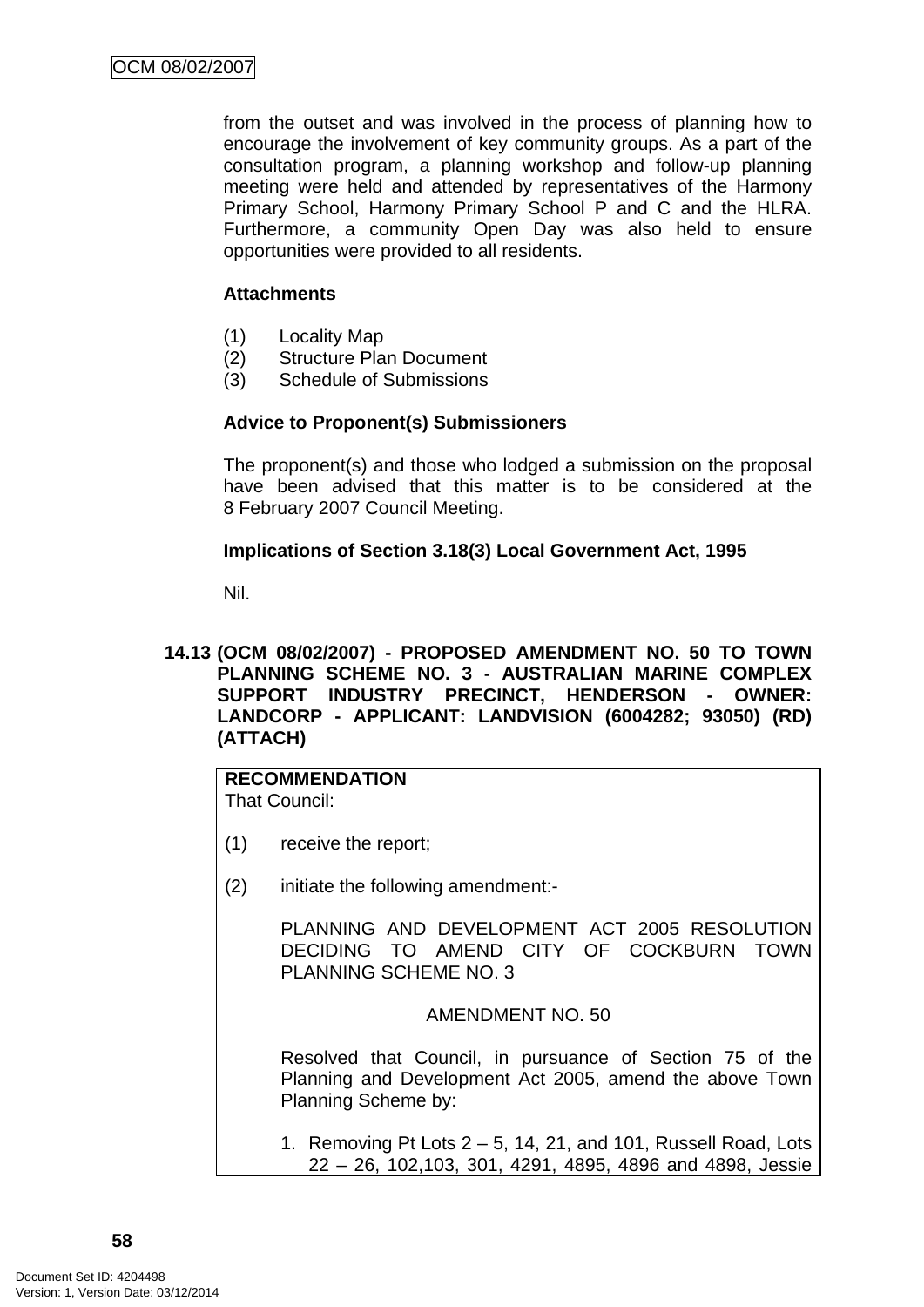|                                | Lee Street, Lots 2, P15, 125, 126, 901, 4618 and 4899,<br>Anderson Road, Lot 2905 Cockburn Road, Henderson and<br>part of the Anderson Road reserve, from the Industry zone<br>and incorporating the land in the Special Use zone No. 22<br>and Development Area No. 29; |                                                                                                                                                                                                                                                                                                                                                                                                                                                      |                                                                                                                                                                                                                 |  |  |
|--------------------------------|--------------------------------------------------------------------------------------------------------------------------------------------------------------------------------------------------------------------------------------------------------------------------|------------------------------------------------------------------------------------------------------------------------------------------------------------------------------------------------------------------------------------------------------------------------------------------------------------------------------------------------------------------------------------------------------------------------------------------------------|-----------------------------------------------------------------------------------------------------------------------------------------------------------------------------------------------------------------|--|--|
|                                | 2. Removing Lots 303, 400, 500, 501, 502 and 4620, Cockburn<br>Road; and Pt Lots 21, $2 - 5$ and 101, Russell Road,<br>Henderson from the unzoned area and incorporating it in<br>Special Use zone No. 22 and Development Area No. 29.                                   |                                                                                                                                                                                                                                                                                                                                                                                                                                                      |                                                                                                                                                                                                                 |  |  |
|                                | 3. Removing part of Lot P15 and 126, Anderson Road and part<br>of the Anderson Road reserve from the Industry zone and<br>including it in the Local Reserve - Parks and Recreation.                                                                                      |                                                                                                                                                                                                                                                                                                                                                                                                                                                      |                                                                                                                                                                                                                 |  |  |
|                                |                                                                                                                                                                                                                                                                          | 4. Amending the Scheme Map to include Special Use Zone No.<br>22 and Development Area No. 29 accordingly.                                                                                                                                                                                                                                                                                                                                            |                                                                                                                                                                                                                 |  |  |
|                                |                                                                                                                                                                                                                                                                          | 5. Amending Schedule 4 – Special Use zones, by adding:                                                                                                                                                                                                                                                                                                                                                                                               |                                                                                                                                                                                                                 |  |  |
| No.                            | <b>Description of Land</b>                                                                                                                                                                                                                                               | <b>Special Use</b>                                                                                                                                                                                                                                                                                                                                                                                                                                   | <b>Conditions</b>                                                                                                                                                                                               |  |  |
| $\overline{\mathsf{SU}}$<br>22 | Henderson Industrial<br>Support<br>Area<br>Industry<br>Precinct,<br>corner of Russell and<br>Cockburn<br>Roads,<br>Henderson                                                                                                                                             | Support industry for marine<br>engineering, ship building and<br>the manufacture, fabrication<br>and assembly of components<br>by the offshore<br>use<br>for<br>petroleum industry and marine<br>engineering<br>industries<br>together with other industrial<br>uses in the energy, transport,<br>chemical<br>and<br>mining<br>industries, which need to be<br>located on the coast to enable<br>transport of any of its primary<br>products by sea. | Structure<br>$\bullet$<br>Plan<br>to<br>be<br>adopted<br>to<br>guide<br>subdivision,<br>land use and<br>development<br>- Henderson<br><b>Marine</b><br><b>Support</b><br><b>Precinct</b><br>Park.<br>(DA<br>29) |  |  |
|                                |                                                                                                                                                                                                                                                                          | Includes land and buildings<br>used for the purpose of the<br>research<br>and development,<br>technological development,<br>training and<br>education<br>οf<br>persons involved in<br>ship<br>design, building, repair and<br>engineering.                                                                                                                                                                                                           |                                                                                                                                                                                                                 |  |  |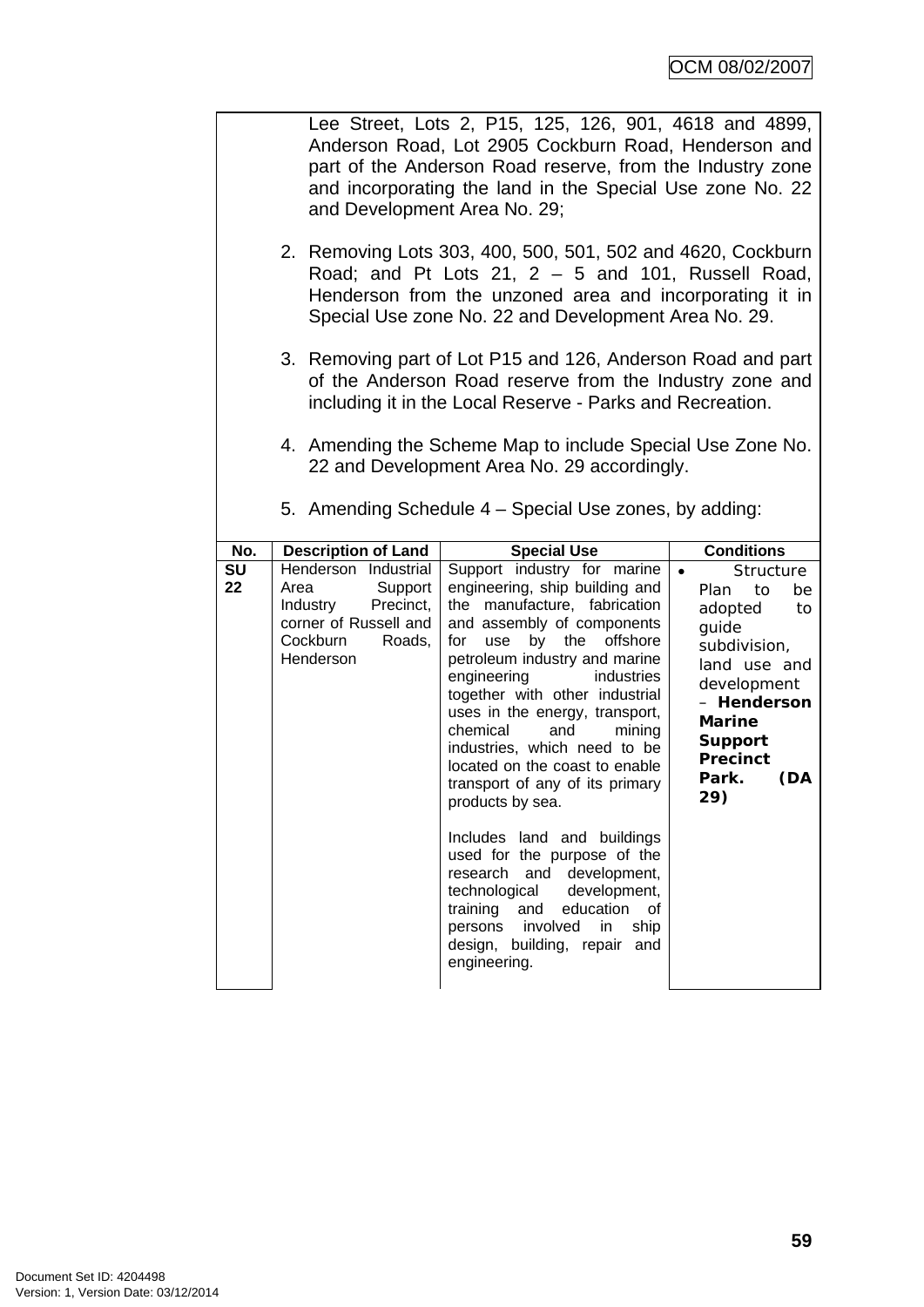| In the western section of the<br>Support Industry Precinct as<br>delineated on the structure<br>plan, the land may be used for<br>showroom/warehouse<br>and<br>light industries related to or in<br>support of<br>the<br>above<br>objectives.                                                                                                                                                                                                           |  |
|---------------------------------------------------------------------------------------------------------------------------------------------------------------------------------------------------------------------------------------------------------------------------------------------------------------------------------------------------------------------------------------------------------------------------------------------------------|--|
| Development of the estate is<br>to be in accordance with a<br>purpose built industrial park,<br>planned and developed<br>in<br>accordance with an adopted<br>Plan<br>Structure<br>and<br>in.<br>accordance with design and<br>development guidelines which<br>provide for the construction of<br>high quality buildings located<br>within an attractive landscaped<br>setting<br>where<br>all<br>and<br>emissions and hazards are<br>contained on site. |  |
| The following land uses apply<br>to the precincts identified on<br>the Structure Plan:                                                                                                                                                                                                                                                                                                                                                                  |  |
| <b>Precinct 1</b>                                                                                                                                                                                                                                                                                                                                                                                                                                       |  |
| (a)<br>The following uses are<br>'P'<br>permitted<br>uses.<br>subject<br>to<br>the<br>uses<br>being related to<br>the<br>objectives<br>οf<br>the<br>Support<br>Industry<br>Precinct:<br>• industry - general<br>• industry - light                                                                                                                                                                                                                      |  |
| The following uses are<br>(b)<br>'D' uses which are not<br>permitted<br>unless<br>the<br>local government has in<br>its<br>discretion<br>granted<br>planning<br>approval,<br>subject to<br>the<br>uses<br>being directly related to<br>the<br>0f<br>purposes<br>a<br>Industry<br>Support<br>Precinct:                                                                                                                                                   |  |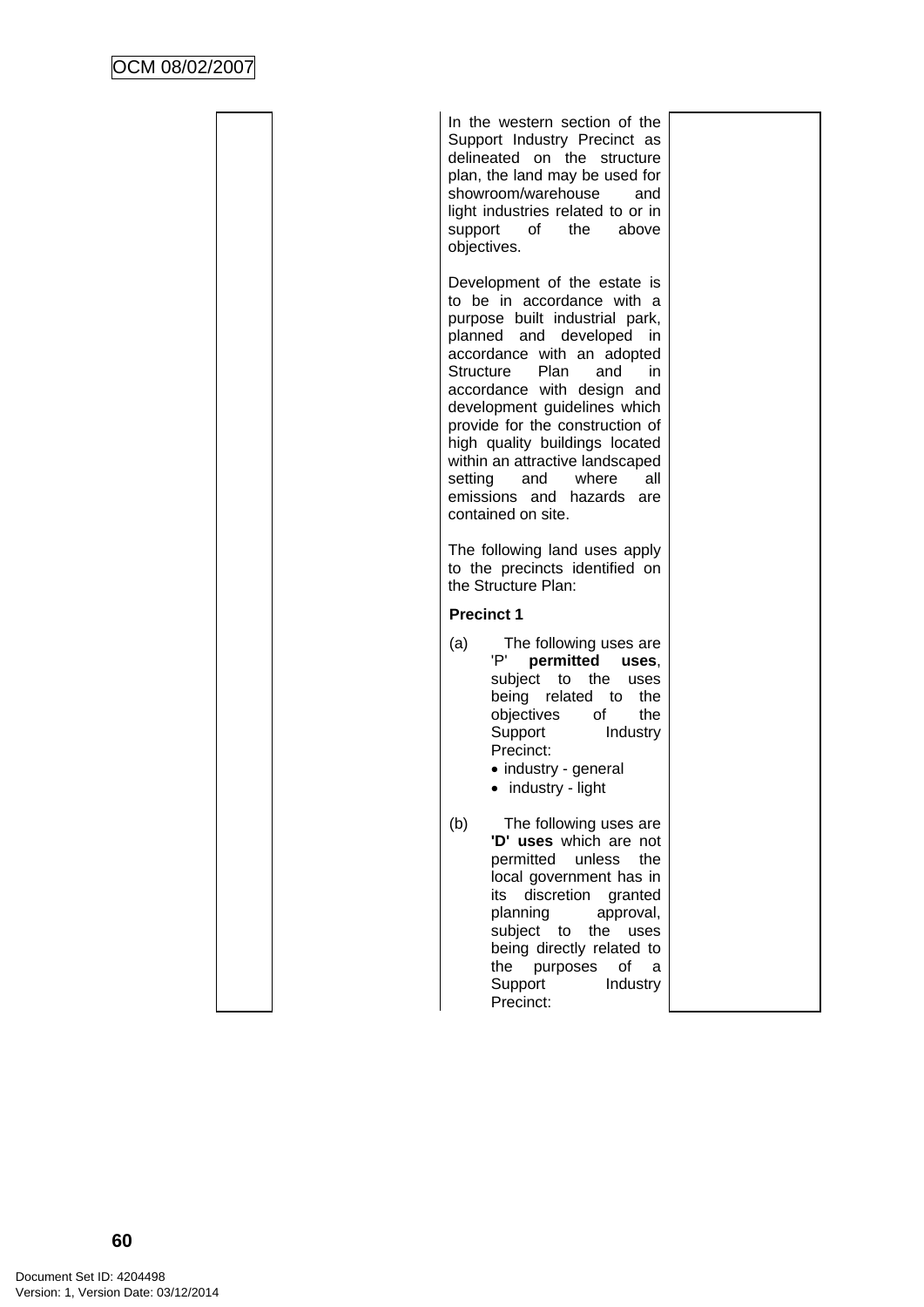| • educational<br>establishment<br>(but<br>excludes Primary and<br>Secondary Schools)<br>• fuel depot<br>• warehouse<br>· motor vehicle repair<br>(including boats)<br>• transport depot<br>• industry - service<br>• caretakers dwelling<br>• telecommunications<br>infrastructure<br>• other activities/uses<br>which the Council is<br>satisfied are directly<br>related<br>and<br>associated to marine<br>related industries |
|---------------------------------------------------------------------------------------------------------------------------------------------------------------------------------------------------------------------------------------------------------------------------------------------------------------------------------------------------------------------------------------------------------------------------------|
| All other uses are 'X'<br>(c)<br>uses, not permitted.<br><b>Precinct 2</b>                                                                                                                                                                                                                                                                                                                                                      |
| The following uses are<br>(a)<br>'P'<br>permitted<br>uses.<br>subject<br>to the<br>uses<br>being related to<br>the<br>objectives of a Support<br>Industry Precinct:<br>$\bullet$ bank<br>• office<br>• showroom<br>• lunch bar<br>• boat sales<br>• consulting rooms<br>• industry - service                                                                                                                                    |
| (b)<br>The following uses are<br>'D' uses which are not<br>permitted<br>unless<br>the<br>local government has in<br>discretion<br>its<br>granted<br>planning<br>approval,<br>subject to<br>the uses<br>being directly related to<br>the purposes<br>of<br>a<br>Support<br>Industry<br>Precinct:<br>• childcare facility<br>• recreation - private<br>• petrol filling station                                                   |
| All other uses are 'X'<br>(c)<br>uses, not permitted.                                                                                                                                                                                                                                                                                                                                                                           |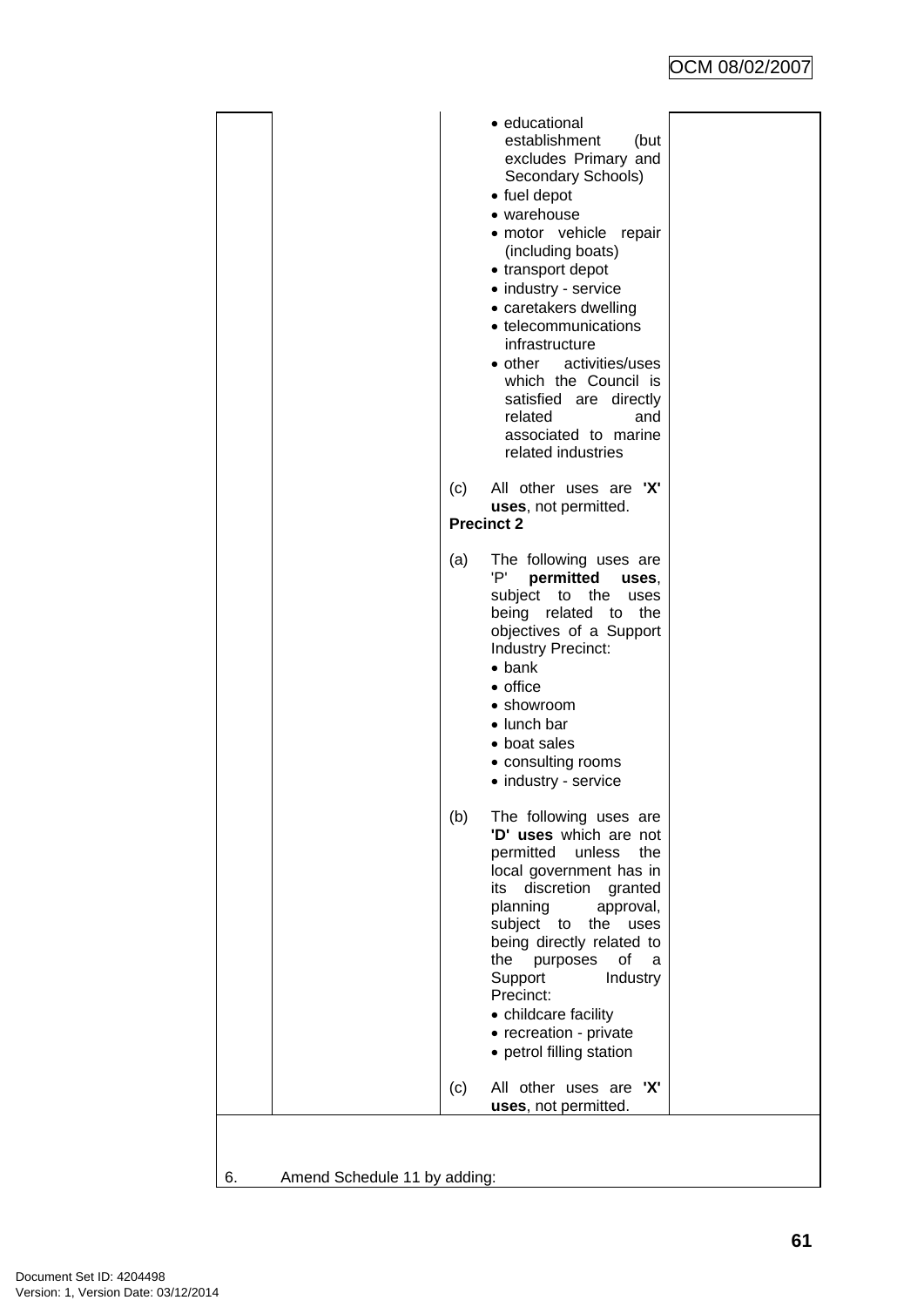| Ref. No.     | Area                                                                  | <b>Provisions</b>                                                                                                                                                                                                                                                                     |
|--------------|-----------------------------------------------------------------------|---------------------------------------------------------------------------------------------------------------------------------------------------------------------------------------------------------------------------------------------------------------------------------------|
| <b>DA 29</b> | Industrial<br>Henderson<br>Area Support Industry                      | 1. Subdivision, land use and development to<br>accord with the adopted Structure Plan.                                                                                                                                                                                                |
|              | Precinct,<br>corner<br>οf<br>Russell and Cockburn<br>Roads, Henderson | 2. The objectives of the Development Area are<br>to:                                                                                                                                                                                                                                  |
|              |                                                                       | promote the purposes and functions of<br>(a)<br>the Technology Development Act 1983<br>(as amended);<br>(b)<br>that<br>within<br>the<br>ensure<br>uses                                                                                                                                |
|              |                                                                       | Development Area are directly related<br>to or incidental to ship design, ship<br>building,<br>the<br>offshore<br>petroleum,<br>chemical and mining industries, ship<br>repair and<br>marine<br>engineering<br>in<br>accordance with the provisions<br>οf<br>Special Use Zone No. 22; |
|              |                                                                       | (c)<br>encourage research and development<br>relative to marine related industry, the<br>offshore petroleum, chemical<br>and<br>mining industries;                                                                                                                                    |
|              |                                                                       | (d)<br>encourage<br>attractive and<br>efficient<br>facilities:                                                                                                                                                                                                                        |
|              |                                                                       | provide for the safe movement of<br>(e)                                                                                                                                                                                                                                               |
|              |                                                                       | vehicular and pedestrian traffic; and<br>(f)<br>protect the amenity of areas adjacent<br>to the zone.                                                                                                                                                                                 |
|              |                                                                       | 3. Development Standards                                                                                                                                                                                                                                                              |
|              |                                                                       | The following provisions apply to all land<br>included in the SU22 zone and DA29 area in<br>addition to any provisions which are more<br>specifically applicable to that land under the<br>Scheme:                                                                                    |
|              |                                                                       | <b>Building Setbacks</b><br>(a)                                                                                                                                                                                                                                                       |
|              |                                                                       | A person shall not erect or cause or<br>permit to be erected any building or any<br>portion of a building nearer to a street<br>alignment than as follows;                                                                                                                            |
|              |                                                                       | <b>Front boundary</b><br>Buildings shall be setback a minimum<br>of 15 metres from the front boundary.<br>This area shall be used for landscaping<br>and car parking.                                                                                                                 |
|              |                                                                       | The<br>setback<br>shall<br>apply<br>any<br>to<br>structure greater than 1 metre in height<br>other than approved signage, retaining<br>walls or displays.                                                                                                                             |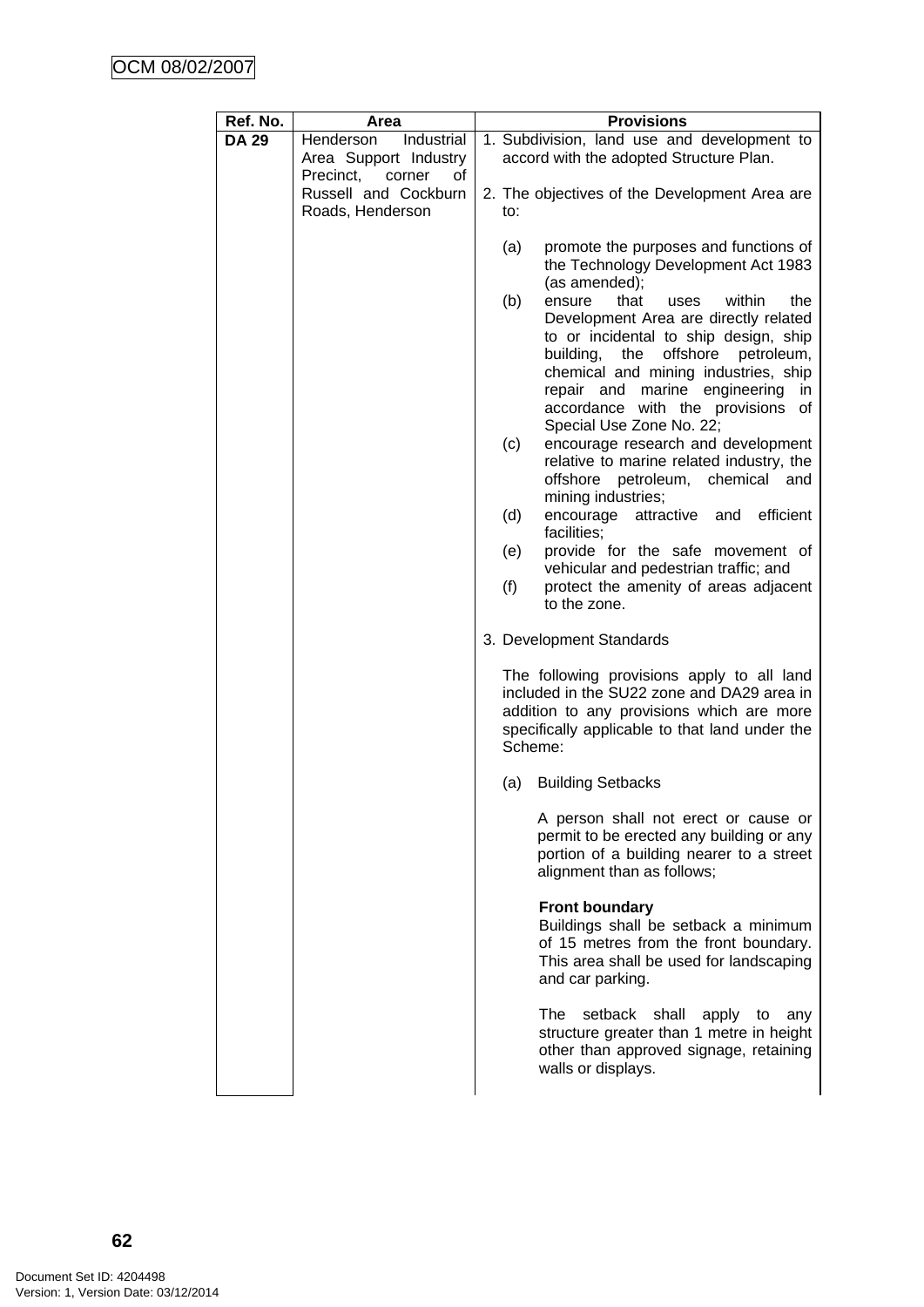#### **Secondary street boundaries**

For corner lots, buildings shall be setback a minimum of 7.5 metres from the secondary street.

#### **Side and rear boundaries**

Setbacks shall comply with Building Code of Australia.

- (b) Landscaping
	- (i) A minimum of 5% of the total area of each lot must be landscaped between the lot boundary and the boundary line (excluding verge areas) or as varied under the provisions of Clause 5.9.2 of the Scheme;
	- (ii) Notwithstanding sub-clause (i) above, lots with a boundary to Cockburn Road shall set aside a 3 metre wide landscape strip along the road frontage and this area shall be landscaped and maintained to the satisfaction of the local government;
	- (iii) A landscape plan detailing the mix of hard and soft surfaces shall accompany any application for planning consent. Landscaping shall be provided in accordance with the approved plan and maintained to the satisfaction of the local government;
- (c) Vehicle Parking and Servicing Facilities
	- (i) Vehicle parking shall be provided in accordance with Tables 2, 3 and 4 - Vehicle Parking Provisions;
	- (ii) Vehicle parking and servicing areas shall be screened from the street and either located behind the building or a landscape strip;
	- (iii) Where vehicle parking and servicing facilities are proposed between the building and street alignment, they shall be designed in such a way as to complement the building and be screened from the street.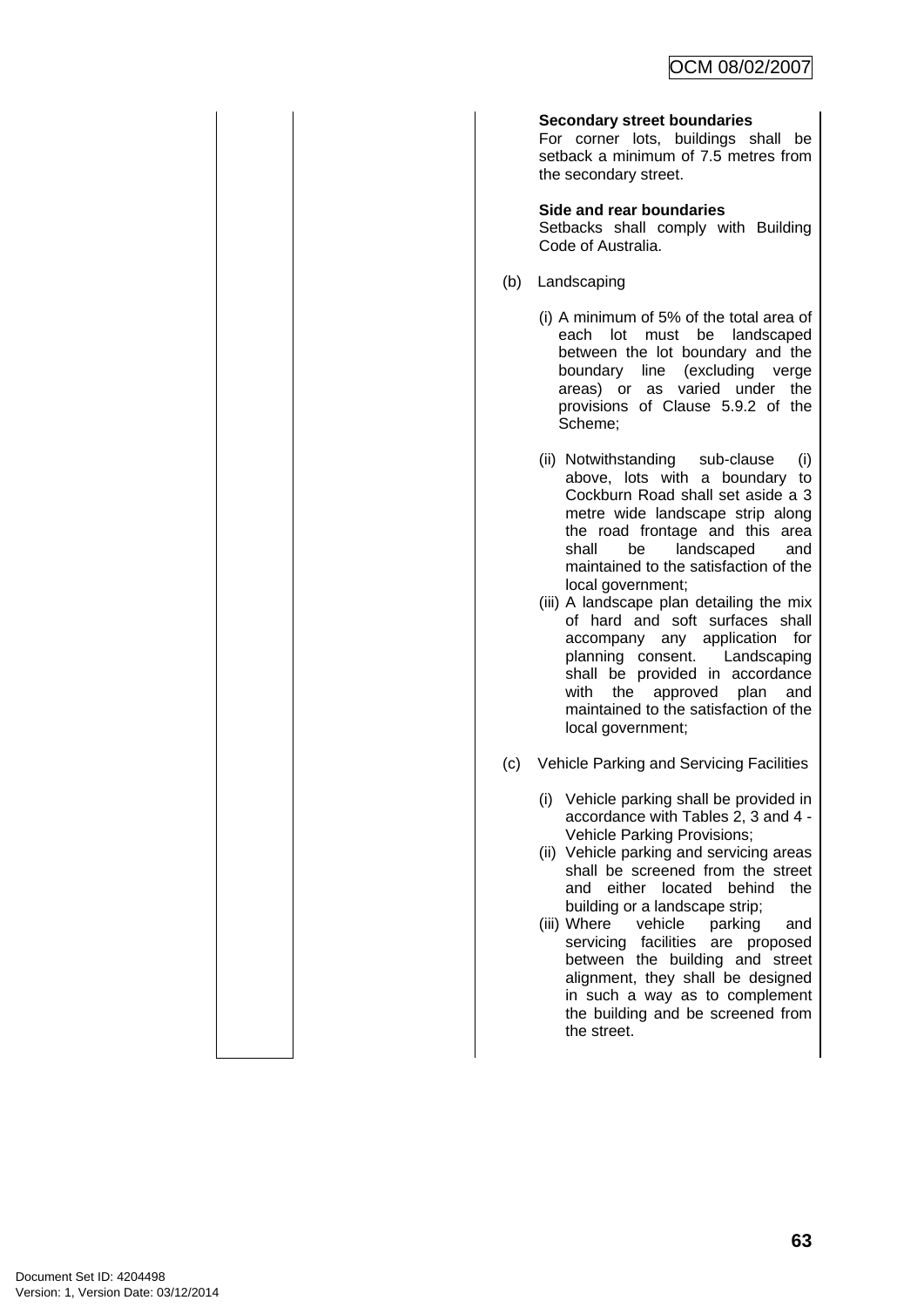| (d) | <b>Building Design</b>                                                                                                                                                                                                                                                                                                                                 |
|-----|--------------------------------------------------------------------------------------------------------------------------------------------------------------------------------------------------------------------------------------------------------------------------------------------------------------------------------------------------------|
|     | Buildings shall be designed to accord<br>with the principles of the Support<br>Industry Precinct Design Guidelines;                                                                                                                                                                                                                                    |
| (e) | Signage                                                                                                                                                                                                                                                                                                                                                |
|     | (i) A plan or description of all signs for<br>development,<br>the<br>proposed<br>including<br>signs<br>painted<br>on<br>a<br>building, shall be submitted to and<br>approved by the local government<br>as a separate application;                                                                                                                     |
|     | (ii) Signage is to complement the<br>architectural proportion and scale<br>of the building.                                                                                                                                                                                                                                                            |
|     | (iii) Roof signs will not be permitted.                                                                                                                                                                                                                                                                                                                |
| (f) | <b>Prohibited Uses</b>                                                                                                                                                                                                                                                                                                                                 |
|     | No storage, transport, handling, use<br>and disposal of chemicals or toxic and<br>hazardous<br>shall<br>substances<br>occur<br>within 100<br>metres of the wetland<br>boundary.                                                                                                                                                                        |
| (g) | Sustainability                                                                                                                                                                                                                                                                                                                                         |
|     | Development is to incorporate energy<br>and water use efficient design, material<br>and products wherever practical.                                                                                                                                                                                                                                   |
| (h) | Fencing                                                                                                                                                                                                                                                                                                                                                |
|     | Security fencing will be permitted along<br>side and rear boundaries; front fencing<br>to any street frontage should be limited<br>to a minimum. Where security fencing<br>is required to a street frontage, the<br>fence line is preferably to be set back to<br>the building line.                                                                   |
|     | The minimum standard for fencing is<br>black PVC coated galvanised link mesh<br>with black support members.                                                                                                                                                                                                                                            |
| (i) | Stormwater Management                                                                                                                                                                                                                                                                                                                                  |
|     | All stormwater is to be managed on site<br>to ensure no significant runoff from the<br>lots onto roads will occur with<br>the<br>exception of lots located within<br>the<br>"Groundwater Protection Zone" (see<br>Structure Plan). These lots will drain<br>into a designated drainage swale to<br>avoid direct discharge to the adjacent<br>wetlands. |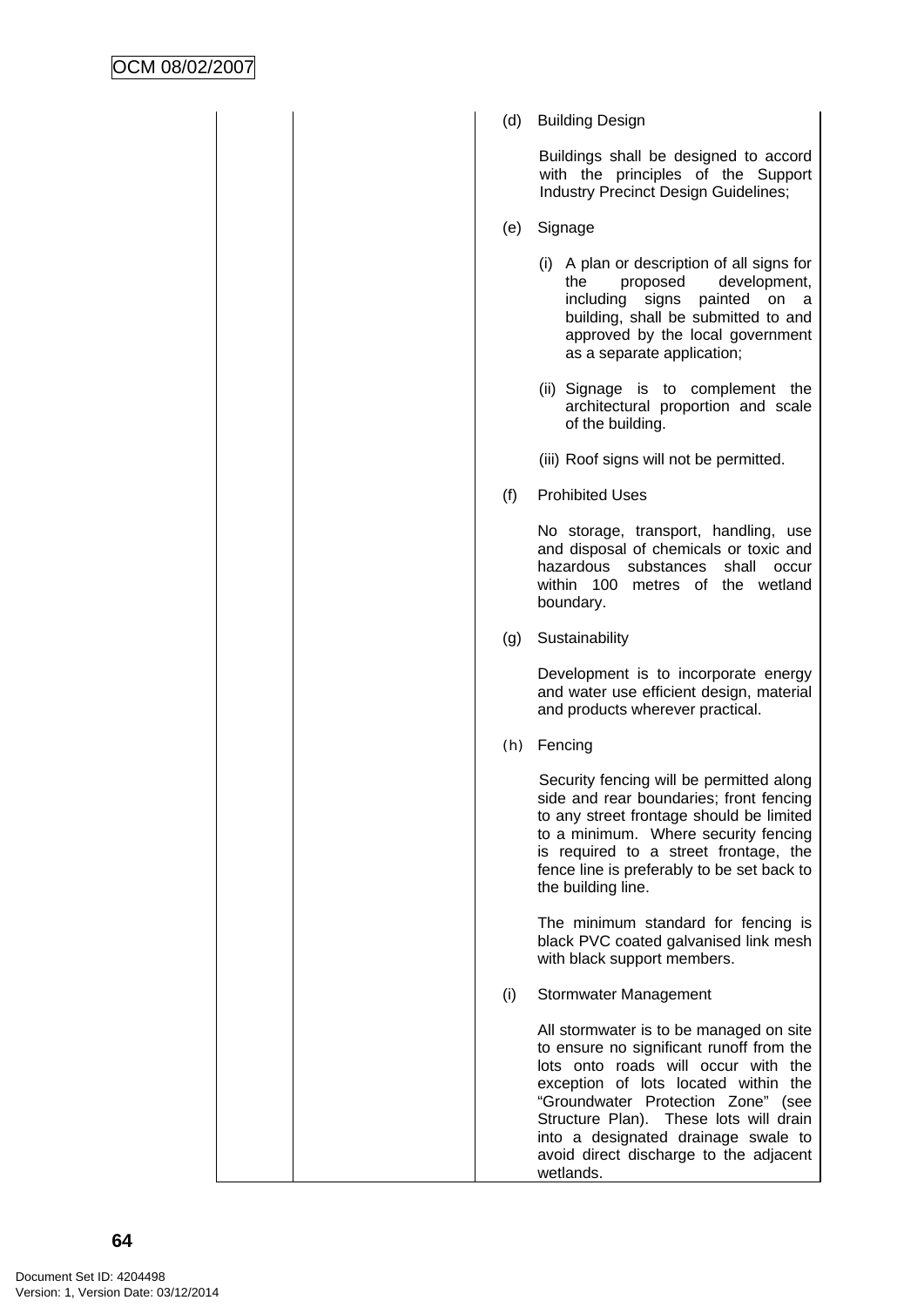- (3) sign the amending documents, and advise the WAPC of Council's decision;
- (4) forward a copy of the signed documents to the Environmental Protection Authority in accordance with Section 81 of the Planning and Development Act;
- (5) following the receipt of formal advice from the Environmental Protection Authority that the Scheme Amendment should not be assessed under Section 48A of the Environmental Protection Act, advertise the Amendment under Town Planning Regulation 25 without reference to the Western Australian Planning Commission;
- (6) notwithstanding (4) above, the Director of Planning and Development may refer a Scheme or Scheme Amendment to the Council for its consideration following advice from the Environmental Protection Authority that the Scheme Amendment should be assessed under Section 48A of the Environmental Protection Act, as to whether the Council should proceed or not proceed with the Amendment;
- (7) should formal advice be received from the Environmental Protection Authority that the Scheme Amendment should be assessed or is incapable of being environmentally acceptable under Section 48(A) of the Environmental Protection Act, the Amendment be referred to the Council for its determination as to whether to proceed or not proceed with the Amendment; and
- (8) advise the applicant of Council's decision accordingly.

# **COUNCIL DECISION**

#### **Background**

| <b>ZONING:</b>   | MRS:       | Industrial |
|------------------|------------|------------|
|                  | TPS:       | Industry   |
| <b>LAND USE:</b> | Industrial |            |
| LOT SIZE:        | Various    |            |
| AREA:            | N/A        |            |

The Australian Marine Complex (AMC) has been developed to facilitate and enhance the opportunities created by clustering of the marine,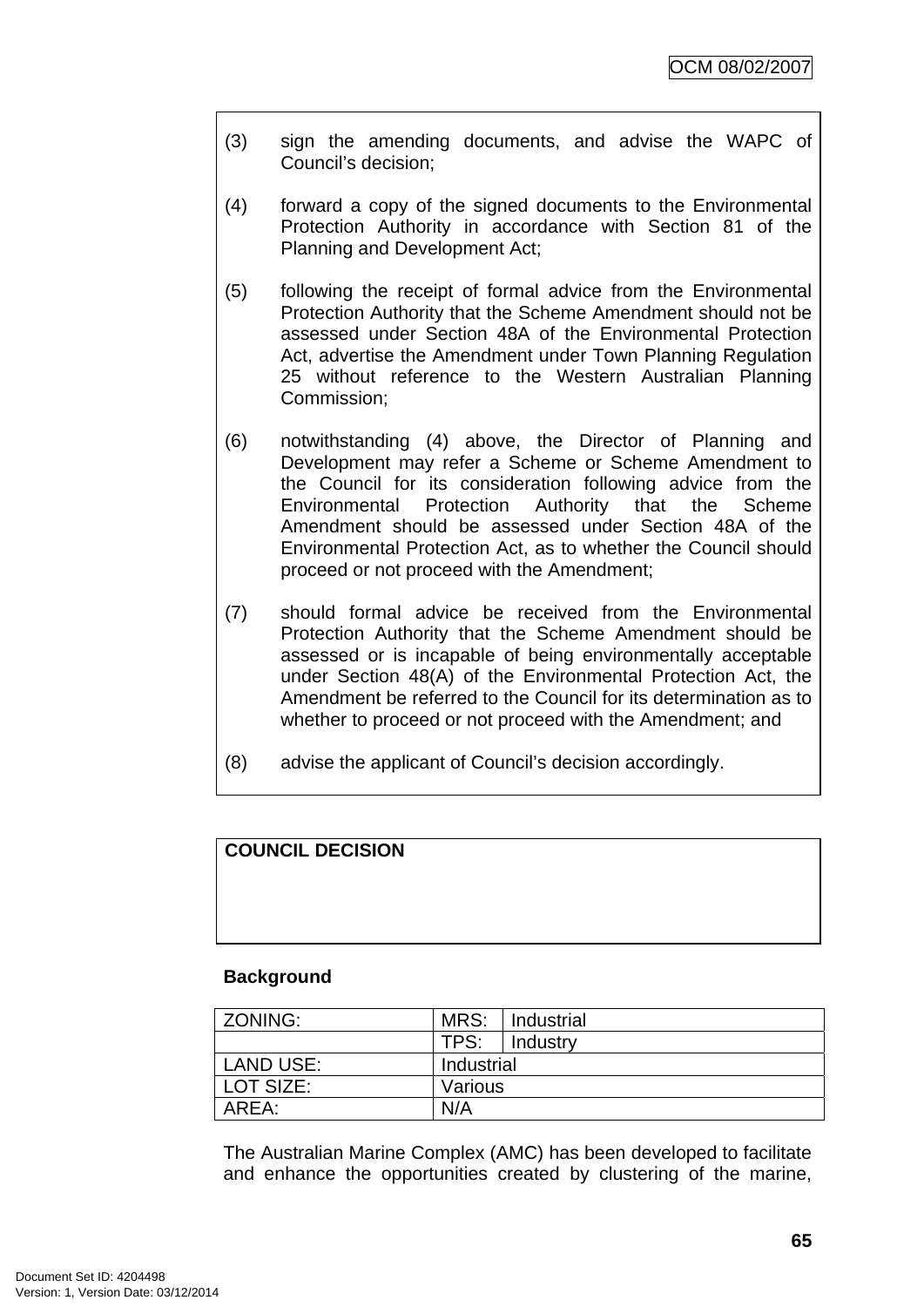defence and resources industry. It comprises four adjoining precincts and two facilities (refer to Attachment 2 Figure 2):

- Shipbuilding Precinct, including a Marine Support Facility;
- Support Industry Precinct;
- Fabrication precinct, comprising a Common User Facility and Fabricators' area; and
- Technology Precinct.

The land subject of this proposed amendment (Attachment 1 refers) forms part of the Support Industry Precinct and comprises a number of lots located at the corner of Russell Road and Cockburn Road in Henderson, 23 km south of the Perth CBD (refer to Attachment 2 Figure1). The majority of the land is currently zoned Industry (portions of the land is unzoned or reserved) in the City of Cockburn's Town Planning Scheme (TPS) No. 3 which allows for a wide range of industrial uses.

The Purpose of this amendment is that LandCorp wishes to ensure the subject land is developed for only marine related support industries, including research and technology development. To facilitate this objective, it is proposed to include the subject land in a "Special Use" zone with special Scheme provisions (inserted in Schedule 4 of the Scheme) to stipulate land use permissibility. Furthermore, to ensure development occurs in a comprehensive and orderly manner, the amendment also proposes to place the subject land in a "Development Area" with special Scheme provisions (inserted in Schedule 11 of the Scheme) to control development within the area incorporating the requirement of a structure plan.

# **Submission**

Landvision (applicant) at request of LandCorp has submitted the document for the proposed Scheme Amendment No. 50 (Attachment 2 refers).

# **Report**

# Amendment No. 50

The subject land is currently zoned "Industrial" under the Metropolitan Region (MRS). The majority of the land is currently zoned "Industry" under the City's Town Planning Scheme No. 3 (TPS No. 3) with a portion of unzoned land along Cockburn and Russell Roads as a result of its removal from the Fremantle – Rockingham Highway Primary and Other Regional Road Reserve (refer to Council Agenda Item No. 14.4 OCM 14/12/2006 -- Scheme Amendment No. 48).

Geographically, the AMC Support Industry Precinct is divided by Cockburn Road into the two parts: the western and eastern parts. The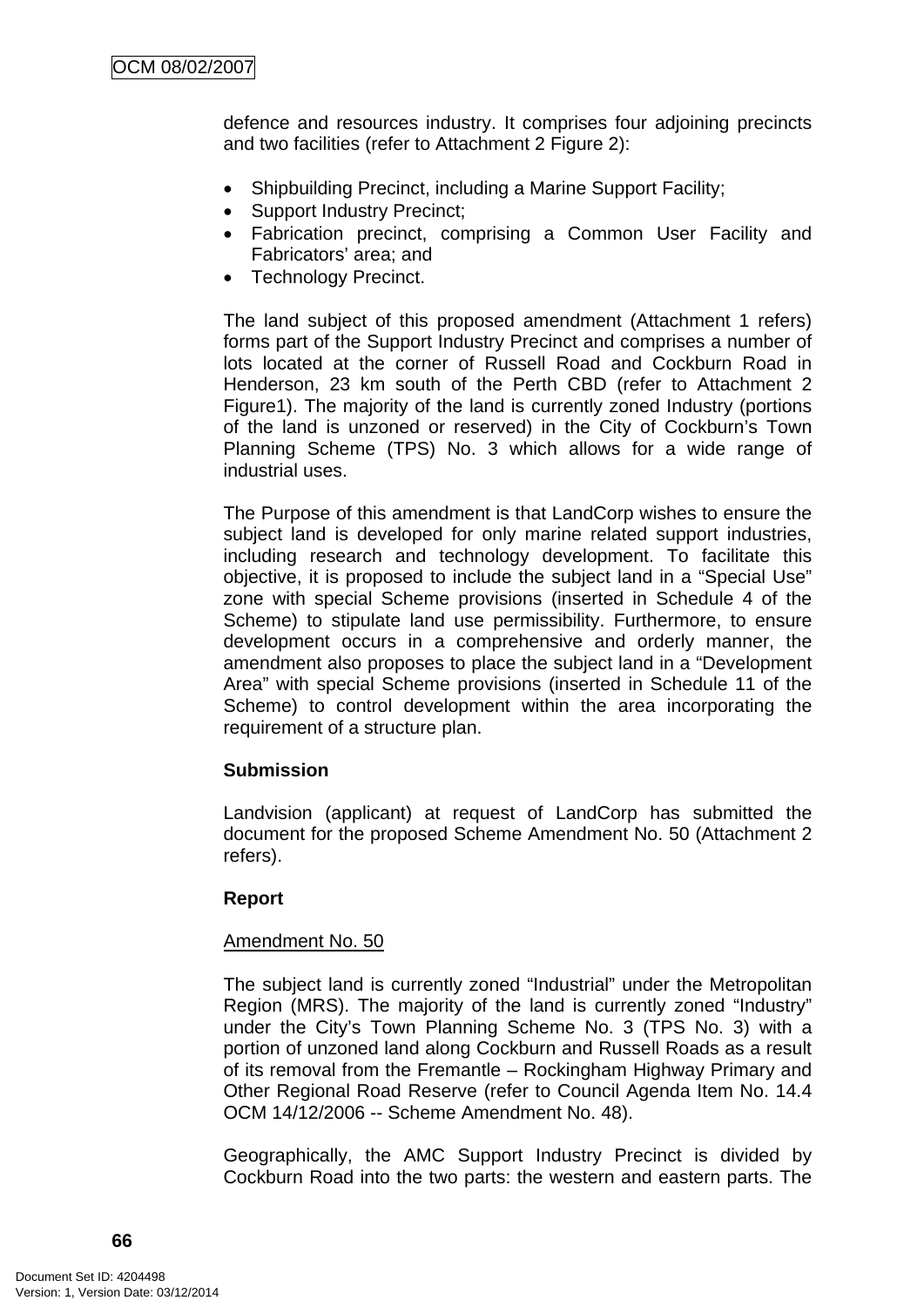western part fall into Special Use Zone No. 2 (SU2) and Development Area No. 17 (DA17) with special Scheme provisions (listed in Schedules 4 and 11 of the City's TPS No. 3) to ensure land uses within the area are restricted to marine related. In the eastern part, however, the land subject of proposed Amendment No. 50 is zoned "Industry" and does not falls into the SU2 and DA17 areas, which technically allows for a wide range of industrial uses including non-marine related uses.

To enure the subject land is developed only for marine related support industry, including research and technology development, and in keeping with the development in the SU2 and DA17 area, LandCorp proposes this Scheme amendment (Amendment No. 50) to include the subject area into proposed SU22 and DA29. Special Scheme provisions for SU22 and DA 29 will be inserted in Schedules 4 and 11 of TPS No. 3 to provide land use permissibility and development standards for the subject area incorporating the requirement of a structure plan.

In comparison to the Scheme provisions for SU2 and DA17, the proposed Scheme provisions for SU22 and DA29 provide more detailed land use permissibility, objectives and development standards. Apart from marine support land uses permitted within SU2, SU22 also includes land uses for the purpose of the research and development, technological development, training and education of persons associated with ship design, building, repair and engineering. These additional land uses will provide more flexible land uses for the subject site and present a land use "transition" between the Technology Precinct and the western part of Support Industry Precinct. The provisions for proposed DA 29 provide more detailed objectives and development standards such as building setbacks, car parking requirements and landscaping provisions.

In addition, Amendment No. 50 seeks to include portions of industrial land along the western side of the subject land (part of Lot P15 and 126, which fall into the wetland buffer) into Local Reserve – Parks and Recreation. This will restrict any industrial development occurring within the wetland buffer area in terms of statutory planning.

#### Amendment No. 48

As mentioned previously, currently Amendment No. 48 to the City's TPS No. 3 seeks to include the portion of unzoned land (as a result of its removal from the Fremantle – Rockingham Highway Primary and Other Regional Road Reserve) in the Industry zone. Amendment No. 48 has been adopted by the Council on 14/12/2006 and is pending the Minister's final approval.

Amendment No. 48 will not impact upon proposed Amendment No. 50. With regard to the unzoned land which will be included in the proposed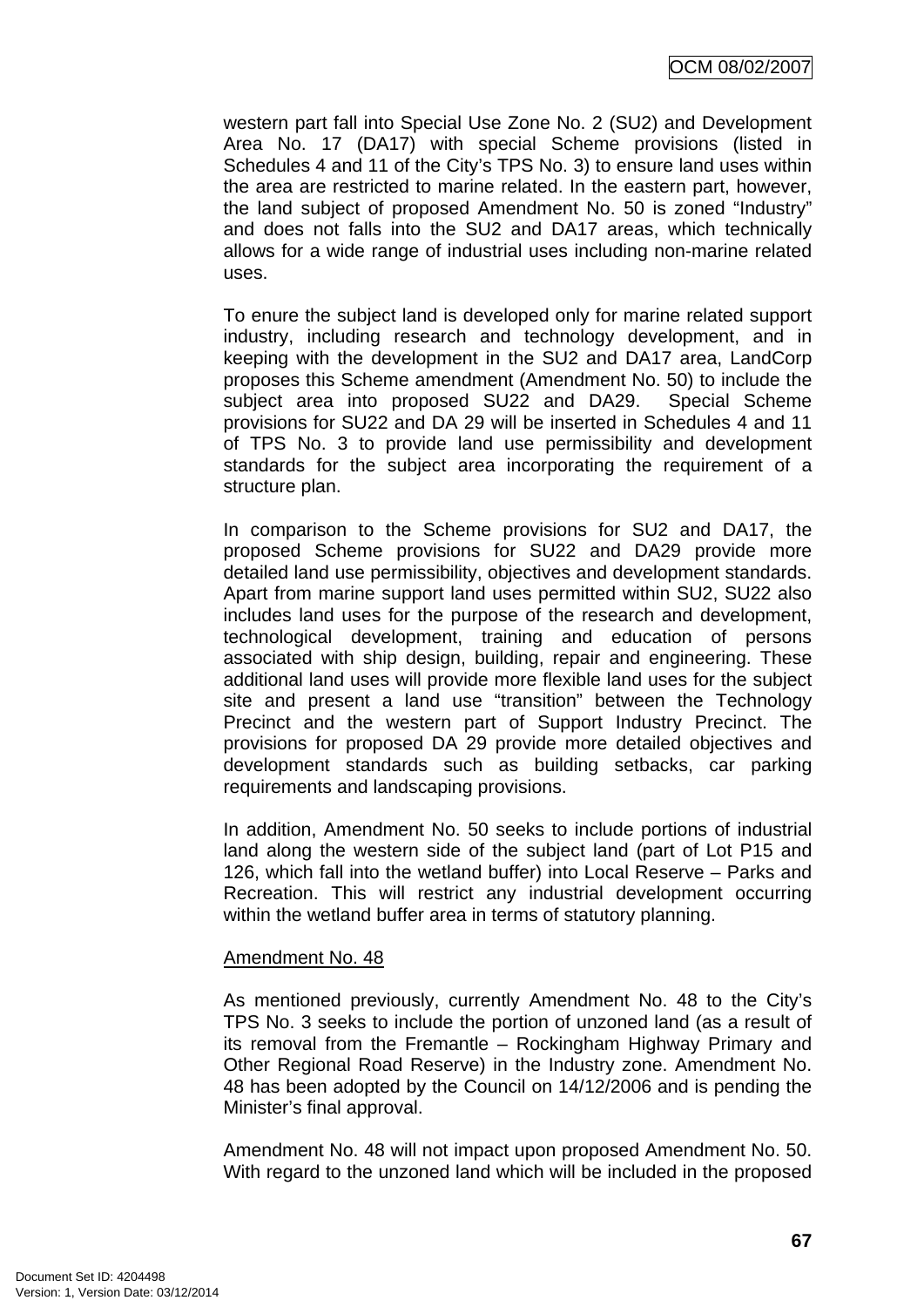SU22/DA29, Amendment No. 50 will supersede that part of Amendment No. 48 relating to this unzoned land.

#### **Subdivision**

The final stage (Stage Two) subdivision (Attachment 3) for the subject land was approved by the WAPC on 26 June 2006. As required by one of the subdivision conditions, the Integrated Environmental Management Plan (IEMP) has been prepared by Strategen (LandCorp's environmental consultant) and has now been approved by the Department of Environment and Conservation (DEC) and the City's Environmental Services.

# Structure Plan

The Structure Plan (refer to Attachment 2 Figure 5) has been prepared for the subject land which conforms with the approved subdivision layouts for Stage One and Stage Two. Under normal practice, a structure plan is usually prepared prior to the subdivision stage to guide subdivision. Nevertheless, the purpose of this proposed Structure Plan is more of a requirement of Scheme Amendment No. 50, which provides two precincts – Precincts 1 and 2 (depicted on the Structure Plan). These incorporate with the proposed SU22 provisions to stipulate land use permissibility in the two precincts.

A separate application will be made by the proponent for the Structure Plan to be adopted by the Council and endorsed by the WAPC. The City has advised the applicant that an application for the Structure Plan should be lodged with the City as soon as possible to enable Amendment No. 50 and the Structure Plan being assessed in a similar timeline.

# **Conclusion**

Proposed Amendment No. 50 is to ensure the subject area to be developed for marine related industry to be consistent with the rest of the Support Industry Precinct. Furthermore, the inclusion of additional land uses for marine related research and development, technological development, training and education will provide more flexible land uses within the subject area while still ensuring the area is in keeping with the objectives of the surrounding precincts. It is therefore recommended that that Council initiate Amendment No. 50 for the purpose of advertising.

# **Strategic Plan/Policy Implications**

# *Employment and Economic Development*

*• To plan and promote economic development that encourages business opportunities within the City.*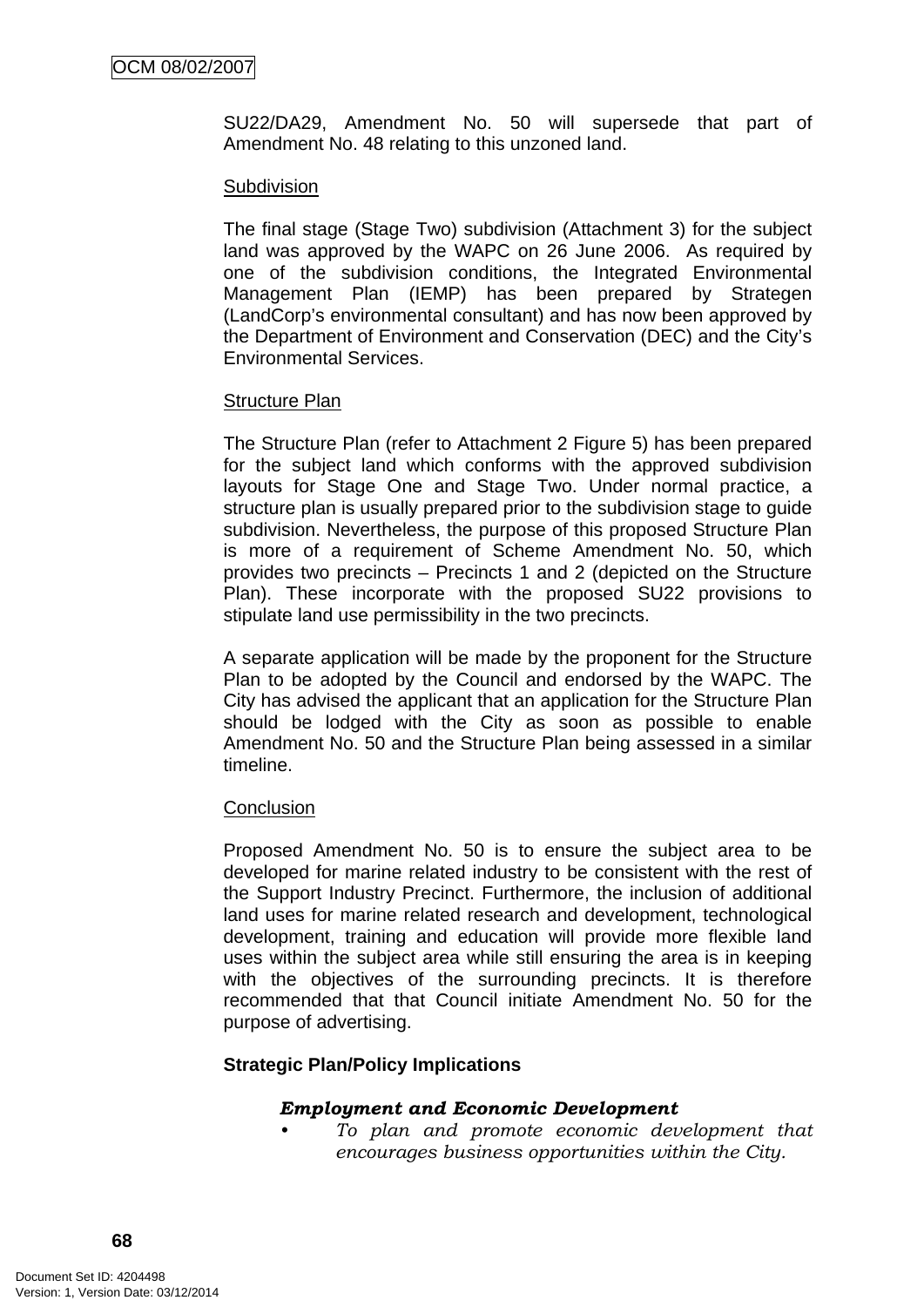- *To pursue high value employment opportunities for our residents.*
- *To encourage development of educational institutions that provides a range of learning opportunities for the community.*

## **Budget/Financial Implications**

N/A

## **Legal Implications**

Planning and Development Act 2005 Town Planning Scheme No 3 Town Planning Regulations 1967

## **Community Consultation**

N/A

## **Attachment(s)**

- (1) Site Plan
- (2) Scheme Amendment Document
- (3) WAPC Subdivision Approval (Reference: 130639)

## **Advice to Proponent(s)/Submissioners**

The Proponent(s) and those who lodged a submission on the proposal have been advised that this matter is to be considered at the 8 February 2007 Council Meeting.

#### **Implications of Section 3.18(3) Local Government Act, 1995**

Nil.

#### **14.14 (OCM 08/02/2007) - RENEWAL/MODIFICATION OF DEVELOPMENT APPROVAL - RURAL LIVING ZONE - PROPOSED SINGLE (R-CODE) HOUSE - DEMOLITION OF EXISTING DWELLING - LOT 166 (NO.90) BRITANNIA AVENUE, BEELIAR (3411074) (SDS) (ATTACH)**

## **RECOMMENDATION**

That Council:

(1) grant its approval for a new single house and demolition of existing dwelling on Lot 166, No. 90 Britannia Avenue, Beeliar, in accordance with the approved plan subject to the following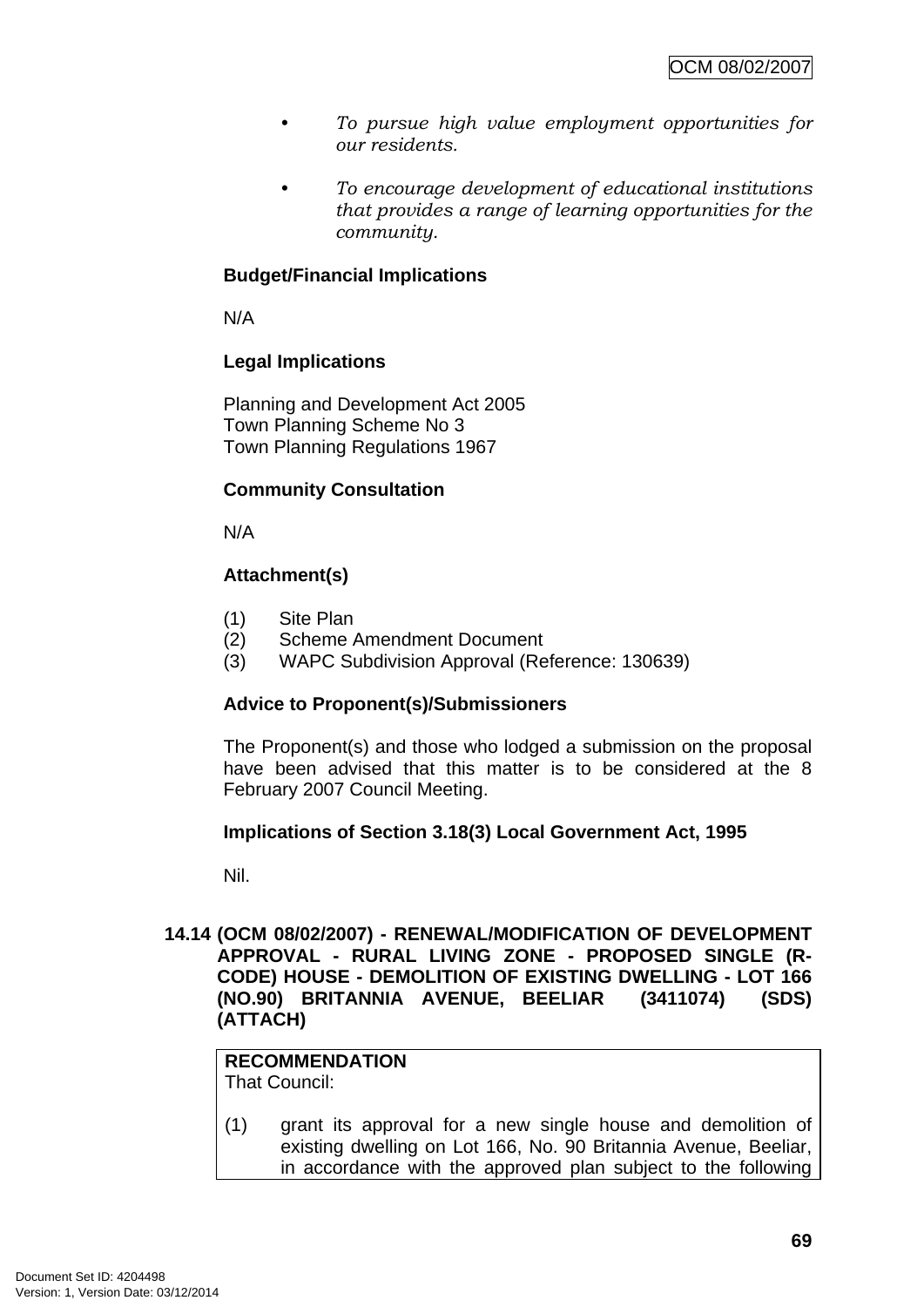#### conditions:-

#### STANDARD CONDITIONS

- 1. Development may be carried out only in accordance with the terms of the application as approved herein and any approved plan.
- 2. Nothing in the approval or these conditions shall excuse compliance with all relevant written laws in the commencement and carrying out of the development.
- 3. No building activities causing noise and/or inconvenience to neighbours being carried out after 7:00pm or before 7:00am, Monday to Saturday, and not at all on Sunday or Public Holidays.
- 4. Retaining wall(s) being constructed in accordance with a suitably qualified Structural Engineer's design and a building licence being obtained prior to construction.
- 5. All stormwater being contained and disposed of on-site to the satisfaction of the Council.
- 6. Crossovers are to be located and constructed to the City' $\odot$ specifications. Copies of specifications are available from the City'☺ Infrastructure Directorate. Existing crossovers that are not required as part of the development, shall be removed and the verge reinstated within a period of 60 days, to the satisfaction of the Council.

## SPECIAL CONDITION

- 1. Provision of an approved effluent disposal system to the satisfaction of Council's Health Service and/or the Department of Health must be installed prior to the occupation of any habitable building to be erected on the land.
- 2. Upon completion of the proposed septic system (for the new residence) the existing septic system servicing the weatherboard dwelling is to be decommissioned as per the Health (Treatment of Sewage and Disposal of Effluent and Liquid Waste) Regulations 1974.
- 3. The existing residence to be demolished prior to the occupation of the proposed primary residence. A Demolition Licence being issued by Council's Building Department, prior to the commencement of any demolition works.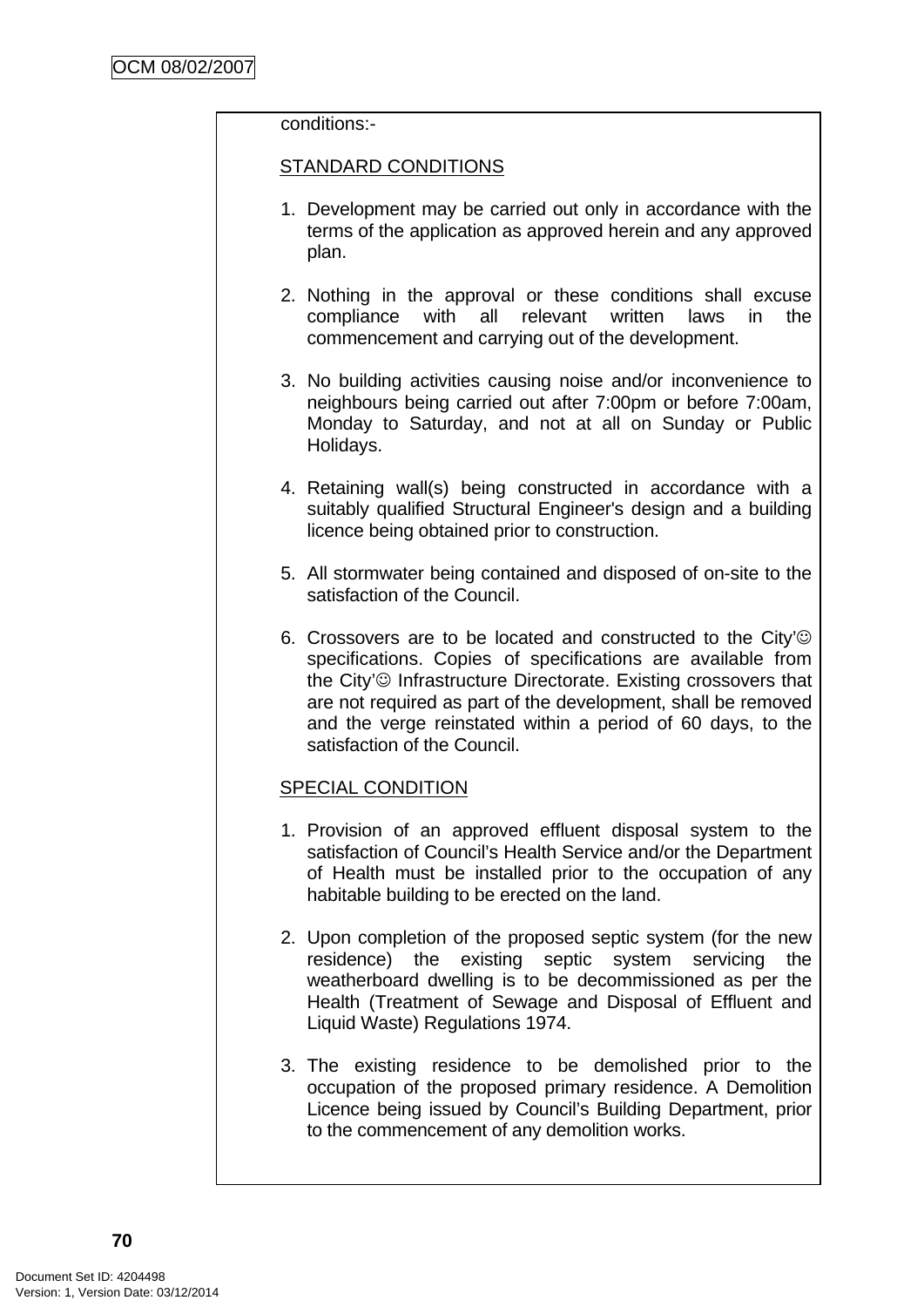#### **FOOTNOTES**

- 1. The development is to comply with the requirements of the Building Code of Australia.
- 2. With regards to Condition No. 7, the applicant is advised that septic installations must comply with the requirements of the Government Sewerage Policy and the Health Act 1911. An application for approval to construct septic tanks is to be made to the Council's Health Service. Your current approval is valid until 30 August 2007.
- 3. With regards to Condition No. 9, the applicant is advised that asbestos is to be handled in accordance with the Health (Asbestos) Regulations 1992 and disposed of in accordance with the Environmental Protection (Controlled Waste) Regulations 2001. Any queries should be directed to City's Health Services.
- (2) issue a Schedule 9 Notice of Determination on Application for Planning Approval – Approval (inclusive of MRS Form 2 Notice of Approval).

## **COUNCIL DECISION**

#### **Background**

| ZONING:    | MRS: Rural         |                     |  |
|------------|--------------------|---------------------|--|
|            |                    | TPS3   Rural Living |  |
| LAND USE:  | House, Outbuilding |                     |  |
| LOT SIZE:  | 4047m <sup>2</sup> |                     |  |
| USE CLASS: | D                  |                     |  |

Council originally granted approval for a new primary residence and the conversion of the existing single house to ancillary accommodation on 8 September 2005. The conditional approval was granted subject to the applicant preparing a legal agreement in a form acceptable to the Council binding the owners and successors of Title to the following:

- The existing residence will continue to be used as the primary residence by the owners until the proposed dwelling is completed.
- **Upon completion of the proposed dwelling the existing dwelling will** be converted to ancillary accommodation.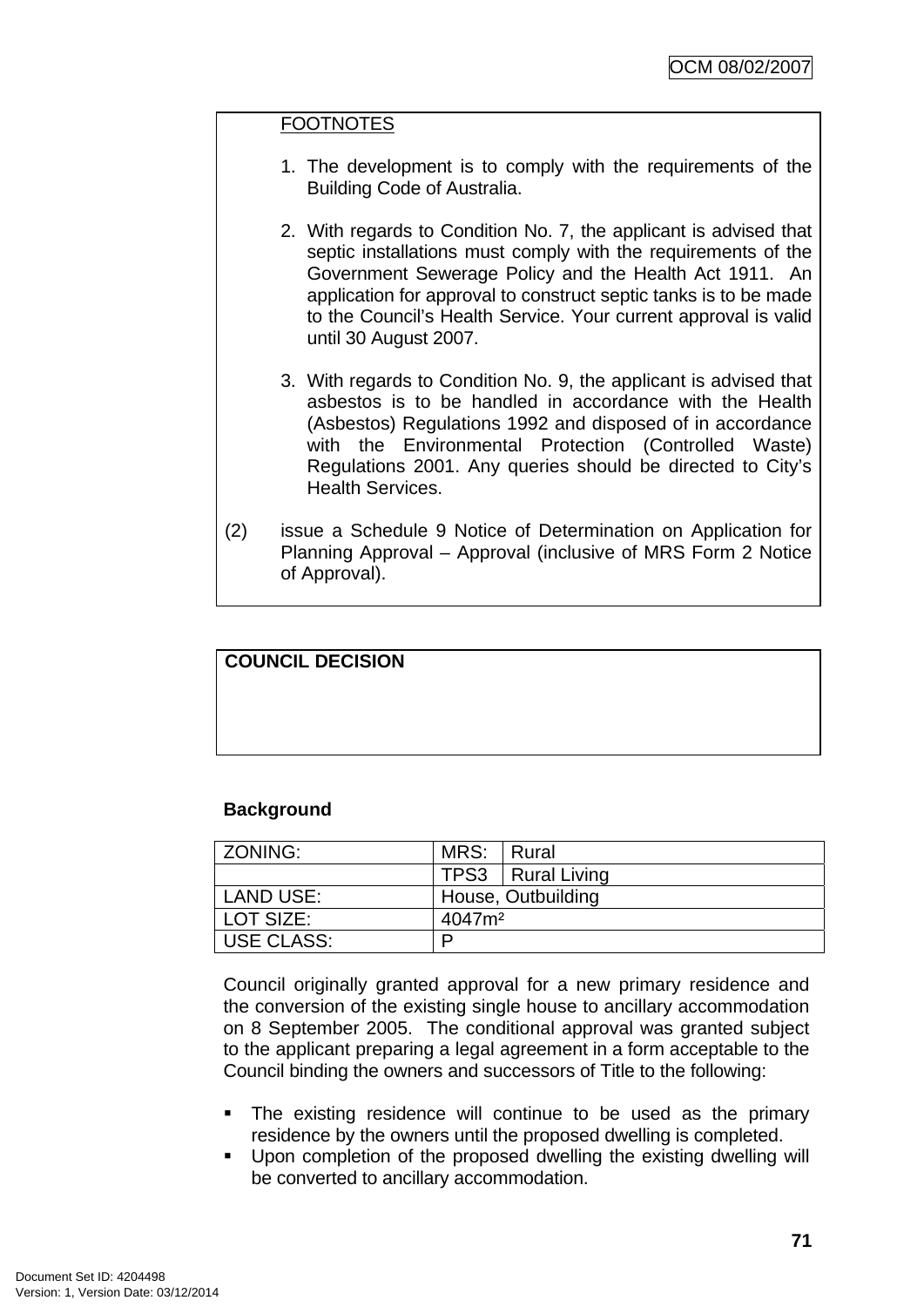The ancillary accommodation will only be occupied by member(s) of the same family as the occupiers of the main dwelling.

The applicant has since reconsidered their position and have decided to demolish the existing residence upon completion of a new primary residence as stated in their letter dated 4 January 2007 (attached).

#### **Submission**

On the 21 December 2006 the City received a renewal/modification application for Lot 166 (No. 90) Britannia Avenue, Beeliar. The applicant has requested the City reconsider conditions to their existing development approval dated 8 September 2005.

The applicant provides the following in support of their request.

- The existing dwelling will be demolished upon completion of the proposed new primary residence.
- There is no need for the creation of a legal agreement as the conversion of the existing dwelling to an ancillary accommodation is now redundant.

A copy of the applicant's full submission should be read in conjunction with this report and is contained in the agenda attachments.

#### **Report**

The subject land is zoned Rural Living under the City of Cockburn Town Planning Scheme No 3. The intent of the Rural Living Zone is to provide for residential use in a rural environment. Subject to clause 5.10.2 (a), only one single house may be erected on any lot.

The proposed primary residence is acceptable to discretion being exercised in the following instances: -

- The reduced front setback of 7.5 metres from Jervois Street in lieu of the required 20 metre setback under Town Planning Scheme No. 3.
- The reduced side and rear setbacks of 4.5 metres from the northern and western boundaries respectively in lieu of the required 10 metre setback under Town Planning Scheme No. 3.

In respect to these matters it is considered as follows:-

A reduced street setback be supported given the general occurrence of reduced setbacks within the Rural Living Zone area. It should be noted that, Council's Policy (APD10) prior to it's modification in March 2005, previously permitted a minimum 7.5 metre street setback.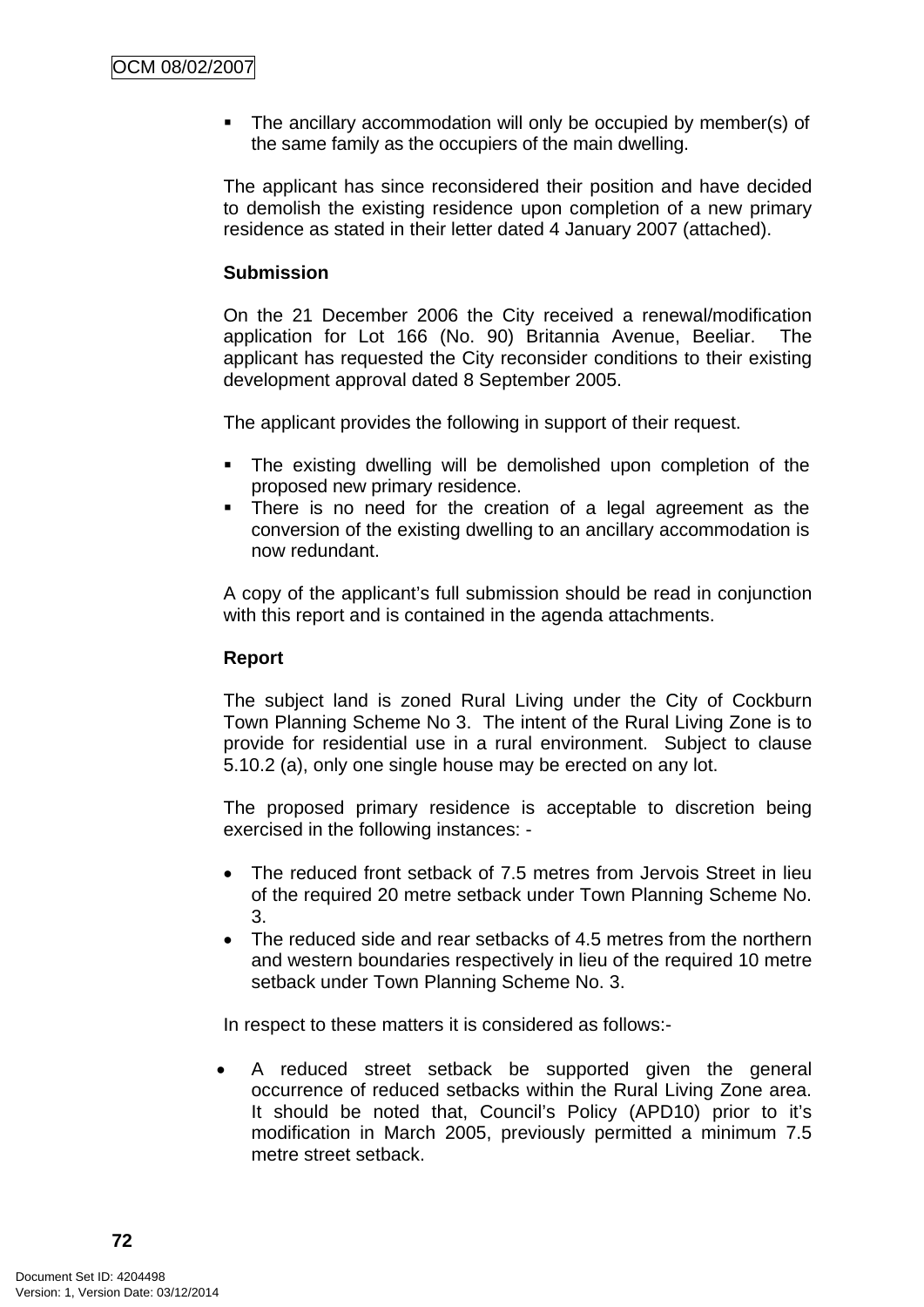• The side setbacks be supported given the minimum side setback as prescribed by the Bush Fires Act 1954 is maintained. Similar side setback reductions have also previously been permitted within rural living zone areas.

Due to the applicant's intention to demolish the existing dwelling upon completion of the new primary residence, it is recommended Council use its discretion to support the application.

## **Strategic Plan/Policy Implications**

#### *Demographic Planning*

*• To ensure development will enhance the levels of amenity currently enjoyed by the community.*

#### *Lifestyle and Aspiration Achievement*

*• To conserve the character and historic value of the human and built environment.* 

#### **Budget/Financial Implications**

N/A

#### **Legal Implications**

Town Planning Scheme No 3

#### **Attachment(s)**

- (1) Location Plan
- (2) Site Plan and Elevations
- (3) Applicant's justification

#### **Advice to Proponent(s)/Submissioners**

The Proponent and submissioners(s) have been advised that this matter is to be considered at the February 2007 Council Meeting.

#### **Implications of Section 3.18(3) Local Government Act, 1995**

Nil.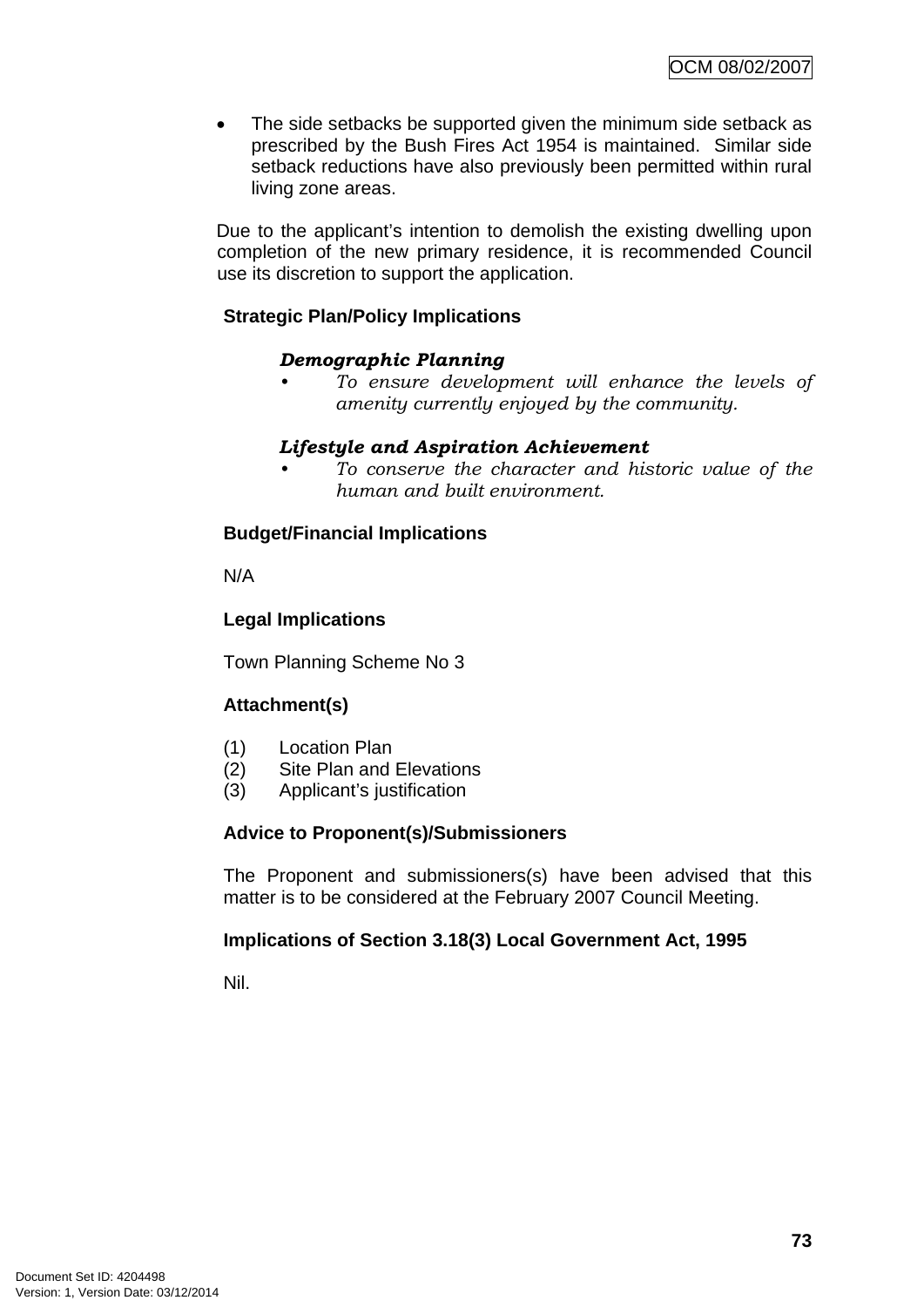#### **15. FINANCE AND CORPORATE SERVICES DIVISION ISSUES**

#### **15.1 (OCM 08/02/2007) - LIST OF CREDITORS PAID - DECEMBER 2006 (5605) (KL) (ATTACH)**

#### **RECOMMENDATION**

That Council received the List of Creditors Paid for December 2006, as attached to the Agenda.

## **COUNCIL DECISION**

#### **Background**

It is a requirement of the Local Government (Financial Management) Regulations 1996, that a List of Creditors be compiled each month and provided to Council.

#### **Submission**

N/A

**Report**

N/A

#### **Strategic Plan/Policy Implications**

#### *Governance Excellence*

*• To conduct Council business in open public forums and to manage Council affairs by employing publicly accountable practices.* 

#### **Budget/Financial Implications**

N/A

## **Legal Implications**

N/A

#### **Community Consultation**

N/A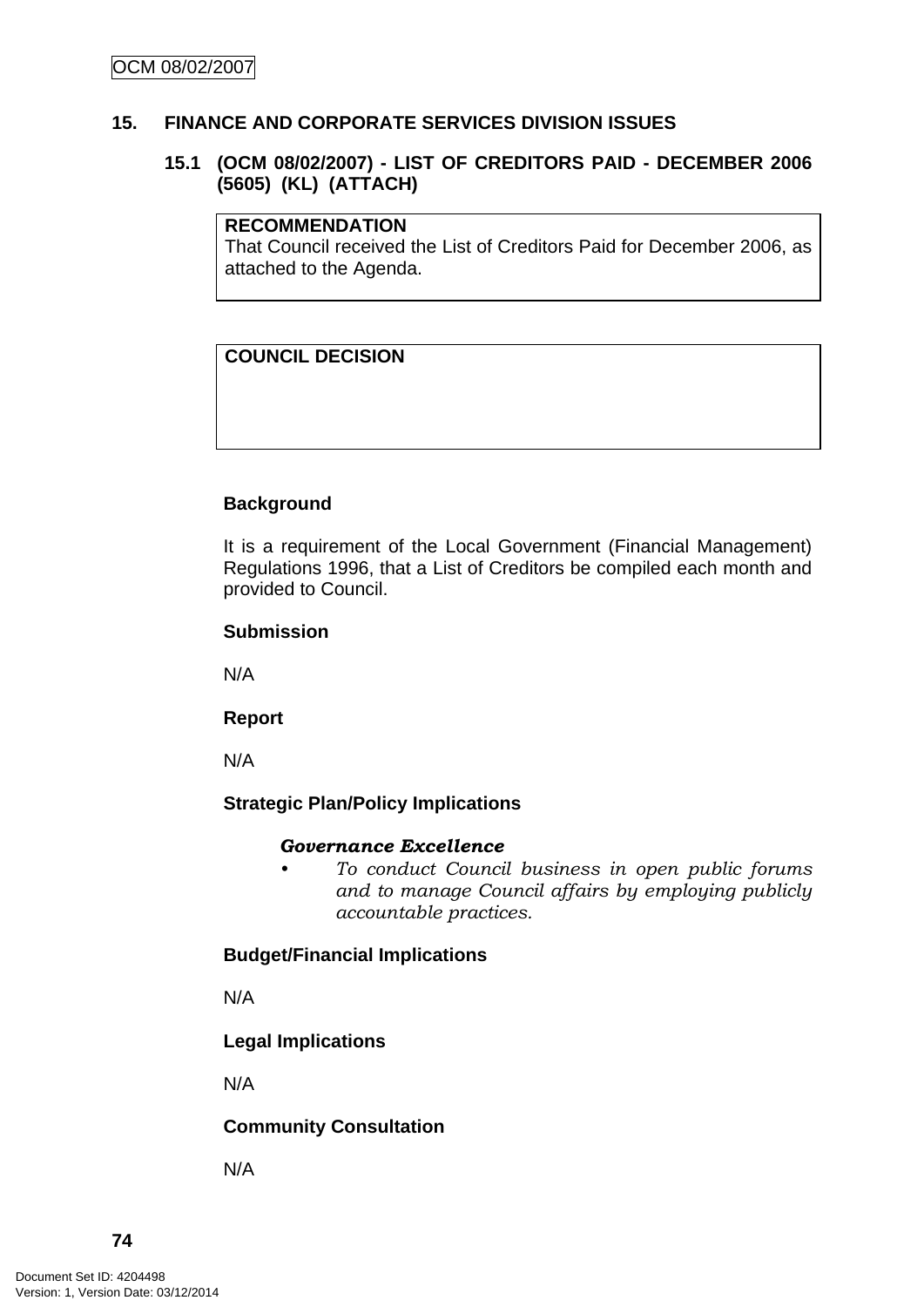## **Attachment(s)**

List of Creditors Paid - December 2006.

## **Advice to Proponent(s)/Submissioners**

N/A

## **Implications of Section 3.18(3) Local Government Act, 1995**

Nil.

#### **15.2 (OCM 08/02/2007) - STATEMENT OF FINANCIAL ACTIVITY - DECEMBER 2006 (5505) (NM) (ATTACH)**

## **RECOMMENDATION**

That Council receive the Statement of Financial Activity and associated reports for the period ended 31 December 2006, as attached to the Agenda.

## **COUNCIL DECISION**

## **Background**

Regulation 34(1) of the Local Government (Financial Management) Regulations 1996 prescribes that a local government is to prepare each month a Statement of Financial Activity.

Regulation 34(2) requires the Statement of Financial Activity to be accompanied by documents containing:–

- (a) details of the composition of the closing net current assets (less restricted and committed assets),
- (b) explanations for each material variance identified between YTD budgets and actuals; and
- (c) any other supporting information considered relevant by the local government.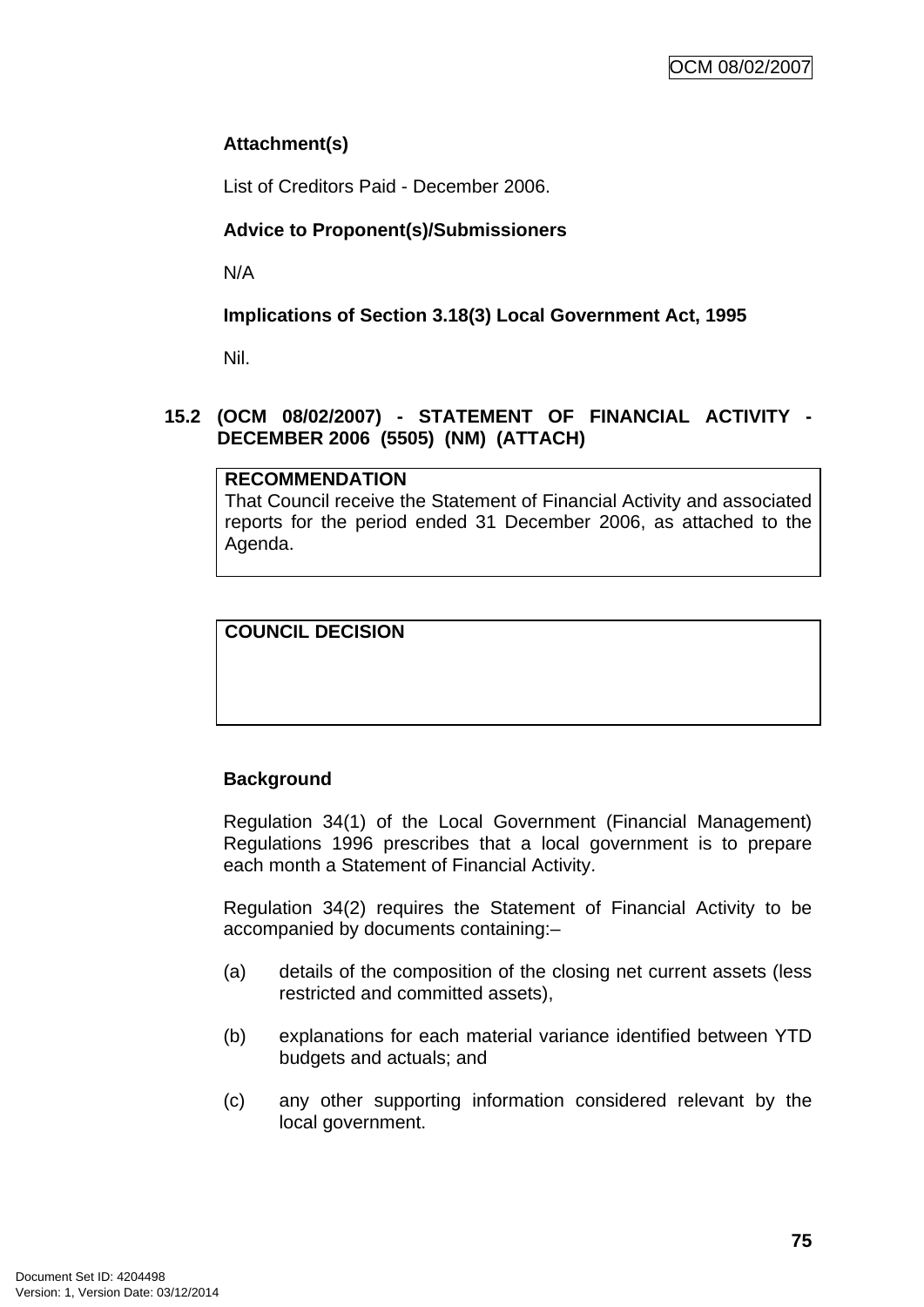Regulation 34(4)(a) prescribes that the Statement of Financial Activity and accompanying documents are to be presented to the Council.

#### **Submission**

N/A

#### **Report**

Attached to the Agenda is the Statement of Financial Activity for December 2006.

Note 1 shows how much capital grants and contributions are contained within the reported operating revenue.

Note 2 provides a reconciliation of Council's net current assets (adjusted for restricted assets and cash backed leave provisions). This provides a financial measure of Council's working capital and an indication of its liquid financial health.

Also provided are Reserve Fund and Restricted Funds Analysis Statements. These assist to substantiate the calculation of Council's net current assets position.

The Reserve Fund Statement reports the budget and actual balances for Council's cash backed reserves, whilst the Restricted Funds Analysis summarises bonds, deposits and infrastructure contributions held by Council. The funds reported in these statements are deemed restricted in accordance with Australian Accounting Standard AAS27.

#### Material Variance Threshold

For the purpose of identifying material variances in Statements of Financial Activity, Regulation 34(5) requires Council to adopt each financial year, a percentage or value calculated in accordance with Australian Accounting Standard AAS5 - Materiality.

For the 2005/06 financial year, Council had adopted a materiality threshold of 10% or \$10,000, whichever is the greater. There is a need to review this for the 2006/07 financial year. For this purpose, a Position Statement will be developed and submitted to a future DAPPS Committee meeting.

#### **Strategic Plan/Policy Implications**

#### *Governance Excellence*

*• To conduct Council business in open public forums and to manage Council affairs by employing publicly accountable practices.*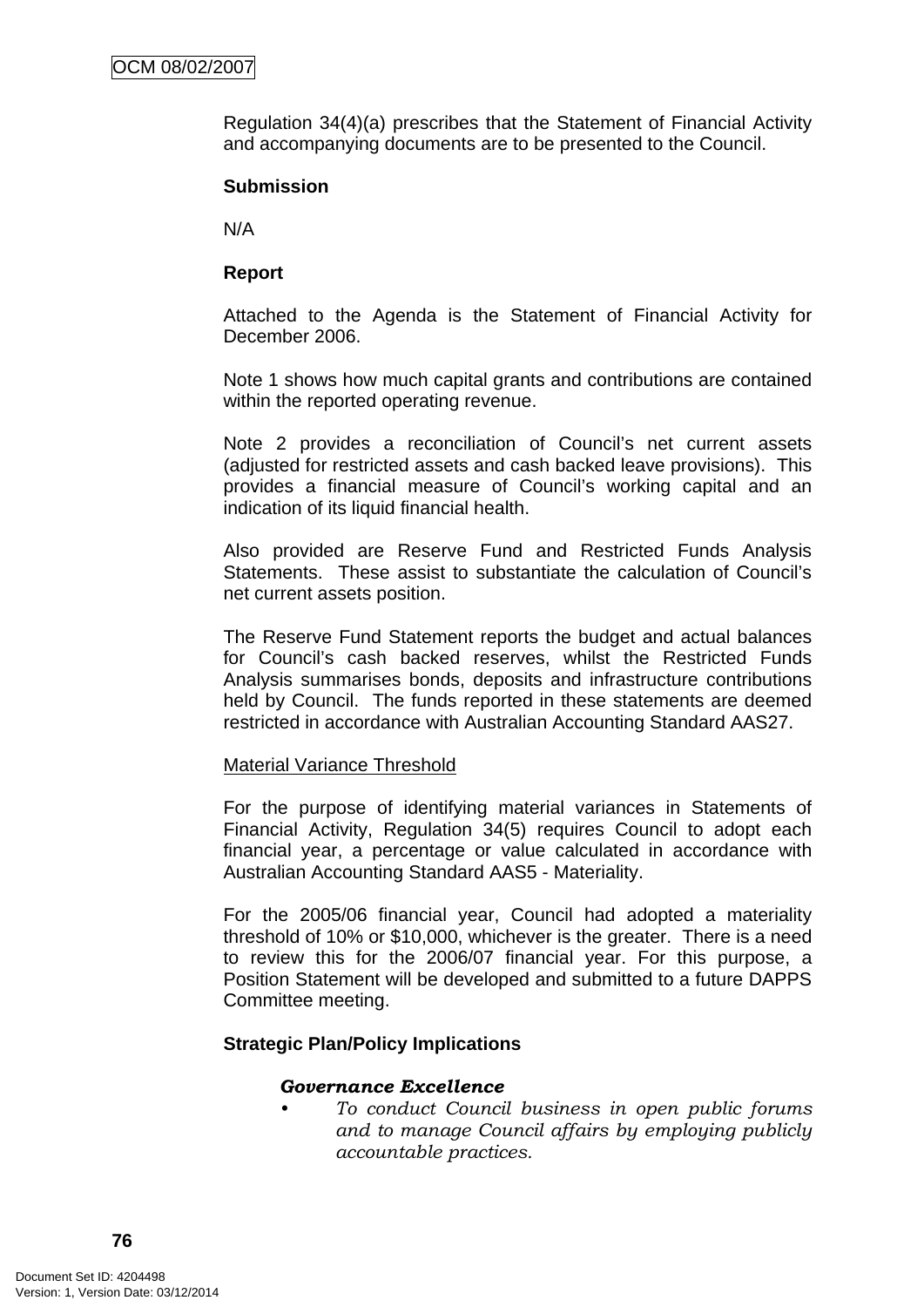## **Budget/Financial Implications**

Where variances are of a permanent nature, these will be noted and addressed at the mid-year budget review.

## **Legal Implications**

Section 6.4 of the Local Government Act, 1995 and Regulation 34 of the Local Government (Financial Management) Regulations 1996, refer.

## **Community Consultation**

N/A

## **Attachment(s)**

Statement of Financial Activity and associated reports – December 2006.

## **Advice to Proponent(s)/Submissioners**

N/A

**Implications of Section 3.18(3) Local Government Act, 1995**

Nil.

## **16. ENGINEERING AND WORKS DIVISION ISSUES**

Nil

## **17. COMMUNITY SERVICES DIVISION ISSUES**

## **17.1 (OCM 08/02/2007) - YOUTH ADVISORY COUNCIL - CANBERRA TRIP (8304) (MA)**

# **RECOMMENDATION**

That Council:

- (1) approve a delegation of up to six (6) Youth Advisory Council (YAC) Members to participate in an educational trip to Canberra, during March 2007, while Federal Parliament is in session;
- (2) give priority of selection to YAC Members who have not previously visited Canberra;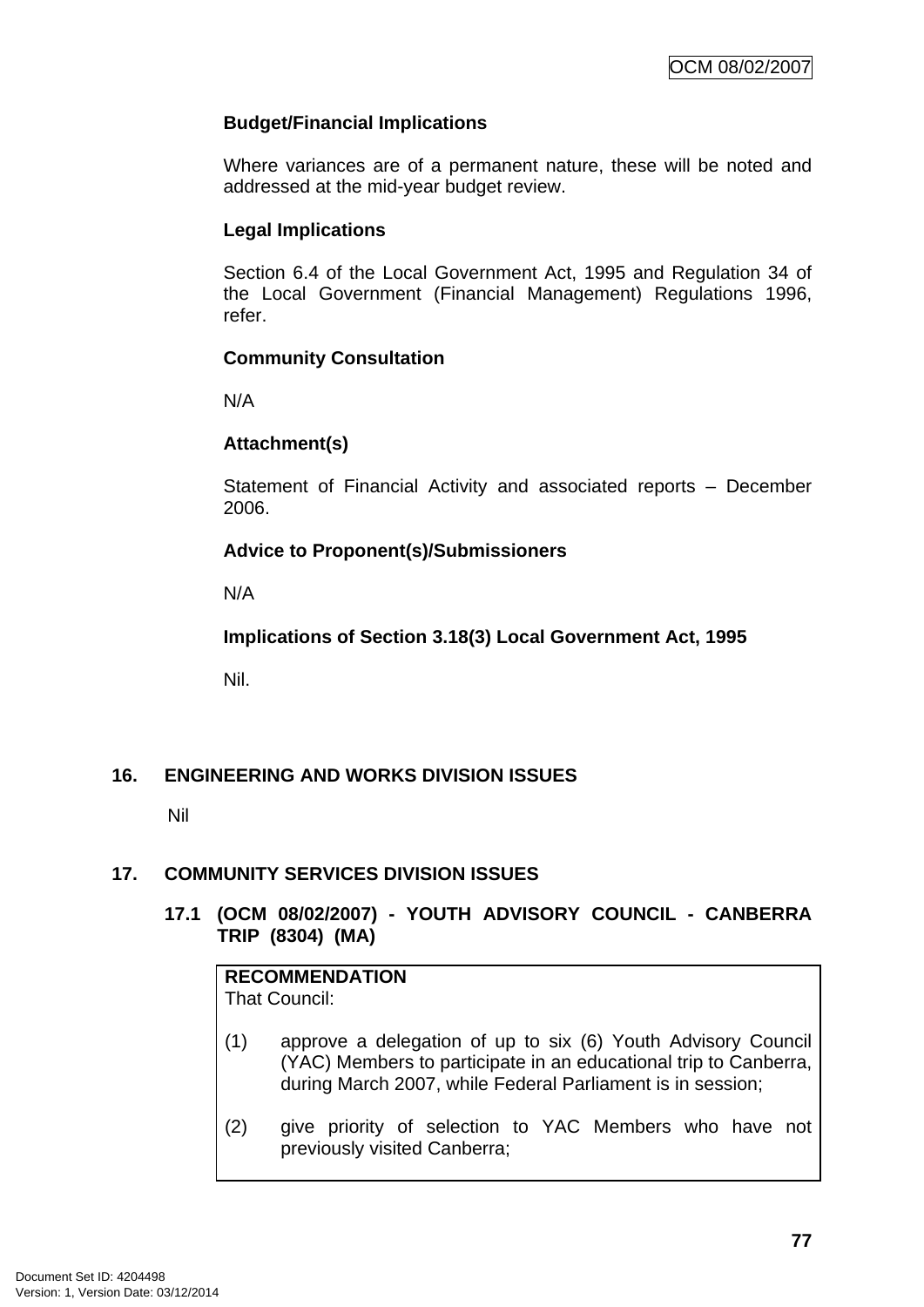- (3) nominate \_\_\_\_\_\_\_\_\_\_\_\_\_\_ (Elected Member) and require the Chief Executive Officer to appoint a member of staff to participate in the delegation in a supervisory and leadership role; and
- (4) allocate the sum of \$18,620 to cover the cost of the Youth Advisory Council – Canberra Trip with the funds to be allocated in the March 2007 budget review.

**TO BE CARRIED BY AN ABSOLUTE MAJORITY OF COUNCIL**

## **COUNCIL DECISION**

#### **Background**

For the past 16 years, Council has held funds in reserve for a delegation of young people from the City of Cockburn to visit Canberra for educational purposes. The original educational visits to Canberra began in 1989, with school students from within the City were able to apply to visit. The trips occurred whilst Parliament was sitting in order to give students a valuable educational experience regarding the Federal Parliamentary system of Australia. In 2002, a delegation of Youth Advisory Councillors was appointed to visit Canberra. This was the first visit to include only Youth Advisory Councillors. The decision to send only Youth Advisory Councillors was made due to associated costs and staff resources and also provided the Youth Advisory Councillors with the opportunity to gain a significant behind the scenes view of Parliament. A second visit consisting only of Youth Advisory Councillors occurred in March 2005.

#### **Submission**

N/A

#### **Report**

The rationale for the Canberra trips has been to allow those participating to gain an insight into the operation of the Federal Government and visit the attractions of national significance located in Canberra, particularly the Australian War Memorial, the High Court and the National Screen and Sound Archive.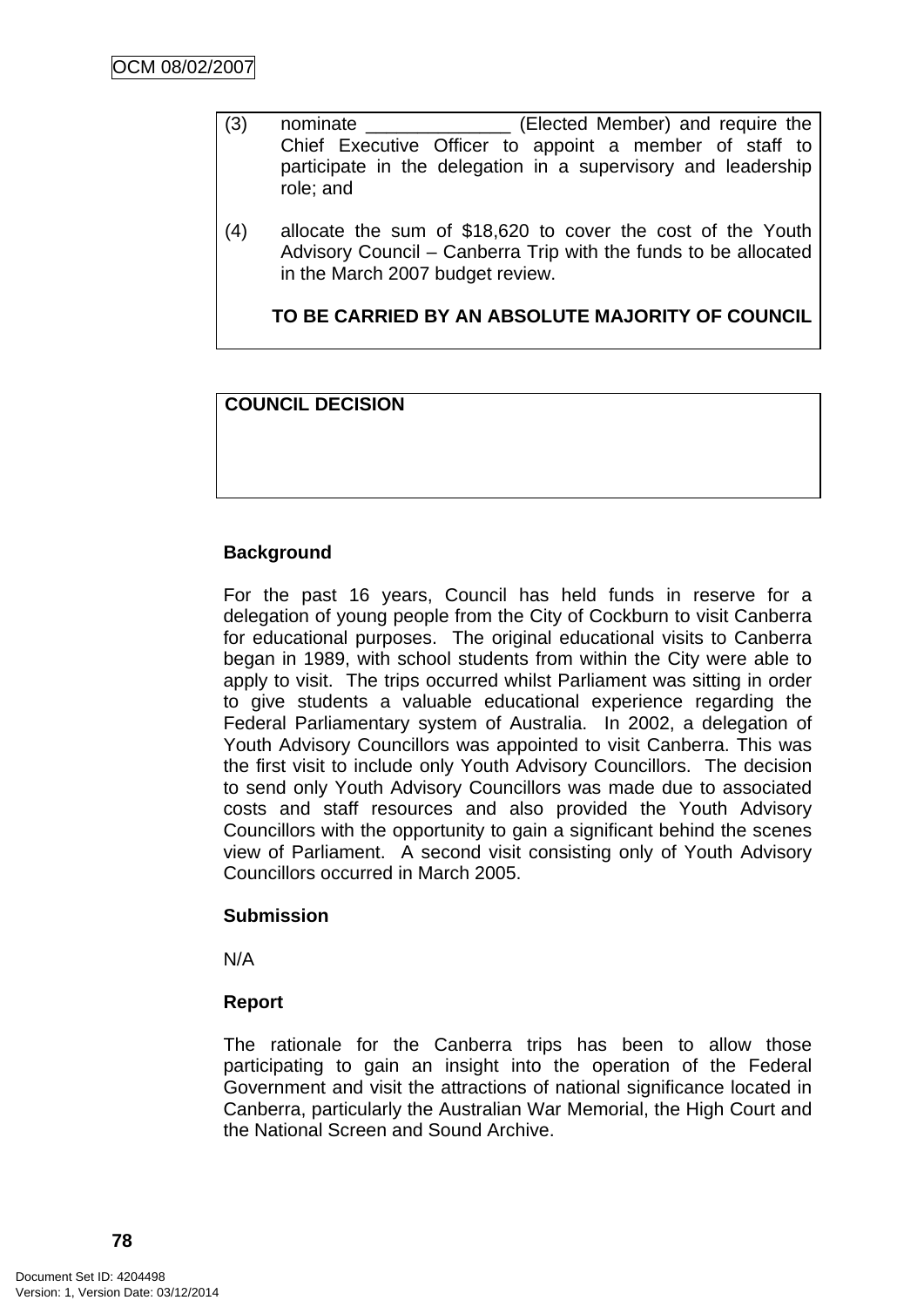Delegates spend a full day at Parliament House, observing the Senate and the House of Representatives, participating in a role play with the Parliamentary Education Office and meeting with significant, relevant Ministers to raise particular issues directly with them. Delegates have also been invited by a local federal member to attend a meal at Parliament House followed by an after hours view of Parliament House. A main aim of the Youth Advisory Council is to represent the aspirations, views and needs of young people within the City of Cockburn. This aim would be realised if the YAC could raise youth issues that are of local significance with Federal politicians.

The Youth Advisory Council has discussed the issue of how many members can go and understand the restrictions due to funding. In 2002 the Youth Advisory Council developed eligibility criteria. Namely that the participants have never visited Canberra before, they are over the age of 15 years and have been a member of the Youth Advisory Council for over 12 months. There are 6 members who meet the eligibility criteria. The eligible members are Youth Mayor Renae Whiteford, Deputy Youth Mayor Jade Castle, Mia Turner, Lauren Gerondal, Samantha Harris and Elyce Lines.

Due to the City's Duty of Care to Youth Advisory Council members who are under 18 years of age, it would be strongly advisable to ensure that a qualified staff member who is experienced in supervising young people attend the Canberra visit. The staff member will also be trained in first aid and will be well prepared for emergency situations. It is also appropriate for an Elected Member to attend in order that they can be a political guide for the YAC members and provide a Local Government perspective within the Federal Government setting

#### **Strategic Plan/Policy Implications**

## *Employment and Economic Development*

*• To pursue high value employment opportunities for our residents.* 

## **Budget/Financial Implications**

The total estimated cost of the visit to Canberra in March 2007 for a period of five nights and six days from Saturday 24 March to Thursday 29 March is \$18,620.

Including the duly appointed Elected Member and the Youth Services Coordinator, the estimated cost per person is \$2,037.50 (based on the following calculations and excluding staff wages).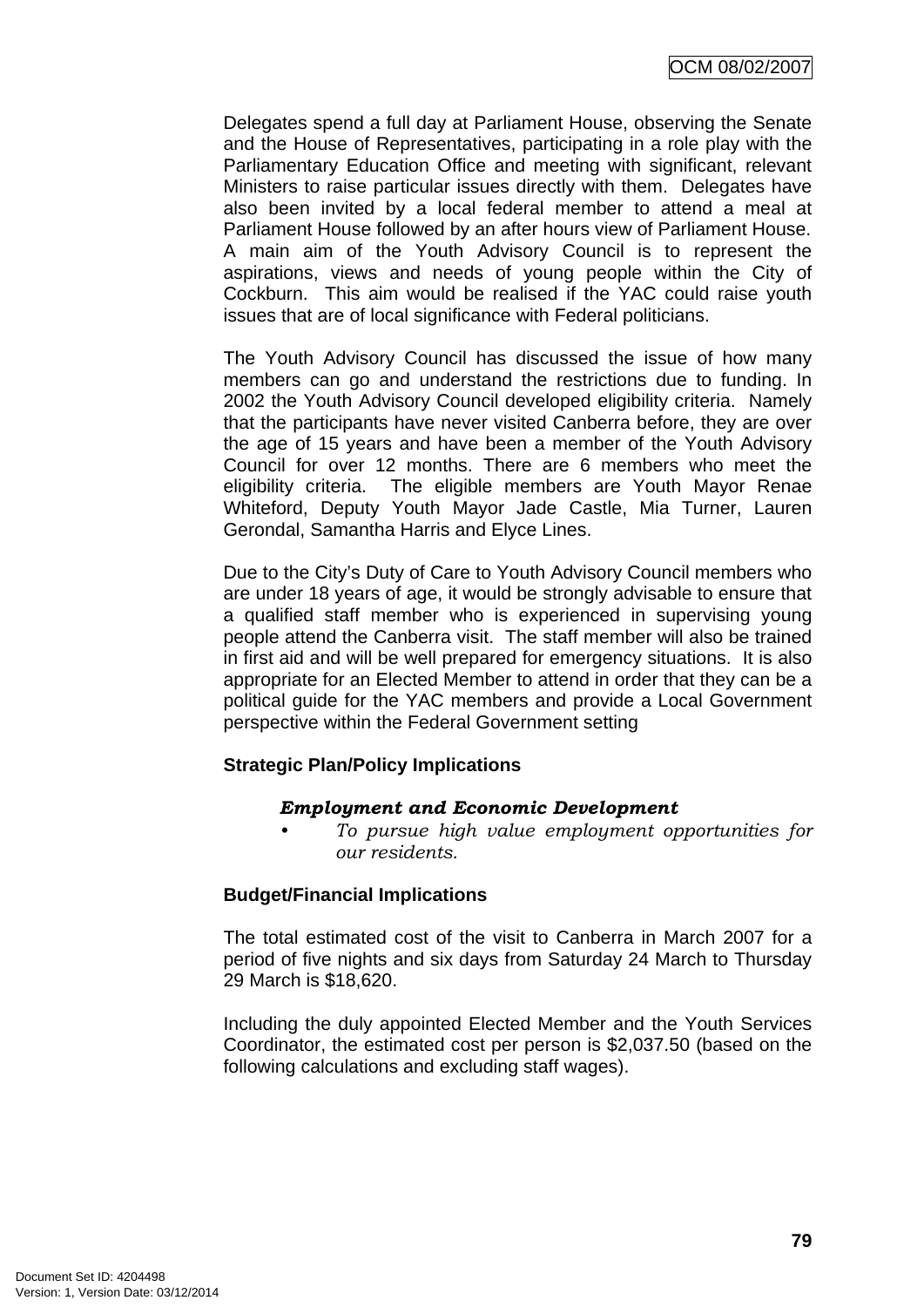| YAC Canberra Educational Visit March 2007 |                            |                   |  |  |  |  |
|-------------------------------------------|----------------------------|-------------------|--|--|--|--|
| <b>Costs for 8 People</b>                 |                            |                   |  |  |  |  |
| <b>Description</b>                        | <b>Total Cost / person</b> | <b>Total Cost</b> |  |  |  |  |
| lAirfares                                 | 850.00                     | 6800              |  |  |  |  |
| lAccommodation                            | 475.00                     | 3800              |  |  |  |  |
| Transport (8 seater)                      | 93.75                      | 750               |  |  |  |  |
| <b>Airport Transfers</b>                  | 8.75                       | 70                |  |  |  |  |
| Meals (16 meals)                          | 480.00                     | 3840              |  |  |  |  |
| Entry fees                                | 100.00                     | 800               |  |  |  |  |
| lMiscellaneous                            | 30.00                      | 240               |  |  |  |  |
| lSub Total                                | \$2,037.50                 | \$16,300          |  |  |  |  |
| <b>Staff Wages</b>                        |                            | 3238              |  |  |  |  |
| <b>Sub Total2</b>                         |                            | \$19,540          |  |  |  |  |
| <b>Youth Services Contribution</b>        |                            | 918               |  |  |  |  |
| <b>TOTAL</b>                              |                            | \$18,620.00       |  |  |  |  |

The reserve account entitled "Youth Advisory Council Canberra Trip", which had previously been set aside for this purpose was closed in the 2006/07 budget in accordance with the review of Council funded Reserves.

An absolute majority decision of Council is required to allocate funds for the bi-annual Youth Advisory Council Canberra Trip.

#### **Legal Implications**

N/A

**Community Consultation** 

N/A

**Attachment(s)**

N/A

## **Advice to Proponent(s)/Submissioners**

N/A

**Implications of Section 3.18(3) Local Government Act, 1995**

Nil.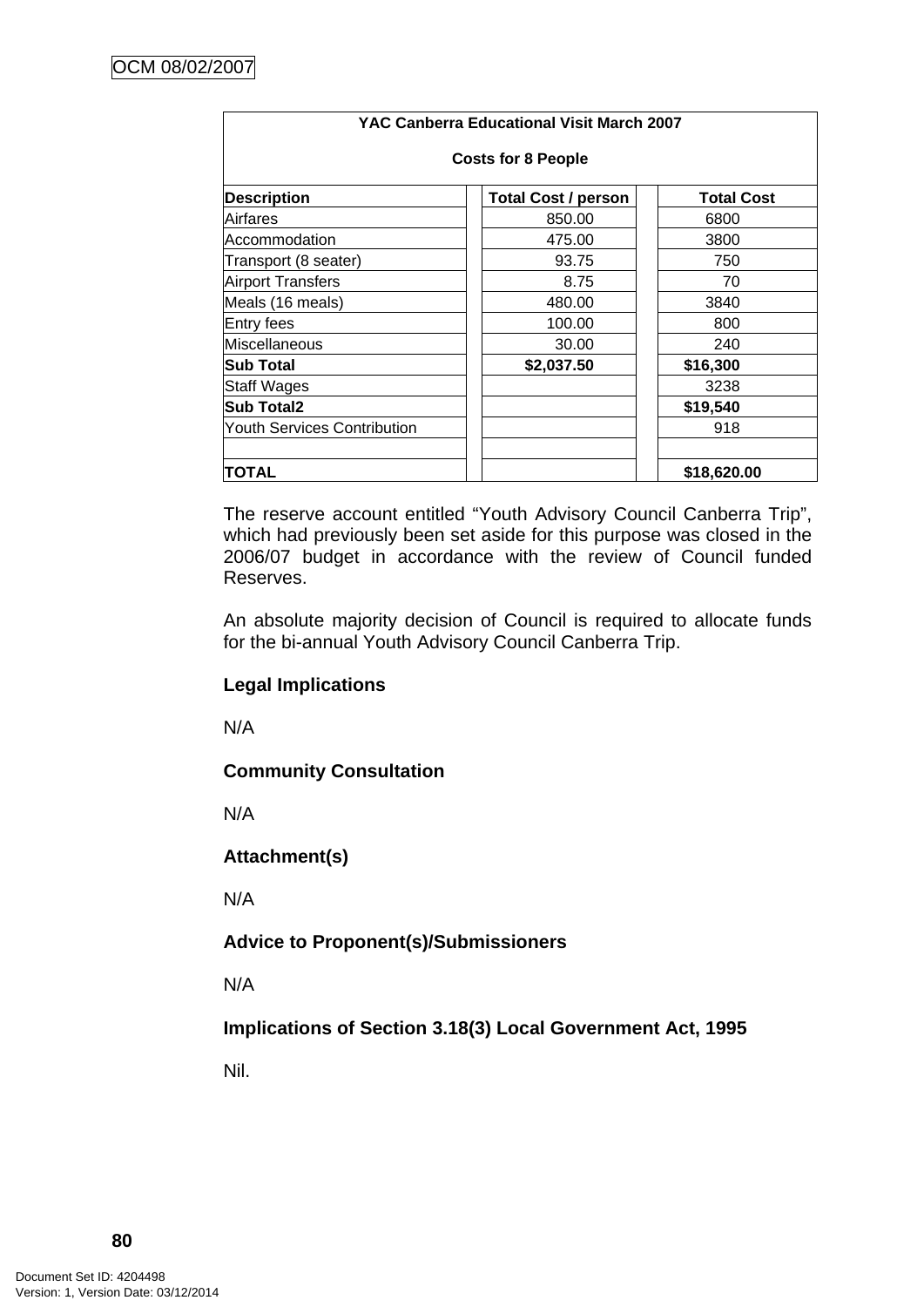## **17.2 (OCM 08/02/2007) - COCKBURN YOUTH ADVISORY COUNCIL MEMBERSHIP (8304) (MA)**

## **RECOMMENDATION**

That Council, in accordance with Section 5.10 of the Local Government Act 1995, appoint the following individuals as members of the Youth Advisory Council:

- 1. Renae Whiteford (Youth Mayor)
- 2. Jade Castle (Deputy Youth Mayor)
- 3. Nigel Morrison
- 4. Fiona Morgan
- 5. Mia Turner
- 6. Samantha Harris
- 7. Lauren Gerondal
- 8. Elyce Lines
- 9. Luke Bowman
- 10. Holly Ramage
- 11. Emma Kirby

## **TO BE CARRIED BY AN ABSOLUTE MAJORITY OF COUNCIL**

## **COUNCIL DECISION**

#### **Background**

The Cockburn Youth Advisory Council was established in 1993 as a Junior Council to provide advice to the City on youth issues. In 1997, the State Minister for Youth Affairs encouraged the establishment of Youth Advisory Councils. At this time the Cockburn City Council adopted the changeover of the Junior Council to Youth Advisory Council with members aged between 12 and 21 years. The Youth Advisory Council established a Charter in 1997 to outline the objectives and administrative processes for the Youth Advisory Council.

In 2003, the Charter was revised and renamed the Youth Advisory Council Terms of Reference.

The following members retired in 2006 due to a variety of reasons including age, work and study commitments and motherhood.

- Ryan Bulluss
- Lance Ward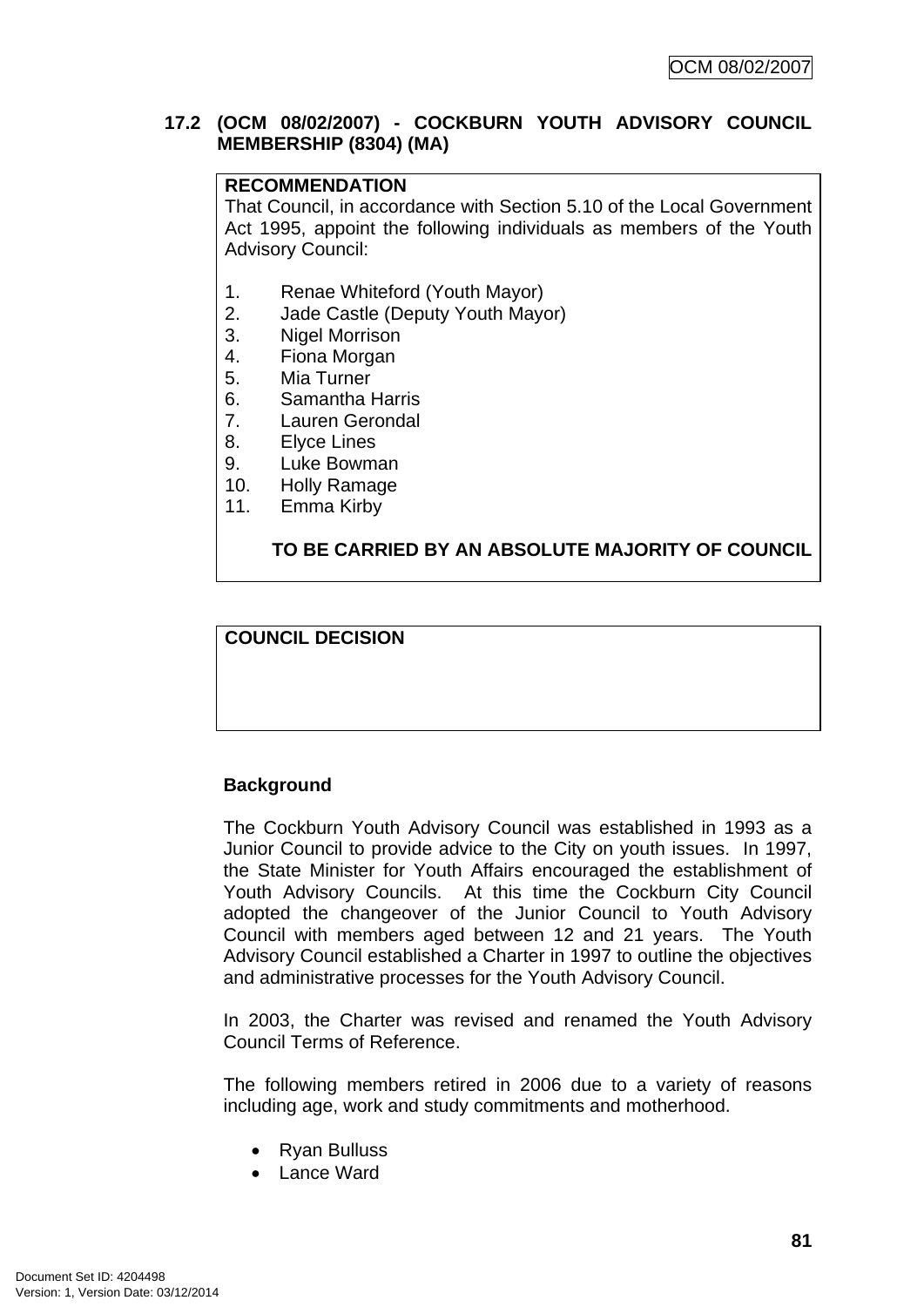- Jelena Benic
- Kirstin Semple
- Melanie Bird
- Alia Glorie

## **Submission**

N/A

#### **Report**

Positions on the Youth Advisory Council are advertised as they become vacant. Applications for vacant positions are publicised through posters, leaflets and public notices in local publications for example, the Cockburn Gazette, Cockburn City Herald, school newsletters and in notices to community and sporting groups.

The Youth Mayor, Deputy Youth Mayor and Youth Services Coordinator interview all Youth Advisory Council applicants. The names put forward for consideration by Council are those considered most appropriate for the role of Youth Advisory Council Member.

## **Strategic Plan/Policy Implications**

## *Lifestyle and Aspiration Achievement*

*• To identify community needs, aspirations, expectations and priorities for services that are required to meet the changing demographics of the district.* 

#### **Budget/Financial Implications**

N/A

## **Legal Implications**

N/A

#### **Community Consultation**

Applications for vacant positions are publicised through posters, leaflets and public notices in local publications for example, the Cockburn Gazette, Cockburn City Herald, school newsletters and in notices to community and sporting groups.

## **Attachment(s)**

N/A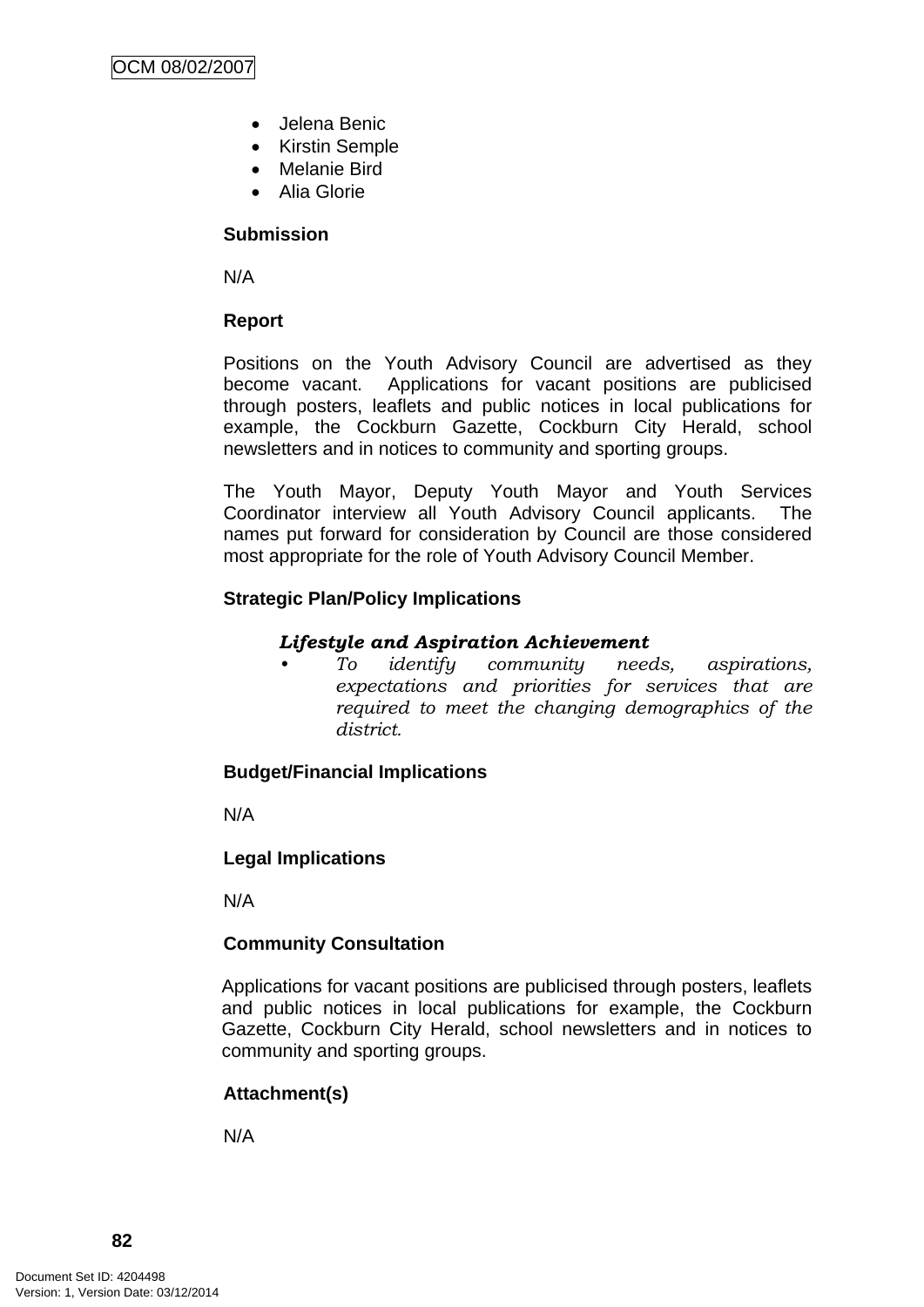## **Advice to Proponent(s)/Submissioners**

Preferred applicants have been advised that their names have been submitted to Council for formal approval.

Non-preferred applicants have been advised that the names of the preferred applicants have been submitted to Council for formal approval and that they shall be considered for future vacant positions.

#### **Implications of Section 3.18(3) Local Government Act, 1995**

Nil.

## **17.3 (OCM 08/02/2007) - TENDER NO.RFT39/2006 - HAMMOND ROAD SPORTS/RECREATION FACILITIES (RFT 39/2006) (KW) (ATTACH)**

**RECOMMENDATION** That Council:

- (1) accept Tender No.RFT39/2006 from Connell Wagner Pty. Ltd. for civil engineering services for Hammond Road Sport/Recreation Facilities for the lump-sum of \$90,783 GST incl. (\$82,530 GST excl.) for Stage 1 and for \$75,922 GST incl. (\$69,020 GST excl.) for Stage 2, with an overall total contract value of \$166,705 GST incl. (\$151,550 GST excl.); and
- (2) allocate an additional \$22,930 to CW 4208 Hammond Road Regional Facilities from the Community Infrastructure Reserve Fund.

**TO BE CARRIED BY AN ABSOLUTE MAJORITY OF COUNCIL**

**COUNCIL DECISION**

## **Background**

The City of Cockburn engaged the YMCA of Perth in collaboration with their specialist partner Corporate and Regional Enterprise (CARE) Consulting to undertake a needs analysis and to prepare a preliminary concept plan for a community and recreational facility for the eastern suburbs of the City.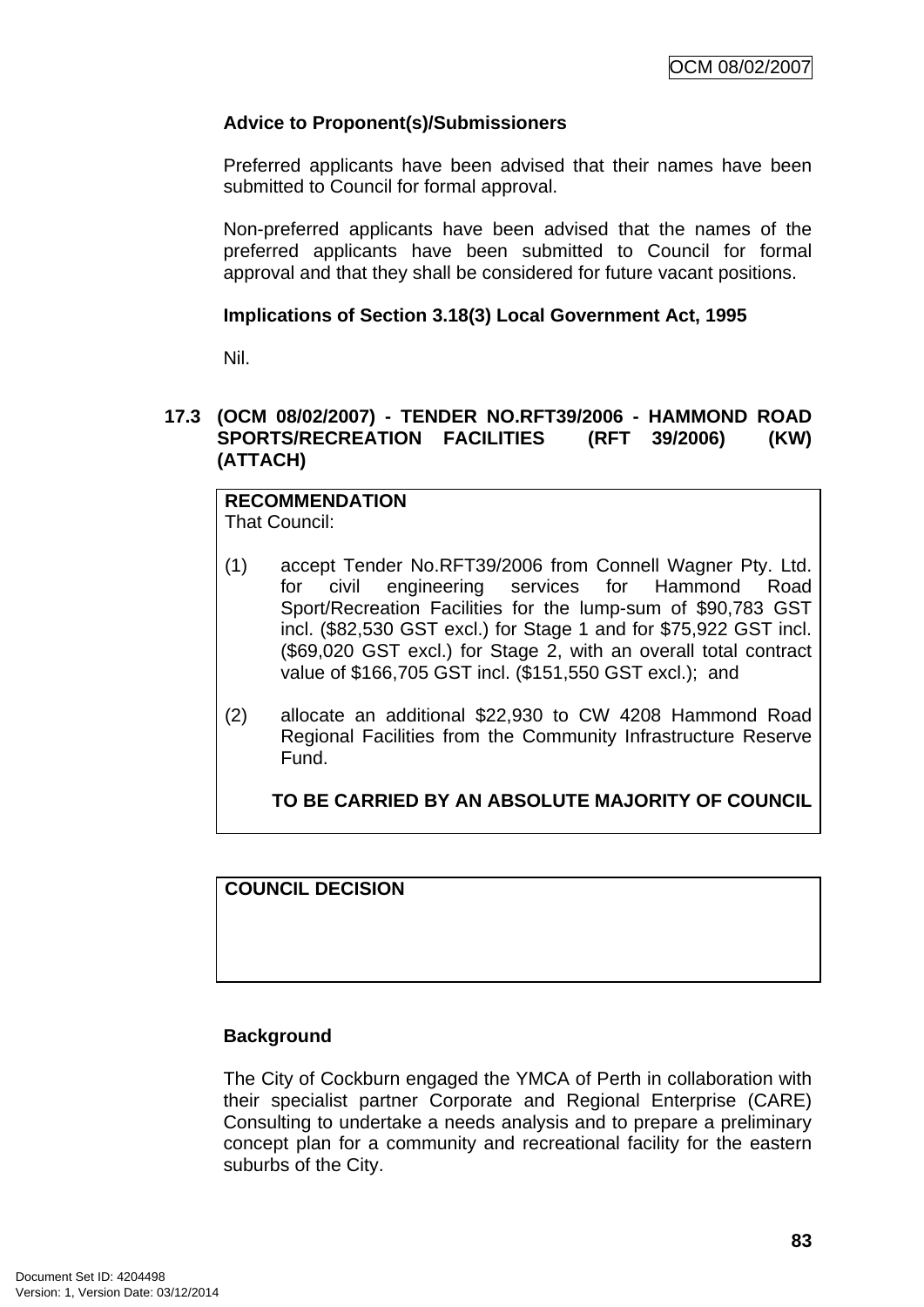The facilities for the Hammond Road site were determined through careful analysis of community survey results and consultation, evaluation of current facility and service provision within the City and the demonstrated needs of the community. The process also involved review of previous relevant documentation, detailed population analysis, in depth consultation with key local and industry stakeholders and final review from the project reference group.

To guide this project, Thomson Marquis Project Management was appointed in September 2006. Further, Bollig Design Group were appointed to provide Architectural services for the project.

#### **Submission**

Tenders closed at 2:00pm (AWST) on Tuesday 12 December 2006 and five tender submissions were received from:

- **NCDowall Affleck Pty. Ltd.**
- Arup
- **BG&E Pty. Ltd.**
- **EXECONNELL MEASURE Ptv. Ltd.**
- Van Der Meer Consulting

## **Report**

#### Compliant Tenderers

All of the submissions met the compliance criteria, except:

- Arup has only \$1M(US) public liability cover
- Connell Wagner has only \$1M professional indemnity cover
- Connell Wagner requested consideration of amendments to the Conditions of Contract.

Both of the above are able to put in place additional insurance to meet the requirements if required and therefore all submissions were evaluated fully.

The report in the Confidential Attachment contains discussion on Connell Wagner's request for amendments to the Conditions of Contract, which will be forwarded under separate cover.

#### Evaluation Criteria

| <b>Evaluation Criteria</b>         | Weighting<br>Percentage |  |
|------------------------------------|-------------------------|--|
| Relevant Experience                | <b>25%</b>              |  |
| Skills and Experience of Key Staff | <b>25%</b>              |  |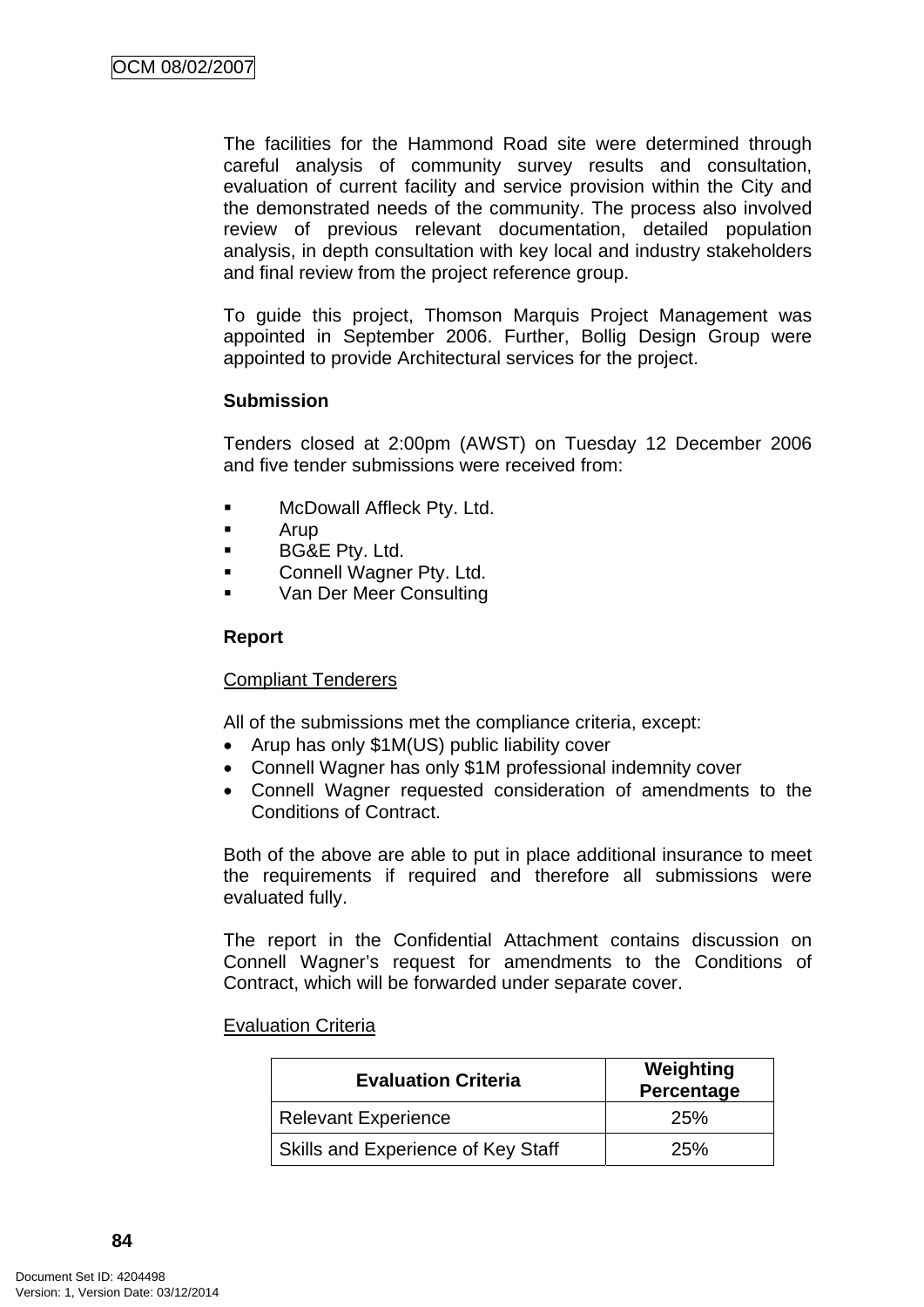| <b>Tenderer's Resources</b> | 15%        |
|-----------------------------|------------|
| Demonstrated Understanding  | 15%        |
| Tendered Price - Lump Sum   | <b>20%</b> |
| <b>TOTAL</b>                | 100%       |

## Tender Intent/Requirements

Tender requirements were based on the Specification containing Overview, Works Schedule and Scope of Work prepared by the City's Consultant Project Manager, Richard Archer of Donald Cant Watts Corke (WA) Pty Ltd

#### Evaluating Officers

The tender submissions were evaluated by:

- 1. Shane Harris South Lake Leisure Centre Manager
- 2. John Radaich Manager, Engineering
- 3. Richard Archer Consultant Project Manager, Daniel Cant Watts Corke (WA) P/L

#### **Scoring Table**

| <b>Scores</b>              |                                                      |                                                           |                            |  |  |
|----------------------------|------------------------------------------------------|-----------------------------------------------------------|----------------------------|--|--|
| <b>Tenderer's Name</b>     | <b>Non-Cost</b><br><b>Evaluation</b><br><b>Score</b> | <b>Cost Criteria</b><br><b>Evaluation</b><br><b>Score</b> | <b>Total Score</b><br>100% |  |  |
|                            | 80%                                                  | 20%                                                       |                            |  |  |
| McDowell Affleck Pty. Ltd. | 53.58%                                               | 14.28%                                                    | 67.9%                      |  |  |
| Arup                       | 59.66%                                               | 6.23%                                                     | 65.9%                      |  |  |
| BG&E Pty. Ltd.             | 52.92%                                               | 10.65%                                                    | 63.6%                      |  |  |
| Connell Wagner Pty. Ltd.   | 58.50%                                               | 20.00%                                                    | 78.5%                      |  |  |
| Van Der Meer Consulting    | 48.08%                                               | 18.80%                                                    | 66.9%                      |  |  |

#### Evaluation Criteria Assessment

All tenderers have the capacity to meet the City's requirements as detailed in the Specifications. Refer to attached comments against individual evaluation criteria.

#### Tender Assessment

The evaluation committee members separately read and evaluated the submissions, then met to discuss the ratings and recommendations. A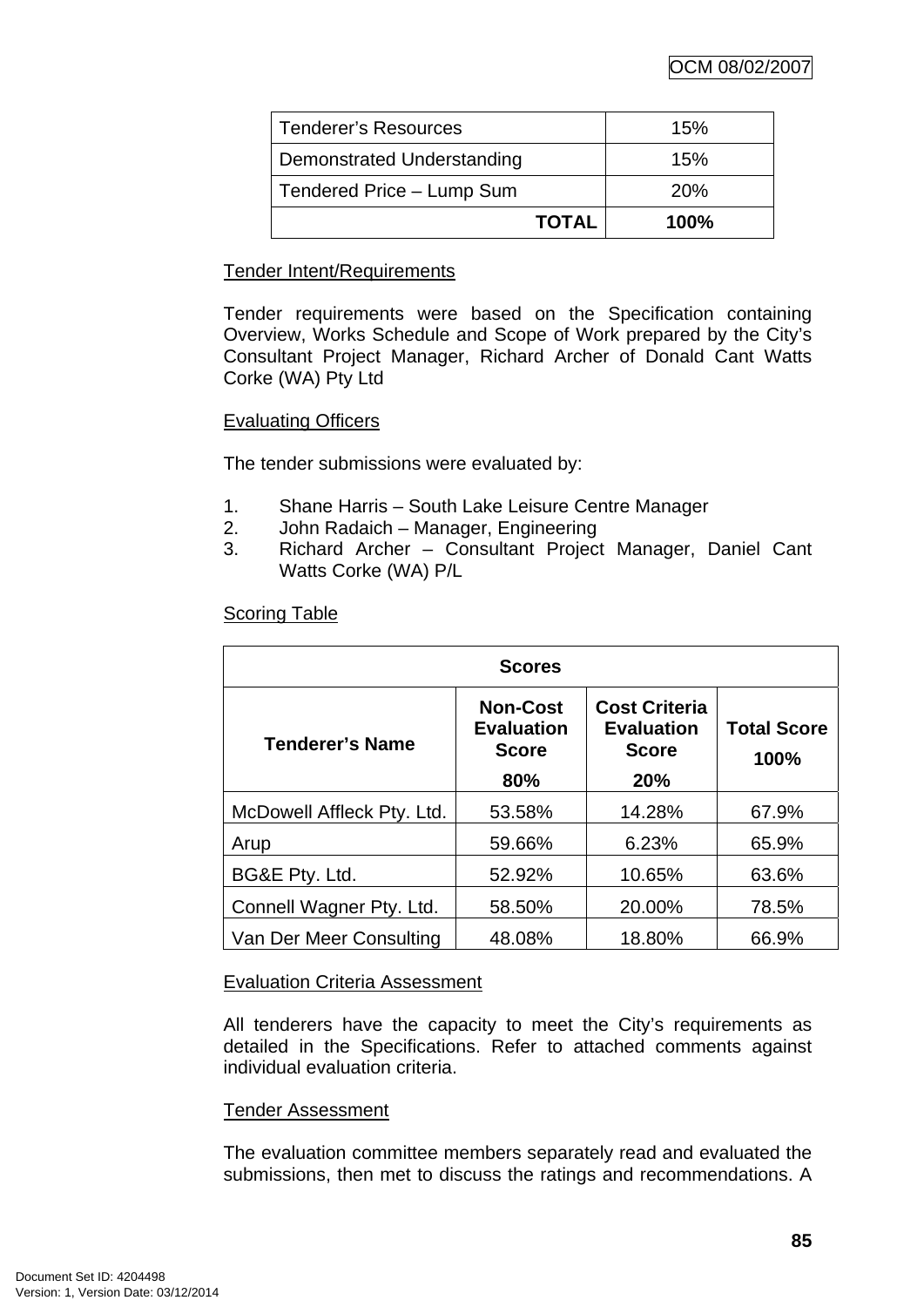combined rating for each criteria of each submission was determined by aggregating the scores from each of the committee members.

The evaluation committee recommends awarding the contract for Civil Engineering services on the Hammond Road Sport/Recreation Facility to the Connell Wagner Pty. Ltd. for an amount of \$82,530 plus GST (total \$90,783) for Stage 1 and for \$69,020 plus GST (total \$75,922) for Stage 2. The appointment for Stage 2 should be subject to the appropriate funding and approvals being received.

#### **Strategic Plan/Policy Implications**

#### *Infrastructure Development*

- *To construct and maintain community facilities that meet community needs.*
- *To provide an appropriate range of recreation areas that meets the needs of all age groups within the community.*

#### *Lifestyle and Aspiration Achievement*

- *To facilitate and provide an optimum range of community services and events.*
- *To identify community needs, aspirations, expectations and priorities for services that are required to meet the changing demographics of the district.*

#### **Budget/Financial Implications**

There is a fund allocation of \$150,000 under Account No.CW 4208 in the 2006/07 Budget to cover the first stages of Project Management, Architectural and Civil Engineering consultancies.

The lump-sum tendered is \$82,530 plus GST (total \$90,783) for Stage 1 and for \$69,020 plus GST (total \$75,922) for Stage 2. The total contract value is \$151,550 plus GST (total \$166,705).

The total Stage 1 contract values for Project Management (\$52,000) and Architectural services (\$38,400) is \$90,400 (excluding GST). This, together with the \$82,530 proposed, gives total consultancy costs of \$172,930 (excluding GST). The total is greater than the approved budget allocation of \$150,000, and hence the reason for this submission to Council.

This project has been adopted by Council and is listed in the City of Cockburn – A Plan for the District 2006-2016 with a total estimated cost of \$5.25 million.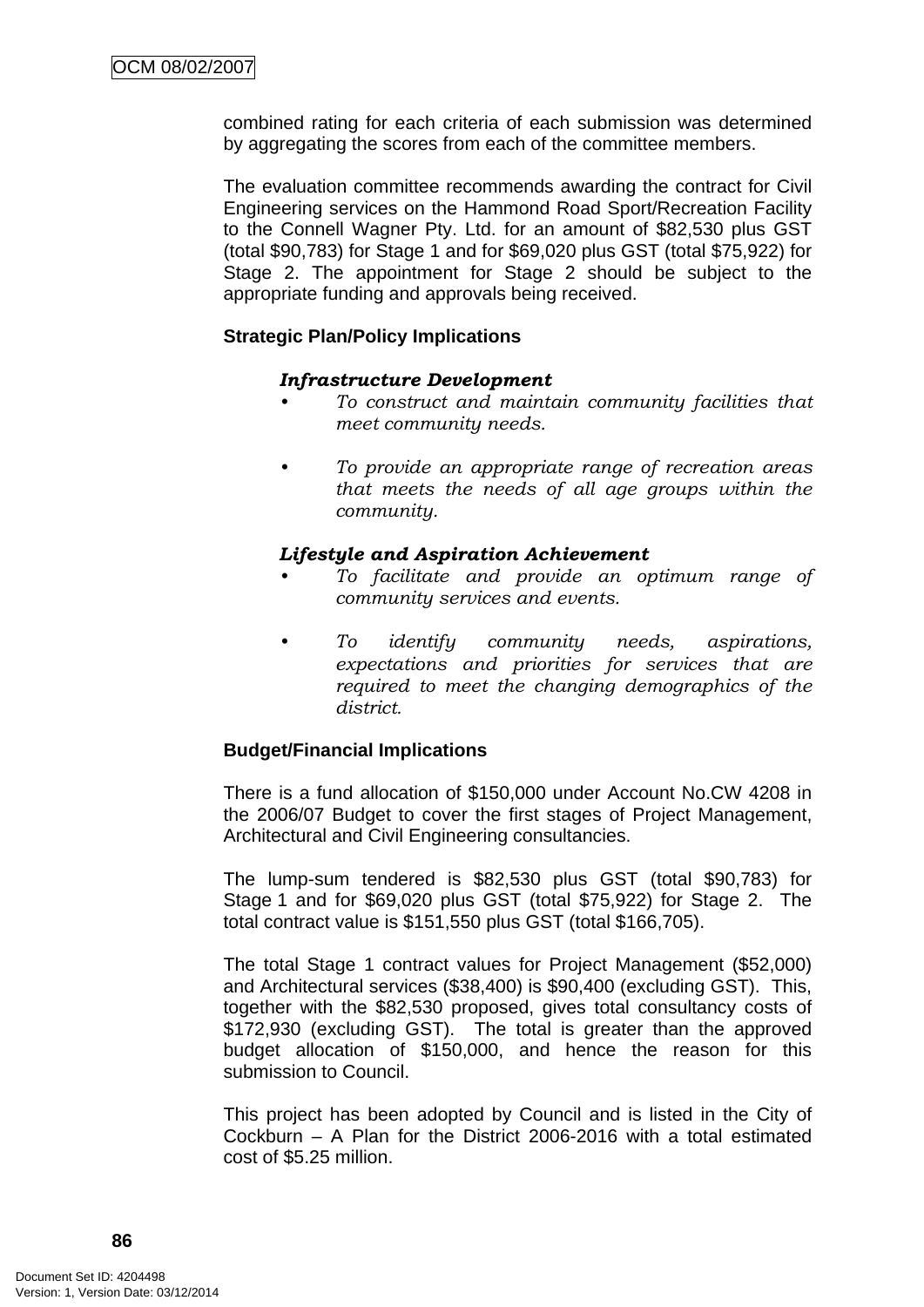Additional funds to cover the balance of Stage 2 consultancies will be sought in the 2007/08 Budget.

Tenders for the construction phase of the project will be called in the near future. The results of the tender will be brought to Council for decision.

#### **Legal Implications**

Section 3.57 of the Local Government Act 1995 and Part 4 of the Local Government (Functions and General) Regulations 1996 refers.

## **Community Consultation**

Extensive community consultation was undertaken through the needs assessment conducted by the YMCA and CARE.

Tender number RFT 39/2006 Civil Engineering Services – Hammond Road Sport-Recreation Facilities, Success WA was advertised on Saturday 25 November 2006 in the Local Government Tenders section of "The West Australian" newspaper.

## **Attachment(s)**

- 1. Tendered Prices "Confidential" provided to Elected Members under separate cover.
- 2. Tender Evaluation Sheet "Confidential" provided to Elected Members under separate cover.
- 3. Compliance Criteria Checklist
- 4. Evaluation Criteria Comments

#### **Advice to Proponent(s)/Submissioners**

N/A

## **Implications of Section 3.18(3) Local Government Act, 1995**

Nil.

## **18. EXECUTIVE DIVISION ISSUES**

Nil

## **19. MOTIONS OF WHICH PREVIOUS NOTICE HAS BEEN GIVEN**

Nil